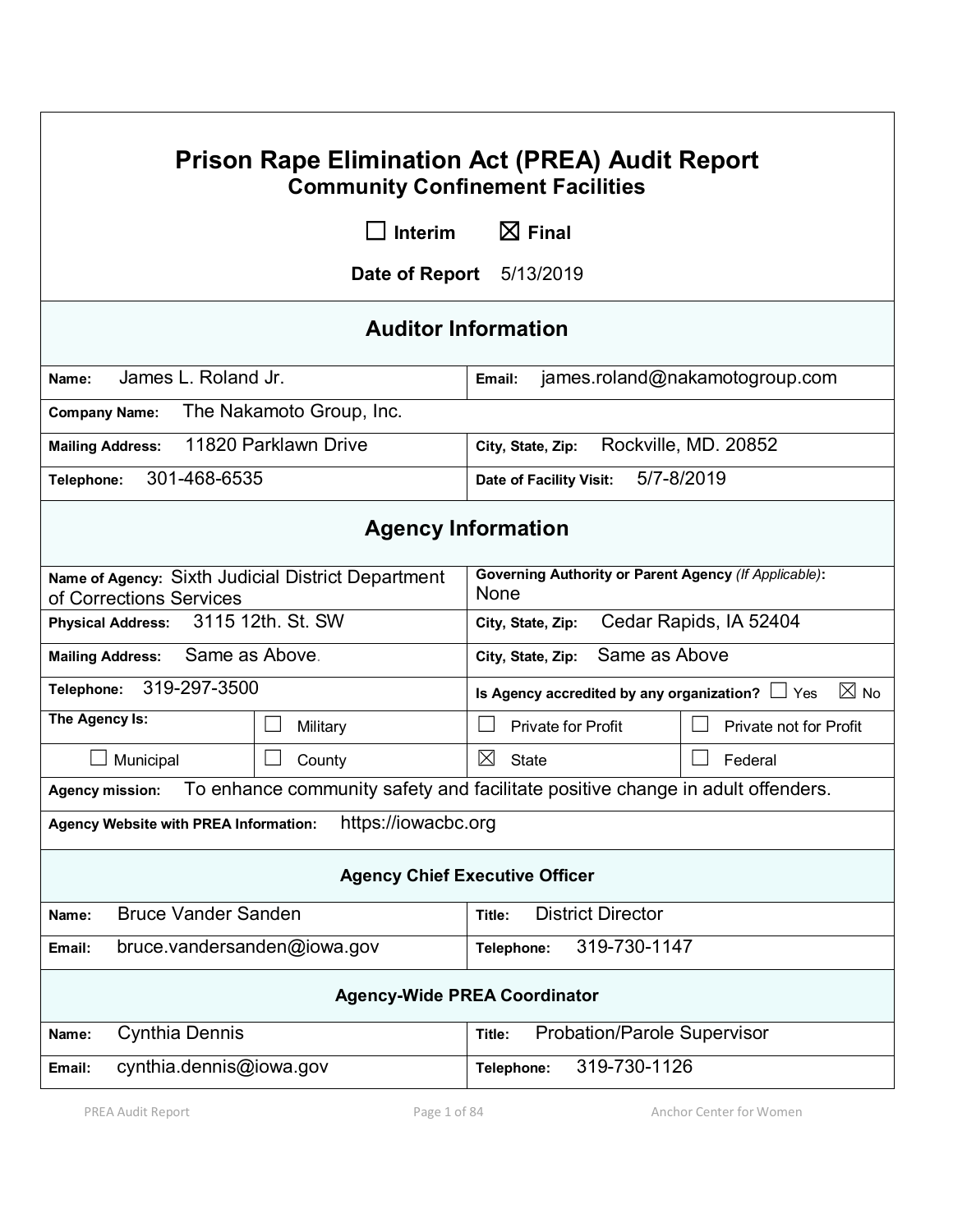| PREA Coordinator Reports to: Sam Black, Division<br>Manager                                                                                             |                                                                                                                                     |                                       |              | Number of Compliance Managers who report to the PREA<br>Coordinator<br>0 |  |                           |  |  |
|---------------------------------------------------------------------------------------------------------------------------------------------------------|-------------------------------------------------------------------------------------------------------------------------------------|---------------------------------------|--------------|--------------------------------------------------------------------------|--|---------------------------|--|--|
| <b>Facility Information</b>                                                                                                                             |                                                                                                                                     |                                       |              |                                                                          |  |                           |  |  |
| <b>Anchor Center for Women</b><br>Name of Facility:                                                                                                     |                                                                                                                                     |                                       |              |                                                                          |  |                           |  |  |
| 3115 12th. St. SW, Cedar Rapids, IA 52404<br><b>Physical Address:</b>                                                                                   |                                                                                                                                     |                                       |              |                                                                          |  |                           |  |  |
| Mailing Address (if different than above):                                                                                                              |                                                                                                                                     |                                       |              |                                                                          |  |                           |  |  |
| 319-297-3500<br><b>Telephone Number:</b>                                                                                                                |                                                                                                                                     |                                       |              |                                                                          |  |                           |  |  |
| The Facility Is:                                                                                                                                        |                                                                                                                                     | Military                              |              | <b>Private for Profit</b>                                                |  | Private not for Profit    |  |  |
| Municipal                                                                                                                                               |                                                                                                                                     | County                                |              | ⊠<br><b>State</b>                                                        |  | Federal                   |  |  |
| <b>Facility Type:</b>                                                                                                                                   |                                                                                                                                     | Community treatment center            |              | $\boxtimes$ Halfway house                                                |  | <b>Restitution center</b> |  |  |
|                                                                                                                                                         |                                                                                                                                     | Mental health facility                |              | Alcohol or drug rehabilitation center                                    |  |                           |  |  |
|                                                                                                                                                         |                                                                                                                                     | Other community correctional facility |              |                                                                          |  |                           |  |  |
| The mission of Anchor Center for Women is to enhance community safety and<br><b>Facility Mission:</b><br>facilitate positive change in adult offenders. |                                                                                                                                     |                                       |              |                                                                          |  |                           |  |  |
| http://iowacbc.org<br><b>Facility Website with PREA Information:</b>                                                                                    |                                                                                                                                     |                                       |              |                                                                          |  |                           |  |  |
|                                                                                                                                                         | $\boxtimes$ No<br>Have there been any internal or external audits of and/or accreditations by any other organization?<br>$\Box$ Yes |                                       |              |                                                                          |  |                           |  |  |
| <b>Director</b>                                                                                                                                         |                                                                                                                                     |                                       |              |                                                                          |  |                           |  |  |
| Name:                                                                                                                                                   | <b>Bruce Vander Sanden</b>                                                                                                          |                                       | Title:       | <b>District Director</b>                                                 |  |                           |  |  |
| Email:                                                                                                                                                  |                                                                                                                                     | bruce.vandersanden@iowa.gov           |              | 319-730-1147<br>Telephone:                                               |  |                           |  |  |
|                                                                                                                                                         |                                                                                                                                     |                                       |              | <b>Facility PREA Compliance Manager</b>                                  |  |                           |  |  |
| N/A<br>Name:                                                                                                                                            |                                                                                                                                     |                                       | Title:       |                                                                          |  |                           |  |  |
| Email:                                                                                                                                                  |                                                                                                                                     |                                       | Telephone:   |                                                                          |  |                           |  |  |
| <b>Facility Health Service Administrator</b>                                                                                                            |                                                                                                                                     |                                       |              |                                                                          |  |                           |  |  |
| N/A<br>Name:                                                                                                                                            |                                                                                                                                     |                                       | Title:       |                                                                          |  |                           |  |  |
| Email:                                                                                                                                                  |                                                                                                                                     |                                       | Telephone:   |                                                                          |  |                           |  |  |
| <b>Facility Characteristics</b>                                                                                                                         |                                                                                                                                     |                                       |              |                                                                          |  |                           |  |  |
| 26<br><b>Designated Facility Capacity:</b>                                                                                                              |                                                                                                                                     |                                       |              | <b>Current Population of Facility: 15</b>                                |  |                           |  |  |
| Number of residents admitted to facility during the past 12 months                                                                                      |                                                                                                                                     |                                       | 45           |                                                                          |  |                           |  |  |
| PREA Audit Report                                                                                                                                       |                                                                                                                                     |                                       | Page 2 of 84 |                                                                          |  | Anchor Center for Women   |  |  |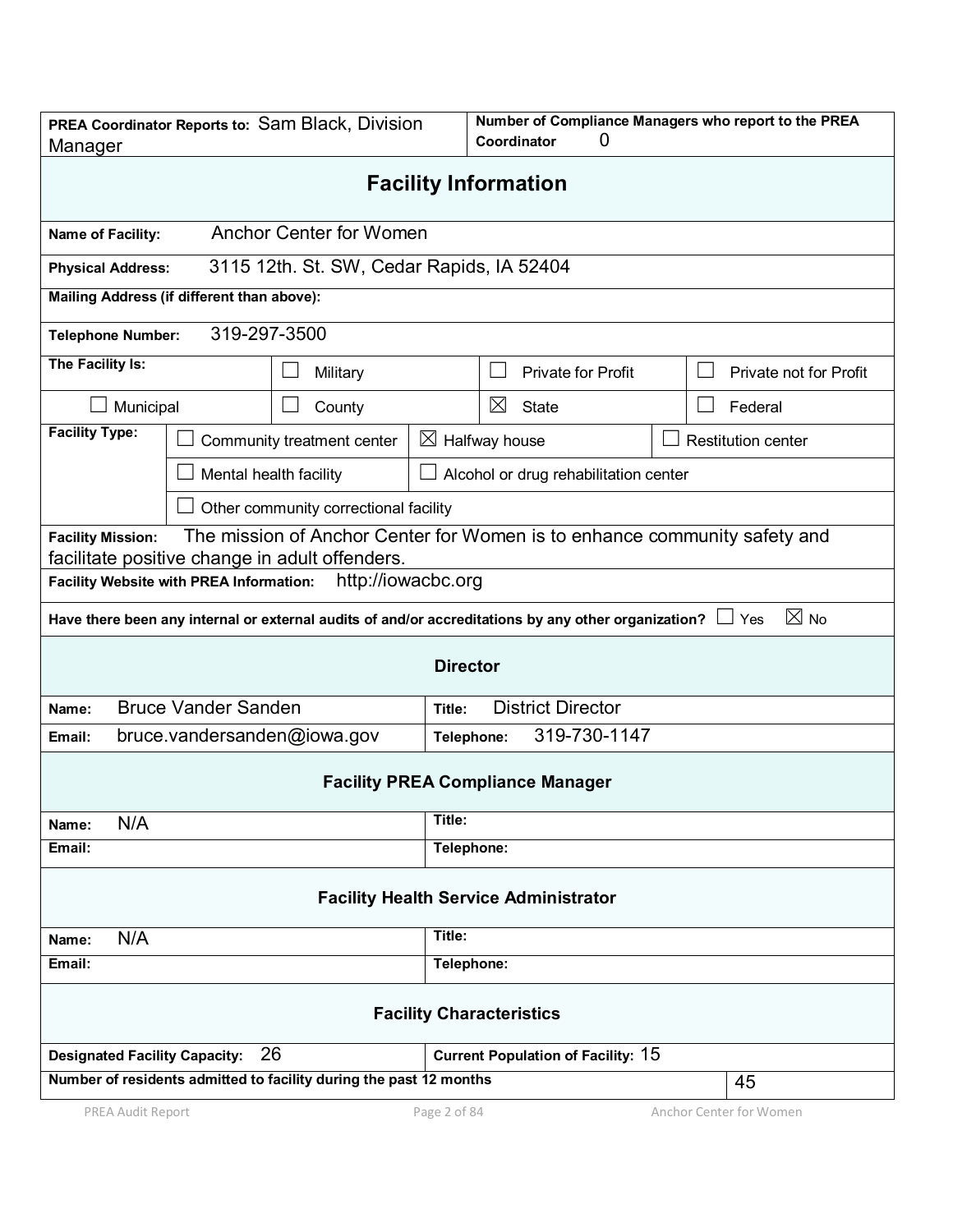| Number of residents admitted to facility during the past 12 months who were transferred from a                                                                                                       |          |                    |  |  |  |  |
|------------------------------------------------------------------------------------------------------------------------------------------------------------------------------------------------------|----------|--------------------|--|--|--|--|
|                                                                                                                                                                                                      |          | $\overline{0}$     |  |  |  |  |
| different community confinement facility:<br>Number of residents admitted to facility during the past 12 months whose length of stay in the<br>facility was for 30 days or more:                     |          |                    |  |  |  |  |
| Number of residents admitted to facility during the past 12 months whose length of stay in the<br>facility was for 72 hours or more:                                                                 |          |                    |  |  |  |  |
| Number of residents on date of audit who were admitted to facility prior to August 20, 2012:<br>Age Range of                                                                                         |          |                    |  |  |  |  |
| Juveniles                                                                                                                                                                                            |          | Youthful residents |  |  |  |  |
|                                                                                                                                                                                                      |          |                    |  |  |  |  |
| Average length of stay or time under supervision:                                                                                                                                                    |          |                    |  |  |  |  |
| <b>Facility Security Level:</b>                                                                                                                                                                      |          |                    |  |  |  |  |
| <b>Resident Custody Levels:</b>                                                                                                                                                                      |          |                    |  |  |  |  |
| Number of staff currently employed by the facility who may have contact with residents:                                                                                                              |          | 20                 |  |  |  |  |
| Number of staff hired by the facility during the past 12 months who may have contact with<br>residents:                                                                                              |          |                    |  |  |  |  |
| Number of contracts in the past 12 months for services with contractors who may have contact with<br>residents:                                                                                      |          |                    |  |  |  |  |
| <b>Physical Plant</b>                                                                                                                                                                                |          |                    |  |  |  |  |
|                                                                                                                                                                                                      |          |                    |  |  |  |  |
| Number of Single Cell Housing Units: 2                                                                                                                                                               |          |                    |  |  |  |  |
|                                                                                                                                                                                                      | 12       |                    |  |  |  |  |
|                                                                                                                                                                                                      | $\Omega$ |                    |  |  |  |  |
| Description of any video or electronic monitoring technology (including any relevant information about where cameras are                                                                             |          |                    |  |  |  |  |
| The Anchor Center for Women utilizes a video camera system for video surveillance. Cameras are<br>placed strategically throughout the Center to ensure the safety and security of both residents and |          |                    |  |  |  |  |
| <b>Medical</b>                                                                                                                                                                                       |          |                    |  |  |  |  |
| N/A                                                                                                                                                                                                  |          |                    |  |  |  |  |
| Unity Point or University of Iowa Hospitals and<br><b>Clinics</b>                                                                                                                                    |          |                    |  |  |  |  |
| <b>Other</b>                                                                                                                                                                                         |          |                    |  |  |  |  |
| Number of volunteers and individual contractors, who may have contact with residents, currently                                                                                                      |          | 15                 |  |  |  |  |
|                                                                                                                                                                                                      |          |                    |  |  |  |  |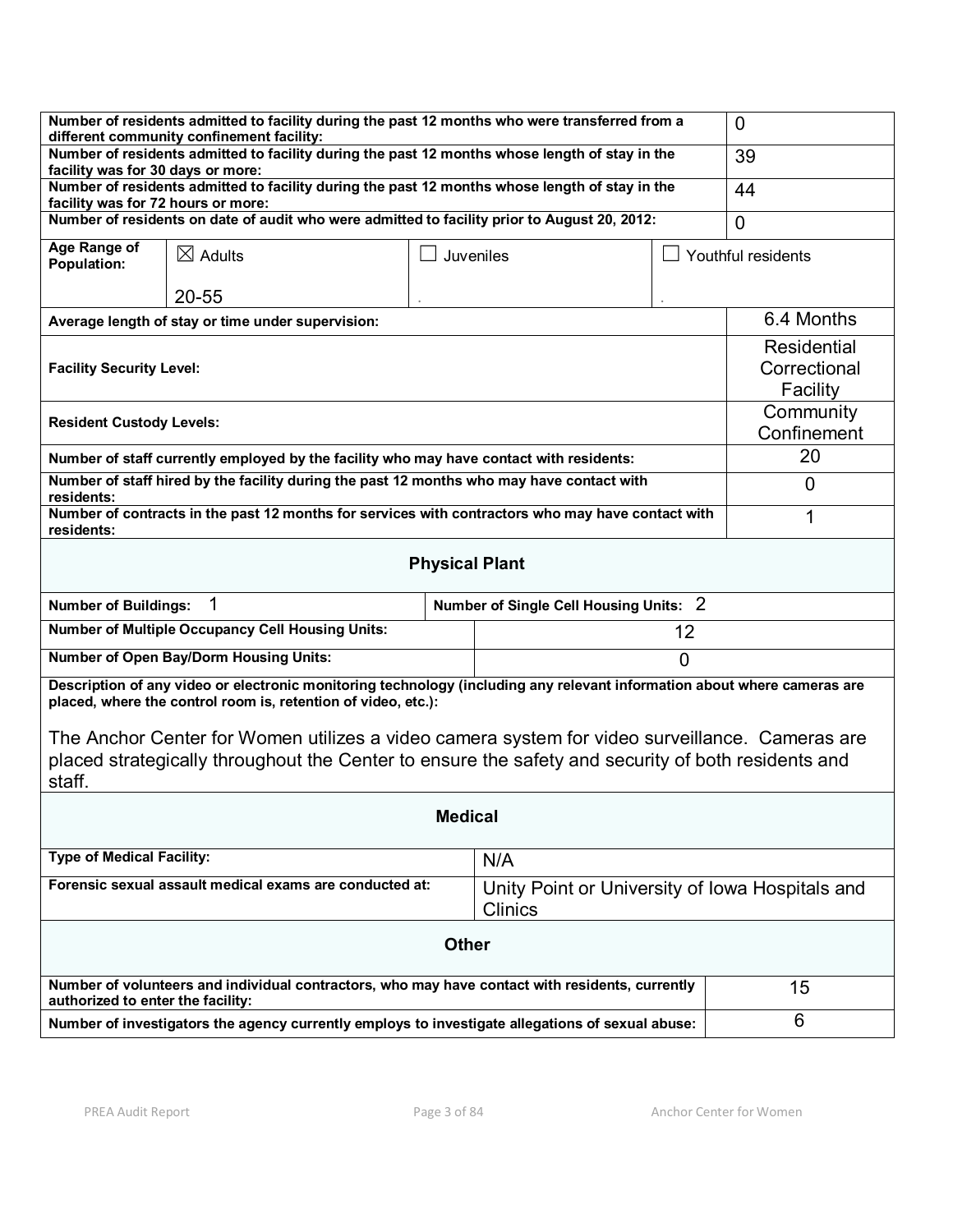# **Audit Findings**

# **Audit Narrative**

*The auditor's description of the audit methodology should include a detailed description of the following processes during the pre-onsite audit, onsite audit, and post-audit phases: documents and files reviewed, discussions and types of interviews conducted, number of days spent on-site, observations made during the site-review, and a detailed description of any follow-up work conducted during the post-audit phase. The narrative should describe the techniques the auditor used to sample documentation and select interviewees, and the auditor's process for the site review.*

## **Overview**

The on-site Prison Rape Elimination Act (PREA) compliance audit of the Anchor Center for Woman (ACW), located in Cedar Rapids, Iowa was conducted May 7-8, 2019 by U.S. Department of Justice (DOJ) certified PREA Auditor, James L. Roland Jr. from The Nakamoto Group, Inc. The standards used for this audit became effective August 20, 2012. The Auditor conducted an opening meeting, toured the entire facility, interviewed a randomized sample of staff and residents and reviewed PREA related staff and inmate documentation. Upon completion of the audit process, a closing meeting was held with the administrative staff to discuss the audit process, preliminary findings and the post-audit process. Employees at the facility were extremely courteous, cooperative and professional. All areas of the facility were found to be clean and well maintained. During the closing meeting, the Auditor thanked the staff for their hard work and dedication to the PREA process.

## **Facility Characteristics**

*The auditor's description of the audited facility should include details about the facility type, demographics and size of the inmate, resident or detainee population, numbers and type of staff positions, configuration and layout of the facility, numbers of housing units, description of housing units including any special housing units, a description of programs and services, including food service and recreation. The auditor should describe how these details are relevant to PREA implementation and compliance.*

## **Pre-Audit Phase**

On March 15th, 2019, PREA Audit Notices (in English and Spanish) where sent to the facility to be posted. The Auditor observed these postings during the tour. These notices were posted in the living units, at the main entrance and in the visitation area. These notices were posted for eight weeks pre-audit. The Auditor received no correspondence from residents prior to the on-site visit.

ACW staff members were asked to complete the Pre-Audit Questionnaire (PAQ) also provided to the facility on March 15, 2019. The completed PAQ and supporting documentation was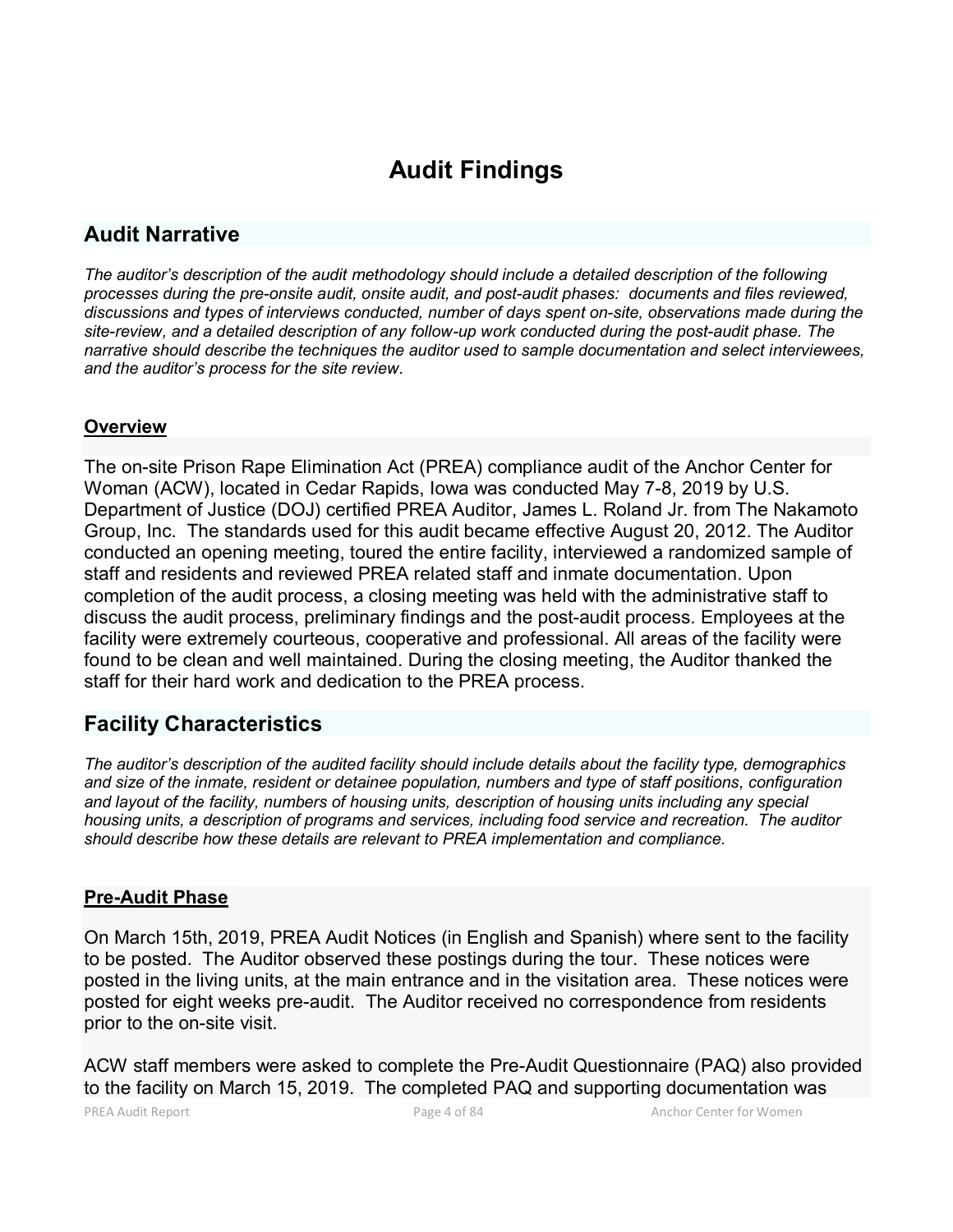received by the Auditor on March 29, 2019. All documentation was reviewed by the Auditor, including educational materials, training logs, posters, brochures, agency policies, institution supplements, procedures, forms, organizational charts and other PREA related documentation.

On April 23, 2019, the Auditor requested additional information including, but not limited to, staff rosters, inmate rosters, investigation files for review, residents self-identified as lesbian, gay, bisexual, transgender, or intersex (LGBTI), inmate reports of sexual abuse/sexual harassment, residents who are Limited English Proficient (LEP), and additional examples of the ACW screening instrument. These documents were provided and reviewed at the time of the audit.

## **On-Site Audit Phase**

The Auditor held an opening meeting on the morning of May 7, 2019 at the Anchor Center for Women facility with administrative staff. The audit schedule and process were discussed during the meeting. Including the Auditor, those present at the meeting were:

- **Assistant Director**
- **Probation/Parole Supervisor/District PREA Compliance Coordinator (DPCC)**
- **Probation/Parole Supervisor**
- **Residential Supervisor**
- **Division Manager**

The Auditor was provided a private area in which to work and conduct confidential interviews. All requested files and rosters, both staff and residents, were made available to the Auditor for review.

Immediately following the opening meeting, a tour of the facility was completed. The Auditor was escorted by the DPCC and the Residential Supervisor. During the tour, the Auditor reviewed PREA related documentation and materials located on bulletin boards and pertinent entries made in electronic logs. The Auditor assessed camera surveillance, physical supervision and electronic monitoring capabilities. Other areas of focus during the facility tour included, but were not limited to, levels of staff supervision and limits to cross-gender viewing. All signs and postings were in both English and Spanish. Residents can shower, dress, and use the toilet facilities without exposing themselves to employees of the opposite gender. Informal and formal conversations with employees and residents regarding the PREA standards were conducted. Postings regarding PREA violation reporting and the agency's zero-tolerance policy for sexual abuse and sexual harassment were prominently displayed in all living units, meeting areas and throughout the facility. Audit notice postings with the PREA Auditor's contact information were posted in the same areas. The Auditor notice postings were posted 60 days prior to the on-site visit. Unimpeded access to all areas of the facility was provided to the Auditor.

## **Resident Interviews**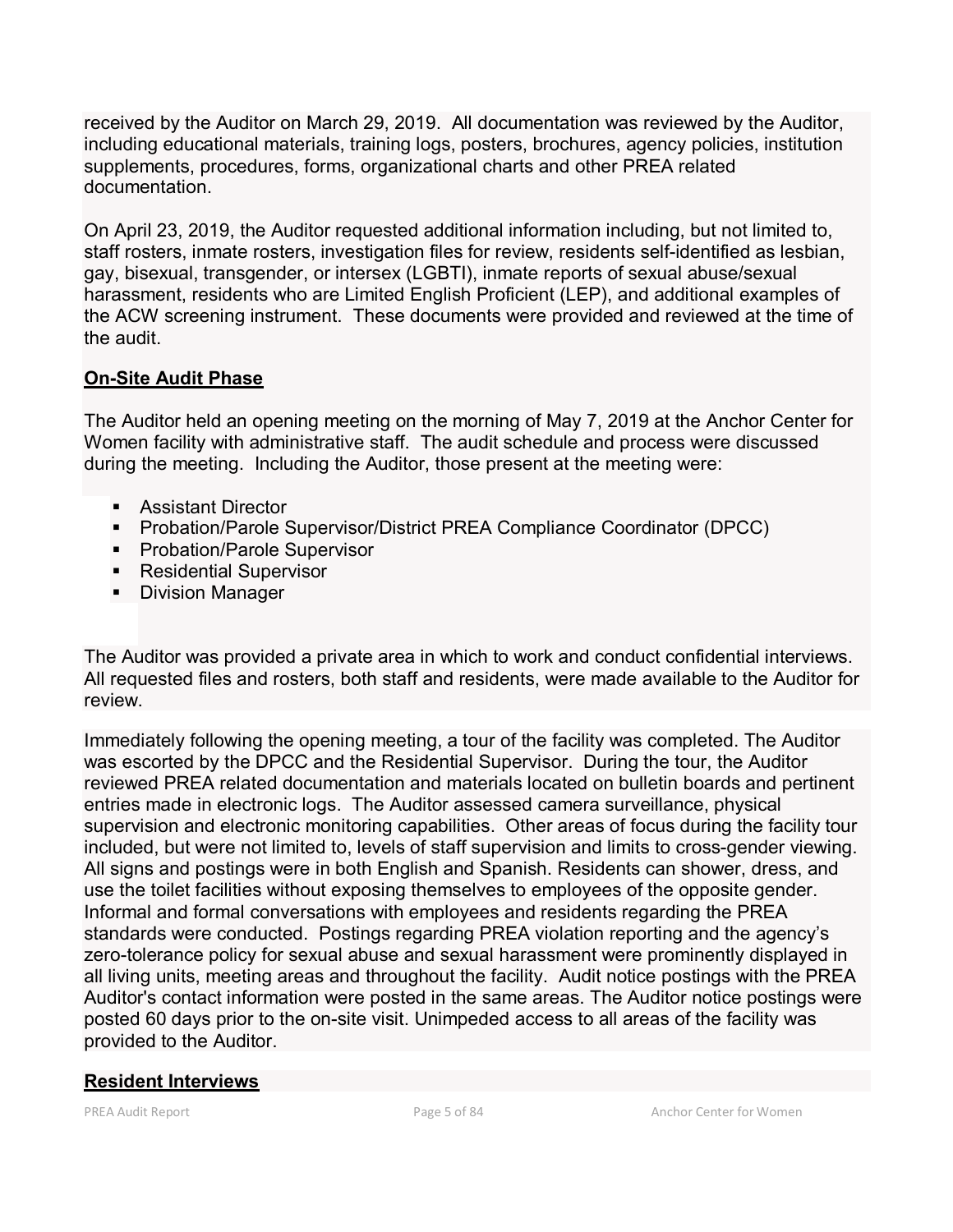At the time of the audit, there were 15 female residents housed at ACW. A total of ten female residents were interviewed, to include one who was Limited English Proficient (LEP), one who was cognitively disabled and two who self-identified as being members of the LGBTI community. The Auditor interviewed no residents who reported sexual abuse and no residents who reported sexual victimization during the risk screening process. No residents refused to be interviewed. Interviews were conducted using the Department of Justice (DOJ) protocols to assess a resident's knowledge of the PREA and the reporting mechanisms available to them.

## **Staff Interviews**

ACW employs a staff of 20 individuals. A total of 26 staff interviews were conducted, as several employees hold dual specializations (which accounts for the more interviews than staff employed). These interviews included 13 random staff (from all three shifts) and 13 administrative/specialized staff. The administrative staff included the District Director, DPCC, Division Manager and Contract Administrator. The specialized staff included a PREA Investigator, Probation/Parole Supervisor, Residential Supervisor and a contract nurse. All staff members have been trained to act as first responders when a PREA related incident occurs.

## **File Review**

Following the interviews, the Auditor reviewed the files requested during the pre-audit phase. The Auditor reviewed personnel files to establish compliance with PREA training mandates and background checks. Additionally, the Auditor reviewed one facility contractor file. Screening and intake procedures were evaluated by reviewing random resident files which included a vulnerability assessment instrument.

## **Investigations**

During the current auditing period, there were zero reported allegations of sexual abuse/sexual harassment. All administrative investigations are handled by the District's six investigators. Criminal investigations are conducted by the Cedar Rapids Police Department (CRPD). The PREA Coordinator is responsible for receiving verbal and telephonic referrals 24 hours a day, seven days a week. Additionally, sexual abuse investigation outcomes and general protective services assessment outcomes are submitted to, reviewed and finalized by the PREA Coordinator. No correspondence was received by the Auditor prior to the visit.

## **Closeout**

A closing meeting was held with the Auditor and the administrative staff on the morning of May 8, 2019. Discussions centered on the audit process, preliminary findings and the post-audit process. The Auditor thanked the staff for their hard work and dedication to the PREA process.

# **Facility Characteristics**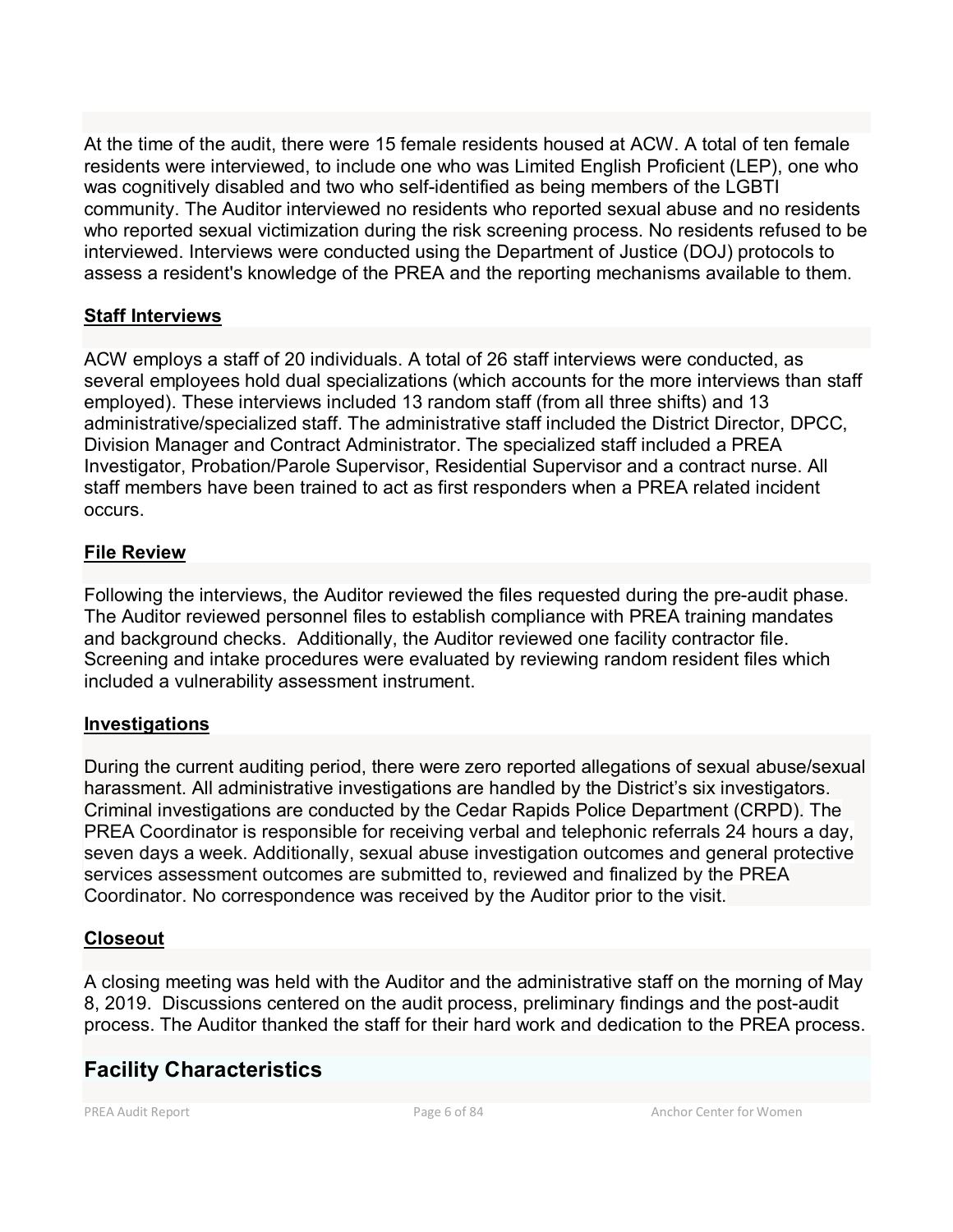

Anchor Center for Women is located in Linn County, Iowa, within the Cedar Rapids city limits. ACW is a one-story brick building with several wings. One wing houses administrative offices and a large classroom for meetings. The entire building is 15,940 square feet, with the residential program area comprising 9,516 square feet of the building. Residents are restricted to the residential area, unless accompanied by a staff member into the administrative area of the building. The residential area consists of individual resident rooms in Sections A, B and C (12 double bedrooms and 2 single bedrooms). The Residential Officer station is located in the center of the residential area for good visibility and access to all the residential areas. Other areas include the laundry areas, dining/multipurpose room, kitchen, group rooms, TV rooms, individual bathroom/showers and staff offices. There is an outside recreation area.

The facility has 26 beds for female offenders who have mental, behavioral and substance abuse issues and need a transitional structure that will help them receive proper treatment and an opportunity to learn life skills.

# **Summary of Audit Findings**

*The summary should include the number of standards exceeded, number of standards met, and number of standards not met, along with a list of each of the standards in each category. If relevant, provide a summarized description of the corrective action plan, including deficiencies observed, recommendations made, actions taken by the agency, relevant timelines, and methods used by the auditor to reassess compliance.*

*Auditor Note: No standard should be found to be "Not Applicable" or "NA". A compliance determination must be made for each standard.*

**Number of Standards Exceeded: 0**

**Number of Standards Met:** 45

.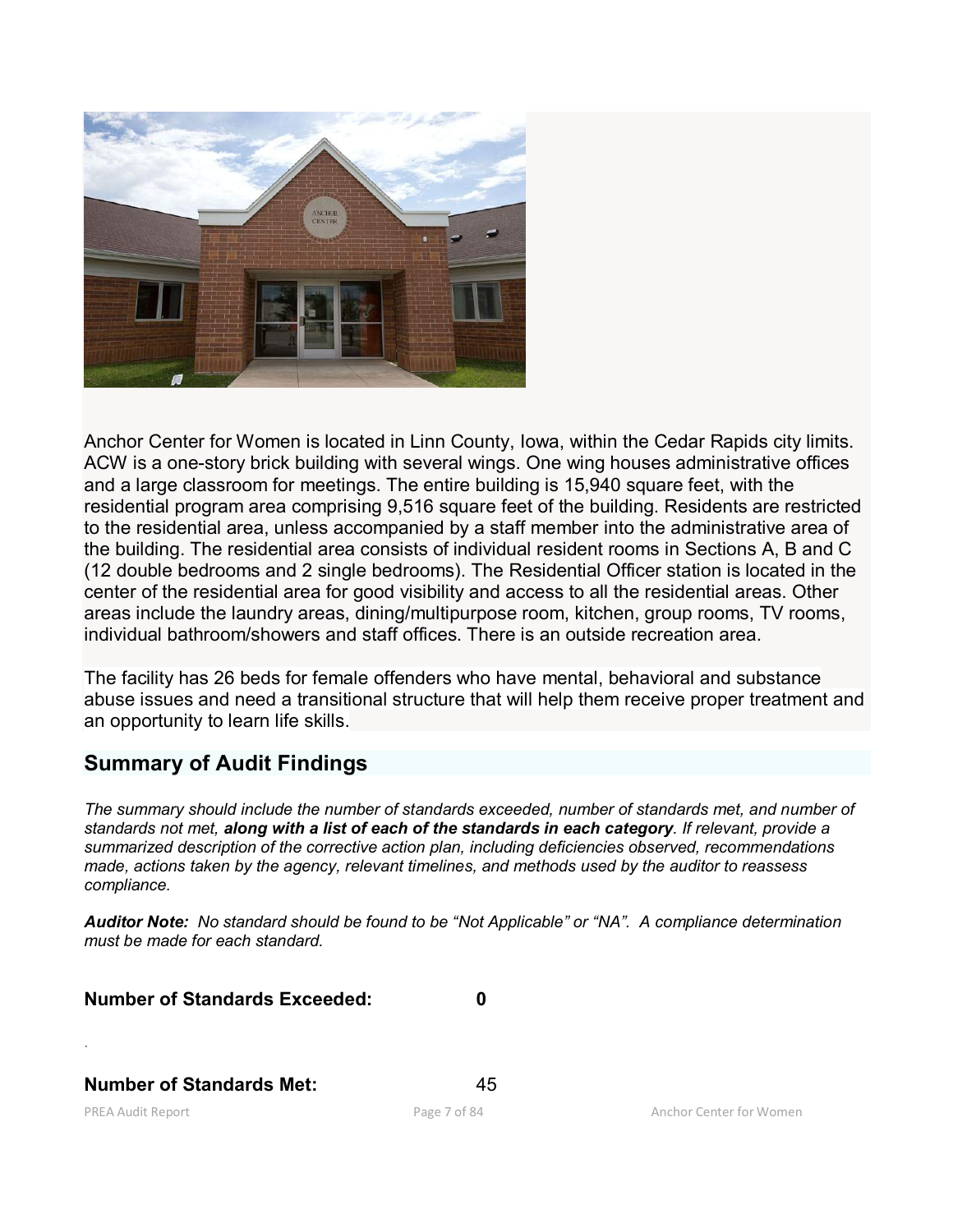- §115.211; §115.212; §115.213; §115.214, §115.215; §115.216; §115.217; §115.218
- §115.221; §115.222
- §115.231; §115.232; §115.233; §1152.34; §115.235
- §115.241; §115.242; §115.243
- §115.251; §115.252; §115.253; §115.254
- §115.261; §115.262; §115.263; §115.264; §115.265; §115.266; §115.267; §115.268
- §115.271; §115.272; §115.273; §115.276; §115.277; §115.278
- §115.281; §115.282; §115.283; §115.286; §115.287; §115.288; §115.289
- §115.401; §115.403

## **Number of Standards Not Met: 0**

## **Summary of Corrective Action (if any)**

None

# **PREVENTION PLANNING**

# **Standard 115.211: Zero tolerance of sexual abuse and sexual harassment; PREA coordinator**

## **All Yes/No Questions Must Be Answered by The Auditor to Complete the Report**

**115.211 (a)**

- Does the agency have a written policy mandating zero tolerance toward all forms of sexual abuse and sexual harassment?  $\boxtimes$  Yes  $\Box$  No
- **Does the written policy outline the agency's approach to preventing, detecting, and responding** to sexual abuse and sexual harassment?  $\boxtimes$  Yes  $\Box$  No

**115.211 (b)**

- Has the agency employed or designated an agency-wide PREA Coordinator?  $\boxtimes$  Yes  $\Box$  No
- Is the PREA Coordinator position in the upper-level of the agency hierarchy?  $\boxtimes$  Yes  $\Box$  No
- Does the PREA Coordinator have sufficient time and authority to develop, implement, and oversee agency efforts to comply with the PREA standards in all of its facilities? ☒ Yes ☐ No

#### **Auditor Overall Compliance Determination**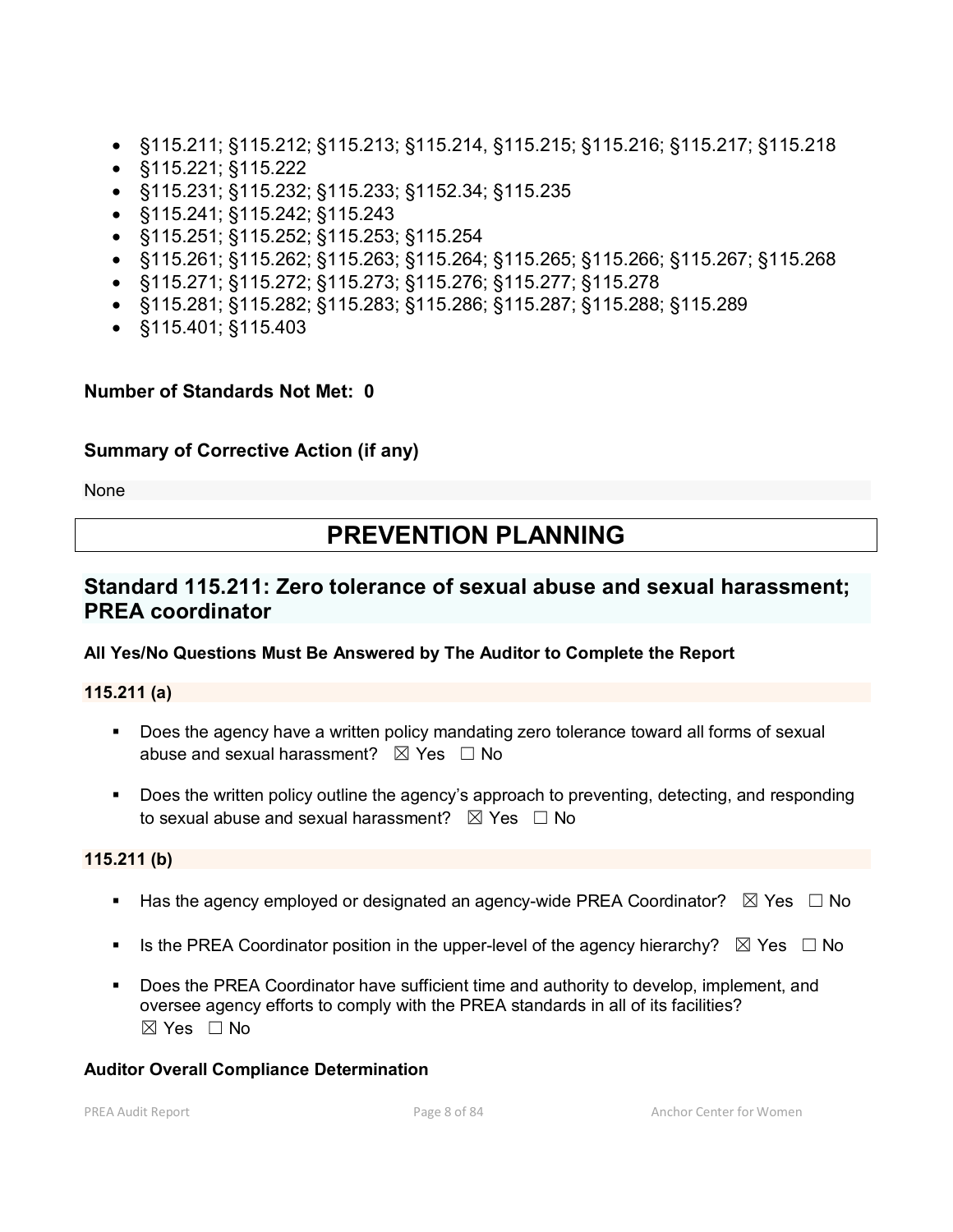☐ **Exceeds Standard** (*Substantially exceeds requirement of standards*)

☒ **Meets Standard** (*Substantial compliance; complies in all material ways with the standard for the relevant review period*)

☐ **Does Not Meet Standard** (*Requires Corrective Action*)

#### **Instructions for Overall Compliance Determination Narrative**

*The narrative below must include a comprehensive discussion of all the evidence relied upon in making the compliance or non-compliance determination, the auditor's analysis and reasoning, and the auditor's conclusions. This discussion must also include corrective action recommendations where the facility does not meet the standard. These recommendations must be included in the Final Report, accompanied by information on specific corrective actions taken by the facility.*

#### **Evidence Reviewed (on-site visit, documentation, staff and resident interviews):**

- 1. ACW Pre-Audit Questionnaire
- 2. Policy (PS) 2400-17 Sexual Misconduct with Offenders Community Confinement Standards (PREA Prevention Planning)
- 3. Sixth Judicial District Department of Corrections Services Organizational Chart
- 4. Employee PREA Training Curriculum and Sign-in sheets
- 5. Employee Handbook
- 6. Resident Handbook
- 7. Interviews with the following:
	- a. Staff (Specialized/Random)

The agency's zero-tolerance policy against sexual abuse was clearly established in the above documentation and via interviews. The agency's zero-tolerance toward sexual abuse is clearly established and the policy also outlines the agency's approach to preventing, detecting and responding to sexual abuse and sexual harassment allegations. The Probation/Parole Supervisor serves as the District PREA Compliance Coordinator (DPCC). The DPCC reports to the Director. Zero-tolerance posters are displayed throughout every area of the Center. The agency and facility directives outline a zero-tolerance policy for all forms of sexual abuse and sexual harassment. Residents are informed orally about the zero-tolerance policy and the PREA program during in-processing and are required to view a video during admission and orientation presentations. Additional program information is contained in the Resident Handbook and is posted throughout the facility, as observed by the Auditor during the tour. All PREA information, both video and written, is available in English and Spanish. Interpretive services are available for residents who do not speak or read English or Spanish. Both ACW staff and residents are provided with multiple opportunities to become informed of PREA policies and procedures. All employees receive initial training and Bi-Annual Refresher Training, as well as updates throughout the year.

#### **Corrective action:** None required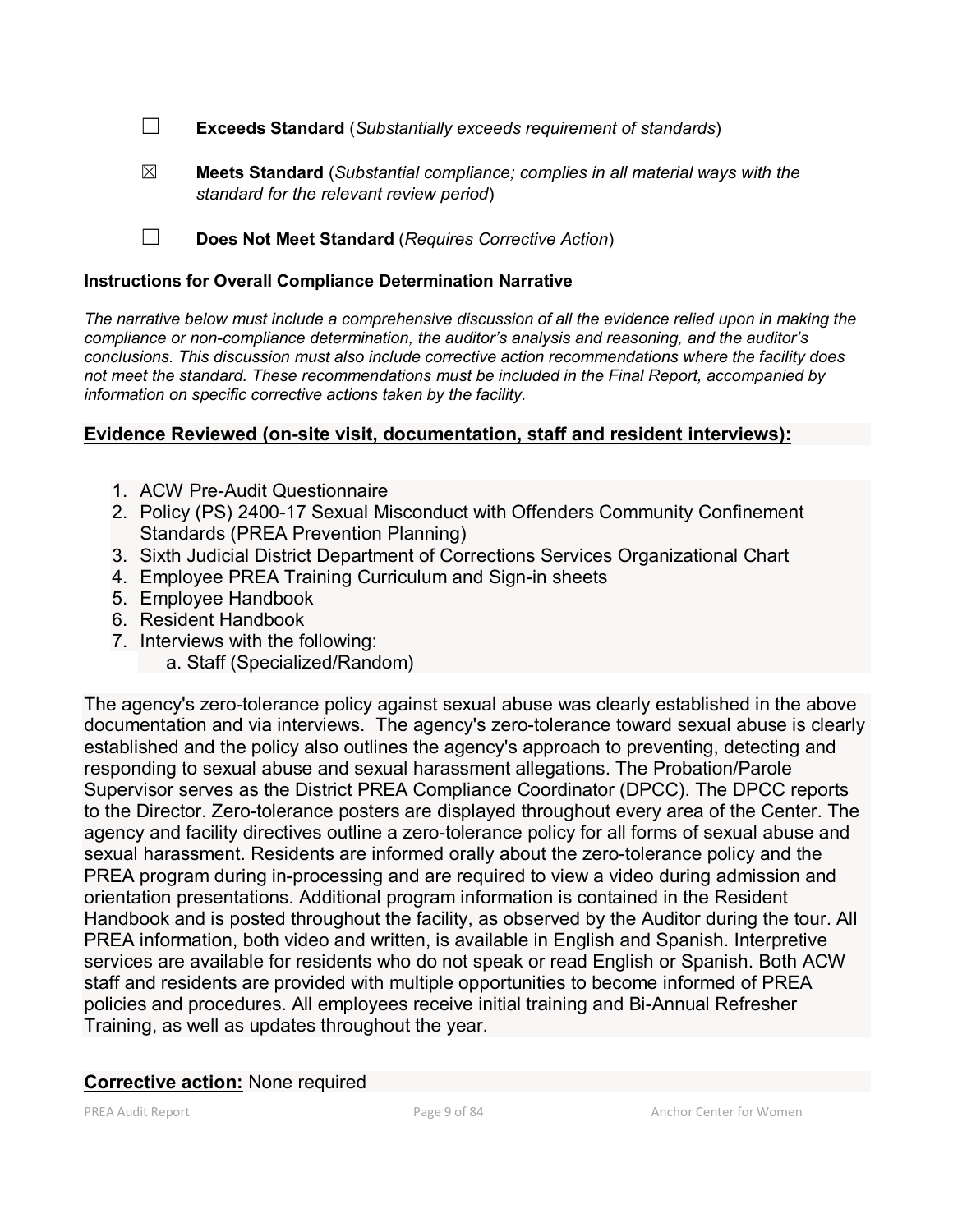# **Standard 115.212: Contracting with other entities for the confinement of residents**

## **All Yes/No Questions Must Be Answered by the Auditor to Complete the Report**

## **115.212 (a)**

If this agency is public and it contracts for the confinement of its residents with private agencies or other entities including other government agencies, has the agency included the entity's obligation to comply with the PREA standards in any new contract or contract renewal signed on or after August 20, 2012? (N/A if the agency does not contract with private agencies or other entities for the confinement of residents.)  $\Box$  Yes  $\Box$  No  $\boxtimes$  NA

#### **115.212 (b)**

 Does any new contract or contract renewal signed on or after August 20, 2012 provide for agency contract monitoring to ensure that the contractor is complying with the PREA standards? (N/A if the agency does not contract with private agencies or other entities for the confinement of residents OR the response to 115.212(a)-1 is "NO".)  $\Box$  Yes  $\Box$  No  $\boxtimes$  NA

#### **115.212 (c)**

- If the agency has entered into a contract with an entity that fails to comply with the PREA standards, did the agency do so only in emergency circumstances after making all reasonable attempts to find a PREA compliant private agency or other entity to confine residents? (N/A if the agency has not entered into a contract with an entity that fails to comply with the PREA standards.)  $\Box$  Yes  $\Box$  No  $\boxtimes$  NA
- In such a case, does the agency document its unsuccessful attempts to find an entity in compliance with the standards? (N/A if the agency has not entered into a contract with an entity that fails to comply with the PREA standards.)  $\Box$  Yes  $\Box$  No  $\boxtimes$  NA

#### **Auditor Overall Compliance Determination**

- ☐ **Exceeds Standard** (*Substantially exceeds requirement of standards*)
- ☒ **Meets Standard** (*Substantial compliance; complies in all material ways with the standard for the relevant review period*)
- ☐ **Does Not Meet Standard** (*Requires Corrective Action*)

#### **Instructions for Overall Compliance Determination Narrative**

*The narrative below must include a comprehensive discussion of all the evidence relied upon in making the compliance or non-compliance determination, the auditor's analysis and reasoning, and the auditor's conclusions. This discussion must also include corrective action recommendations where the facility does*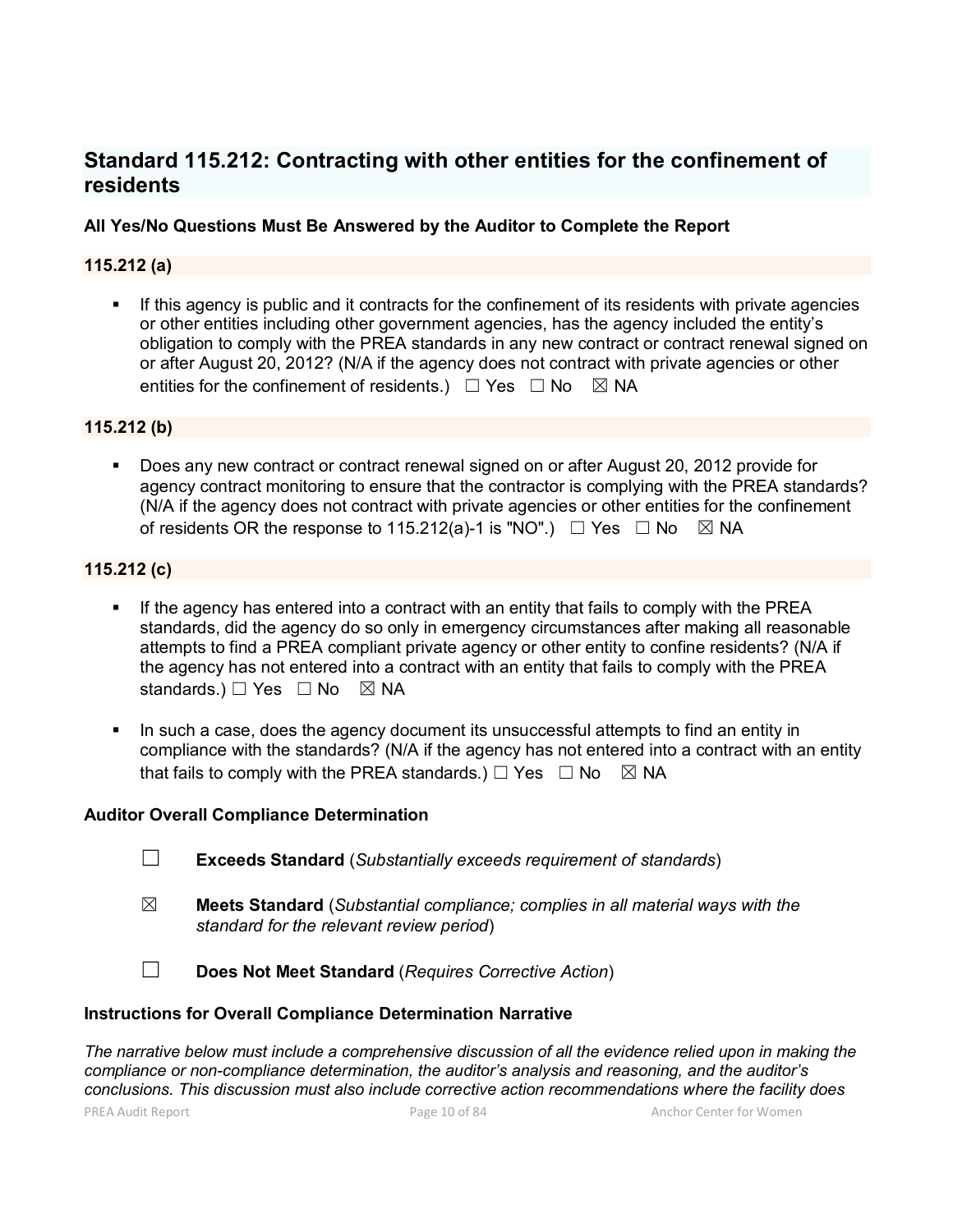*not meet the standard. These recommendations must be included in the Final Report, accompanied by information on specific corrective actions taken by the facility.*

## **Evidence Reviewed (on-site visit, documentation, staff and resident interviews):**

- 1. ACW Pre-Audit Questionnaire
- 2. Sixth Judicial District Department of Corrections Services Organizational Chart
- 3. Interviews with the following: a. Staff (Specialized)

ACW does not contract with other external entities to house or confine any of their residents.

**Corrective action:** None required

# **Standard 115.213: Supervision and monitoring**

## **All Yes/No Questions Must Be Answered by the Auditor to Complete the Report**

**115.213 (a)**

- Does the agency develop for each facility a staffing plan that provides for adequate levels of staffing and, where applicable, video monitoring, to protect residents against sexual abuse?  $\boxtimes$  Yes  $\Box$  No
- Does the agency document for each facility a staffing plan that provides for adequate levels of staffing and, where applicable, video monitoring, to protect residents against sexual abuse?  $\boxtimes$  Yes  $\Box$  No
- **Does the agency ensure that each facility's staffing plan takes into consideration the physical** layout of each facility in calculating adequate staffing levels and determining the need for video monitoring? **⊠** Yes □ No
- Does the agency ensure that each facility's staffing plan takes into consideration the composition of the resident population in calculating adequate staffing levels and determining the need for video monitoring?  $\boxtimes$  Yes  $\Box$  No
- Does the agency ensure that each facility's staffing plan takes into consideration the prevalence of substantiated and unsubstantiated incidents of sexual abuse in calculating adequate staffing levels and determining the need for video monitoring?  $\boxtimes$  Yes  $\Box$  No
- **Does the agency ensure that each facility's staffing plan takes into consideration any other** relevant factors in calculating adequate staffing levels and determining the need for video monitoring?  $\boxtimes$  Yes  $\Box$  No

#### **115.213 (b)**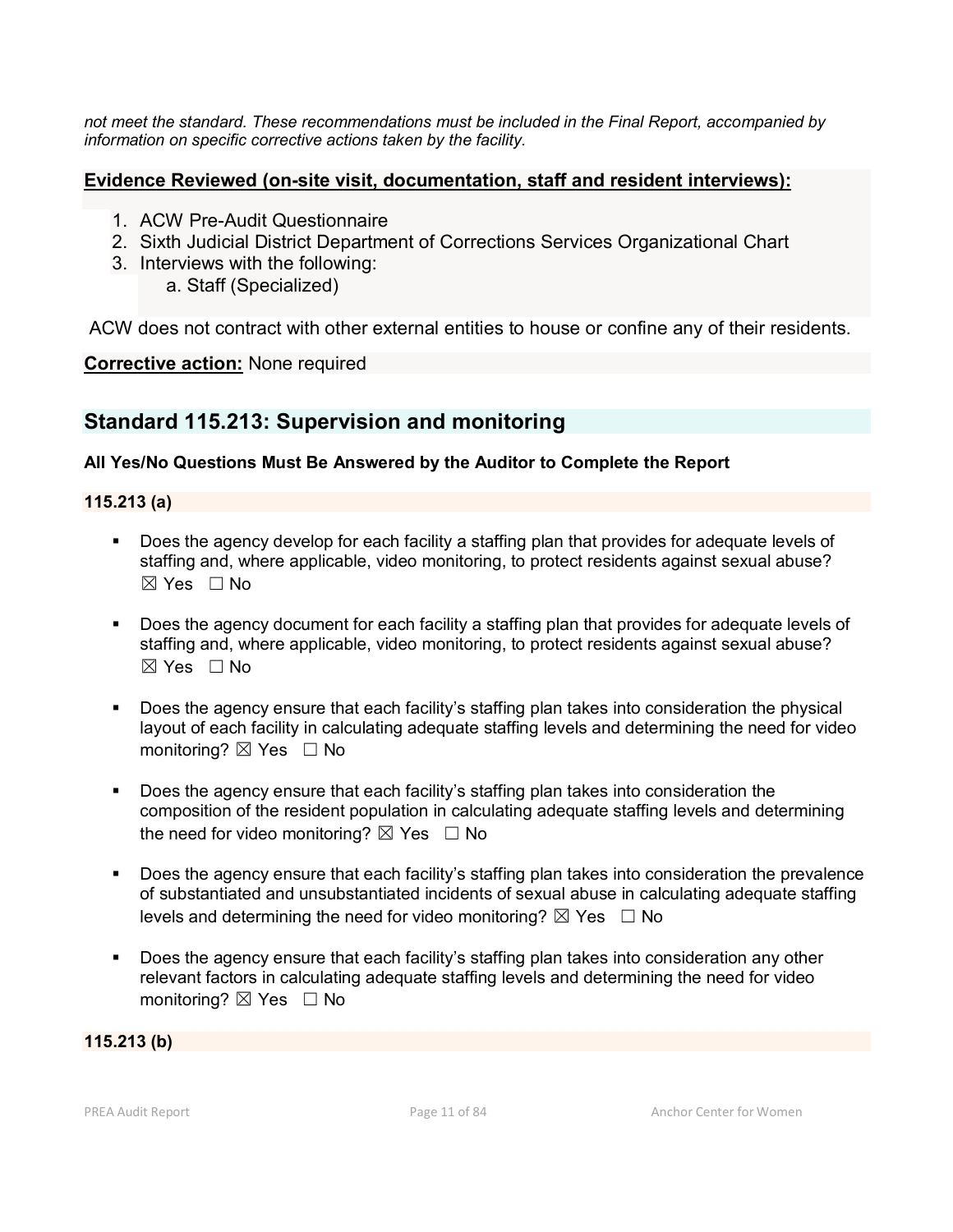In circumstances where the staffing plan is not complied with, does the facility document and justify all deviations from the plan? (N/A if no deviations from staffing plan.)  $\square$  Yes  $\square$  No  $\square$  NA

## **115.213 (c)**

- In the past 12 months, has the facility assessed, determined, and documented whether adjustments are needed to the staffing plan established pursuant to paragraph (a) of this section?  $\boxtimes$  Yes  $\Box$  No
- In the past 12 months, has the facility assessed, determined, and documented whether adjustments are needed to prevailing staffing patterns?  $\boxtimes$  Yes  $\Box$  No
- In the past 12 months, has the facility assessed, determined, and documented whether adjustments are needed to the facility's deployment of video monitoring systems and other monitoring technologies?  $\boxtimes$  Yes  $\Box$  No
- In the past 12 months, has the facility assessed, determined, and documented whether adjustments are needed to the resources the facility has available to commit to ensure adequate staffing levels? ⊠ Yes □ No

## **Auditor Overall Compliance Determination**

- ☐ **Exceeds Standard** (*Substantially exceeds requirement of standards*)
- ☒ **Meets Standard** (*Substantial compliance; complies in all material ways with the standard for the relevant review period*)
- ☐ **Does Not Meet Standard** (*Requires Corrective Action*)

## **Instructions for Overall Compliance Determination Narrative**

*The narrative below must include a comprehensive discussion of all the evidence relied upon in making the compliance or non-compliance determination, the auditor's analysis and reasoning, and the auditor's conclusions. This discussion must also include corrective action recommendations where the facility does not meet the standard. These recommendations must be included in the Final Report, accompanied by information on specific corrective actions taken by the facility.*

## **Evidence Reviewed (on-site visit, documentation, staff and resident interviews):**

- 1. ACW Pre-Audit Questionnaire
- 2. Staffing Plan
- 3. Sixth Judicial District Department of Corrections Services Organizational Chart
- 4. Interviews with the following:
	- a. Staff (Specialized/Random)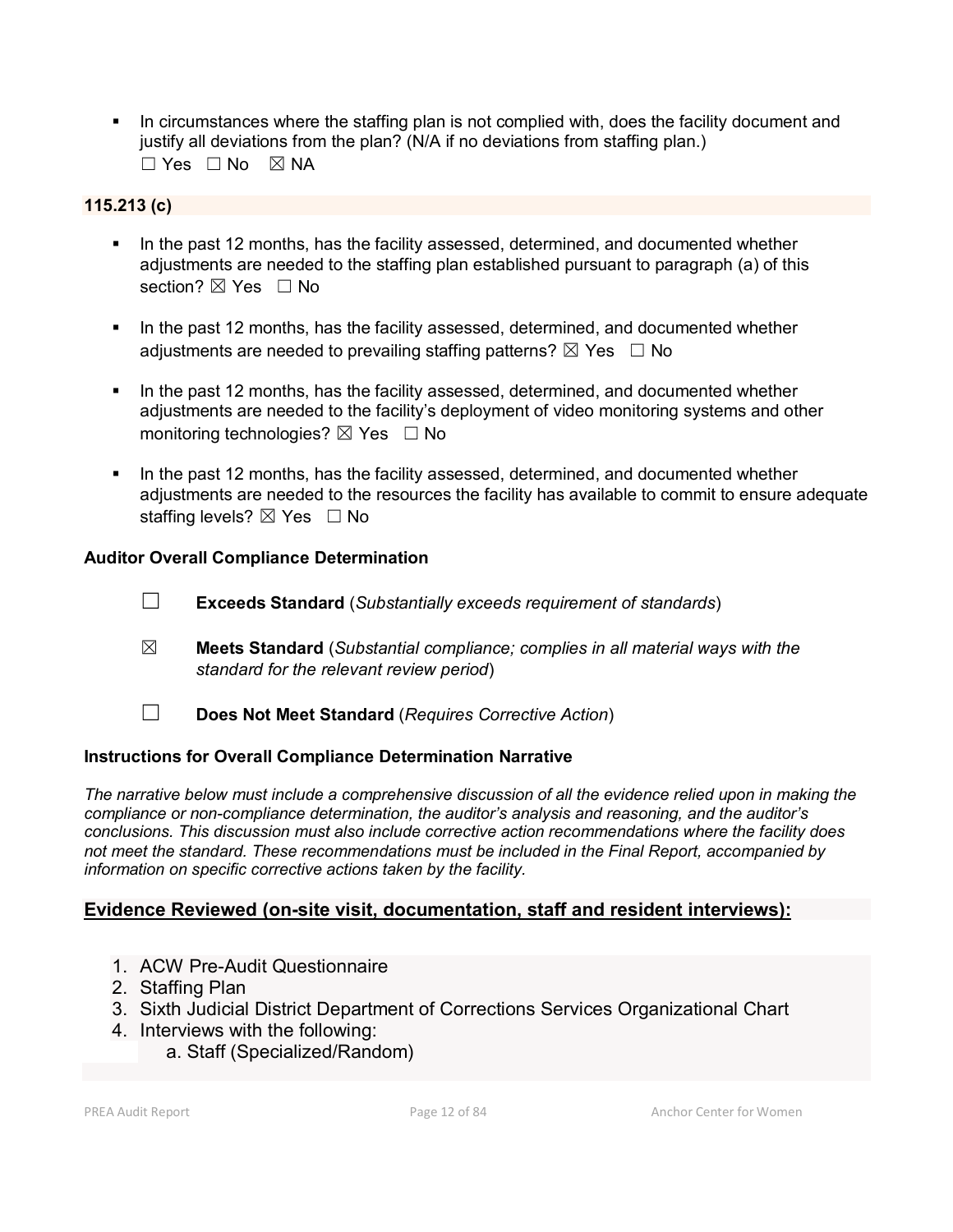Agency policy requires the facility to review the staffing plans on an annual basis. Interviews with the Director and DPCC revealed compliance with the PREA and that other safety and security issues are always a primary focus when they consider and review their respective staffing plans. ACW has been provided with all necessary resources to support the programs and procedures to ensure compliance with PREA standards. The audit included an examination of all video monitoring systems, resident access to telephones, resident computer access, staff interviews and rosters. Supervisory/Administrative staff members routinely make unannounced rounds covering all shifts and these rounds are documented. Interviews with staff confirmed unannounced rounds to all areas of the facility are conducted on a weekly basis, with no warning to employees. The ACW contains video cameras. During the tour, camera locations were observed by the Auditor.

## **Corrective action:** None required

# **Standard 115.215: Limits to cross-gender viewing and searches**

#### **All Yes/No Questions Must Be Answered by the Auditor to Complete the Report**

#### **115.215 (a)**

 Does the facility always refrain from conducting any cross-gender strip or cross-gender visual body cavity searches, except in exigent circumstances or by medical practitioners?  $\boxtimes$  Yes  $\Box$  No

#### **115.215 (b)**

- Does the facility always refrain from conducting cross-gender pat-down searches of female residents, except in exigent circumstances? (N/A if less than 50 residents)
- ☐ Yes ☐ No ☒ NA
- Does the facility always refrain from restricting female residents' access to regularly available programming or other outside opportunities in order to comply with this provision? (N/A if less than 50 residents)  $\Box$  Yes  $\Box$  No  $\boxtimes$  NA

#### **115.215 (c)**

- **Does the facility document all cross-gender strip searches and cross-gender visual body cavity** searches? **⊠** Yes □ No
- **Does the facility document all cross-gender pat-down searches of female residents?**  $\boxtimes$  Yes  $\Box$  No

#### **115.215 (d)**

 Does the facility implement policies and procedures that enable residents to shower, perform bodily functions, and change clothing without nonmedical staff of the opposite gender viewing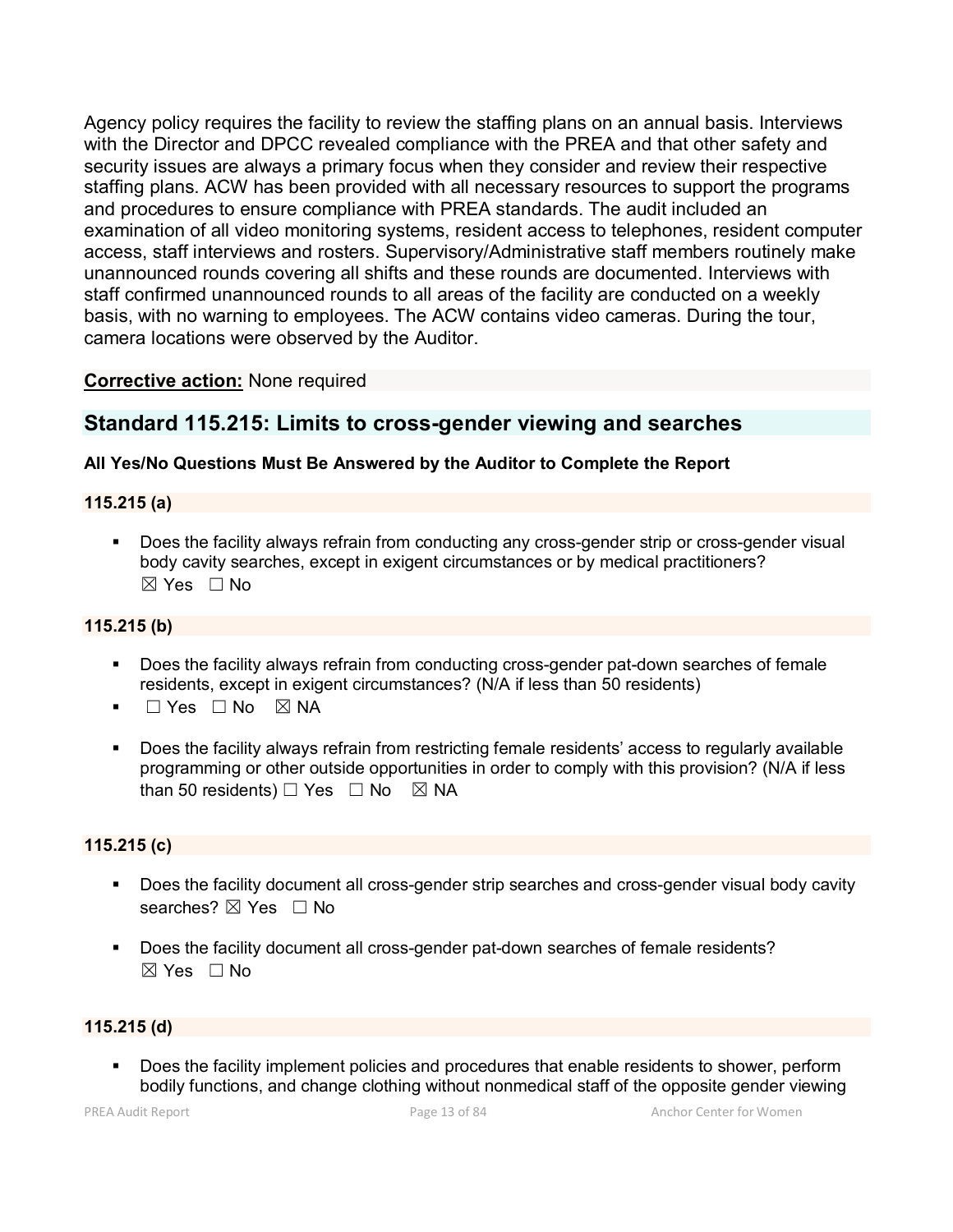their breasts, buttocks, or genitalia, except in exigent circumstances or when such viewing is incidental to routine cell checks?  $\boxtimes$  Yes  $\Box$  No

**Does the facility require staff of the opposite gender to announce their presence when entering** an area where residents are likely to be showering, performing bodily functions, or changing clothing?  $\boxtimes$  Yes  $\Box$  No

## **115.215 (e)**

- Does the facility always refrain from searching or physically examining transgender or intersex residents for the sole purpose of determining the resident's genital status?  $\boxtimes$  Yes  $\Box$  No
- If a resident's genital status is unknown, does the facility determine genital status during conversations with the resident, by reviewing medical records, or, if necessary, by learning that information as part of a broader medical examination conducted in private by a medical practitioner?  $\boxtimes$  Yes  $\Box$  No

## **115.215 (f)**

- Does the facility/agency train security staff in how to conduct cross-gender pat down searches in a professional and respectful manner, and in the least intrusive manner possible, consistent with security needs?  $\boxtimes$  Yes  $\Box$  No
- Does the facility/agency train security staff in how to conduct searches of transgender and intersex residents in a professional and respectful manner, and in the least intrusive manner possible, consistent with security needs?  $\boxtimes$  Yes  $\Box$  No

#### **Auditor Overall Compliance Determination**

- ☐ **Exceeds Standard** (*Substantially exceeds requirement of standards*)
- ☒ **Meets Standard** (*Substantial compliance; complies in all material ways with the standard for the relevant review period*)
- ☐ **Does Not Meet Standard** (*Requires Corrective Action*)

#### **Instructions for Overall Compliance Determination Narrative**

*The narrative below must include a comprehensive discussion of all the evidence relied upon in making the compliance or non-compliance determination, the auditor's analysis and reasoning, and the auditor's conclusions. This discussion must also include corrective action recommendations where the facility does not meet the standard. These recommendations must be included in the Final Report, accompanied by information on specific corrective actions taken by the facility.*

## **Evidence Reviewed (on-site visit, documentation, staff and resident interviews):**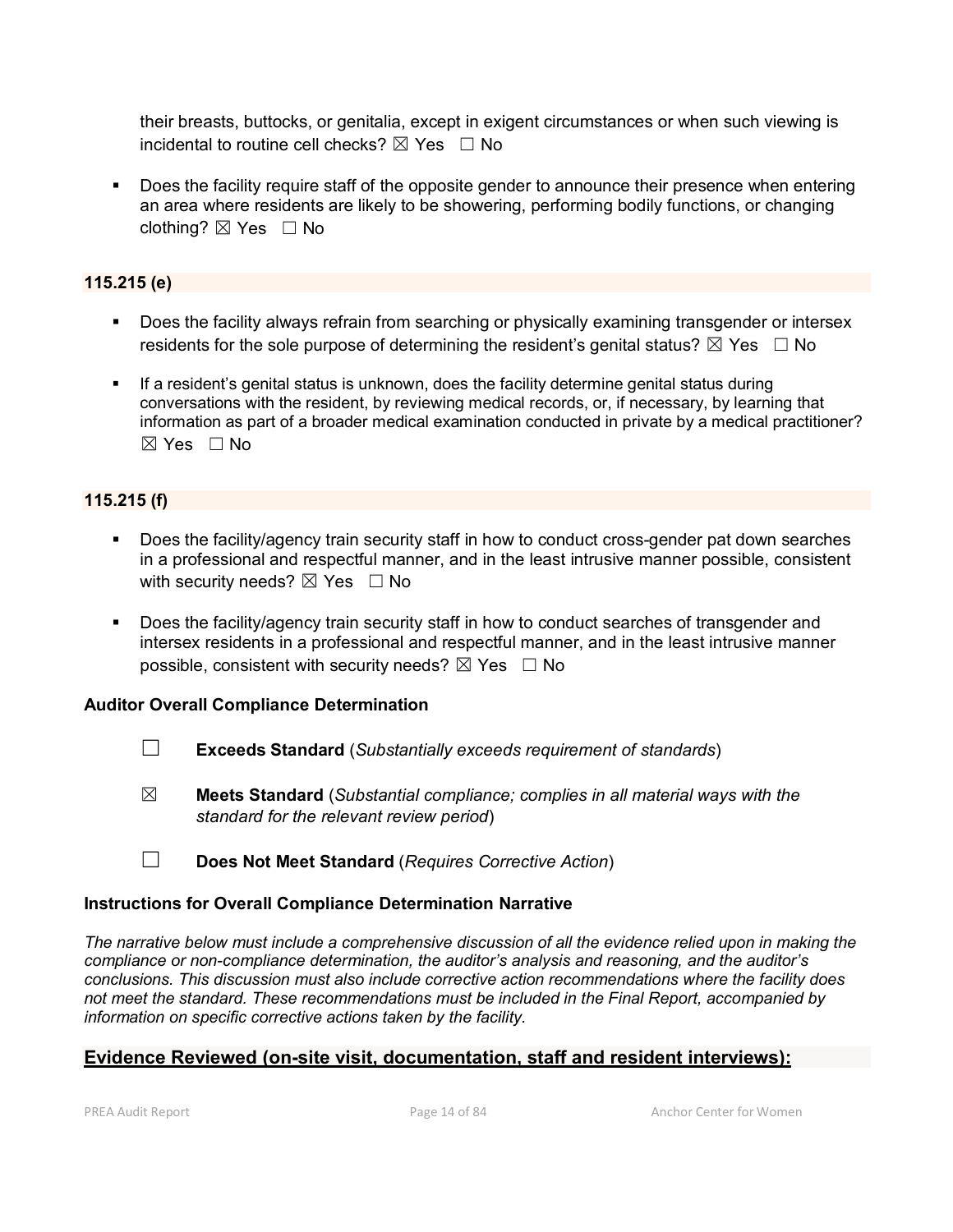- 1. ACW Pre-Audit Questionnaire
- 2. PS 2400-17 Sexual Misconduct with Offenders Community Confinement Standards (PREA Prevention Planning)
- 3. PS 2335-17 Search and Seizure/Contraband
- 4. Sixth Judicial District Department of Corrections Services Organizational Chart
- 5. Employee PREA Training Curriculum: LGBTI and Cross Gender Viewing and Searches and Employee Sign-in Sheets
- 6. Employee PREA Training Curriculum: PREA for Women Offenders and Sign-in Sheets
- 7. Interviews with the following:
	- a. Staff (Specialized/Random)

Policies and documentation address this standard. Cross-gender strip or cross-gender body cavity searches are prohibited, except in emergency situations or when performed and documented by a medical practitioner. Staff interviewed indicated they received cross-gender pat search training during initial and annual training. The Auditor observed that each unit has individual shower stalls for privacy. The facility has implemented a policy that all staff working the shift will announce themselves prior to walking the wings to allow residents the opportunity to prepare themselves from a privacy perspective. The residents interviewed acknowledged they can shower, dress and use the toilet privately, without being viewed by staff of the opposite gender. Staff, along with a majority of the residents interviewed, indicated that employees of the opposite gender announce their presence before entering a unit. Staff members were aware of the policy prohibiting the search of a transgender or intersex resident for the sole purpose of determining the resident's genital status. During the past 12 months, there were no exigent circumstances that required cross-gender viewing of a resident by a staff member at the ACW.

## **Corrective action:** None required

# **Standard 115.216: Residents with disabilities and residents who are limited English proficient**

## **All Yes/No Questions Must Be Answered by the Auditor to Complete the Report**

#### **115.216 (a)**

- Does the agency take appropriate steps to ensure that residents with disabilities have an equal opportunity to participate in or benefit from all aspects of the agency's efforts to prevent, detect, and respond to sexual abuse and sexual harassment, including: Residents who are deaf or hard of hearing?  $\boxtimes$  Yes  $\Box$  No
- Does the agency take appropriate steps to ensure that residents with disabilities have an equal opportunity to participate in or benefit from all aspects of the agency's efforts to prevent, detect, and respond to sexual abuse and sexual harassment, including: Residents who are blind or have low vision?  $\boxtimes$  Yes  $\Box$  No
- Does the agency take appropriate steps to ensure that residents with disabilities have an equal opportunity to participate in or benefit from all aspects of the agency's efforts to prevent, detect,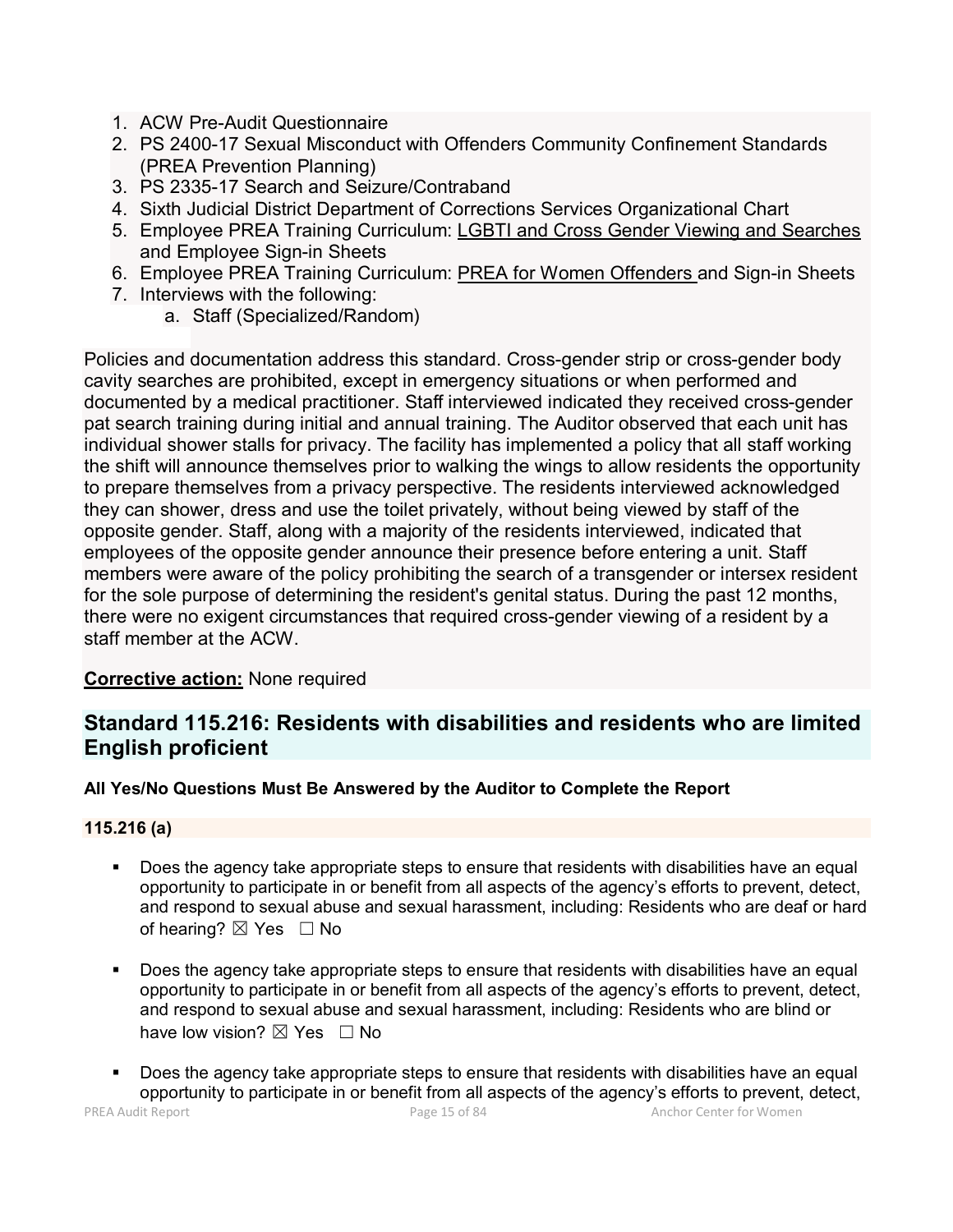and respond to sexual abuse and sexual harassment, including: Residents who have intellectual disabilities?  $\nabla$  Yes  $\Box$  No

- Does the agency take appropriate steps to ensure that residents with disabilities have an equal opportunity to participate in or benefit from all aspects of the agency's efforts to prevent, detect, and respond to sexual abuse and sexual harassment, including: Residents who have psychiatric disabilities?  $\nabla$  Yes  $\Box$  No
- Does the agency take appropriate steps to ensure that residents with disabilities have an equal opportunity to participate in or benefit from all aspects of the agency's efforts to prevent, detect, and respond to sexual abuse and sexual harassment, including: Residents who have speech disabilities?  $\boxtimes$  Yes  $\Box$  No
- Does the agency take appropriate steps to ensure that residents with disabilities have an equal opportunity to participate in or benefit from all aspects of the agency's efforts to prevent, detect, and respond to sexual abuse and sexual harassment, including: Other? (if "other," please explain in overall determination notes.)  $\boxtimes$  Yes  $\Box$  No
- Do such steps include, when necessary, ensuring effective communication with residents who are deaf or hard of hearing?  $\boxtimes$  Yes  $\Box$  No
- Do such steps include, when necessary, providing access to interpreters who can interpret effectively, accurately, and impartially, both receptively and expressively, using any necessary specialized vocabulary?  $\boxtimes$  Yes  $\Box$  No
- **Does the agency ensure that written materials are provided in formats or through methods that** ensure effective communication with residents with disabilities including residents who: Have intellectual disabilities?  $\boxtimes$  Yes  $\Box$  No
- Does the agency ensure that written materials are provided in formats or through methods that ensure effective communication with residents with disabilities including residents who: Have limited reading skills?  $\boxtimes$  Yes  $\Box$  No
- Does the agency ensure that written materials are provided in formats or through methods that ensure effective communication with residents with disabilities including residents who: Are blind or have low vision?  $\boxtimes$  Yes  $\Box$  No

#### **115.216 (b)**

- Does the agency take reasonable steps to ensure meaningful access to all aspects of the agency's efforts to prevent, detect, and respond to sexual abuse and sexual harassment to residents who are limited English proficient?  $\boxtimes$  Yes  $\Box$  No
- Do these steps include providing interpreters who can interpret effectively, accurately, and impartially, both receptively and expressively, using any necessary specialized vocabulary?  $\boxtimes$  Yes  $\Box$  No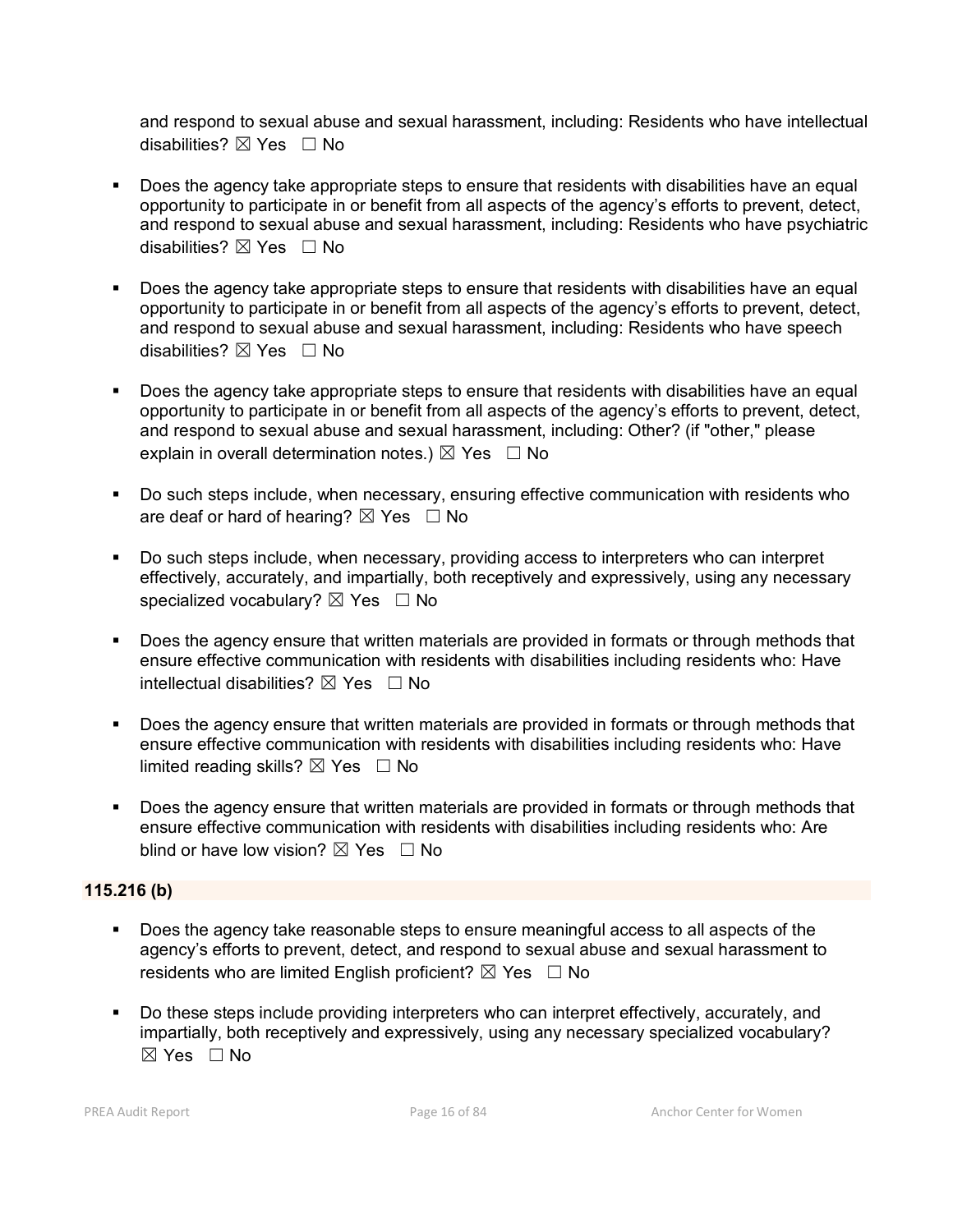#### **115.216 (c)**

 Does the agency always refrain from relying on resident interpreters, resident readers, or other types of resident assistants except in limited circumstances where an extended delay in obtaining an effective interpreter could compromise the resident's safety, the performance of first-response duties under §115.264, or the investigation of the resident's allegations?  $\boxtimes$  Yes  $\Box$  No

#### **Auditor Overall Compliance Determination**

- ☐ **Exceeds Standard** (*Substantially exceeds requirement of standards*)
- ☒ **Meets Standard** (*Substantial compliance; complies in all material ways with the standard for the relevant review period*)
- ☐ **Does Not Meet Standard** (*Requires Corrective Action*)

#### **Instructions for Overall Compliance Determination Narrative**

*The narrative below must include a comprehensive discussion of all the evidence relied upon in making the compliance or non-compliance determination, the auditor's analysis and reasoning, and the auditor's conclusions. This discussion must also include corrective action recommendations where the facility does not meet the standard. These recommendations must be included in the Final Report, accompanied by information on specific corrective actions taken by the facility.*

#### **Evidence Reviewed (on-site visit, documentation, staff and resident interviews):**

- 1. ACW Pre-Audit Questionnaire
- 2. PS 2400-17 Sexual Misconduct with Offenders Community Confinement Standards (PREA Prevention Planning)
- 3. Employee PREA Training Curriculum and Sign-in sheets
- 4. Support Services Providers for Offenders with Disabilities (form 2404C-16)
- 5. Interviews with the following:
	- a. Staff (Specialized/Random)

The ACW takes appropriate steps to ensure inmates with disabilities and inmates with Limited English Proficiency (LEP) have an opportunity to participate in and benefit from the facility's efforts to prevent, detect and respond to sexual abuse and sexual harassment. PREA handouts, bulletin board postings and resident handbooks are in both English and Spanish. The above-mentioned documents were submitted to and reviewed by the Auditor. Interviewed staff members were aware of the policy that, under no circumstances, are resident interpreters or assistants to be used when dealing with PREA issues. The Sixth District Department of Corrections has an agreement for on-demand over-the-phone interpreter services, which are available to ACW. Disability providers are listed and include assistance for the deaf or hard of hearing, LEP, blind and low vision, and intellectual, psychiatric, or speech disabilities. One LEP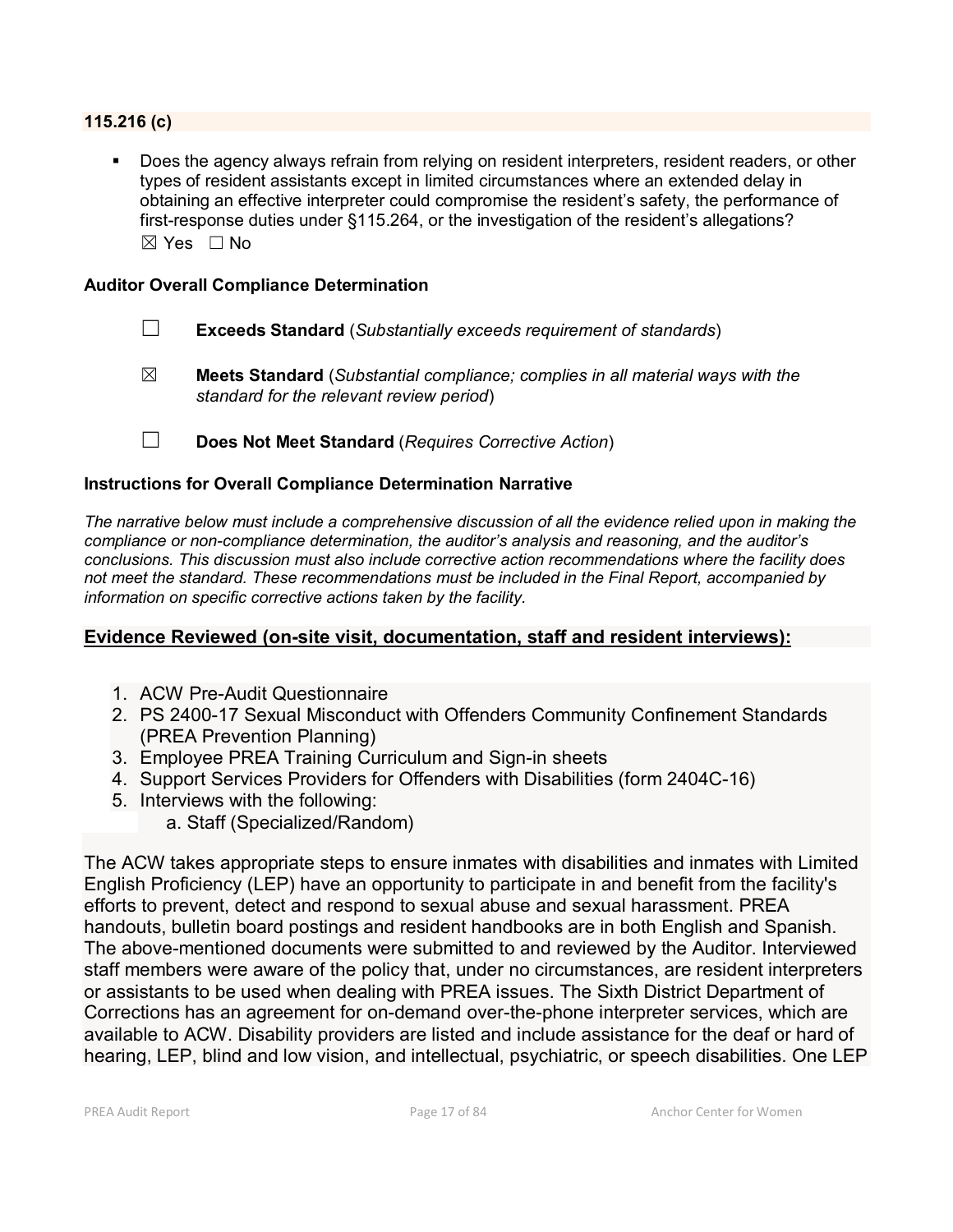resident was interviewed during this audit. The review of documentation and staff and resident interviews support a finding that the facility is in compliance with this standard.

**Corrective action:** None required

## **Standard 115.217: Hiring and promotion decisions**

#### **All Yes/No Questions Must Be Answered by the Auditor to Complete the Report**

#### **115.217 (a)**

- Does the agency prohibit the hiring or promotion of anyone who may have contact with residents who: Has engaged in sexual abuse in a prison, jail, lockup, community confinement facility, juvenile facility, or other institution (as defined in 42 U.S.C. 1997)?  $\boxtimes$  Yes  $\Box$  No
- Does the agency prohibit the hiring or promotion of anyone who may have contact with residents who: Has been convicted of engaging or attempting to engage in sexual activity in the community facilitated by force, overt or implied threats of force, or coercion, or if the victim did not consent or was unable to consent or refuse?  $\boxtimes$  Yes  $\Box$  No
- Does the agency prohibit the hiring or promotion of anyone who may have contact with residents who: Has been civilly or administratively adjudicated to have engaged in the activity described in the question immediately above?  $\boxtimes$  Yes  $\Box$  No
- Does the agency prohibit the enlistment of services of any contractor who may have contact with residents who: Has engaged in sexual abuse in a prison, jail, lockup, community confinement facility, juvenile facility, or other institution (as defined in 42 U.S.C. 1997)?  $\boxtimes$  Yes  $\Box$  No
- Does the agency prohibit the enlistment of services of any contractor who may have contact with residents who: Has been convicted of engaging or attempting to engage in sexual activity in the community facilitated by force, overt or implied threats of force, or coercion, or if the victim did not consent or was unable to consent or refuse?  $\boxtimes$  Yes  $\Box$  No
- Does the agency prohibit the enlistment of services of any contractor who may have contact with residents who: Has been civilly or administratively adjudicated to have engaged in the activity described in the question immediately above?  $\boxtimes$  Yes  $\Box$  No

#### **115.217 (b)**

 Does the agency consider any incidents of sexual harassment in determining whether to hire or promote anyone, or to enlist the services of any contractor, who may have contact with residents?  $\boxtimes$  Yes  $\Box$  No

#### **115.217 (c)**

 Before hiring new employees, who may have contact with residents, does the agency: Perform a criminal background records check?  $\boxtimes$  Yes  $\Box$  No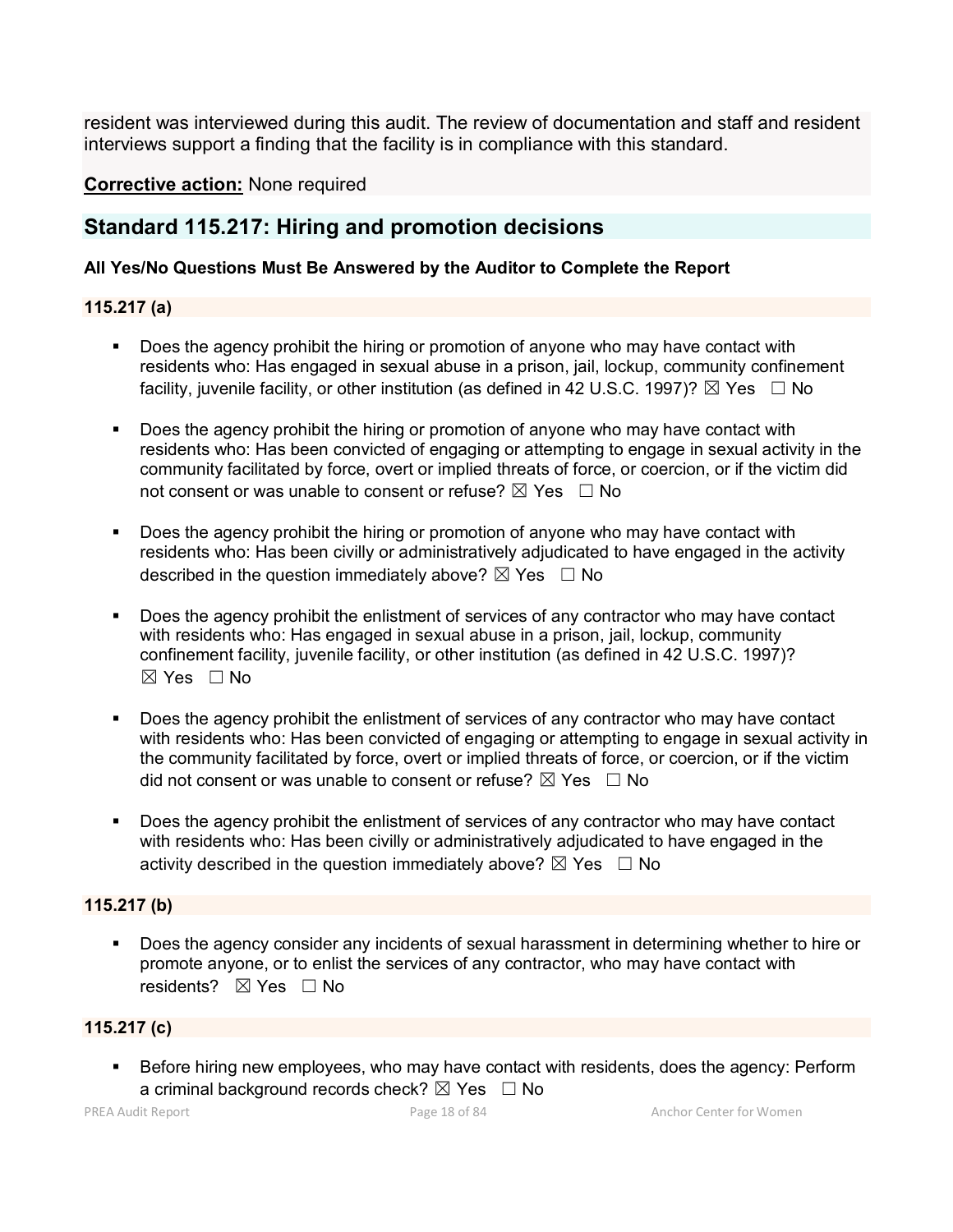Before hiring new employees, who may have contact with residents, does the agency: Consistent with Federal, State, and local law, make its best efforts to contact all prior institutional employers for information on substantiated allegations of sexual abuse or any resignation during a pending investigation of an allegation of sexual abuse?  $\boxtimes$  Yes  $\Box$  No

## **115.217 (d)**

 Does the agency perform a criminal background records check before enlisting the services of any contractor who may have contact with residents?  $\boxtimes$  Yes  $\Box$  No

#### **115.217 (e)**

 Does the agency either conduct criminal background records checks at least every five years of current employees and contractors who may have contact with residents or have in place a system for otherwise capturing such information for current employees?  $\boxtimes$  Yes  $\Box$  No

#### **115.217 (f)**

- Does the agency ask all applicants and employees who may have contact with residents directly about previous misconduct described in paragraph (a) of this section in written applications or interviews for hiring or promotions?  $\boxtimes$  Yes  $\Box$  No
- Does the agency ask all applicants and employees who may have contact with residents directly about previous misconduct described in paragraph (a) of this section in any interviews or written self-evaluations conducted as part of reviews of current employees?  $\boxtimes$  Yes  $\Box$  No
- **Does the agency impose upon employees a continuing affirmative duty to disclose any such** misconduct?  $\boxtimes$  Yes  $\Box$  No

#### **115.217 (g)**

**Does the agency consider material omissions regarding such misconduct, or the provision of** materially false information, grounds for termination?  $\boxtimes$  Yes  $\Box$  No

#### **115.217 (h)**

 Unless prohibited by law, does the agency provide information on substantiated allegations of sexual abuse or sexual harassment involving a former employee upon receiving a request from an institutional employer for whom such employee has applied to work? (N/A if providing information on substantiated allegations of sexual abuse or sexual harassment involving a former employee is prohibited by law.)  $\boxtimes$  Yes  $\Box$  No  $\Box$  NA

#### **Auditor Overall Compliance Determination**



☐ **Exceeds Standard** (*Substantially exceeds requirement of standards*)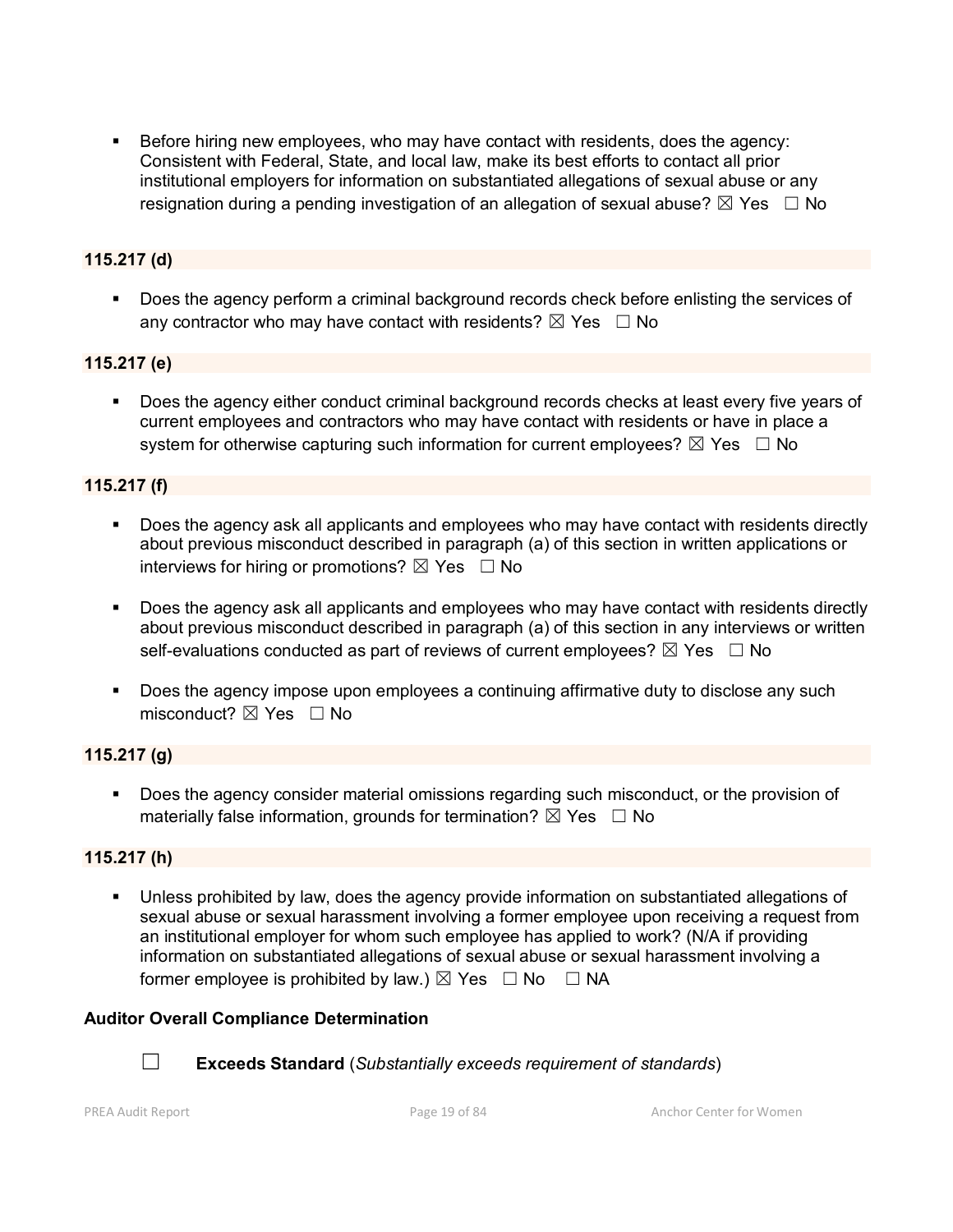- ☒ **Meets Standard** (*Substantial compliance; complies in all material ways with the standard for the relevant review period*)
- ☐ **Does Not Meet Standard** (*Requires Corrective Action*)

## **Instructions for Overall Compliance Determination Narrative**

*The narrative below must include a comprehensive discussion of all the evidence relied upon in making the compliance or non-compliance determination, the auditor's analysis and reasoning, and the auditor's conclusions. This discussion must also include corrective action recommendations where the facility does not meet the standard. These recommendations must be included in the Final Report, accompanied by information on specific corrective actions taken by the facility.*

## **Evidence Reviewed (on-site visit, documentation, staff and resident interviews):**

- 1. ACW Pre-Audit Questionnaire
- 2. Policy (PS) 2400-17 Sexual Misconduct with Offenders Community Confinement Standards (PREA Prevention Planning)
- 3. List of Employee Background Checks via Computer
- 4. Interviews with the following:
	- a. Staff (Specialized/Random)

Policies and interviews confirm compliance with this standard. All employees, contractors and volunteers have had their background checks completed through the National Crime Investigation Center. Staff promotions require a background check before a promotion is approved. A tracking system is in place to ensure that updated background checks are conducted every five years. Policy states that false information submitted by the applicant is grounds for termination. The auditor reviewed employment documentation which supports compliance with this standard.

## **Corrective action:** None required

# **Standard 115.218: Upgrades to facilities and technologies**

## **All Yes/No Questions Must Be Answered by the Auditor to Complete the Report**

#### **115.218 (a)**

 If the agency designed or acquired any new facility or planned any substantial expansion or modification of existing facilities, did the agency consider the effect of the design, acquisition, expansion, or modification upon the agency's ability to protect residents from sexual abuse? (N/A if agency/facility has not acquired a new facility or made a substantial expansion to existing facilities since August 20, 2012, or since the last PREA audit, whichever is later.)

 $\Box$  Yes  $\Box$  No  $\boxtimes$  NA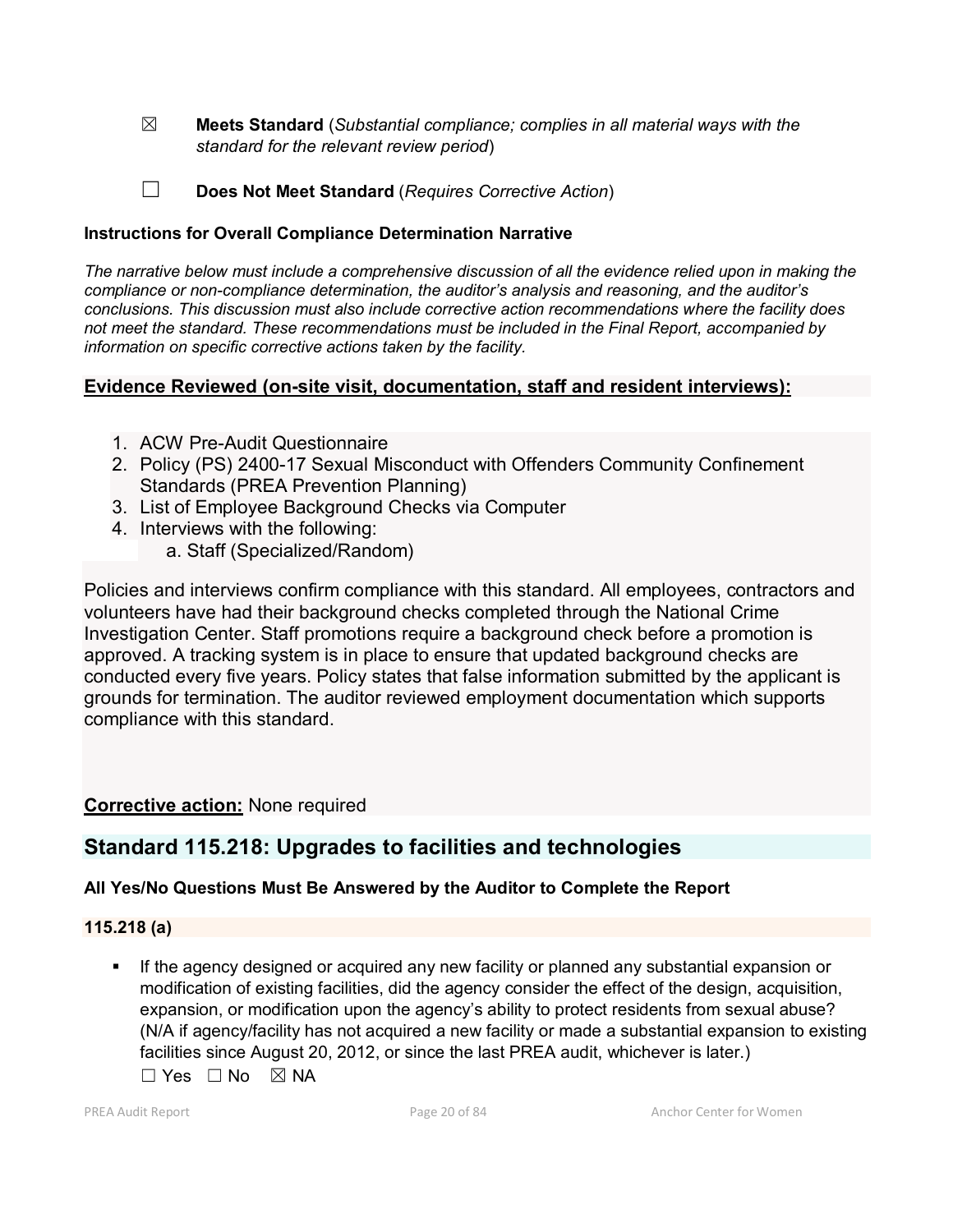**115.218 (b)**

 If the agency installed or updated a video monitoring system, electronic surveillance system, or other monitoring technology, did the agency consider how such technology may enhance the agency's ability to protect residents from sexual abuse? (N/A if agency/facility has not installed or updated a video monitoring system, electronic surveillance system, or other monitoring technology since August 20, 2012, or since the last PREA audit, whichever is later.) ☒ Yes ☐ No ☐ NA

#### **Auditor Overall Compliance Determination**

- ☐ **Exceeds Standard** (*Substantially exceeds requirement of standards*)
- ☒ **Meets Standard** (*Substantial compliance; complies in all material ways with the standard for the relevant review period*)
- ☐ **Does Not Meet Standard** (*Requires Corrective Action*)

#### **Instructions for Overall Compliance Determination Narrative**

*The narrative below must include a comprehensive discussion of all the evidence relied upon in making the compliance or non-compliance determination, the auditor's analysis and reasoning, and the auditor's conclusions. This discussion must also include corrective action recommendations where the facility does not meet the standard. These recommendations must be included in the Final Report, accompanied by information on specific corrective actions taken by the facility.*

#### **Evidence Reviewed (on-site visit, documentation, staff and resident interviews):**

- 1. ACW Pre-Audit Questionnaire
- 2. Policy (PS) 2400-17 Sexual Misconduct with Offenders Community Confinement Standards (PREA Prevention Planning)
- 3. Interviews with the following:
	- a. Staff (Specialized/Random)

Policies and interviews confirm compliance with this standard. The ACW utilizes a video camera system for video surveillance. Cameras are placed strategically throughout the Center to ensure the safety and security of both residents and staff.

#### **Corrective action:** None required

# **RESPONSIVE PLANNING**

# **Standard 115.221: Evidence protocol and forensic medical examinations**

#### **All Yes/No Questions Must Be Answered by the Auditor to Complete the Report**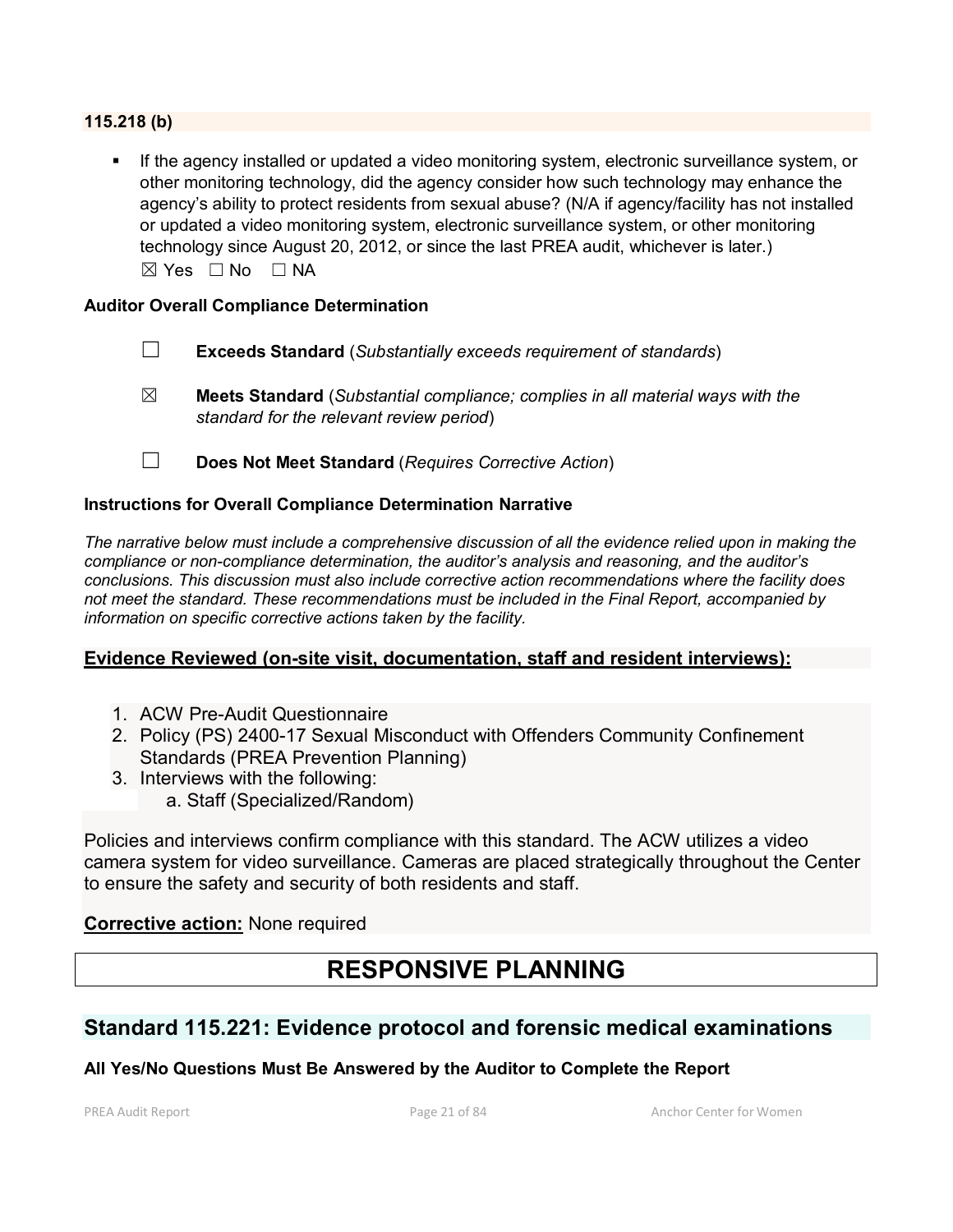#### **115.221 (a)**

 If the agency is responsible for investigating allegations of sexual abuse, does the agency follow a uniform evidence protocol that maximizes the potential for obtaining usable physical evidence for administrative proceedings and criminal prosecutions? (N/A if the agency/facility is not responsible for conducting any form of criminal OR administrative sexual abuse investigations.)  $\boxtimes$  Yes  $\Box$  No  $\Box$  NA

#### **115.221 (b)**

- Is this protocol developmentally appropriate for youth where applicable? (N/A if the agency/facility is not responsible for conducting any form of criminal OR administrative sexual abuse investigations.)  $\boxtimes$  Yes  $\Box$  No  $\Box$  NA
- Is this protocol, as appropriate, adapted from or otherwise based on the most recent edition of the U.S. Department of Justice's Office on Violence Against Women publication, "A National Protocol for Sexual Assault Medical Forensic Examinations, Adults/Adolescents," or similarly comprehensive and authoritative protocols developed after 2011? (N/A if the agency/facility is not responsible for conducting any form of criminal OR administrative sexual abuse investigations.)  $\boxtimes$  Yes  $\Box$  No  $\Box$  NA

#### **115.221 (c)**

- Does the agency offer all residents who experience sexual abuse access to forensic medical examinations, whether on-site or at an outside facility, without financial cost, where evidentiarily or medically appropriate?  $\boxtimes$  Yes  $\Box$  No
- Are such examinations performed by Sexual Assault Forensic Examiners (SAFEs) or Sexual Assault Nurse Examiners (SANEs) where possible?  $\boxtimes$  Yes  $\Box$  No
- If SAFEs or SANEs cannot be made available, is the examination performed by other qualified medical practitioners (they must have been specifically trained to conduct sexual assault forensic exams)?  $\boxtimes$  Yes  $\Box$  No
- Has the agency documented its efforts to provide SAFEs or SANEs?  $\boxtimes$  Yes  $\Box$  No

#### **115.221 (d)**

- Does the agency attempt to make available to the victim a victim advocate from a rape crisis center?  $\boxtimes$  Yes  $\Box$  No
- If a rape crisis center is not available to provide victim advocate services, does the agency make available to provide these services a qualified staff member from a community-based organization, or a qualified agency staff member?  $\boxtimes$  Yes  $\Box$  No
- Has the agency documented its efforts to secure services from rape crisis centers?  $\boxtimes$  Yes  $\Box$  No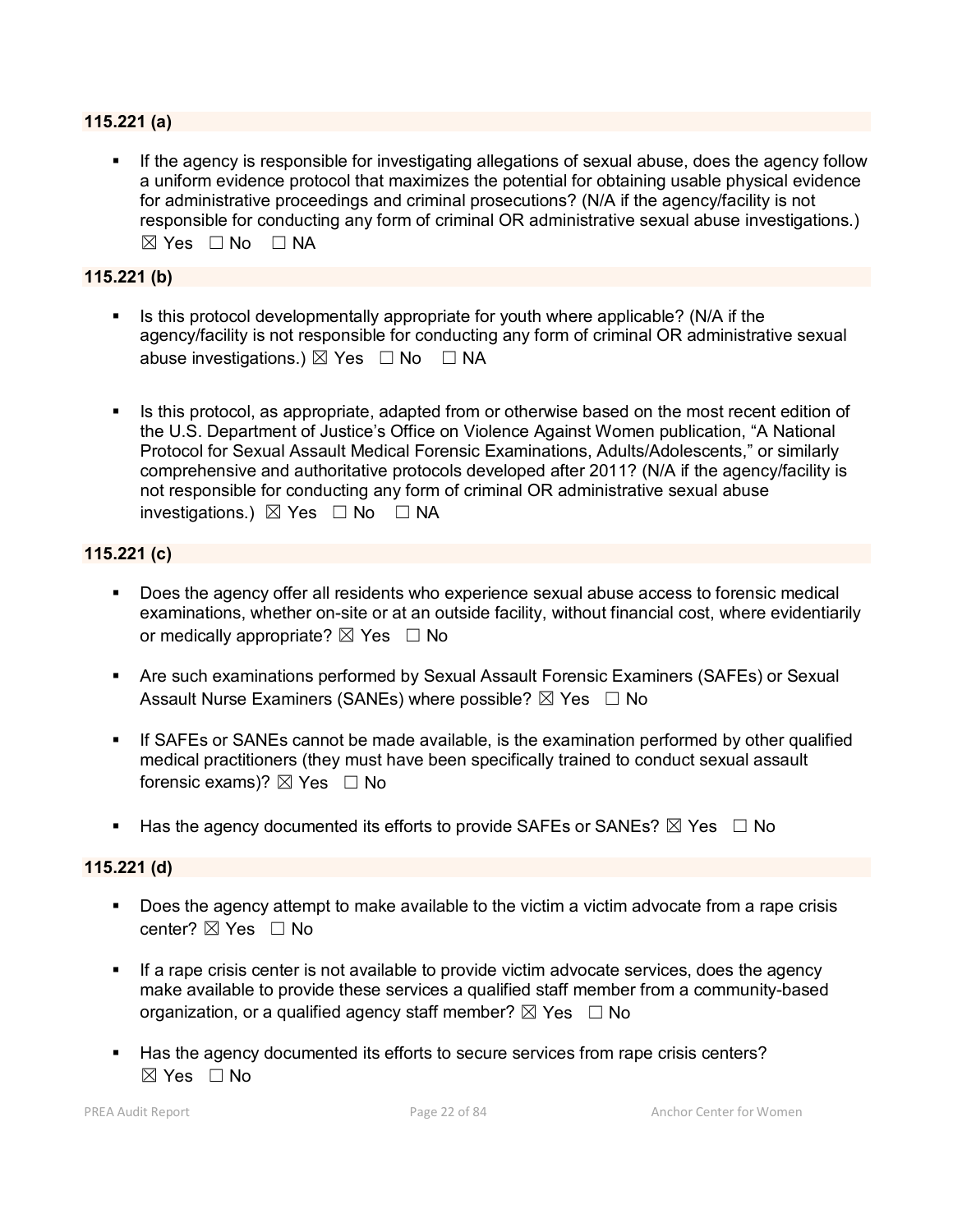#### **115.221 (e)**

- As requested by the victim, does the victim advocate, qualified agency staff member, or qualified community-based organization staff member accompany and support the victim through the forensic medical examination process and investigatory interviews?  $\boxtimes$  Yes  $\Box$  No
- As requested by the victim, does this person provide emotional support, crisis intervention, information, and referrals?  $\boxtimes$  Yes  $\Box$  No

## **115.221 (f)**

 If the agency itself is not responsible for investigating allegations of sexual abuse, has the agency requested that the investigating entity follow the requirements of paragraphs (a) through (e) of this section? (N/A if the agency/facility is responsible for conducting criminal AND administrative sexual abuse investigations.)  $\Box$  Yes  $\Box$  No  $\boxtimes$  NA

#### **115.221 (g)**

Auditor is not required to audit this provision.

#### **115.221 (h)**

 If the agency uses a qualified agency staff member or a qualified community-based staff member for the purposes of this section, has the individual been screened for appropriateness to serve in this role and received education concerning sexual assault and forensic examination issues in general? (Check N/A if agency attempts to make a victim advocate from a rape crisis center available to victims per 115.221(d) above.)  $\Box$  Yes  $\Box$  No  $\boxtimes$  NA

#### **Auditor Overall Compliance Determination**

- ☐ **Exceeds Standard** (*Substantially exceeds requirement of standards*)
- ☒ **Meets Standard** (*Substantial compliance; complies in all material ways with the standard for the relevant review period*)
- ☐ **Does Not Meet Standard** (*Requires Corrective Action*)

#### **Instructions for Overall Compliance Determination Narrative**

*The narrative below must include a comprehensive discussion of all the evidence relied upon in making the compliance or non-compliance determination, the auditor's analysis and reasoning, and the auditor's conclusions. This discussion must also include corrective action recommendations where the facility does not meet the standard. These recommendations must be included in the Final Report, accompanied by information on specific corrective actions taken by the facility.*

## **Evidence Reviewed (on-site visit, documentation, staff and resident interviews):**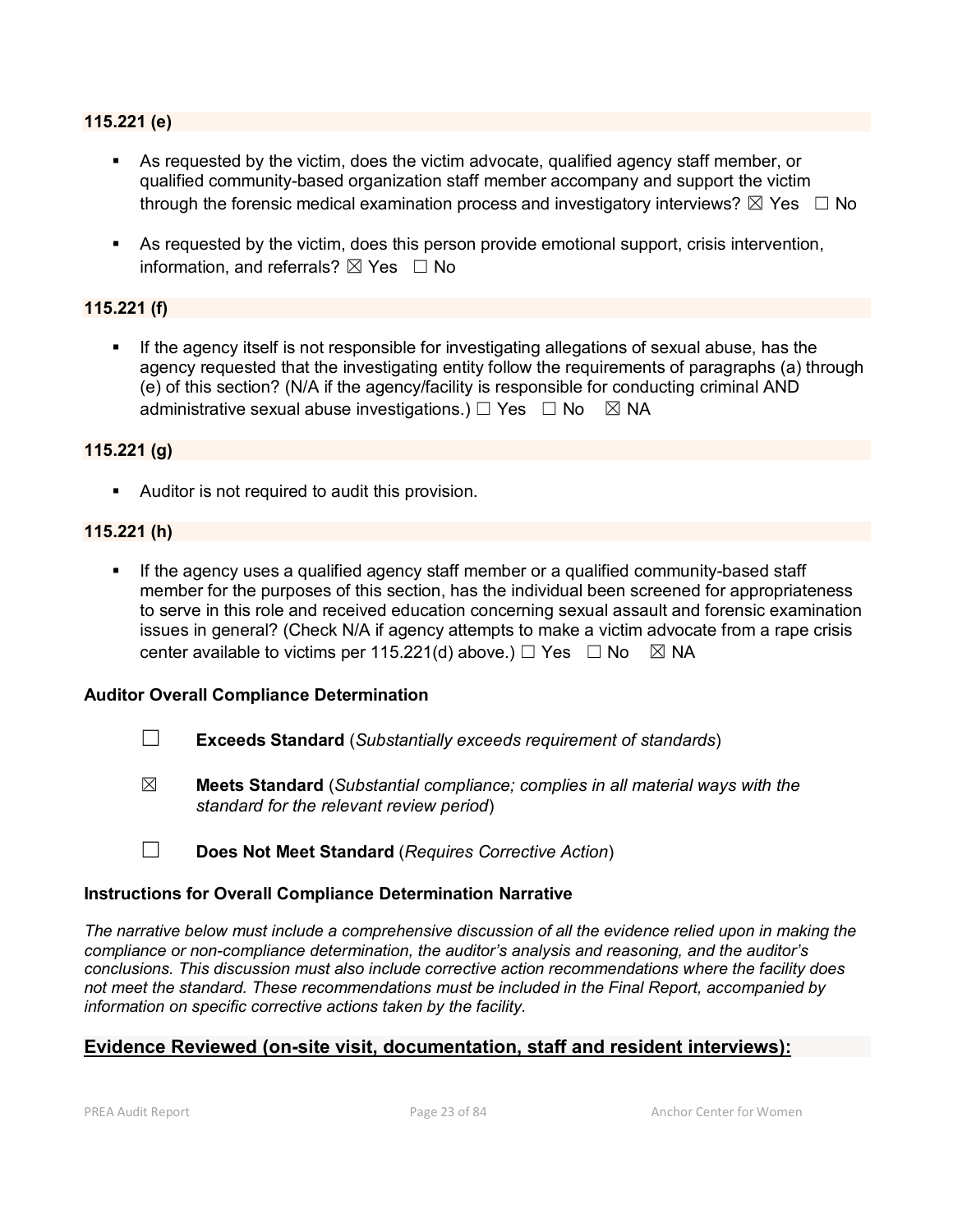- 1. ACW Pre-Audit Questionnaire
- 2. PS 2400-17 Sexual Misconduct with Offenders Community Confinement Standards (PREA Prevention Planning)
- 3. PREA Investigator Certification
- 4. Memorandum of Understanding with Riverview Center
- 5. Riverview Website
- 6. Resident Handbook
- 7. Pamphlet Listing all Community Resources
- 8. Interviews with the following:
	- a. Staff (Specialized/Random)
	- d. Sexual Assault Nurse Examiner (SANE) Unity Point Hospital

ACW staff members were interviewed concerning this standard and all were knowledgeable of the procedures required to secure and obtain usable physical evidence when sexual abuse is alleged. Staff members were also aware of the six certified PREA investigators who conduct administrative investigations relative to sexual abuse allegations. All criminal investigations are conducted by the Cedar Rapids Police Department (CRPD). All forensic medical examinations are conducted by SANE staff at Unity Point Hospital. A telephone interview with the SANE representative at Unity Point Hospital was conducted and the provider was aware of the provisions of the PREA standards. The representative indicated that a SANE is available 24 hours a day, seven days a week. There were no SANE examinations conducted during the past 12 months. The Memorandum of Understanding (MOU) with Riverview Center outlines victim advocacy services for residents. Any follow up treatment will be done by personnel within the community directed by the Riverview Center. The facility also provides a pamphlet containing over one hundred community resources that are available to residents within the community. There have been no allegations or investigations during this auditing period.

## **Corrective action:** None required

# **Standard 115.222: Policies to ensure referrals of allegations for investigations**

## **All Yes/No Questions Must Be Answered by the Auditor to Complete the Report**

#### **115.222 (a)**

- **Does the agency ensure an administrative or criminal investigation is completed for all** allegations of sexual abuse?  $\boxtimes$  Yes  $\Box$  No
- **Does the agency ensure an administrative or criminal investigation is completed for all** allegations of sexual harassment?  $\boxtimes$  Yes  $\Box$  No

#### **115.222 (b)**

 Does the agency have a policy and practice in place to ensure that allegations of sexual abuse or sexual harassment are referred for investigation to an agency with the legal authority to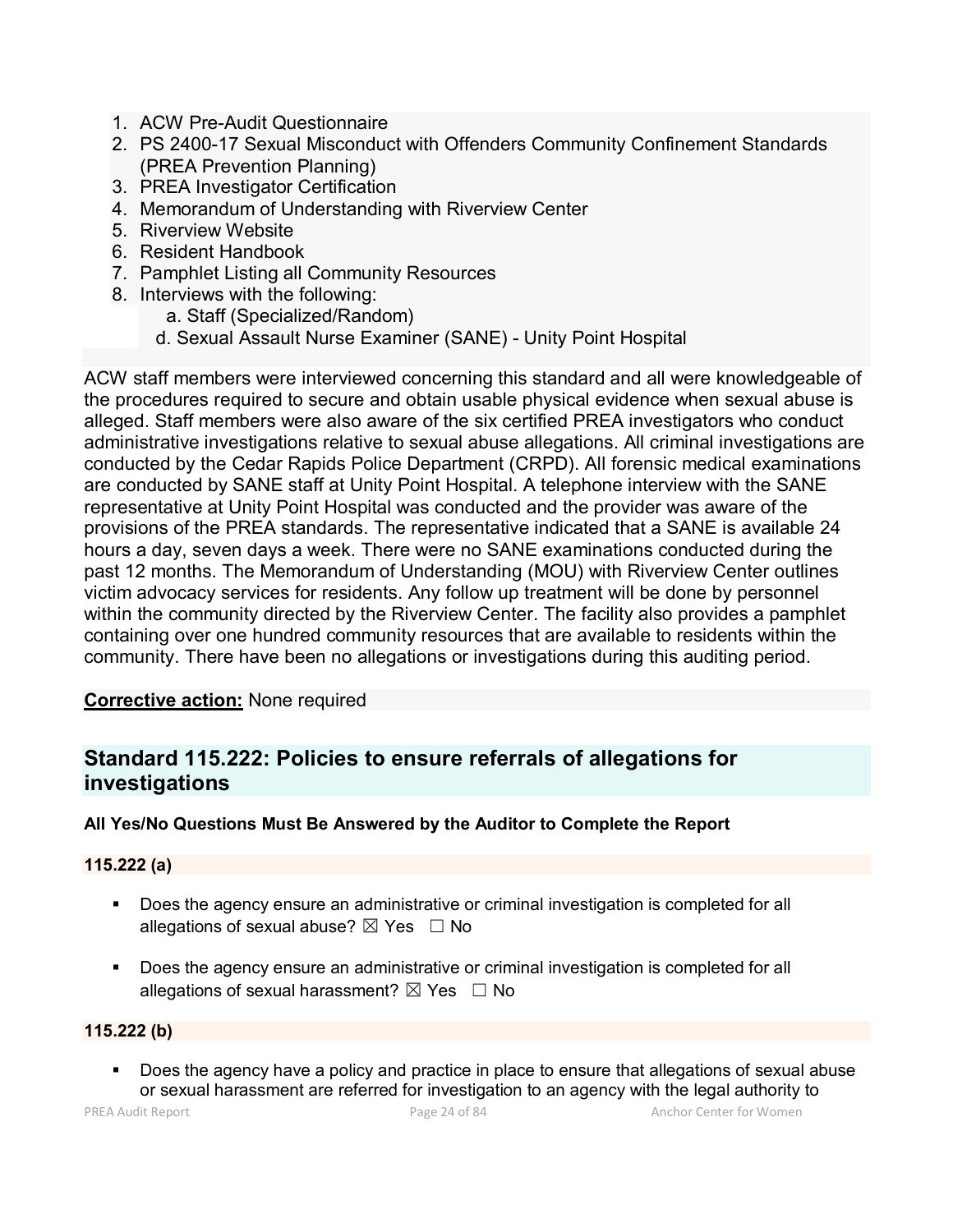conduct criminal investigations, unless the allegation does not involve potentially criminal behavior? **⊠** Yes □ No

- Has the agency published such policy on its website or, if it does not have one, made the policy available through other means?  $\boxtimes$  Yes  $\Box$  No
- Does the agency document all such referrals?  $\boxtimes$  Yes  $\Box$  No

## **115.222 (c)**

 If a separate entity is responsible for conducting criminal investigations, does such publication describe the responsibilities of both the agency and the investigating entity? [N/A if the agency/facility is responsible for conducting criminal investigations. See 115.221(a).]  $\boxtimes$  Yes  $\Box$  No  $\Box$  NA

#### **115.222 (d)**

**Auditor is not required to audit this provision.** 

#### **115.222 (e)**

**Auditor is not required to audit this provision.** 

#### **Auditor Overall Compliance Determination**

- ☐ **Exceeds Standard** (*Substantially exceeds requirement of standards*)
- ☒ **Meets Standard** (*Substantial compliance; complies in all material ways with the standard for the relevant review period*)
- 
- ☐ **Does Not Meet Standard** (*Requires Corrective Action*)

#### **Instructions for Overall Compliance Determination Narrative**

*The narrative below must include a comprehensive discussion of all the evidence relied upon in making the compliance or non-compliance determination, the auditor's analysis and reasoning, and the auditor's conclusions. This discussion must also include corrective action recommendations where the facility does not meet the standard. These recommendations must be included in the Final Report, accompanied by information on specific corrective actions taken by the facility.*

#### **Evidence Reviewed (on-site visit, documentation, staff and resident interviews):**

- 1. ACW Pre-Audit Questionnaire
- 2. PS 2400-17 Sexual Misconduct with Offenders Community Confinement Standards (PREA Prevention Planning)
- 3. PS 2406-17 Sexual Misconduct with Offenders Community Confinement Standards (PREA Investigations)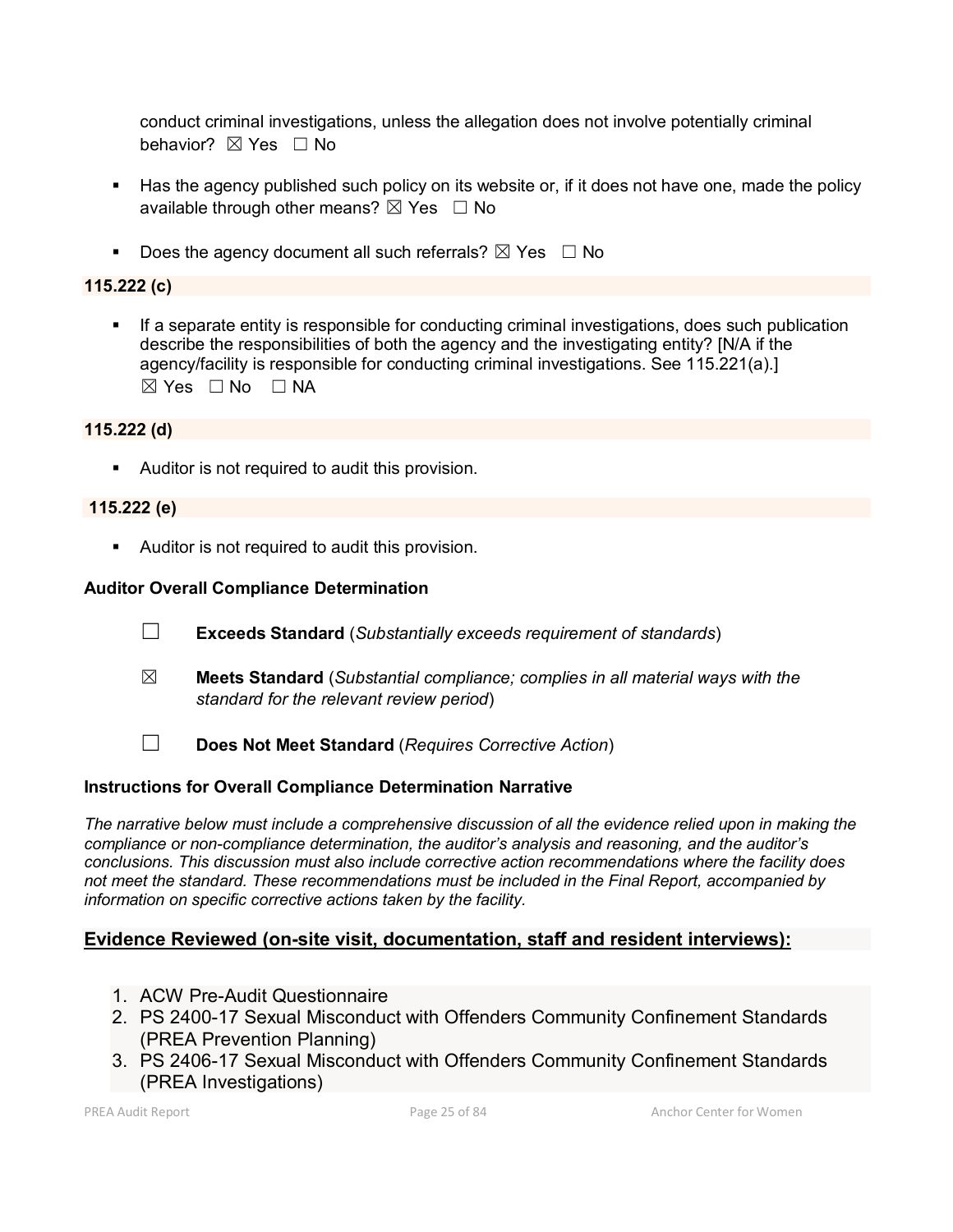- 4. Certification of Training (32 HR-IDOC PREA Investigators Training)
- 5. Pamphlet Listing all Community Resources
- 6. Interviews with the following:
	- a. Staff (Specialized/Random)

Policies and documents address the mandates of this standard. The policy requires that all criminal allegations of sexual abuse and sexual harassment be referred for investigation to the appropriate law enforcement authorities: Cedar Rapids Police Department. Six administrative staff members conduct administrative investigations. An interview was conducted with one of these investigators who was found to be very knowledgeable concerning her responsibilities. These investigators have all received the sexual abuse investigations training through the Iowa Department of Corrections (IDOC). The PREA Coordinator assigns the individual who will conduct the internal investigation. Standard compliance was also demonstrated via interviews with the District Director and the PREA Coordinator. The agency reports zero allegations of sexual abuse during the past 12 months.

## **Corrective action:** None required

# **TRAINING AND EDUCATION**

# **Standard 115.231: Employee training**

## **All Yes/No Questions Must Be Answered by the Auditor to Complete the Report**

#### **115.231 (a)**

- Does the agency train all employees who may have contact with residents on: Its zero-tolerance policy for sexual abuse and sexual harassment?  $\boxtimes$  Yes  $\Box$  No
- Does the agency train all employees who may have contact with residents on: How to fulfill their responsibilities under agency sexual abuse and sexual harassment prevention, detection, reporting, and response policies and procedures?  $\boxtimes$  Yes  $\Box$  No
- Does the agency train all employees who may have contact with residents on: Residents' right to be free from sexual abuse and sexual harassment  $\boxtimes$  Yes  $\Box$  No
- Does the agency train all employees who may have contact with residents on: The right of residents and employees to be free from retaliation for reporting sexual abuse and sexual harassment?  $\boxtimes$  Yes  $\Box$  No
- Does the agency train all employees who may have contact with residents on: The dynamics of sexual abuse and sexual harassment in confinement?  $\boxtimes$  Yes  $\Box$  No
- Does the agency train all employees who may have contact with residents on: The common reactions of sexual abuse and sexual harassment victims?  $\boxtimes$  Yes  $\Box$  No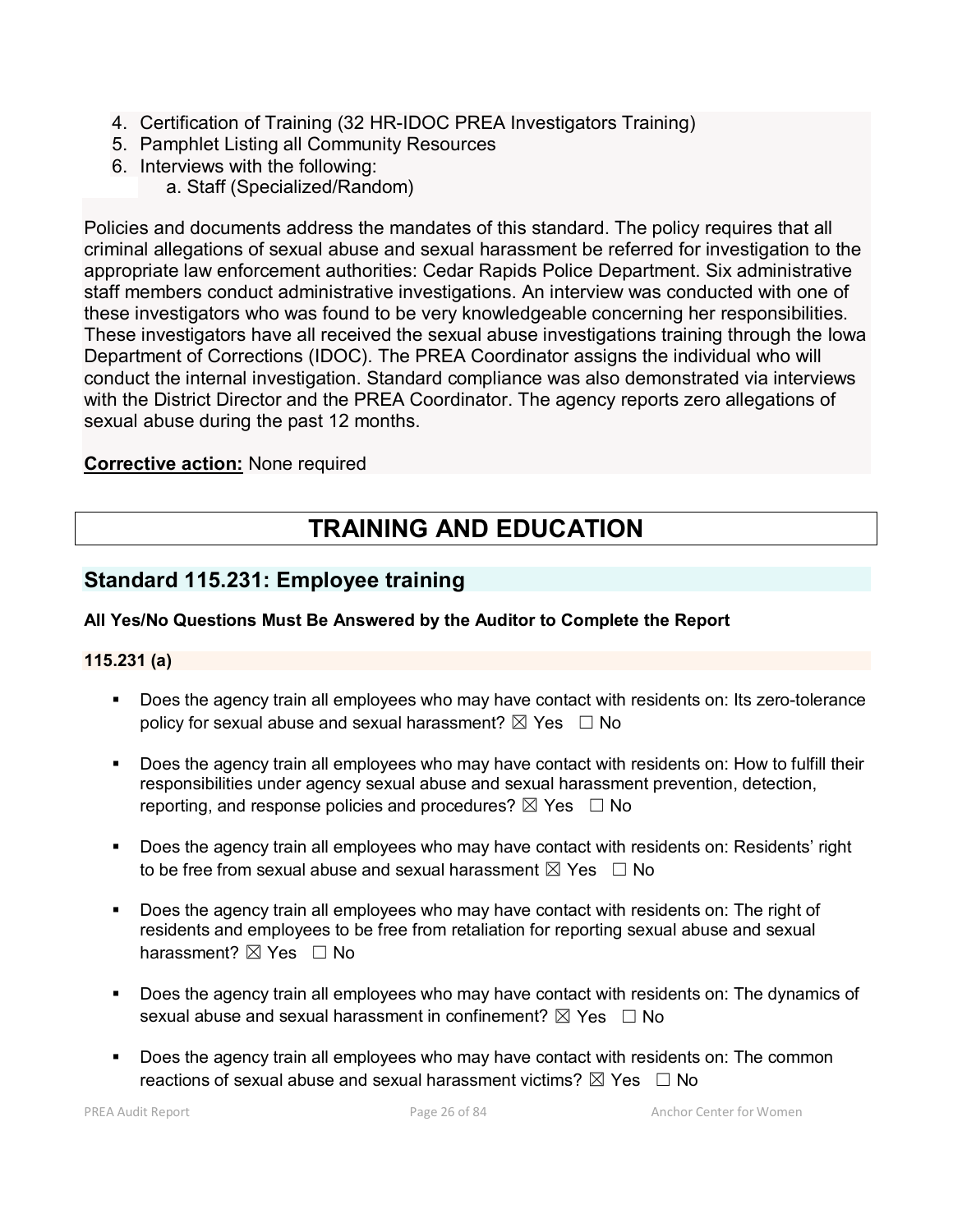- Does the agency train all employees who may have contact with residents on: How to detect and respond to signs of threatened and actual sexual abuse?  $\boxtimes$  Yes  $\Box$  No
- Does the agency train all employees who may have contact with residents on: How to avoid inappropriate relationships with residents?  $\boxtimes$  Yes  $\Box$  No
- Does the agency train all employees who may have contact with residents on: How to communicate effectively and professionally with residents, including lesbian, gay, bisexual, transgender, intersex, or gender nonconforming residents?  $\boxtimes$  Yes  $\Box$  No
- Does the agency train all employees who may have contact with residents on: How to comply with relevant laws related to mandatory reporting of sexual abuse to outside authorities? ☒ Yes ☐ No

#### **115.231 (b)**

- Is such training tailored to the gender of the residents at the employee's facility?  $\boxtimes$  Yes  $\Box$  No
- Have employees received additional training if reassigned from a facility that houses only male residents to a facility that houses only female residents, or vice versa?  $\boxtimes$  Yes  $\Box$  No

#### **115.231 (c)**

- Have all current employees who may have contact with residents received such training?  $\boxtimes$  Yes  $\Box$  No
- Does the agency provide each employee with refresher training every two years to ensure that all employees know the agency's current sexual abuse and sexual harassment policies and procedures?  $\boxtimes$  Yes  $\Box$  No
- In years in which an employee does not receive refresher training, does the agency provide refresher information on current sexual abuse and sexual harassment policies?  $\boxtimes$  Yes  $\Box$  No

#### **115.231 (d)**

 Does the agency document, through employee signature or electronic verification, that employees understand the training they have received?  $\boxtimes$  Yes  $\Box$  No

#### **Auditor Overall Compliance Determination**



- ☐ **Exceeds Standard** (*Substantially exceeds requirement of standards*)
- ☒ **Meets Standard** (*Substantial compliance; complies in all material ways with the standard for the relevant review period*)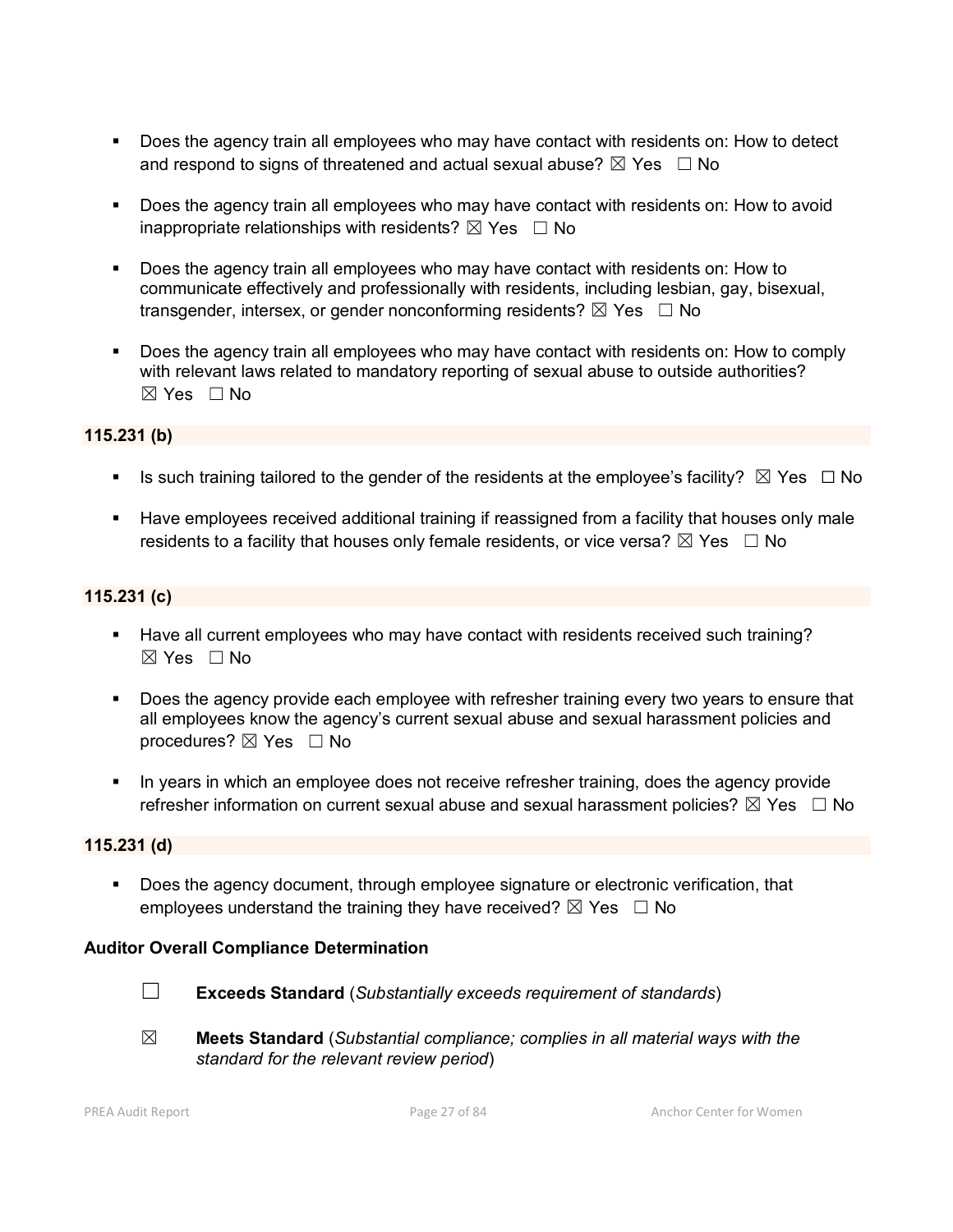☐ **Does Not Meet Standard** (*Requires Corrective Action*)

#### **Instructions for Overall Compliance Determination Narrative**

*The narrative below must include a comprehensive discussion of all the evidence relied upon in making the compliance or non-compliance determination, the auditor's analysis and reasoning, and the auditor's conclusions. This discussion must also include corrective action recommendations where the facility does not meet the standard. These recommendations must be included in the Final Report, accompanied by information on specific corrective actions taken by the facility.*

## **Evidence Reviewed (on-site visit, documentation, staff and resident interviews):**

- 1. ACW Pre-Audit Questionnaire
- 2. Policy 2402-17 Sexual Misconduct with Offenders Community Confinement Standards (PREA Training and Education)
- 3. Employee PREA Training Curriculum and Sign-in Sheets
- 4. Volunteer and Contractor Training Curriculum and Sign-in Sheets
- 5. Interviews with the following:
	- a. Staff (Specialized/Random)

The ACW provides PREA training. IDOC provides web-based E-Learning of PREA standards training which all staff must complete. Refresher training is also required every two years. Additionally, contractors and volunteers are provided training relative to their duties and responsibilities. All staff members are mandated to receive training annually and the curriculum includes an extensive review of PREA requirements. In years in which an employee does not receive refresher training, the agency provides refresher information on current sexual abuse and sexual harassment policies. The training curriculum, training sign-in sheets and other related training documentation was reviewed by the Auditor. Interviewed staff verified the requirement to acknowledge, in writing, not only that they received the PREA training, but that they understood it.

## **Corrective action:** None required

# **Standard 115.232: Volunteer and contractor training**

## **All Yes/No Questions Must Be Answered by the Auditor to Complete the Report**

#### **115.232 (a)**

 Has the agency ensured that all volunteers and contractors who have contact with residents have been trained on their responsibilities under the agency's sexual abuse and sexual harassment prevention, detection, and response policies and procedures?  $\boxtimes$  Yes  $\Box$  No

#### **115.232 (b)**

 Have all volunteers and contractors who have contact with residents been notified of the agency's zero-tolerance policy regarding sexual abuse and sexual harassment and informed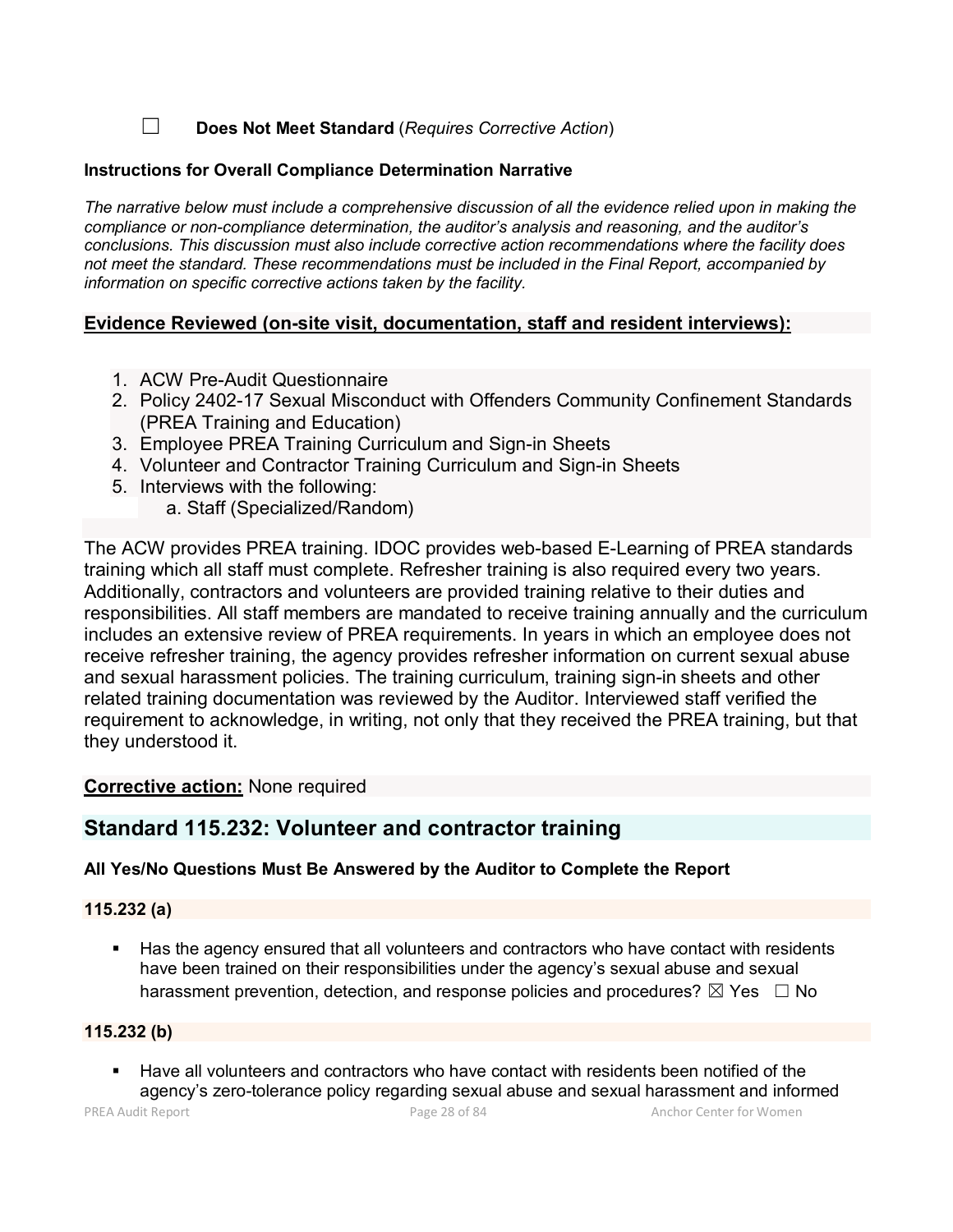how to report such incidents (the level and type of training provided to volunteers and contractors shall be based on the services they provide and level of contact they have with residents)?  $\boxtimes$  Yes  $\Box$  No

#### **115.232 (c)**

 Does the agency maintain documentation confirming that volunteers and contractors understand the training they have received?  $\boxtimes$  Yes  $\Box$  No

#### **Auditor Overall Compliance Determination**

- ☐ **Exceeds Standard** (*Substantially exceeds requirement of standards*)
- ☒ **Meets Standard** (*Substantial compliance; complies in all material ways with the standard for the relevant review period*)
- ☐ **Does Not Meet Standard** (*Requires Corrective Action*)

#### **Instructions for Overall Compliance Determination Narrative**

*The narrative below must include a comprehensive discussion of all the evidence relied upon in making the compliance or non-compliance determination, the auditor's analysis and reasoning, and the auditor's conclusions. This discussion must also include corrective action recommendations where the facility does not meet the standard. These recommendations must be included in the Final Report, accompanied by information on specific corrective actions taken by the facility.*

#### **Evidence Reviewed (on-site visit, documentation, staff and resident interviews):**

- 1. ACW Pre-Audit Questionnaire
- 2. Policy 2402-17 Sexual Misconduct with Offenders Community Confinement Standards (PREA Training and Education)
- 3. Volunteer and Contractor Training Curriculum and Sign-in Sheets
- 4. Interviews with the following:
	- a. Staff
	- b. Contractor
	- c. Volunteer

A total of 15 volunteers and contractors received the PREA training, including the zerotolerance policy, reporting and responding requirements. The training is documented and maintained on file. One contract staff member and one volunteer staff member were interviewed; each indicated receipt of the training and was able to discuss what they learned during the training.

#### **Corrective action:** None required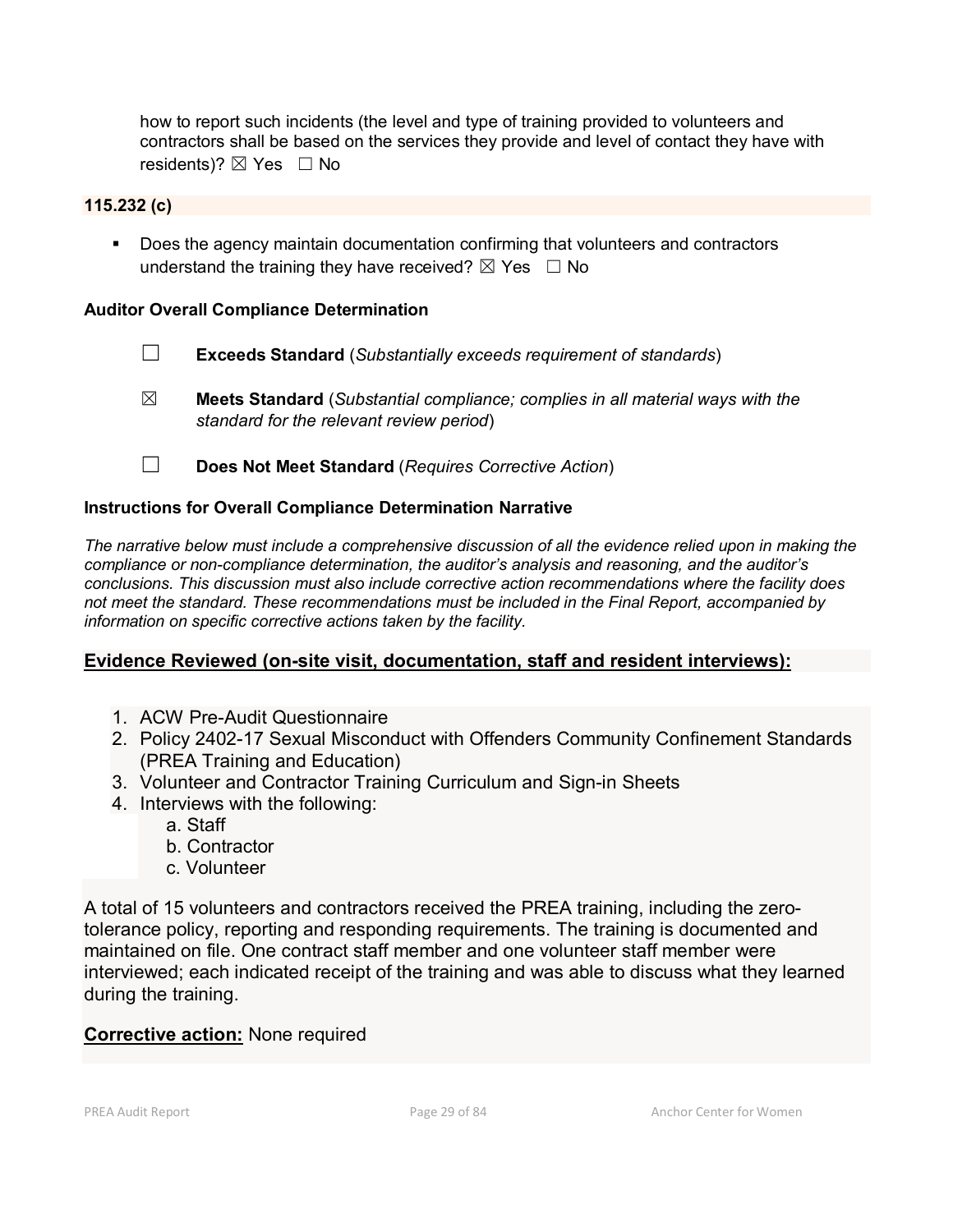# **Standard 115.233: Resident education**

## **All Yes/No Questions Must Be Answered by the Auditor to Complete the Report**

## **115.233 (a)**

- During intake, do residents receive information explaining: The agency's zero-tolerance policy regarding sexual abuse and sexual harassment?  $\boxtimes$  Yes  $\Box$  No
- During intake, do residents receive information explaining: How to report incidents or suspicions of sexual abuse or sexual harassment?  $\boxtimes$  Yes  $\Box$  No
- During intake, do residents receive information explaining: Their rights to be free from sexual abuse and sexual harassment?  $\boxtimes$  Yes  $\Box$  No
- During intake, do residents receive information explaining: Their rights to be free from retaliation for reporting such incidents?  $\boxtimes$  Yes  $\Box$  No
- During intake, do residents receive information regarding agency policies and procedures for responding to such incidents?  $\boxtimes$  Yes  $\Box$  No

#### **115.233 (b)**

 Does the agency provide refresher information whenever a resident is transferred to a different facility? ⊠ Yes □ No

#### **115.233 (c)**

- Does the agency provide resident education in formats accessible to all residents, including those who: Are limited English proficient?  $\boxtimes$  Yes  $\Box$  No
- Does the agency provide resident education in formats accessible to all residents, including those who: Are deaf?  $\boxtimes$  Yes  $\Box$  No
- Does the agency provide resident education in formats accessible to all residents, including those who: Are visually impaired?  $\boxtimes$  Yes  $\Box$  No
- **Does the agency provide resident education in formats accessible to all residents, including** those who: Are otherwise disabled?  $\boxtimes$  Yes  $\Box$  No
- Does the agency provide resident education in formats accessible to all residents, including those who: Have limited reading skills?  $\boxtimes$  Yes  $\Box$  No

#### **115.233 (d)**

 Does the agency maintain documentation of resident participation in these education sessions? ☒ Yes ☐ No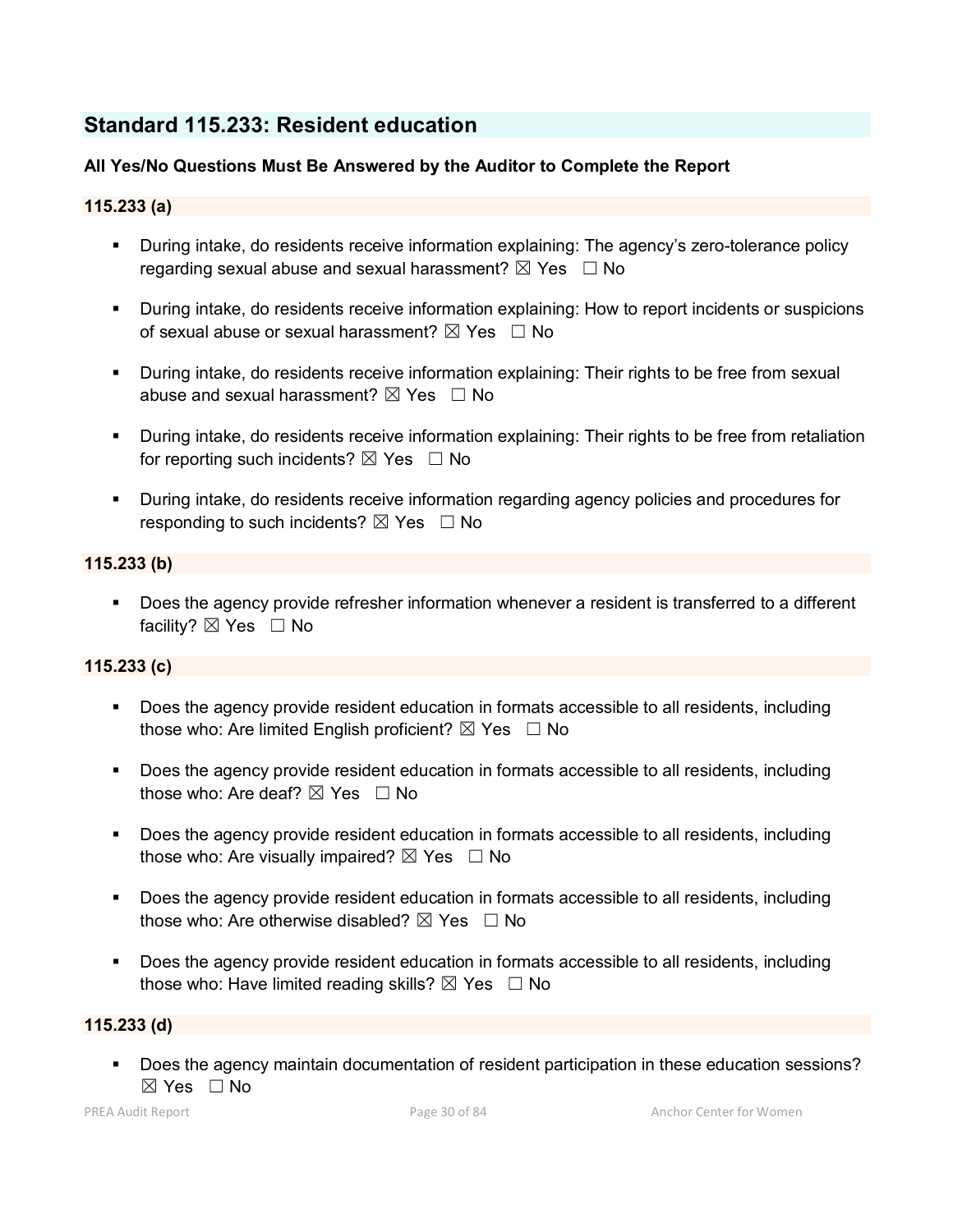#### **115.233 (e)**

In addition to providing such education, does the agency ensure that key information is continuously and readily available or visible to residents through posters, resident handbooks, or other written formats?  $\boxtimes$  Yes  $\Box$  No

#### **Auditor Overall Compliance Determination**

- ☐ **Exceeds Standard** (*Substantially exceeds requirement of standards*)
- ☒ **Meets Standard** (*Substantial compliance; complies in all material ways with the standard for the relevant review period*)
- ☐ **Does Not Meet Standard** (*Requires Corrective Action*)

## **Instructions for Overall Compliance Determination Narrative**

*The narrative below must include a comprehensive discussion of all the evidence relied upon in making the compliance or non-compliance determination, the auditor's analysis and reasoning, and the auditor's conclusions. This discussion must also include corrective action recommendations where the facility does not meet the standard. These recommendations must be included in the Final Report, accompanied by information on specific corrective actions taken by the facility.*

## **Evidence Reviewed (on-site visit, documentation, staff and resident interviews):**

- 1. ACW Pre-Audit Questionnaire
- 2. PS 2400-17 Sexual Misconduct with Offenders Community Confinement Standards (PREA Prevention Planning)
- 3. PS 2402-17 Sexual Misconduct with Offenders Community Confinement Standards (PREA Training and Education)
- 4. Resident PREA Training Curriculum and Sign-in Sheets
- 5. Resident Handbook
- 6. Interviews with the following:
	- a. Staff (Specialized/Random)
	- d. Residents

Policies and documentation address the components of this standard. The facility puts forth its best efforts to educate the residents regarding the PREA. Residents receive information during the intake process including a pamphlet and resident handbook, printed in English and Spanish. A staff member conducts an education program regarding the PREA for all residents within 30 days of their arrival at the facility. Most PREA education is conducted with 24 hours of their arrival to the Center. The program includes definitions of sexually abusive behavior and sexual harassment, prevention strategies and reporting modalities. Residents also view a comprehensive orientation video that explains the facility's zero-tolerance policy and covers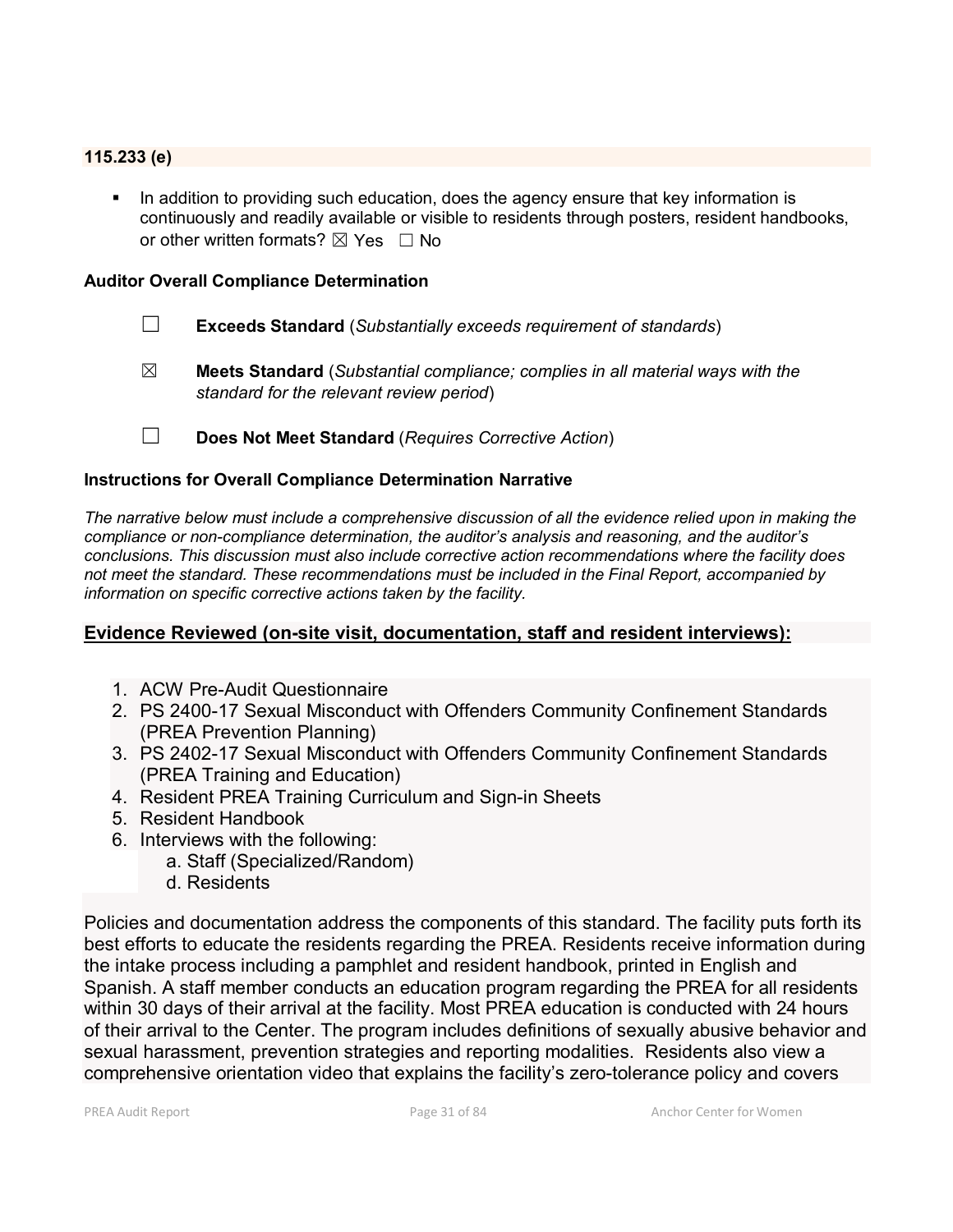the resident's right to be free from sexual abuse, sexual harassment and retaliation. There are PREA posters displayed throughout the facility and in each housing unit and a "Hotline" telephone number, which may be called to report sexual abuse or sexual harassment. Since the "Hotline" telephone number is an 800-toll-free number, residents can call from any of the available phones. The mailing address is listed in the Resident Handbook and posted in each housing unit for resident correspondence concerning any sexual abuse or sexual harassment allegation. There is also a translation language line available to LEP residents. The Auditor was provided a random sampling of A&O Checklists/Signature Sheets to verify that inmates, admitted during the auditing period, received the PREA education and relevant written materials. All residents are required to acknowledge, in writing, completion of PREA education. During the interview process, randomly selected residents indicated they received information about the facility's rules against sexual abuse/sexual harassment, when they arrived at the facility. They further indicated they were advised about their right not to be sexually abused/sexually harassed, how to report sexual abuse/sexual harassment, and their right not be punished for reporting sexual abuse/sexual harassment. Residents were aware of available services outside of the facility for dealing with sexual abuse.

## **Corrective action:** None required

# **Standard 115.234: Specialized training: Investigations**

## **All Yes/No Questions Must Be Answered by the Auditor to Complete the Report**

## **115.234 (a)**

 In addition to the general training provided to all employees pursuant to §115.231, does the agency ensure that, to the extent the agency itself conducts sexual abuse investigations, its investigators have received training in conducting such investigations in confinement settings? [N/A if the agency does not conduct any form of administrative or criminal sexual abuse investigations. See 115.221(a).]  $\boxtimes$  Yes  $\Box$  No  $\Box$  NA

#### **115.234 (b)**

- Does this specialized training include: Techniques for interviewing sexual abuse victims? [N/A if the agency does not conduct any form of administrative or criminal sexual abuse investigations. See 115.221(a).]  $\boxtimes$  Yes  $\Box$  No  $\Box$  NA
- Does this specialized training include: Proper use of Miranda and Garrity warnings? [N/A if the agency does not conduct any form of administrative or criminal sexual abuse investigations. See 115.221(a).]  $\boxtimes$  Yes  $\Box$  No  $\Box$  NA
- Does this specialized training include: Sexual abuse evidence collection in confinement settings? [N/A if the agency does not conduct any form of administrative or criminal sexual abuse investigations. See 115.221(a).]  $\boxtimes$  Yes  $\Box$  No  $\Box$  NA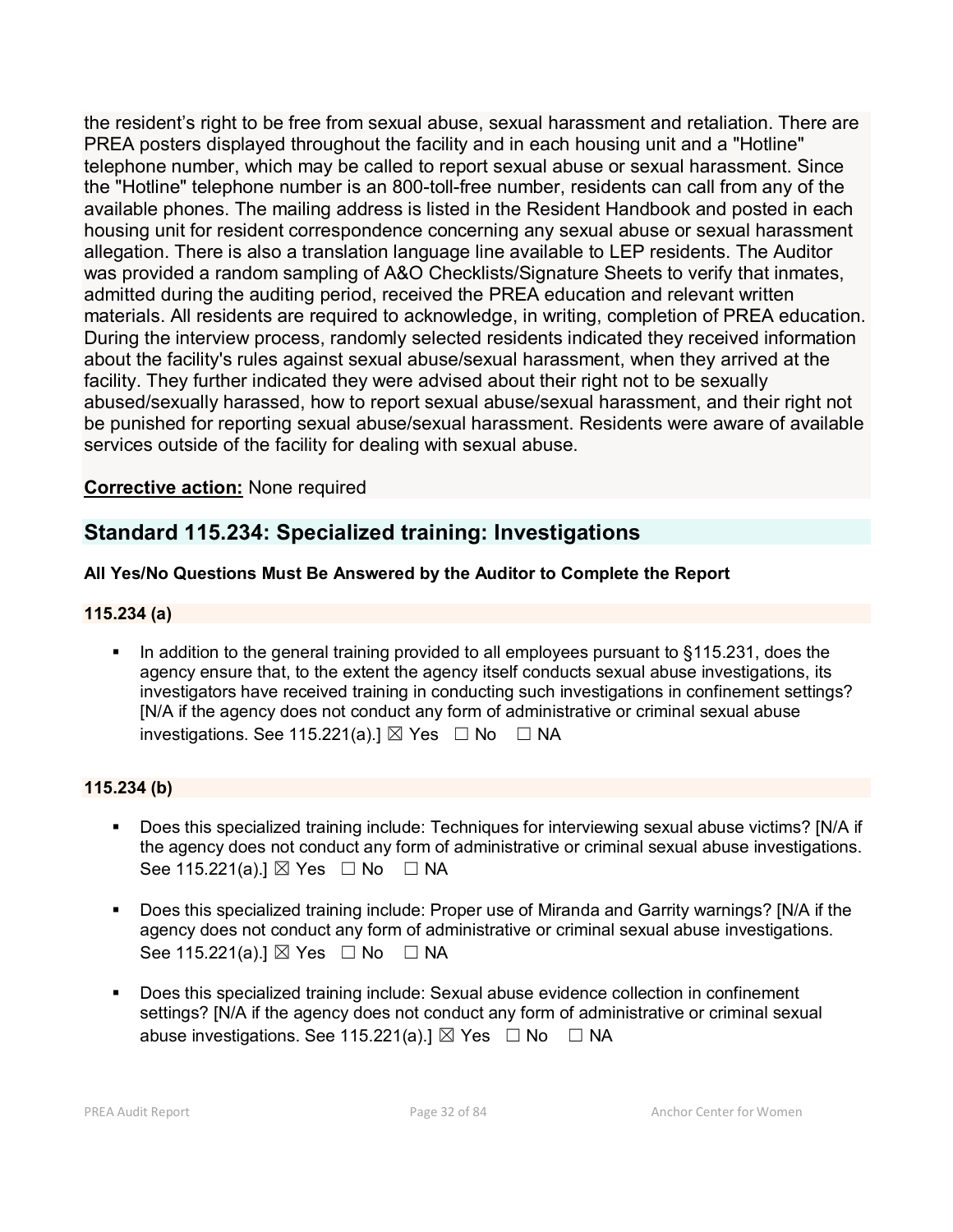Does this specialized training include: The criteria and evidence required to substantiate a case for administrative action or prosecution referral? [N/A if the agency does not conduct any form of administrative or criminal sexual abuse investigations. See 115.221(a).]  $\boxtimes$  Yes  $\Box$  No  $\Box$  NA

#### **115.234 (c)**

 Does the agency maintain documentation that agency investigators have completed the required specialized training in conducting sexual abuse investigations? [N/A if the agency does not conduct any form of administrative or criminal sexual abuse investigations. See 115.221(a).] ☒ Yes ☐ No ☐ NA

#### **115.234 (d)**

**Auditor is not required to audit this provision.** 

## **Auditor Overall Compliance Determination**

- ☐ **Exceeds Standard** (*Substantially exceeds requirement of standards*)
- ☒ **Meets Standard** (*Substantial compliance; complies in all material ways with the standard for the relevant review period*)
- ☐ **Does Not Meet Standard** (*Requires Corrective Action*)

## **Instructions for Overall Compliance Determination Narrative**

*The narrative below must include a comprehensive discussion of all the evidence relied upon in making the compliance or non-compliance determination, the auditor's analysis and reasoning, and the auditor's conclusions. This discussion must also include corrective action recommendations where the facility does not meet the standard. These recommendations must be included in the Final Report, accompanied by information on specific corrective actions taken by the facility.*

## **Evidence Reviewed (on-site visit, documentation, staff and resident interviews):**

- 1. ACW Pre-Audit Questionnaire
- 2. PS 2402-17 Sexual Misconduct with Offenders Community Confinement Standards (PREA Training and Education)
- 3. IDOC PREA Investigator Training Curriculum and Sign-in Sheets
- 4. IDOC Investigator Certifications
- 5. Interviews with the following:
	- a. Staff (Specialized)

Policies, the training curriculum and investigator certifications meet the mandates of this standard. The ACW investigators receive PREA specialized training from the IDOC. This Auditor reviewed the specialized training documentation, including Certifications of Completion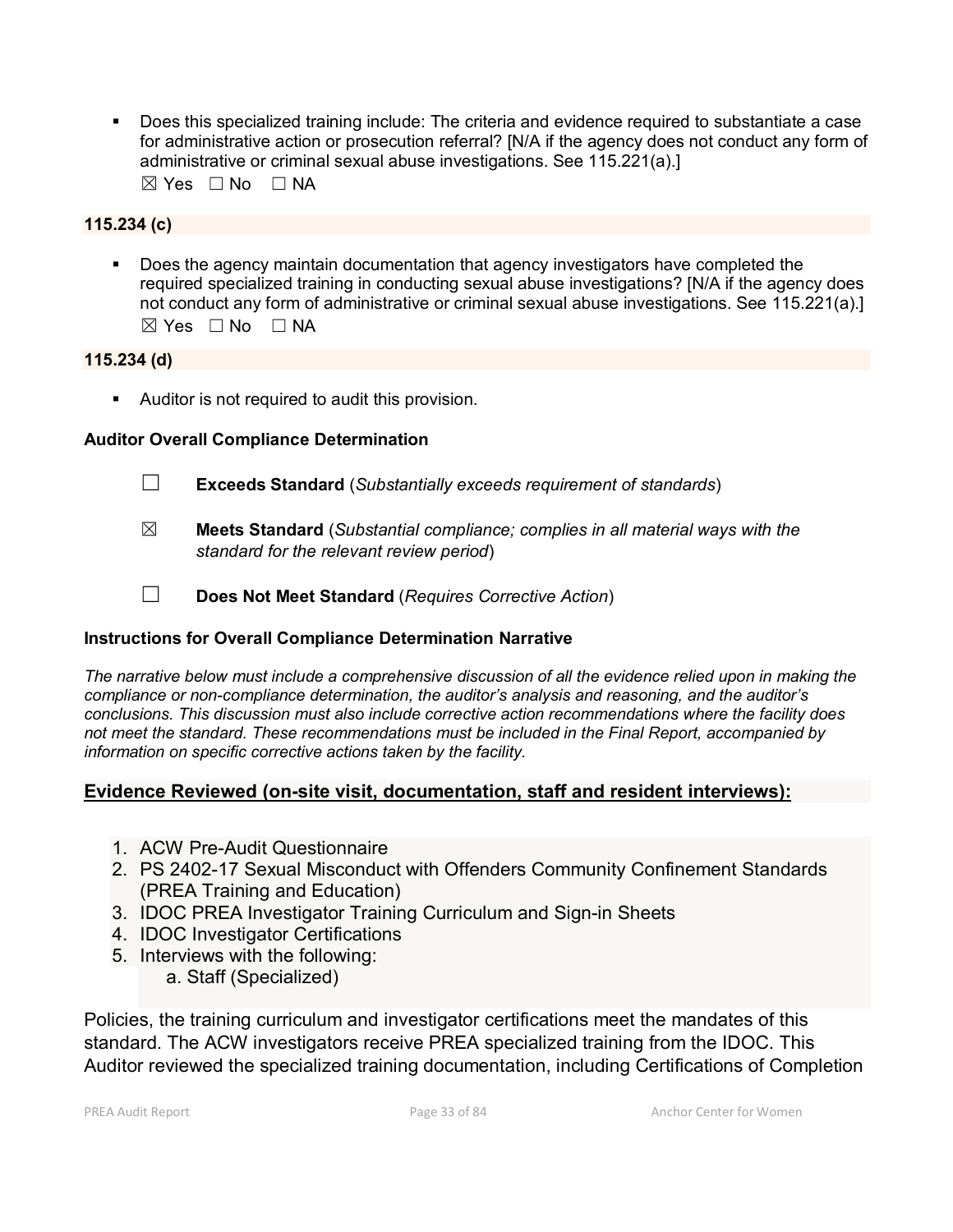from trained investigators at the Center. An investigator was interviewed and was found to be very knowledgeable of the PREA investigative process.

## **Corrective action:** None required

# **Standard 115.235: Specialized training: Medical and mental health care**

## **All Yes/No Questions Must Be Answered by the Auditor to Complete the Report**

#### **115.235 (a)**

- Does the agency ensure that all full- and part-time medical and mental health care practitioners who work regularly in its facilities have been trained in: How to detect and assess signs of sexual abuse and sexual harassment?  $\boxtimes$  Yes  $\Box$  No
- Does the agency ensure that all full- and part-time medical and mental health care practitioners who work regularly in its facilities have been trained in: How to preserve physical evidence of sexual abuse?  $\boxtimes$  Yes  $\Box$  No
- Does the agency ensure that all full- and part-time medical and mental health care practitioners who work regularly in its facilities have been trained in: How to respond effectively and professionally to victims of sexual abuse and sexual harassment?  $\boxtimes$  Yes  $\Box$  No
- Does the agency ensure that all full- and part-time medical and mental health care practitioners who work regularly in its facilities have been trained in: How and to whom to report allegations or suspicions of sexual abuse and sexual harassment?  $\boxtimes$  Yes  $\Box$  No

## **115.235 (b)**

 If medical staff employed by the agency conduct forensic examinations, do such medical staff receive appropriate training to conduct such examinations? N/A if agency medical staff at the facility do not conduct forensic exams.)  $\boxtimes$  Yes  $\Box$  No  $\Box$  NA

#### **115.235 (c)**

 Does the agency maintain documentation that medical and mental health practitioners have received the training referenced in this standard either from the agency or elsewhere?  $\boxtimes$  Yes  $\Box$  No

#### **115.235 (d)**

- Do medical and mental health care practitioners employed by the agency also receive training mandated for employees by §115.231?  $\boxtimes$  Yes  $\Box$  No
- Do medical and mental health care practitioners contracted by and volunteering for the agency also receive training mandated for contractors and volunteers by §115.232? [N/A for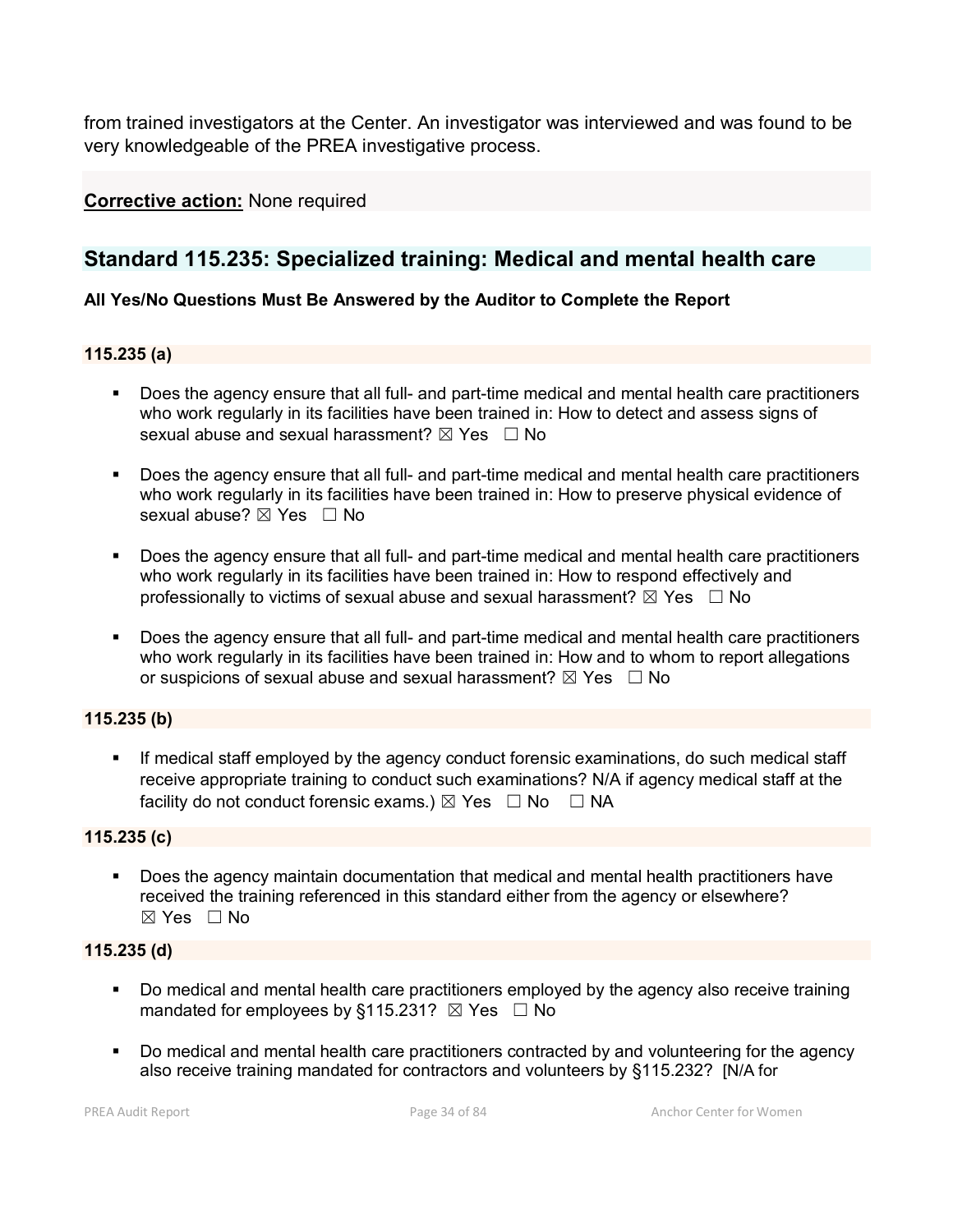circumstances in which a particular status (employee or contractor/volunteer) does not apply.]  $\boxtimes$  Yes  $\Box$  No  $\Box$  NA

## **Auditor Overall Compliance Determination**

☐ **Exceeds Standard** (*Substantially exceeds requirement of standards*) ☒ **Meets Standard** (*Substantial compliance; complies in all material ways with the standard for the relevant review period*) ☐ **Does Not Meet Standard** (*Requires Corrective Action*)

## **Instructions for Overall Compliance Determination Narrative**

*The narrative below must include a comprehensive discussion of all the evidence relied upon in making the compliance or non-compliance determination, the auditor's analysis and reasoning, and the auditor's conclusions. This discussion must also include corrective action recommendations where the facility does not meet the standard. These recommendations must be included in the Final Report, accompanied by information on specific corrective actions taken by the facility.*

## **Evidence Reviewed (on-site visit, documentation, staff and resident interviews):**

- 1. ACW Pre-Audit Questionnaire
- 2. PS 2402-17 Sexual Misconduct with Offenders Community Confinement Standards (PREA Training and Education)
- 3. Employee Handbook
- 4. Interviews with the following:
	- a. Staff Contract Medical

All medical services are provided by a local community hospital (Unity Point or University of Iowa Hospitals and Clinics). All mental health and victim advocacy services are provided by Riverview Center.

## **Corrective action:** None required

# **SCREENING FOR RISK OF SEXUAL VICTIMIZATION AND ABUSIVENESS**

## **Standard 115.241: Screening for risk of victimization and abusiveness**

## **All Yes/No Questions Must Be Answered by the Auditor to Complete the Report**

## **115.241 (a)**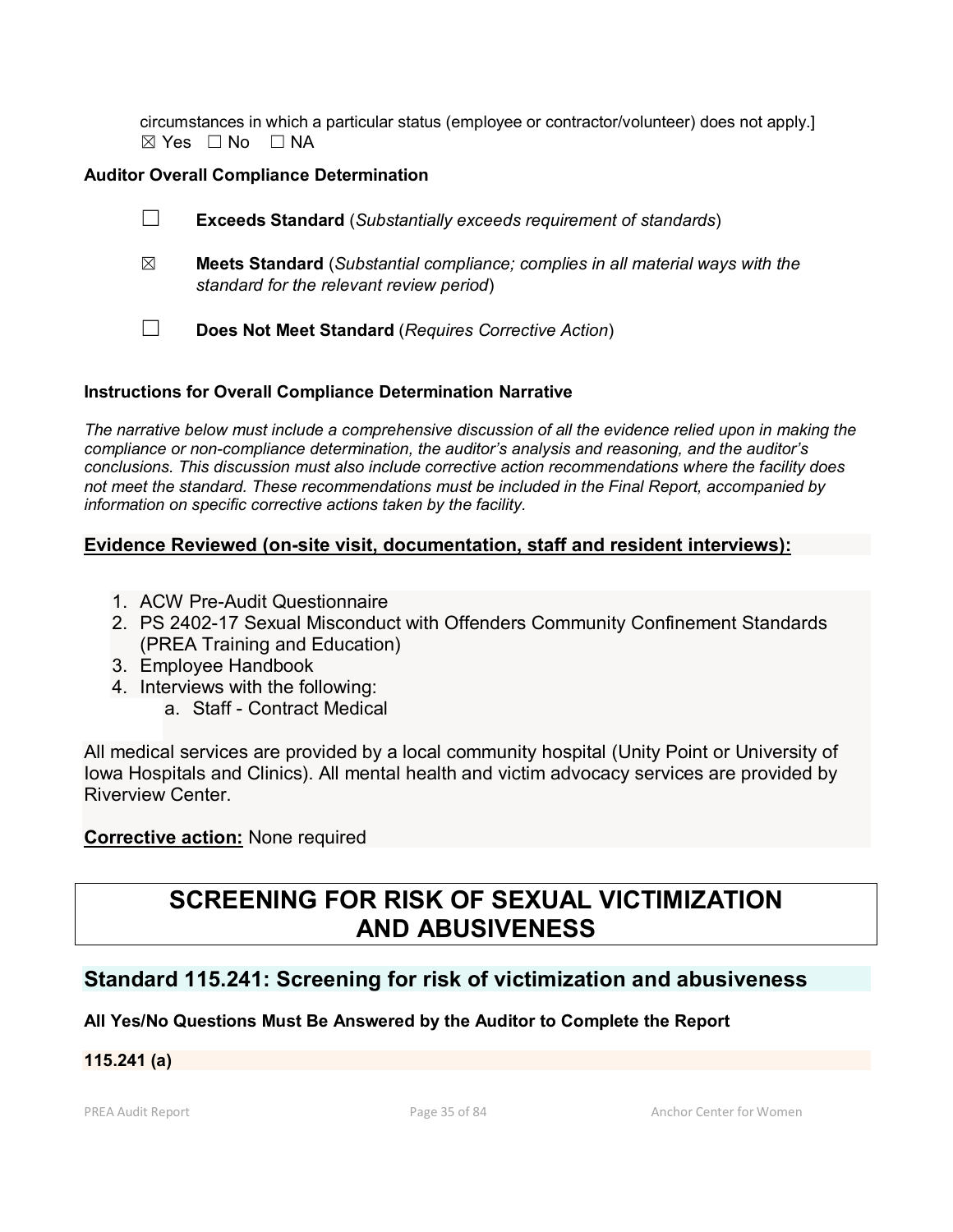- Are all residents assessed during an intake screening for their risk of being sexually abused by other residents or sexually abusive toward other residents?  $\boxtimes$  Yes  $\Box$  No
- Are all residents assessed upon transfer to another facility for their risk of being sexually abused by other residents or sexually abusive toward other residents?  $\boxtimes$  Yes  $\Box$  No

## **115.241 (b)**

 Do intake screenings ordinarily take place within 72 hours of arrival at the facility?  $\boxtimes$  Yes  $\Box$  No

## **115.241 (c)**

 Are all PREA screening assessments conducted using an objective screening instrument? ☒ Yes ☐ No

## **115.241 (d)**

- Does the intake screening consider, at a minimum, the following criteria to assess residents for risk of sexual victimization: Whether the resident has a mental, physical, or developmental disability? ⊠ Yes □ No
- Does the intake screening consider, at a minimum, the following criteria to assess residents for risk of sexual victimization: The age of the resident?  $\boxtimes$  Yes  $\Box$  No
- Does the intake screening consider, at a minimum, the following criteria to assess residents for risk of sexual victimization: The physical build of the resident?  $\boxtimes$  Yes  $\Box$  No
- Does the intake screening consider, at a minimum, the following criteria to assess residents for risk of sexual victimization: Whether the resident has previously been incarcerated?  $\boxtimes$  Yes  $\Box$  No
- **Does the intake screening consider, at a minimum, the following criteria to assess residents for** risk of sexual victimization: Whether the resident's criminal history is exclusively nonviolent?  $\boxtimes$  Yes  $\Box$  No
- Does the intake screening consider, at a minimum, the following criteria to assess residents for risk of sexual victimization: Whether the resident has prior convictions for sex offenses against an adult or child?  $\boxtimes$  Yes  $\Box$  No
- Does the intake screening consider, at a minimum, the following criteria to assess residents for risk of sexual victimization: Whether the resident is or is perceived to be gay, lesbian, bisexual, transgender, intersex, or gender nonconforming (the facility affirmatively asks the resident about his/her sexual orientation and gender identity AND makes a subjective determination based on the screener's perception whether the resident is gender non-conforming or otherwise may be perceived to be LGBTI)?  $\boxtimes$  Yes  $\Box$  No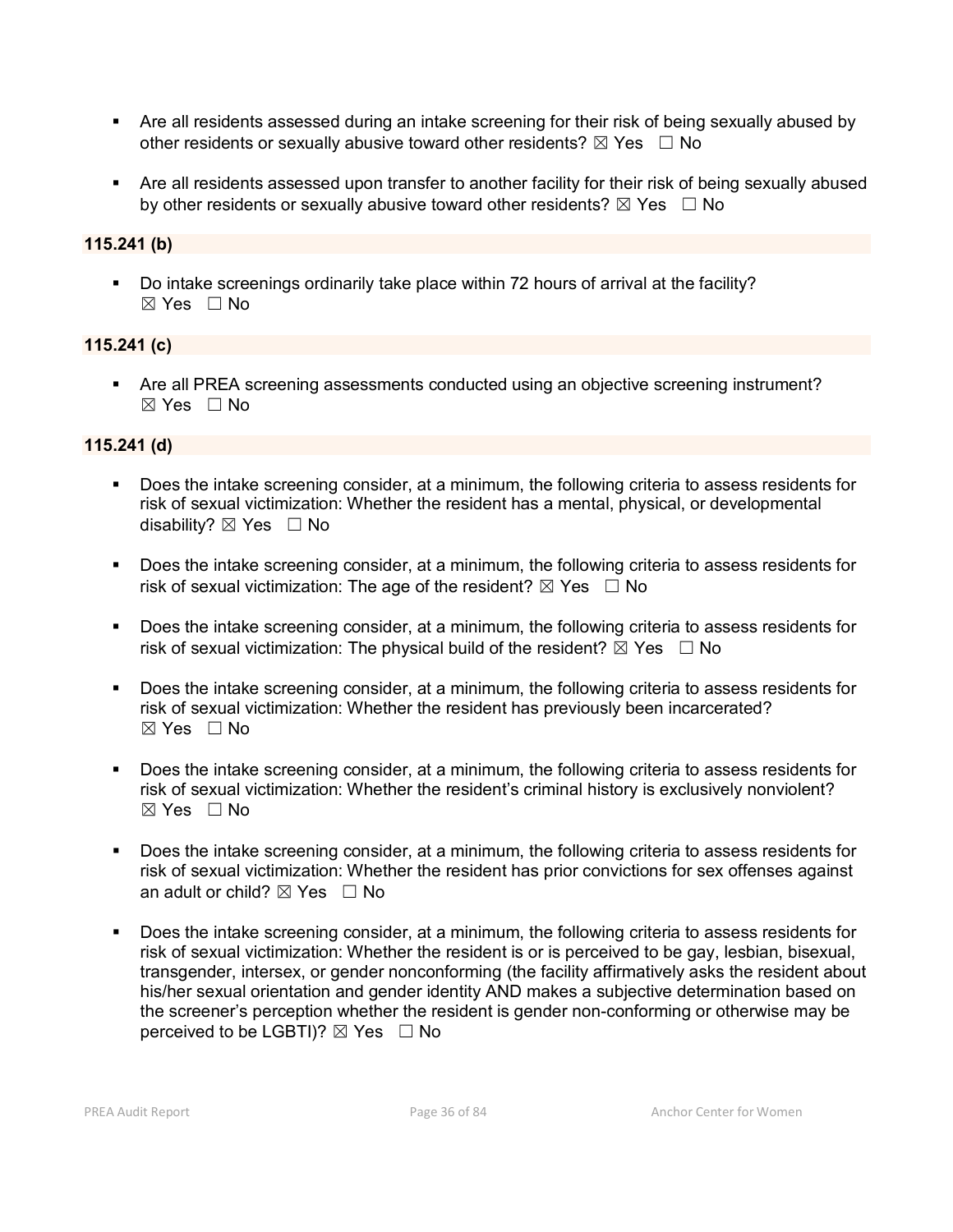- Does the intake screening consider, at a minimum, the following criteria to assess residents for risk of sexual victimization: Whether the resident has previously experienced sexual victimization?  $\boxtimes$  Yes  $\Box$  No
- Does the intake screening consider, at a minimum, the following criteria to assess residents for risk of sexual victimization: The resident's own perception of vulnerability?  $\boxtimes$  Yes  $\Box$  No

## **115.241 (e)**

- In assessing residents for risk of being sexually abusive, does the initial PREA risk screening consider, when known to the agency: prior acts of sexual abuse?  $\boxtimes$  Yes  $\Box$  No
- In assessing residents for risk of being sexually abusive, does the initial PREA risk screening consider, when known to the agency: prior convictions for violent offenses?  $\boxtimes$  Yes  $\Box$  No
- In assessing residents for risk of being sexually abusive, does the initial PREA risk screening consider, when known to the agency: history of prior institutional violence or sexual abuse?  $\boxtimes$  Yes  $\Box$  No

#### **115.241 (f)**

 Within a set time period not more than 30 days from the resident's arrival at the facility, does the facility reassess the resident's risk of victimization or abusiveness based upon any additional, relevant information received by the facility since the intake screening?  $\boxtimes$  Yes  $\Box$  No

## **115.241 (g)**

- Does the facility reassess a resident's risk level when warranted due to a: Referral?  $\boxtimes$  Yes  $\Box$  No
- Does the facility reassess a resident's risk level when warranted due to a: Request? ☒ Yes ☐ No
- Does the facility reassess a resident's risk level when warranted due to a: Incident of sexual abuse?  $\boxtimes$  Yes  $\Box$  No
- Does the facility reassess a resident's risk level when warranted due to a: Receipt of additional information that bears on the resident's risk of sexual victimization or abusiveness?  $\boxtimes$  Yes  $\Box$  No

## **115.241 (h)**

Is it the case that residents are not ever disciplined for refusing to answer, or for not disclosing complete information in response to, questions asked pursuant to paragraphs (d)(1), (d)(7), (d)(8), or (d)(9) of this section?  $\boxtimes$  Yes  $\Box$  No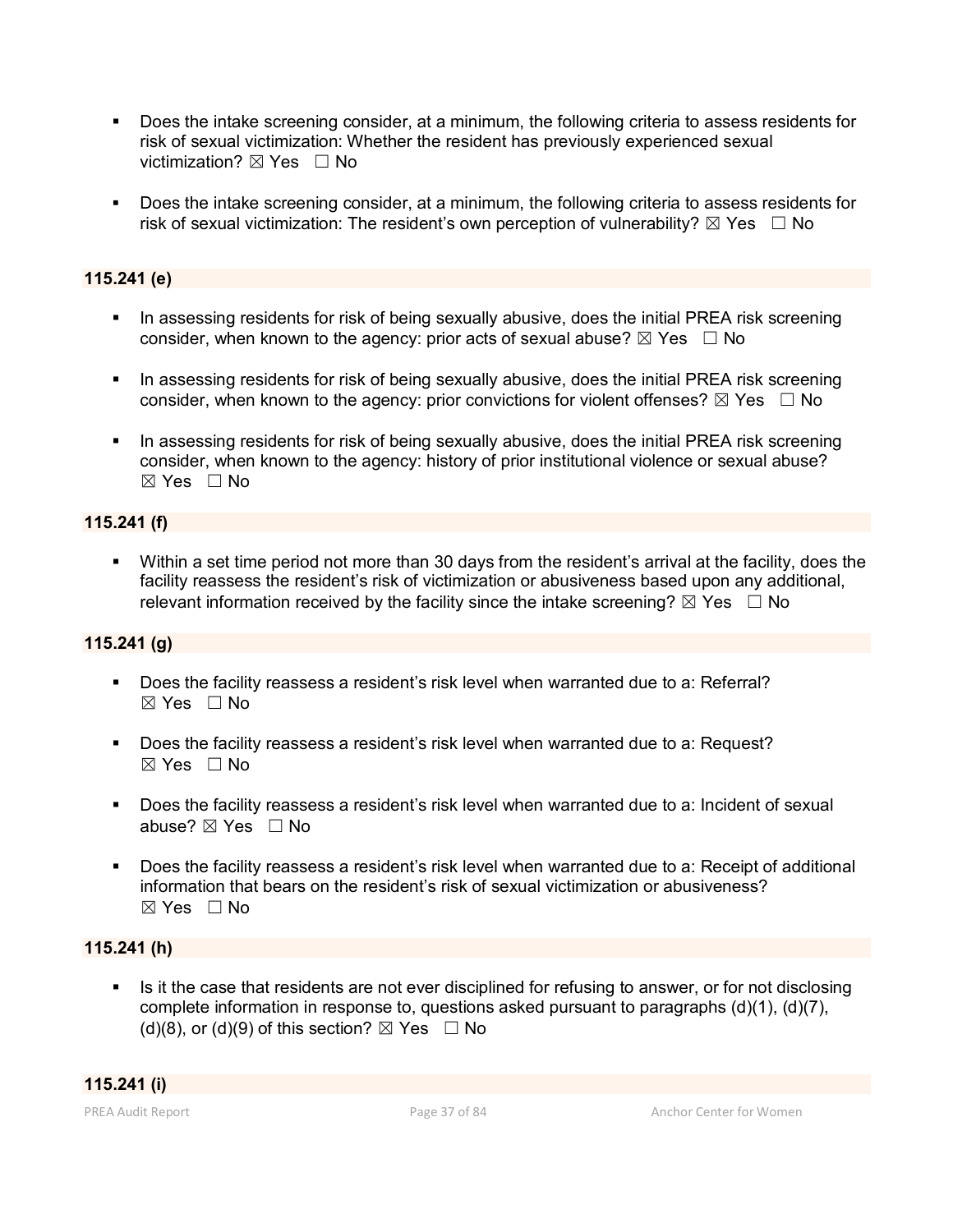Has the agency implemented appropriate controls on the dissemination within the facility of responses to questions asked pursuant to this standard in order to ensure that sensitive information is not exploited to the resident's detriment by staff or other residents?  $\boxtimes$  Yes  $\Box$  No

## **Auditor Overall Compliance Determination**

- ☐ **Exceeds Standard** (*Substantially exceeds requirement of standards*)
- ☒ **Meets Standard** (*Substantial compliance; complies in all material ways with the standard for the relevant review period*)
- ☐ **Does Not Meet Standard** (*Requires Corrective Action*)

## **Instructions for Overall Compliance Determination Narrative**

*The narrative below must include a comprehensive discussion of all the evidence relied upon in making the compliance or non-compliance determination, the auditor's analysis and reasoning, and the auditor's conclusions. This discussion must also include corrective action recommendations where the facility does not meet the standard. These recommendations must be included in the Final Report, accompanied by information on specific corrective actions taken by the facility.*

## **Evidence Reviewed (on-site visit, documentation, staff and resident interviews):**

- 1. ACW Pre-Audit Questionnaire
- 2. PS 2400-17 Sexual Misconduct with Offenders Community Confinement Standards (PREA Prevention Planning)
- 3. PS 2403-17 Sexual Misconduct with Offenders Community Confinement Standards (PREA Screening & Risk of Sexual Victimization & Abusiveness)
- 4. PS 2411A-18A Screening Instrument
- 5. Sexual Violence Assessment (SVP) Document
- 6. Sexual Violence Assessment (SVP) Examples
- 7. Interviews with the following:
	- a. Staff (Specialized/Random)

Policy addresses the requirements of this standard. Facility policy requires the use of a screening instrument to determine proper housing, bed assignment, work assignment, education and other program assignments, with the goal of keeping inmates at a high risk of being sexually abused/sexually harassed separate from those residents who are at a high risk of being sexually abusive. Facility policy also requires all residents to be screened within 72 hours of arrival; however, they are routinely screened on the day of arrival. Risk management staff review all relevant pre-sentence documentation and information from other confinement facilities and reassess a resident's risk level, as necessary, within 30 days of arrival. Facility policy prohibits residents from being disciplined for refusing to answer, or for not disclosing complete information in response to questions regarding their mental/physical health, developmental disability, sexual preferences, sexual victimization history and perception of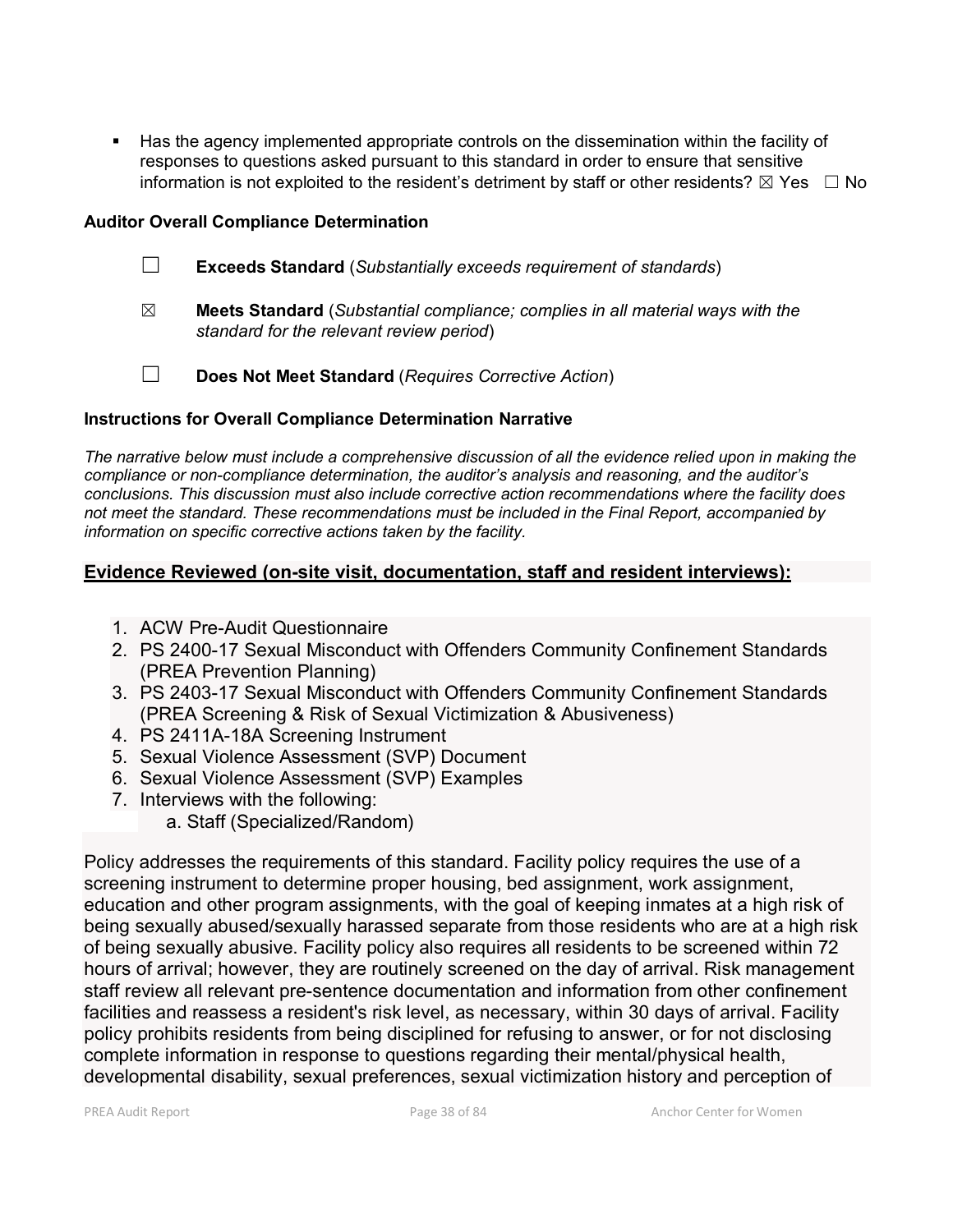vulnerability. Housing and program assignments are made on a case-by-case basis and residents are not placed in housing units based solely on their sexual identification or status. Interviews with risk management staff and a random review of risk screening assessments support the finding that the facility is in compliance with this standard.

## **Corrective action:** None required

# **Standard 115.242: Use of screening information**

## **All Yes/No Questions Must Be Answered by the Auditor to Complete the Report**

#### **115.242 (a)**

- Does the agency use information from the risk screening required by § 115.241, with the goal of keeping separate those residents at high risk of being sexually victimized from those at high risk of being sexually abusive, to inform: Housing Assignments?  $\boxtimes$  Yes  $\Box$  No
- Does the agency use information from the risk screening required by § 115.241, with the goal of keeping separate those residents at high risk of being sexually victimized from those at high risk of being sexually abusive, to inform: Bed assignments?  $\boxtimes$  Yes  $\Box$  No
- Does the agency use information from the risk screening required by § 115.241, with the goal of keeping separate those residents at high risk of being sexually victimized from those at high risk of being sexually abusive, to inform: Work Assignments?  $\boxtimes$  Yes  $\Box$  No
- Does the agency use information from the risk screening required by § 115.241, with the goal of keeping separate those residents at high risk of being sexually victimized from those at high risk of being sexually abusive, to inform: Education Assignments?  $\boxtimes$  Yes  $\Box$  No
- Does the agency use information from the risk screening required by § 115.241, with the goal of keeping separate those residents at high risk of being sexually victimized from those at high risk of being sexually abusive, to inform: Program Assignments?  $\boxtimes$  Yes  $\Box$  No

## **115.242 (b)**

**Does the agency make individualized determinations about how to ensure the safety of each** resident?  $\boxtimes$  Yes  $\Box$  No

## **115.242 (c)**

 When deciding whether to assign a transgender or intersex resident to a facility for male or female residents, does the agency consider on a case-by-case basis whether a placement would ensure the resident's health and safety, and whether a placement would present management or security problems (NOTE: if an agency by policy or practice assigns residents to a male or female facility on the basis of anatomy alone, that agency is not in compliance with this standard)?  $\boxtimes$  Yes  $\Box$  No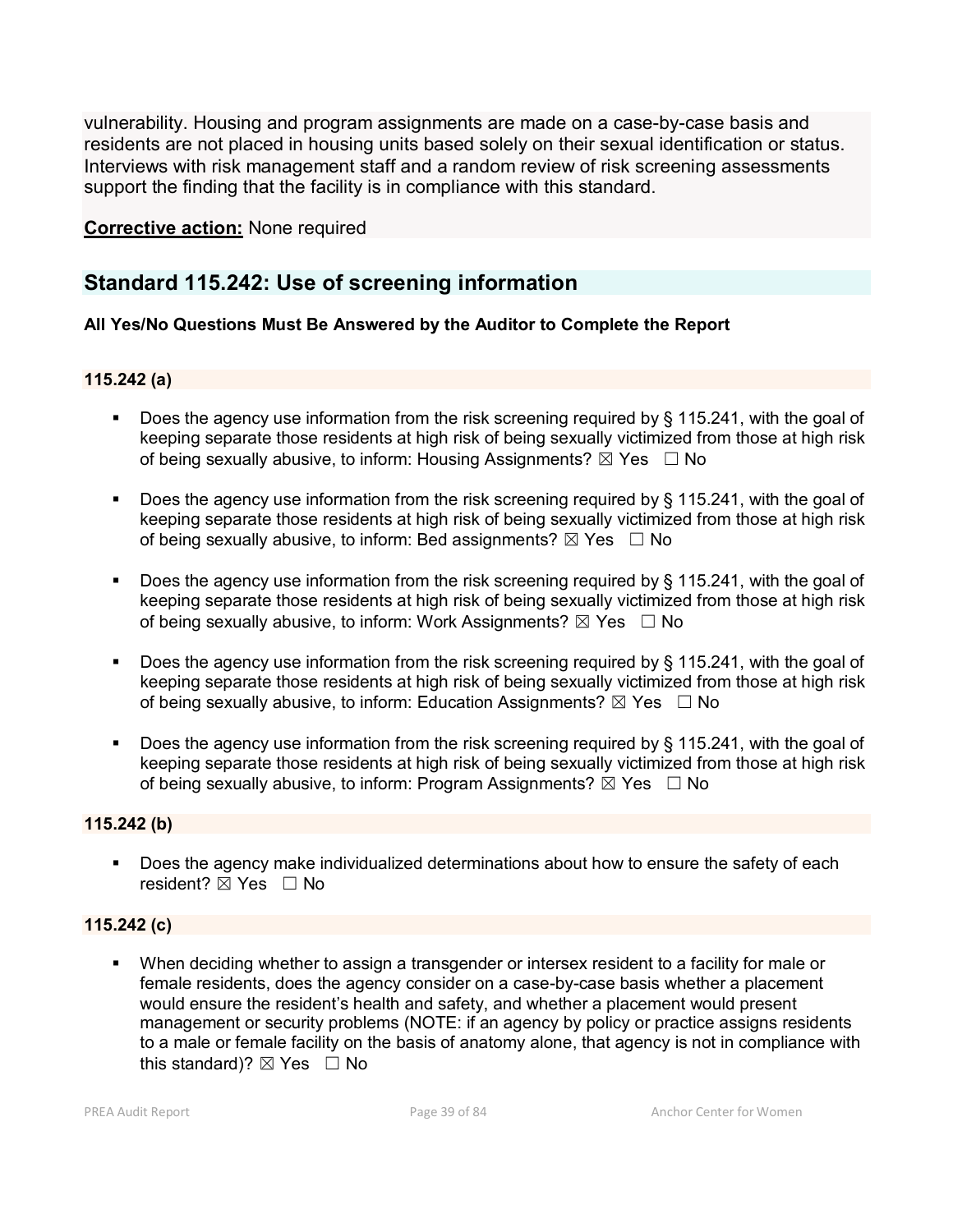When making housing or other program assignments for transgender or intersex residents, does the agency consider on a case-by-case basis whether a placement would ensure the resident's health and safety, and whether a placement would present management or security problems? ⊠ Yes □ No

## **115.242 (d)**

 Are each transgender or intersex resident's own views with respect to his or her own safety given serious consideration when making facility and housing placement decisions and programming assignments?  $\boxtimes$  Yes  $\Box$  No

## **115.242 (e)**

 Are transgender and intersex residents given the opportunity to shower separately from other residents? ⊠ Yes □ No

## **115.242 (f)**

- Unless placement is in a dedicated facility, unit, or wing established in connection with a consent decree, legal settlement, or legal judgment for the purpose of protecting lesbian, gay, bisexual, transgender, or intersex residents, does the agency always refrain from placing: lesbian, gay, and bisexual residents in dedicated facilities, units, or wings solely on the basis of such identification or status?  $\boxtimes$  Yes  $\Box$  No
- Unless placement is in a dedicated facility, unit, or wing established in connection with a consent decree, legal settlement, or legal judgment for the purpose of protecting lesbian, gay, bisexual, transgender, or intersex residents, does the agency always refrain from placing: transgender residents in dedicated facilities, units, or wings solely on the basis of such identification or status?  $\boxtimes$  Yes  $\Box$  No
- Unless placement is in a dedicated facility, unit, or wing established in connection with a consent decree, legal settlement, or legal judgment for the purpose of protecting lesbian, gay, bisexual, transgender, or intersex residents, does the agency always refrain from placing: intersex residents in dedicated facilities, units, or wings solely on the basis of such identification or status?  $\boxtimes$  Yes  $\Box$  No

## **Auditor Overall Compliance Determination**

- ☐ **Exceeds Standard** (*Substantially exceeds requirement of standards*)
- ☒ **Meets Standard** (*Substantial compliance; complies in all material ways with the standard for the relevant review period*)
- ☐ **Does Not Meet Standard** (*Requires Corrective Action*)

## **Instructions for Overall Compliance Determination Narrative**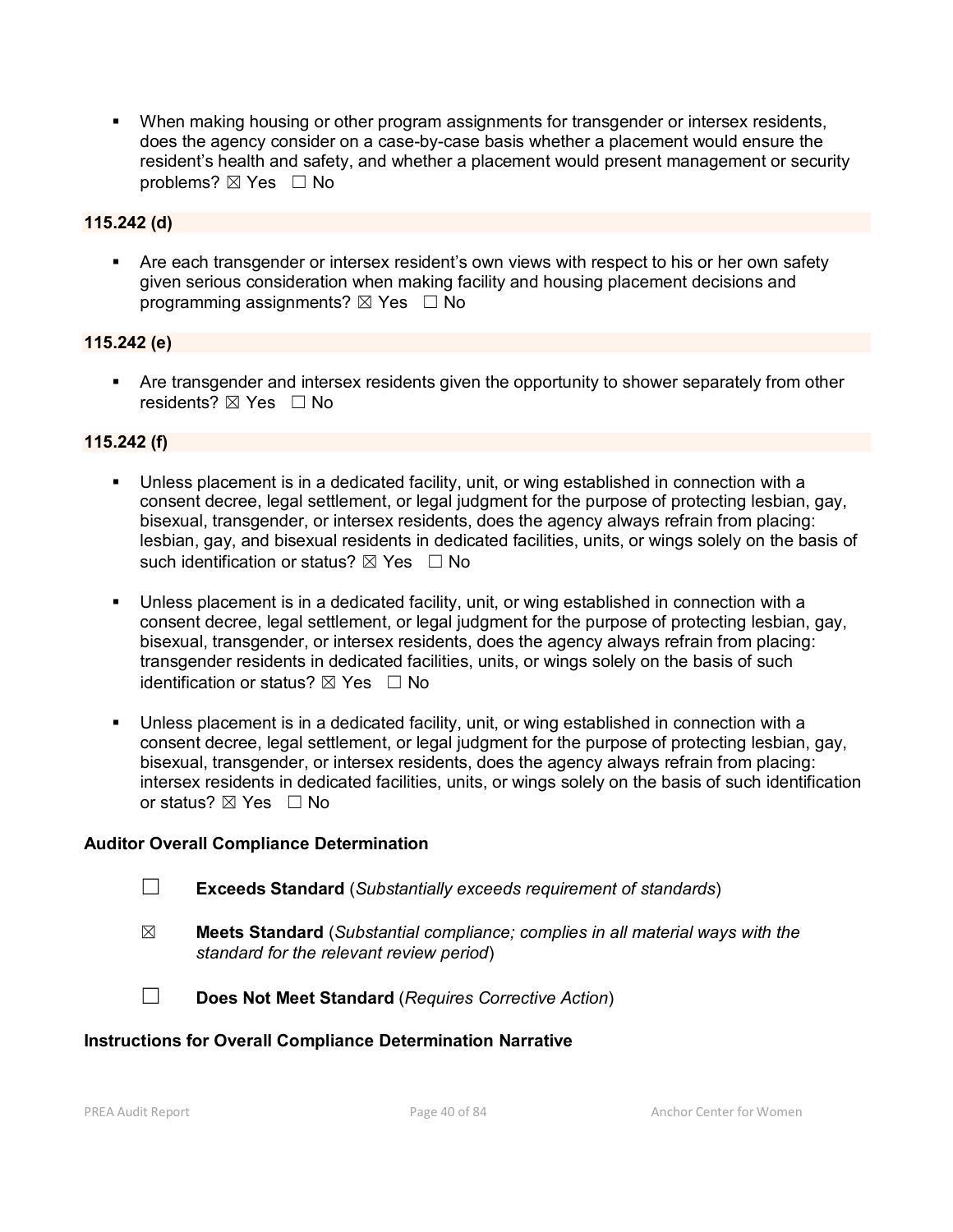*The narrative below must include a comprehensive discussion of all the evidence relied upon in making the compliance or non-compliance determination, the auditor's analysis and reasoning, and the auditor's conclusions. This discussion must also include corrective action recommendations where the facility does not meet the standard. These recommendations must be included in the Final Report, accompanied by information on specific corrective actions taken by the facility.*

## **Evidence Reviewed (on-site visit, documentation, staff and resident interviews):**

- 1. ACW Pre-Audit Questionnaire
- 2. PS 2400-17 Sexual Misconduct with Offenders Community Confinement Standards (PREA Prevention Planning)
- 3. PS 2403-17 Sexual Misconduct with Offenders Community Confinement Standards (PREA Screening & Risk of Sexual Victimization & Abusiveness)
- 4. PS 2404-17 Sexual Misconduct with Offenders Community Confinement Standards (PREA Reporting)
- 5. Facility Count Sheet
- 6. PS 2411A-18A Screening Instrument
- 7. Sexual Violence Assessment (SVP) Document
- 8. Sexual Violence Assessment (SVP) Examples
- 9. Interviews with the following:
	- a. Staff (Specialized/Random)

Policies, screening forms and interviews address the requirements of this standard. Facility policy requires the use of a screening instrument to determine proper housing, bed assignment, work assignment, education, and other program assignments, with the goal of keeping residents at a high risk of being sexually abused/sexually harassed separate from those residents who are at a high risk of being sexually abusive. Housing and program assignments are made on a case-by-case basis and residents are not placed in housing units based solely on their sexual identification or status. Based on information provided by the facility, there were two residents who self-identified as being lesbian, no residents who selfidentified as being gay or bisexual, and no residents who self-identified as being transgender or intersex. Additionally, no resident indicated prior sexual victimization or abusiveness during risk screening. All of the interviewed residents mentioned above were in support of this standard. During the audit, risk management staff indicated transgender and intersex residents are reassessed biannually and the residents' own views with respect to their own safety are given serious consideration. Additionally, they are given the opportunity to shower separately from other residents. Staff and resident interviews, the review of supporting documentation and the Auditor's observations support the facility being in compliance with the standard.

## **Corrective action:** None required

# **REPORTING**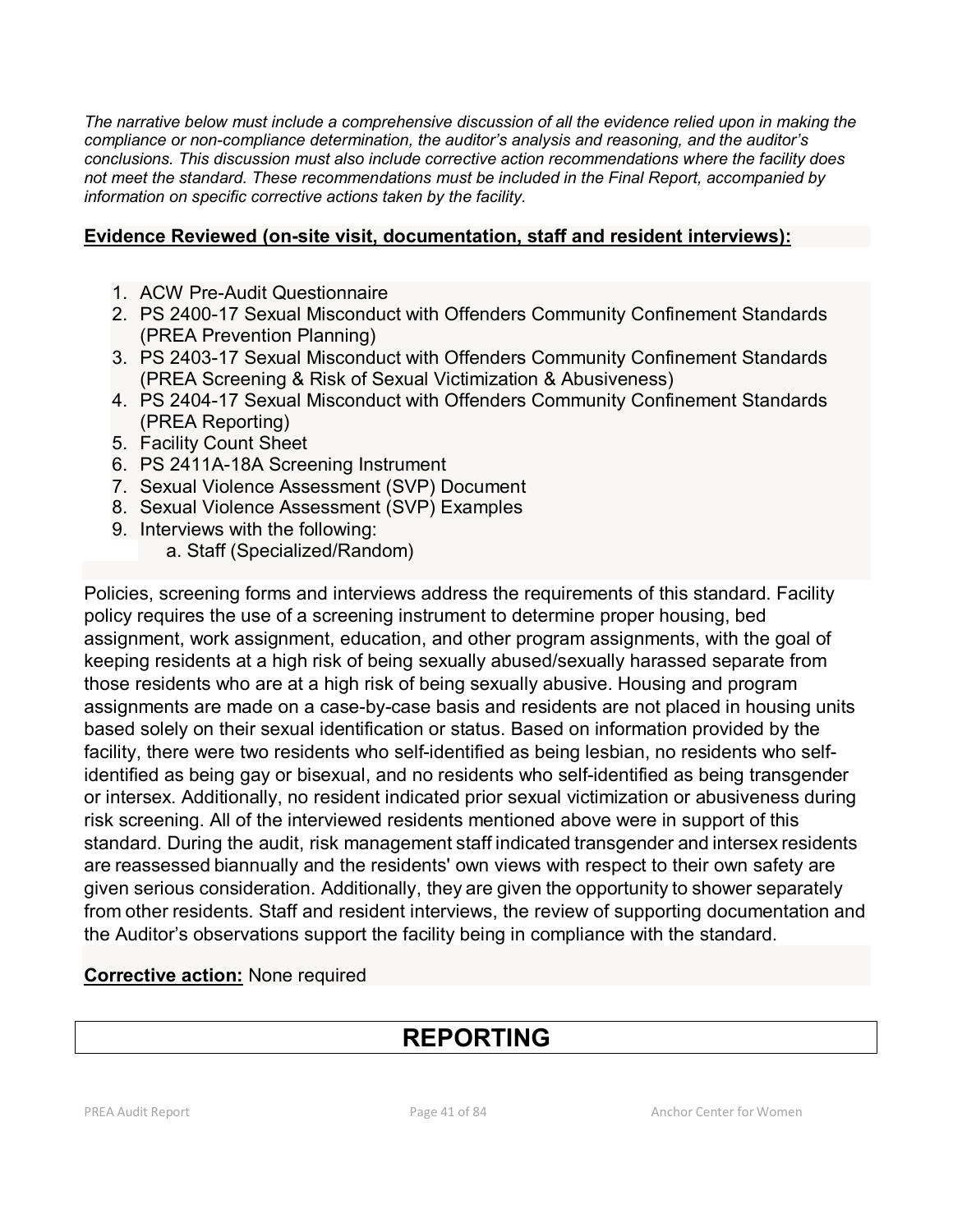# **Standard 115.251: Resident reporting**

## **All Yes/No Questions Must Be Answered by the Auditor to Complete the Report**

## **115.251 (a)**

- Does the agency provide multiple internal ways for residents to privately report: Sexual abuse and sexual harassment?  $\boxtimes$  Yes  $\Box$  No
- Does the agency provide multiple internal ways for residents to privately report: Retaliation by other residents or staff for reporting sexual abuse and sexual harassment?  $\boxtimes$  Yes  $\Box$  No
- Does the agency provide multiple internal ways for residents to privately report: Staff neglect or violation of responsibilities that may have contributed to such incidents?  $\boxtimes$  Yes  $\Box$  No

#### **115.251 (b)**

- Does the agency also provide at least one way for residents to report sexual abuse or sexual harassment to a public or private entity or office that is not part of the agency?  $\boxtimes$  Yes  $\Box$  No
- Is that private entity or office able to receive and immediately forward resident reports of sexual abuse and sexual harassment to agency officials?  $\boxtimes$  Yes  $\Box$  No
- Does that private entity or office allow the resident to remain anonymous upon request?  $\boxtimes$  Yes  $\Box$  No

## **115.251 (c)**

- Do staff members accept reports of sexual abuse and sexual harassment made verbally, in writing, anonymously, and from third parties?  $\boxtimes$  Yes  $\Box$  No
- Do staff members promptly document any verbal reports of sexual abuse and sexual harassment? **⊠** Yes □ No

#### **115.251 (d)**

Does the agency provide a method for staff to privately report sexual abuse and sexual harassment of residents?  $\boxtimes$  Yes  $\Box$  No

- ☐ **Exceeds Standard** (*Substantially exceeds requirement of standards*)
- ☒ **Meets Standard** (*Substantial compliance; complies in all material ways with the standard for the relevant review period*)
- ☐ **Does Not Meet Standard** (*Requires Corrective Action*)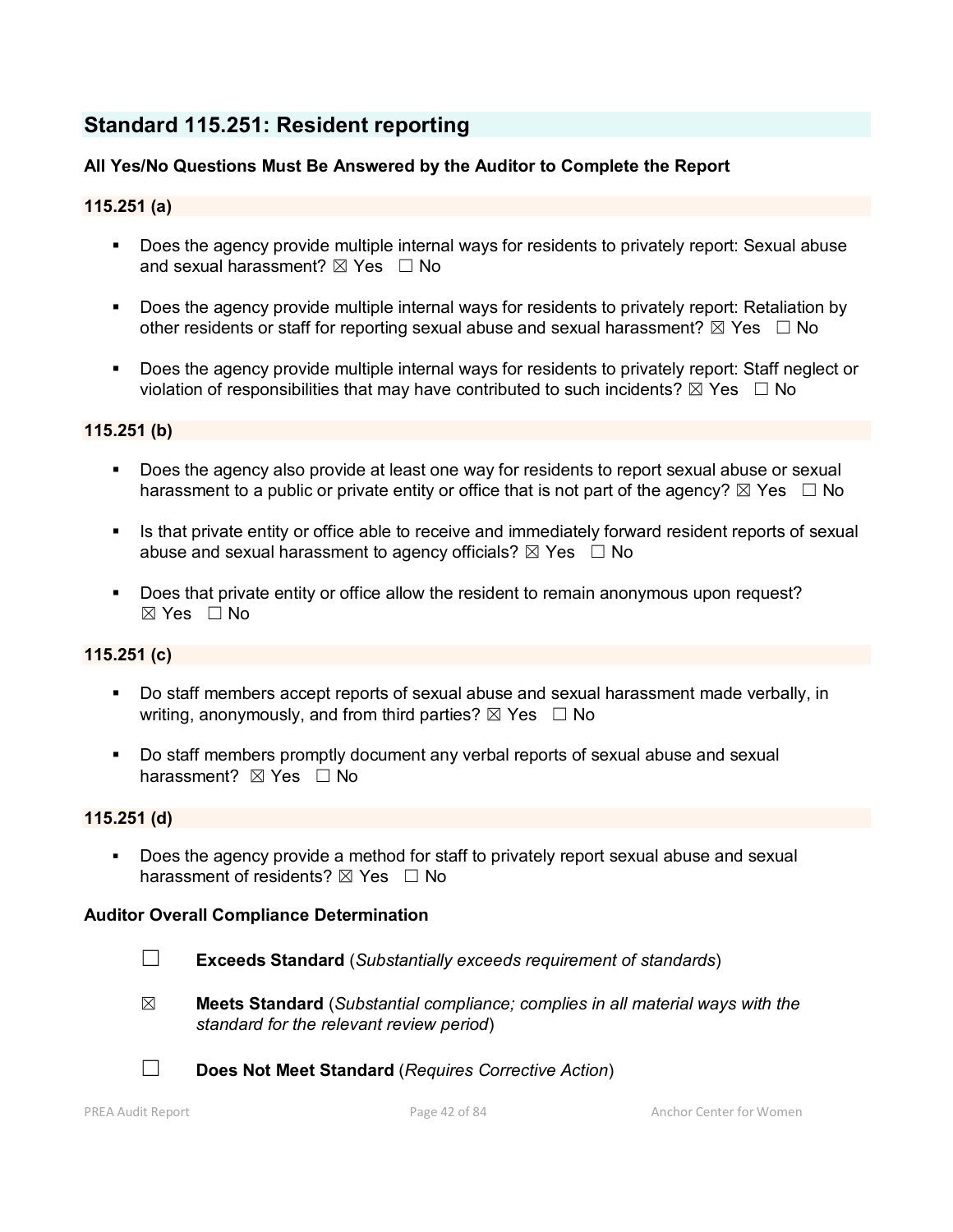## **Instructions for Overall Compliance Determination Narrative**

*The narrative below must include a comprehensive discussion of all the evidence relied upon in making the compliance or non-compliance determination, the auditor's analysis and reasoning, and the auditor's conclusions. This discussion must also include corrective action recommendations where the facility does not meet the standard. These recommendations must be included in the Final Report, accompanied by information on specific corrective actions taken by the facility.*

## **Evidence Reviewed (on-site visit, documentation, staff and resident interviews):**

- 1. ACW Pre-Audit Questionnaire
- 2. PS 2400-17 Sexual Misconduct with Offenders Community Confinement Standards (PREA Prevention Planning)
- 3. PS 2404-17 Sexual Misconduct with Offenders Community Confinement Standards (PREA Reporting)
- 4. PS 2411A-18A Screening Instrument
- 5. Resident Handbook
- 6. Interviews with the following:
	- a. Staff (Specialized/Random)
		- b. Residents

Policies, the PREA Notices and Resident Handbook address the requirements of the standard. A review of supporting documentation and staff/resident interviews indicated that there are multiple ways (verbally, in writing, anonymously, privately and from a third party) for residents to report sexual abuse/sexual harassment. The facility has procedures in place for staff to document all allegations. There are posters and other documents on display throughout the facility which explain reporting methods. Staff members promptly accept and document all verbal, written, anonymous, private and third-party reports of alleged abuse. Residents may report sexual abuse/sexual harassment by using the Sixth District website, phoning the PREA Hotline number, contacting the Iowa Ombudsman Office, Riverview Center, Rape Victim Advocacy Program hotline, or contacting facility staff. Family and friends also have access to these methods of reporting. All interviewed residents confirmed awareness of the multiple methods of reporting sexual abuse/assault allegations. Interviews with staff and residents, observations of posters addressing reporting methods and an examination of policy/documentation confirm the ACW's compliance with this standard

## **Corrective action:** None required

# **Standard 115.252: Exhaustion of administrative remedies**

## **All Yes/No Questions Must Be Answered by the Auditor to Complete the Report**

## **115.252 (a)**

Is the agency exempt from this standard? NOTE: The agency is exempt ONLY if it does not have administrative procedures to address resident grievances regarding sexual abuse. This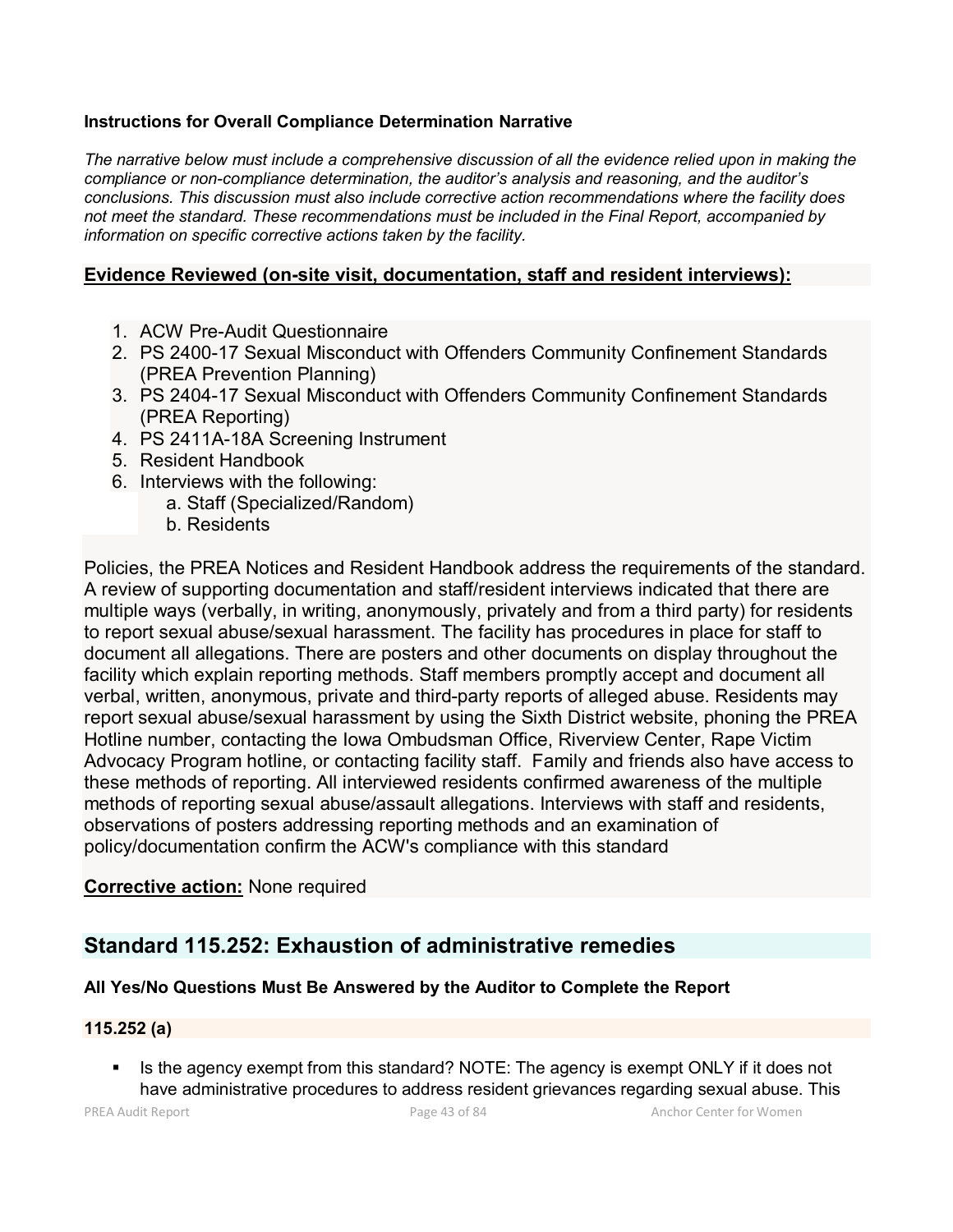does not mean the agency is exempt simply because a resident does not have to or is not ordinarily expected to submit a grievance to report sexual abuse. This means that as a matter of explicit policy, the agency does not have an administrative remedies process to address sexual abuse.  $\boxtimes$  Yes  $\Box$  No  $\Box$  NA

#### **115.252 (b)**

- Does the agency permit residents to submit a grievance regarding an allegation of sexual abuse without any type of time limits? (The agency may apply otherwise-applicable time limits to any portion of a grievance that does not allege an incident of sexual abuse.) (N/A if agency is exempt from this standard.)  $\boxtimes$  Yes  $\Box$  No  $\Box$  NA
- Does the agency always refrain from requiring a resident to use any informal grievance process, or to otherwise attempt to resolve with staff, an alleged incident of sexual abuse? (N/A if agency is exempt from this standard.)  $\boxtimes$  Yes  $\Box$  No  $\Box$  NA

## **115.252 (c)**

- Does the agency ensure that: A resident who alleges sexual abuse may submit a grievance without submitting it to a staff member who is the subject of the complaint? (N/A if agency is exempt from this standard.)  $\boxtimes$  Yes  $\Box$  No  $\Box$  NA
- Does the agency ensure that: Such grievance is not referred to a staff member who is the subject of the complaint? (N/A if agency is exempt from this standard.)  $\boxtimes$  Yes  $\Box$  No  $\Box$  NA

#### **115.252 (d)**

- Does the agency issue a final agency decision on the merits of any portion of a grievance alleging sexual abuse within 90 days of the initial filing of the grievance? (Computation of the 90-day time period does not include time consumed by residents in preparing any administrative appeal.) (N/A if agency is exempt from this standard.)  $\boxtimes$  Yes  $\Box$  No  $\Box$  NA
- If the agency determines that the 90-day timeframe is insufficient to make an appropriate decision and claims an extension of time [the maximum allowable extension of time to respond is 70 days per 115.252(d)(3)] , does the agency notify the resident in writing of any such extension and provide a date by which a decision will be made? (N/A if agency is exempt from this standard.)  $\boxtimes$  Yes  $\Box$  No  $\Box$  NA
- At any level of the administrative process, including the final level, if the resident does not receive a response within the time allotted for reply, including any properly noticed extension, may a resident consider the absence of a response to be a denial at that level? (N/A if agency is exempt from this standard.)  $\boxtimes$  Yes  $\Box$  No  $\Box$  NA

#### **115.252 (e)**

 Are third parties, including fellow residents, staff members, family members, attorneys, and outside advocates, permitted to assist residents in filing requests for administrative remedies relating to allegations of sexual abuse? (N/A if agency is exempt from this standard.)  $\boxtimes$  Yes  $\Box$  No  $\Box$  NA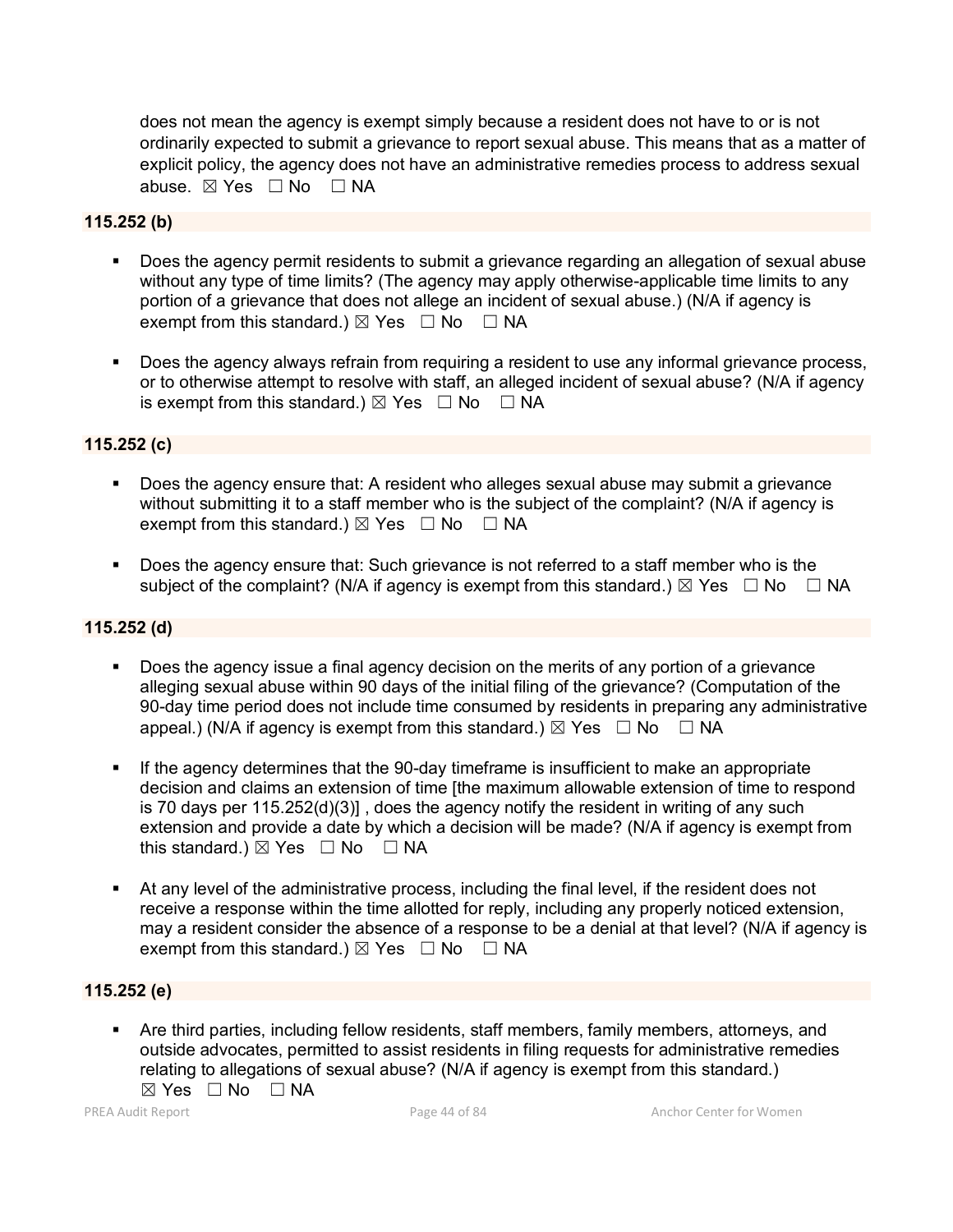- Are those third parties also permitted to file such requests on behalf of residents? (If a thirdparty files such a request on behalf of a resident, the facility may require as a condition of processing the request that the alleged victim agree to have the request filed on his or her behalf, and may also require the alleged victim to personally pursue any subsequent steps in the administrative remedy process.) (N/A if agency is exempt from this standard.) ☒ Yes ☐ No ☐ NA
- If the resident declines to have the request processed on his or her behalf, does the agency document the resident's decision? (N/A if agency is exempt from this standard.)  $\boxtimes$  Yes  $\Box$  No  $\Box$  NA

## **115.252 (f)**

- Has the agency established procedures for the filing of an emergency grievance alleging that a resident is subject to a substantial risk of imminent sexual abuse? (N/A if agency is exempt from this standard.)  $\boxtimes$  Yes  $\Box$  No  $\Box$  NA
- After receiving an emergency grievance alleging a resident is subject to a substantial risk of imminent sexual abuse, does the agency immediately forward the grievance (or any portion thereof that alleges the substantial risk of imminent sexual abuse) to a level of review at which immediate corrective action may be taken? (N/A if agency is exempt from this standard.).  $\boxtimes$  Yes  $\Box$  No  $\Box$  NA
- After receiving an emergency grievance described above, does the agency provide an initial response within 48 hours? (N/A if agency is exempt from this standard.)  $\boxtimes$  Yes  $\Box$  No  $\Box$  NA
- After receiving an emergency grievance described above, does the agency issue a final agency decision within 5 calendar days? (N/A if agency is exempt from this standard.) ☒ Yes ☐ No ☐ NA
- Does the initial response and final agency decision document the agency's determination whether the resident is in substantial risk of imminent sexual abuse? (N/A if agency is exempt from this standard.)  $\boxtimes$  Yes  $\Box$  No  $\Box$  NA
- Does the initial response document the agency's action(s) taken in response to the emergency grievance? (N/A if agency is exempt from this standard.)  $\boxtimes$  Yes  $\Box$  No  $\Box$  NA
- Does the agency's final decision document the agency's action(s) taken in response to the emergency grievance? (N/A if agency is exempt from this standard.)  $\boxtimes$  Yes  $\Box$  No  $\Box$  NA

## **115.252 (g)**

 If the agency disciplines a resident for filing a grievance related to alleged sexual abuse, does it do so ONLY where the agency demonstrates that the resident filed the grievance in bad faith? (N/A if agency is exempt from this standard.)  $\boxtimes$  Yes  $\Box$  No  $\Box$  NA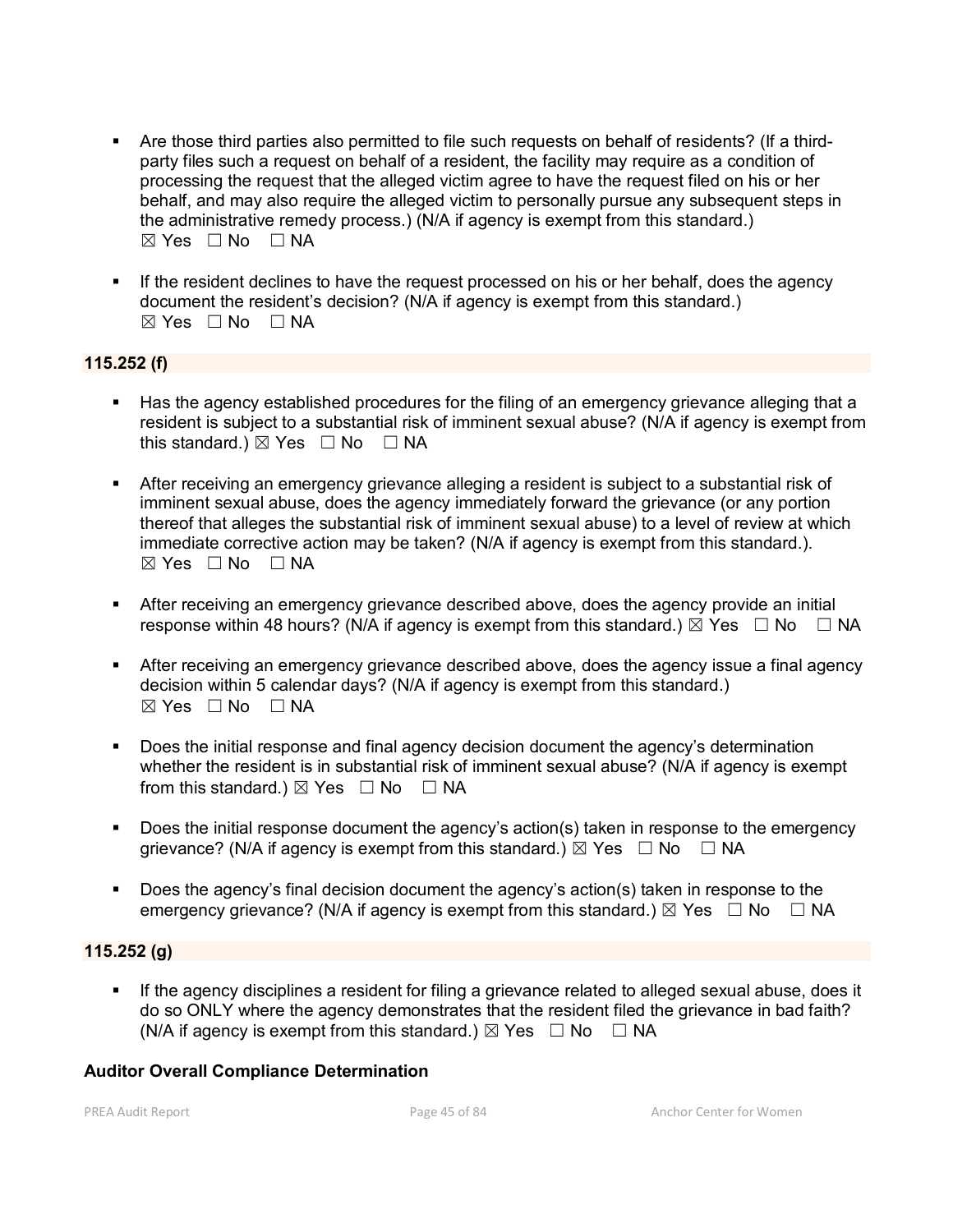☐ **Exceeds Standard** (*Substantially exceeds requirement of standards*)

☒ **Meets Standard** (*Substantial compliance; complies in all material ways with the standard for the relevant review period*)

☐ **Does Not Meet Standard** (*Requires Corrective Action*)

#### **Instructions for Overall Compliance Determination Narrative**

*The narrative below must include a comprehensive discussion of all the evidence relied upon in making the compliance or non-compliance determination, the auditor's analysis and reasoning, and the auditor's conclusions. This discussion must also include corrective action recommendations where the facility does not meet the standard. These recommendations must be included in the Final Report, accompanied by information on specific corrective actions taken by the facility.*

## **Evidence Reviewed (on-site visit, documentation, staff and resident interviews):**

- 1. ACW Pre-Audit Questionnaire
- 2. PS 2404-17 Sexual Misconduct with Offenders Community Confinement Standards (PREA Reporting)
- 3. Employee PREA training Curriculum and Sign-in sheets
- 4. Resident Handbook
- 5. Interviews with the following:
	- a. Staff (Specialized/Random)
	- b. Residents

Residents may file a grievance; however, all allegations of sexual abuse/sexual harassment, when received by staff, will immediately be referred to the District PREA Compliance Coordinator (DPCC). Residents are not required to use an informal grievance process and procedures also allow a resident to submit a grievance alleging sexual abuse without submitting it to the staff member who is the subject of the complaint. Additionally, policy prohibits the investigation of the allegation by either staff alleged to be involved in the incident or any staff who may be under their supervision. Policy states that there is no time frame for filing a grievance relating to sexual abuse or sexual harassment. Allegations of physical abuse by staff shall be referred to management, in accordance with procedures established for such referrals. Policy addresses the filing of emergency administrative remedy requests. If a resident files the emergency grievance with the facility and believes she is under a substantial risk of imminent sexual abuse, an expedited response is required to be provided within 48 hours. There is no prohibition that limits third parties, including fellow residents, staff members, family members, attorneys and outside victim advocates in assisting residents in filing requests for grievances relating to allegations of sexual abuse or filing such requests on behalf of residents. There were no grievances filed involving PREA related issues during the past 12 months. There were no grievances alleging sexual abuse that involved an extension due to the final decision not being reached within 90 days. Additionally, there were no grievances alleging sexual abuse filed by a resident in which the resident declined third-party assistance.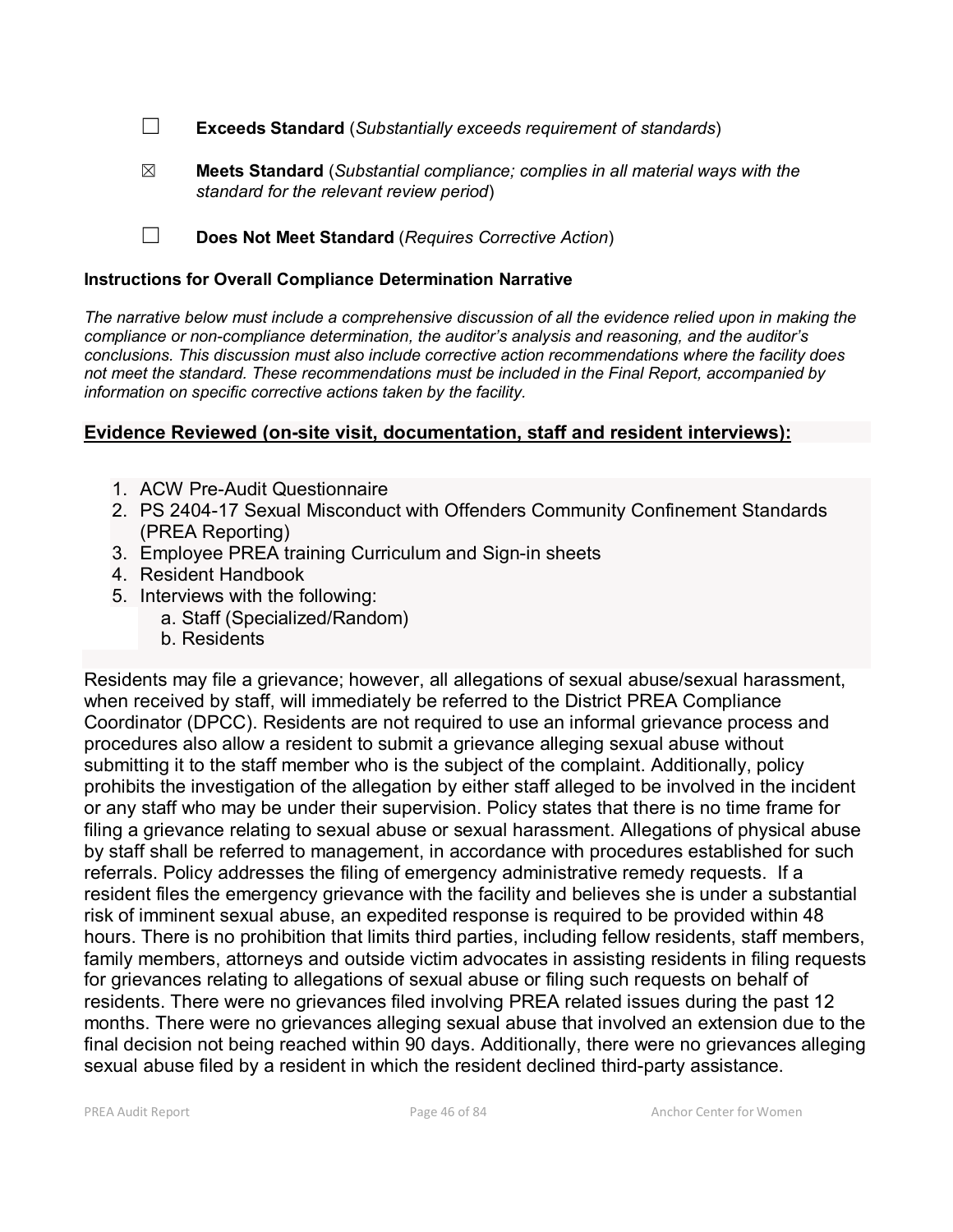Residents are held accountable for manipulative behavior and false allegations. Generally, disciplinary action would be taken if a grievance was filed in bad faith.

**Corrective action:** None required

## **Standard 115.253: Resident access to outside confidential support services**

## **All Yes/No Questions Must Be Answered by the Auditor to Complete the Report**

## **115.253 (a)**

- **Does the facility provide residents with access to outside victim advocates for emotional support** services related to sexual abuse by giving residents mailing addresses and telephone numbers, including toll-free hotline numbers where available, of local, State, or national victim advocacy or rape crisis organizations?  $\boxtimes$  Yes  $\Box$  No
- **Does the facility enable reasonable communication between residents and these organizations** and agencies, in as confidential a manner as possible?  $\boxtimes$  Yes  $\Box$  No

## **115.253 (b)**

Does the facility inform residents, prior to giving them access, of the extent to which such communications will be monitored and the extent to which reports of abuse will be forwarded to authorities in accordance with mandatory reporting laws?  $\boxtimes$  Yes  $\Box$  No

## **115.253 (c)**

- Does the agency maintain or attempt to enter into memoranda of understanding or other agreements with community service providers that are able to provide residents with confidential emotional support services related to sexual abuse?  $\boxtimes$  Yes  $\Box$  No
- Does the agency maintain copies of agreements or documentation showing attempts to enter into such agreements?  $\boxtimes$  Yes  $\Box$  No

## **Auditor Overall Compliance Determination**

- ☐ **Exceeds Standard** (*Substantially exceeds requirement of standards*)
- ☒ **Meets Standard** (*Substantial compliance; complies in all material ways with the standard for the relevant review period*)

☐ **Does Not Meet Standard** (*Requires Corrective Action*)

#### **Instructions for Overall Compliance Determination Narrative**

*The narrative below must include a comprehensive discussion of all the evidence relied upon in making the compliance or non-compliance determination, the auditor's analysis and reasoning, and the auditor's*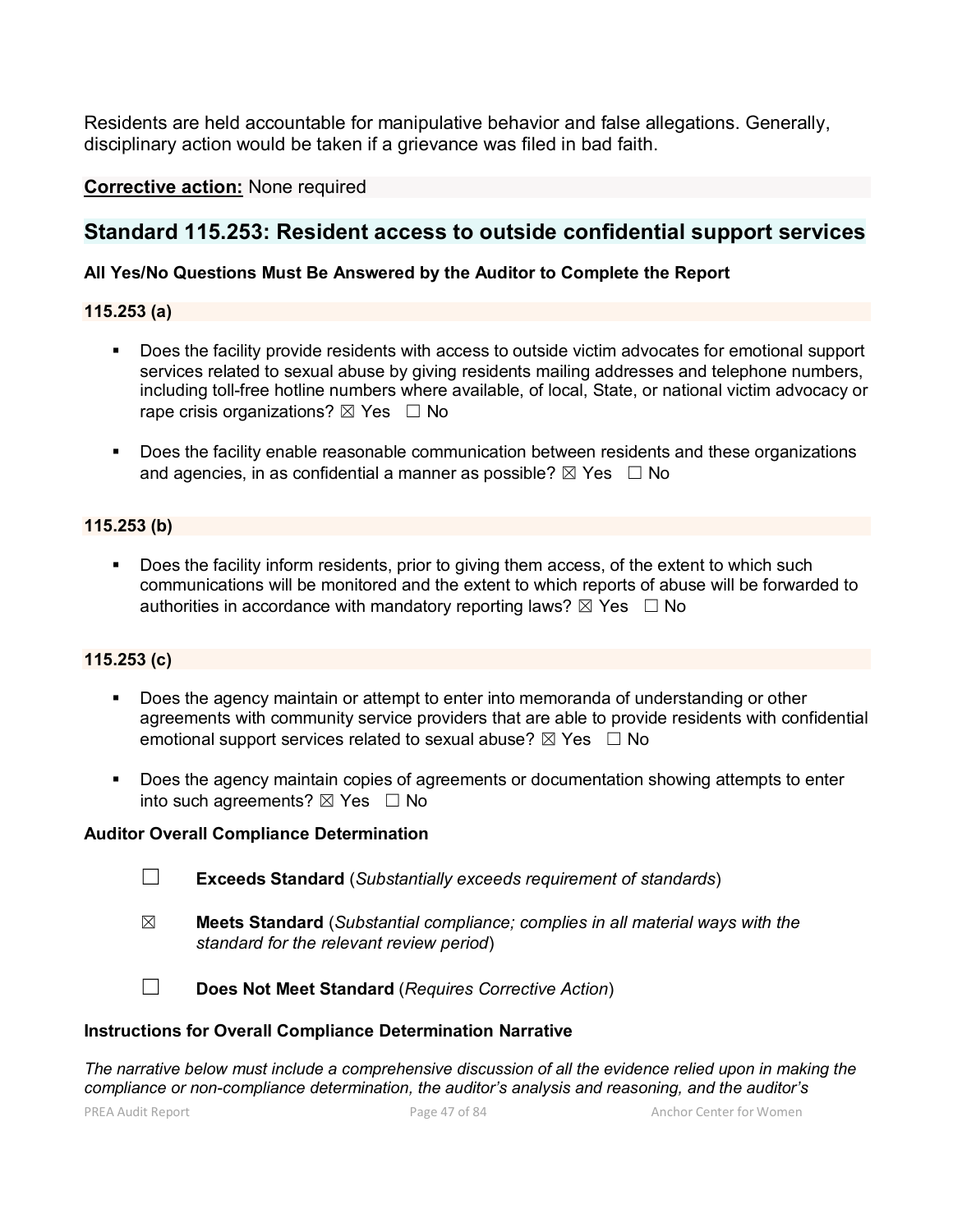*conclusions. This discussion must also include corrective action recommendations where the facility does not meet the standard. These recommendations must be included in the Final Report, accompanied by information on specific corrective actions taken by the facility.*

## **Evidence Reviewed (on-site visit, documentation, staff and resident interviews):**

- 1. ACW Pre-Audit Questionnaire
- 2. Policy (PS) 2404-17 Sexual Misconduct with Offenders Community Confinement Standards (PREA Reporting)
- 3. MOU with Riverview Center
- 4. Resident Handbook
- 5. Advocacy Posters
- 6. Publications Near all Resident Telephones
- 7. Interviews with the following:
	- a. Staff (Specialized/Random)
		- b. Residents

Policies and the Resident Handbook address the requirements of this standard. The facility has a MOU with Riverview Center, a rape crisis advocacy service. The Resident Handbook provides the contact information for the Riverview Center and the information is also posted in the housing units. Residents are also provided with a Rape Crisis Advocacy toll free hotline number.

**Corrective action:** None required

# **Standard 115.254: Third-party reporting**

## **All Yes/No Questions Must Be Answered by the Auditor to Complete the Report**

## **115.254 (a)**

- Has the agency established a method to receive third-party reports of sexual abuse and sexual harassment?  $\boxtimes$  Yes  $\Box$  No
- Has the agency distributed publicly information on how to report sexual abuse and sexual harassment on behalf of a resident?  $\boxtimes$  Yes  $\Box$  No

- ☐ **Exceeds Standard** (*Substantially exceeds requirement of standards*)
- ☒ **Meets Standard** (*Substantial compliance; complies in all material ways with the standard for the relevant review period*)
- ☐ **Does Not Meet Standard** (*Requires Corrective Action*)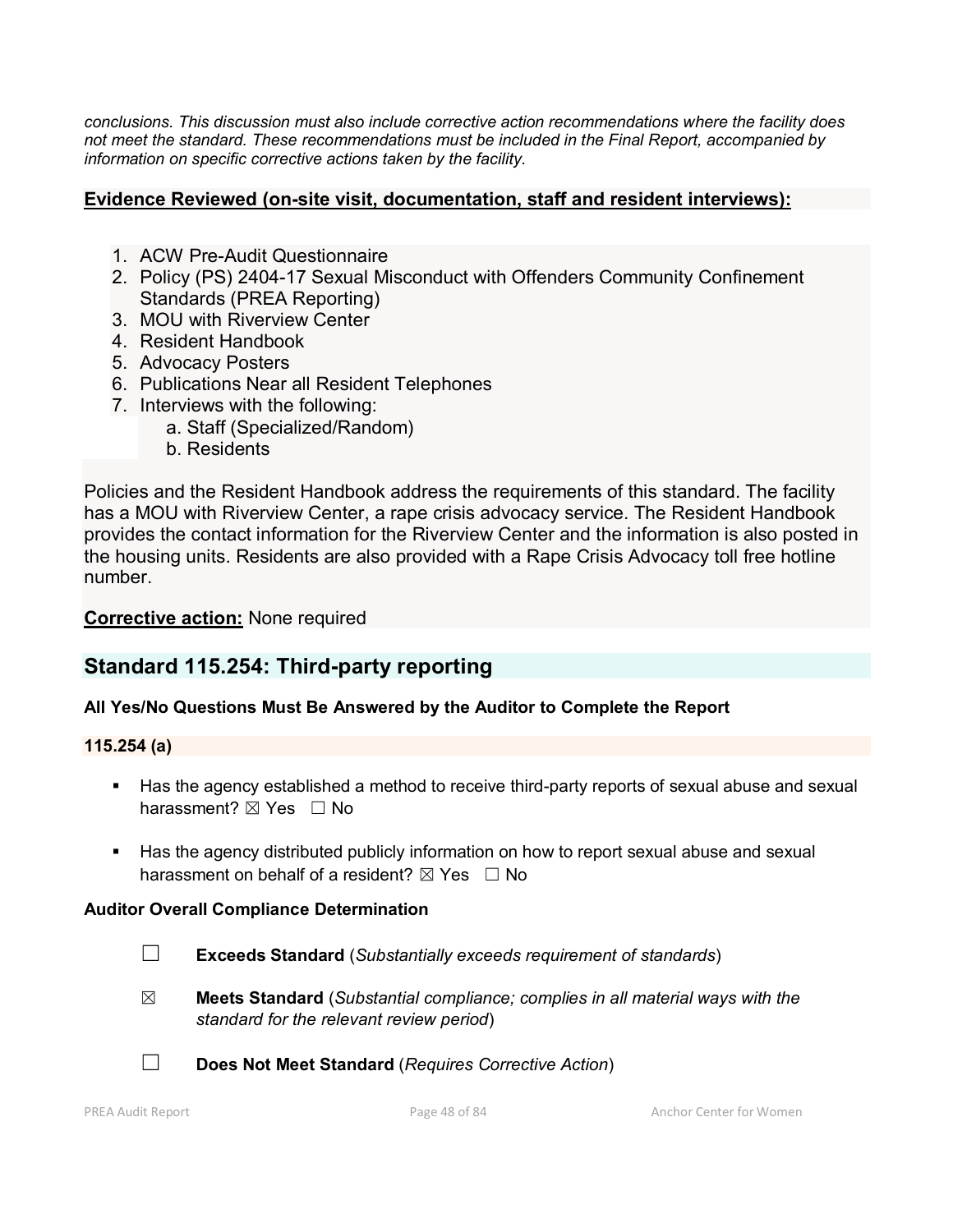## **Instructions for Overall Compliance Determination Narrative**

*The narrative below must include a comprehensive discussion of all the evidence relied upon in making the compliance or non-compliance determination, the auditor's analysis and reasoning, and the auditor's conclusions. This discussion must also include corrective action recommendations where the facility does not meet the standard. These recommendations must be included in the Final Report, accompanied by information on specific corrective actions taken by the facility.*

## **Evidence Reviewed (on-site visit, documentation, staff and resident interviews):**

- 1. ACW Pre-Audit Questionnaire
- 2. Policy (PS) 2404-17 Sexual Misconduct with Offenders Community Confinement Standards (PREA Reporting)
- 3. Resident Handbook
- 4. Resident Education Curriculum
- 5. Advocacy Posters
- 6. PS 2402-17 Sexual Misconduct with Offenders Community Confinement Standards (PREA Training and Education)
- 7. Pamphlet Listing all Community Resources
- 8. Publications Near all Resident Telephones
- 9. Interviews with the following:
	- a. Staff (Specialized/Random)
	- b. Residents

Policy and procedures, the Resident Handbook, PREA Posters, Community Services Pamphlet, victim services telephone numbers and the resident training curriculum meet the mandates of this standard. The website and posted notices assist third party reporters in reporting allegations of sexual abuse/sexual harassment. The residents interviewed indicated they were aware of third-party reporting and would probably feel more comfortable reporting an incident of sexual abuse to someone outside the facility. Calls to toll-free telephone numbers can be placed at anytime and the contact information is located by all resident telephones.

## **Corrective action:** None required

# **OFFICIAL RESPONSE FOLLOWING A RESIDENT REPORT**

## **Standard 115.261: Staff and agency reporting duties**

## **All Yes/No Questions Must Be Answered by the Auditor to Complete the Report**

## **115.261 (a)**

 Does the agency require all staff to report immediately and according to agency policy any knowledge, suspicion, or information regarding an incident of sexual abuse or sexual harassment that occurred in a facility, whether or not it is part of the agency?  $\boxtimes$  Yes  $\Box$  No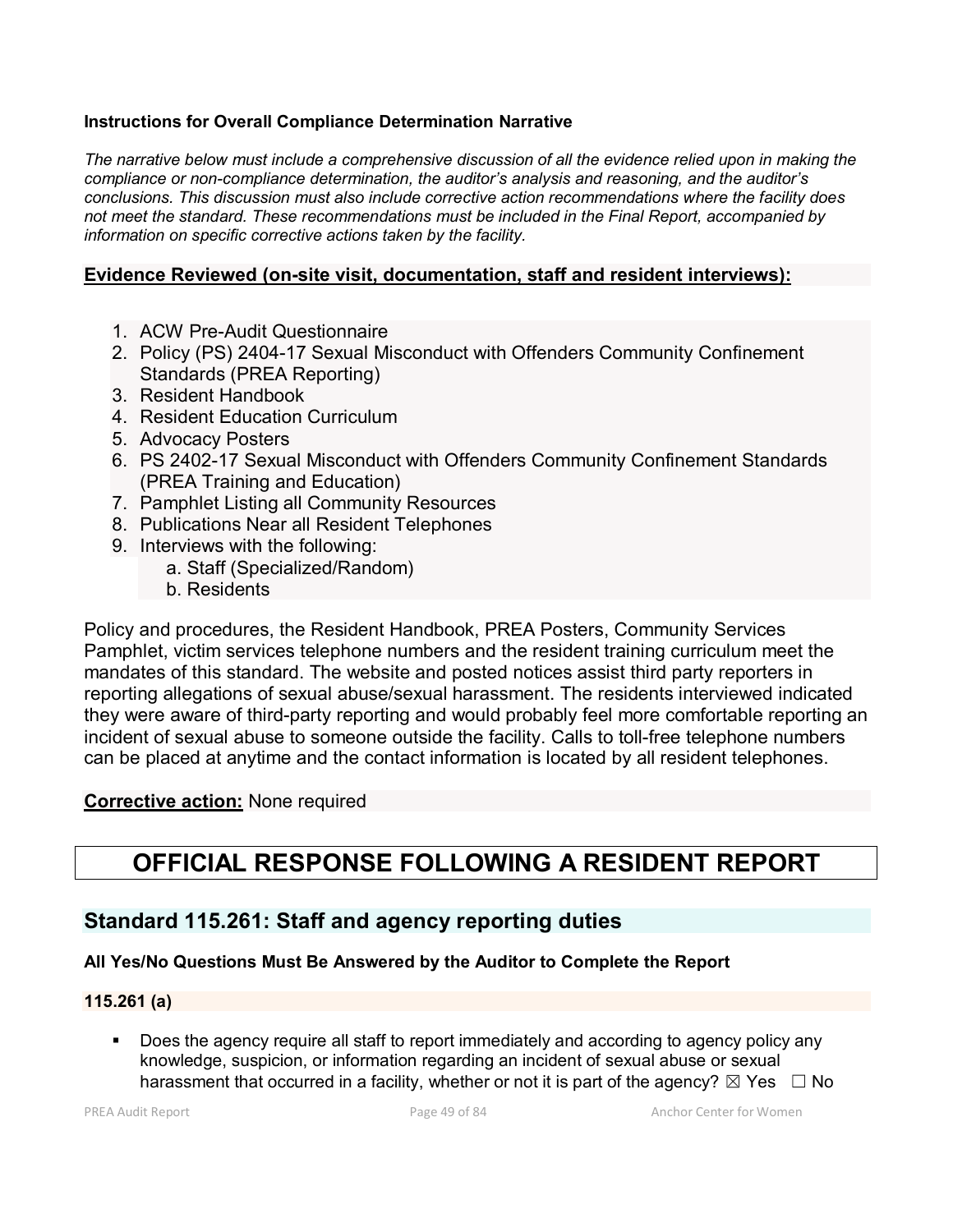- Does the agency require all staff to report immediately and according to agency policy any knowledge, suspicion, or information regarding retaliation against residents or staff who reported an incident of sexual abuse or sexual harassment?  $\boxtimes$  Yes  $\Box$  No
- Does the agency require all staff to report immediately and according to agency policy any knowledge, suspicion, or information regarding any staff neglect or violation of responsibilities that may have contributed to an incident of sexual abuse or sexual harassment or retaliation? ☒ Yes ☐ No

## **115.261 (b)**

 Apart from reporting to designated supervisors or officials, do staff always refrain from revealing any information related to a sexual abuse report to anyone other than to the extent necessary, as specified in agency policy, to make treatment, investigation, and other security and management decisions?  $\boxtimes$  Yes  $\Box$  No

#### **115.261 (c)**

- Unless otherwise precluded by Federal, State, or local law, are medical and mental health practitioners required to report sexual abuse pursuant to paragraph (a) of this section? ☒ Yes ☐ No
- Are medical and mental health practitioners required to inform residents of the practitioner's duty to report, and the limitations of confidentiality, at the initiation of services?  $\boxtimes$  Yes  $\Box$  No

#### **115.261 (d)**

 If the alleged victim is under the age of 18 or considered a vulnerable adult under a State or local vulnerable persons statute, does the agency report the allegation to the designated State or local services agency under applicable mandatory reporting laws?  $\boxtimes$  Yes  $\Box$  No

#### **115.261 (e)**

 Does the facility report all allegations of sexual abuse and sexual harassment, including thirdparty and anonymous reports, to the facility's designated investigators?  $\boxtimes$  Yes  $\Box$  No

- ☐ **Exceeds Standard** (*Substantially exceeds requirement of standards*)
- ☒ **Meets Standard** (*Substantial compliance; complies in all material ways with the standard for the relevant review period*)

☐ **Does Not Meet Standard** (*Requires Corrective Action*)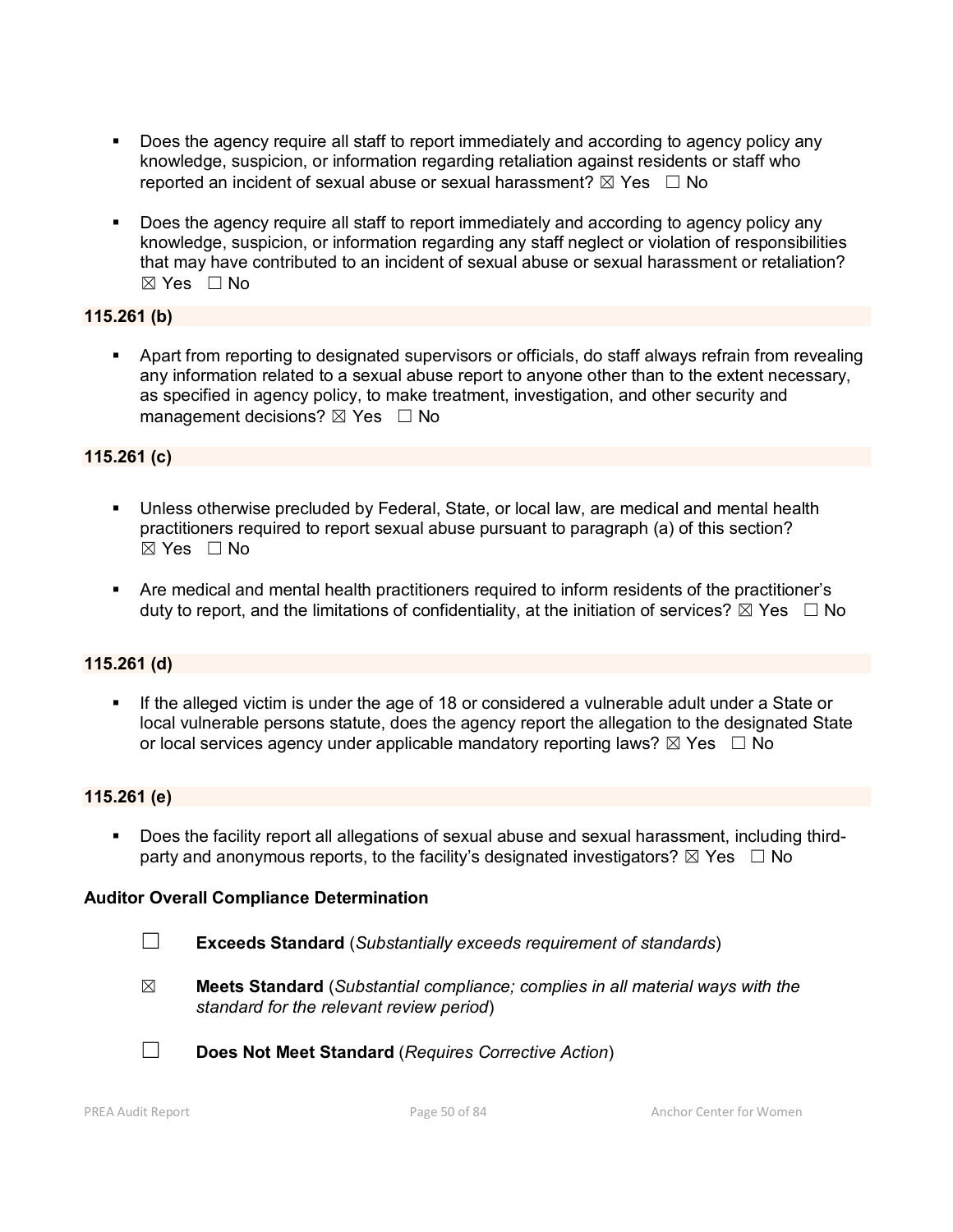## **Instructions for Overall Compliance Determination Narrative**

*The narrative below must include a comprehensive discussion of all the evidence relied upon in making the compliance or non-compliance determination, the auditor's analysis and reasoning, and the auditor's conclusions. This discussion must also include corrective action recommendations where the facility does not meet the standard. These recommendations must be included in the Final Report, accompanied by information on specific corrective actions taken by the facility.*

## **Evidence Reviewed (on-site visit, documentation, staff and resident interviews):**

- 1. ACW Pre-Audit Questionnaire
- 2. PS 2405-17 Sexual Misconduct with Offenders Community Confinement Standards (PREA Official Response Following an Offender Report)
- 3. Employee PREA Training Curriculum and Sign-in Sheets
- 4. Interviews with the following:
	- a. Staff (Specialized/Random)

Policies and the training curriculum address the requirements of this standard. Staff, contractors and volunteers must report and respond to allegations of sexually abusive behavior, regardless of the source of the report. Interviewed staff members were aware of their duty to immediately report all allegations of sexual abuse, sexual harassment and retaliation relevant to the PREA standards. The reporting is ordinarily made to the DPCC but could be made privately or to a third party. Policy requires the information concerning the identity of the alleged resident victim and the specific facts of the case to be shared with staff on a need-toknow basis, because of their involvement with the victim's welfare and/or the investigation of the incident. A review of policy and interviews with staff support the finding that the facility is in compliance with this standard. The ACW does not house residents under the age of 18.

## **Corrective action:** None required

# **Standard 115.262: Agency protection duties**

## **All Yes/No Questions Must Be Answered by the Auditor to Complete the Report**

## **115.262 (a)**

 When the agency learns that a resident is subject to a substantial risk of imminent sexual abuse, does it take immediate action to protect the resident?  $\boxtimes$  Yes  $\Box$  No

- ☐ **Exceeds Standard** (*Substantially exceeds requirement of standards*)
- ☒ **Meets Standard** (*Substantial compliance; complies in all material ways with the standard for the relevant review period*)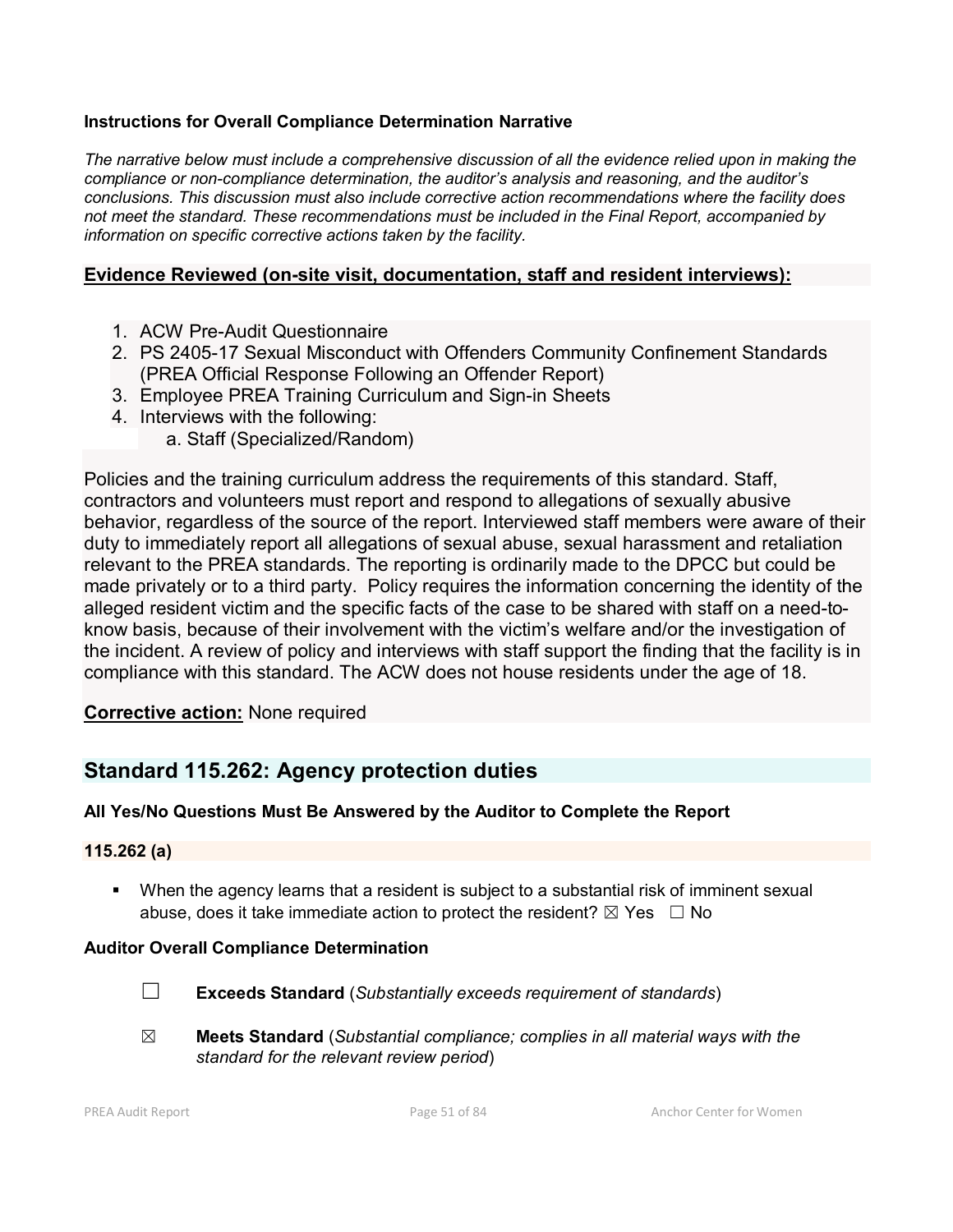☐ **Does Not Meet Standard** (*Requires Corrective Action*)

#### **Instructions for Overall Compliance Determination Narrative**

*The narrative below must include a comprehensive discussion of all the evidence relied upon in making the compliance or non-compliance determination, the auditor's analysis and reasoning, and the auditor's conclusions. This discussion must also include corrective action recommendations where the facility does not meet the standard. These recommendations must be included in the Final Report, accompanied by information on specific corrective actions taken by the facility.*

## **Evidence Reviewed (on-site visit, documentation, staff and resident interviews):**

- 1. ACW Pre-Audit Questionnaire
- 2. PS 2405-17 Sexual Misconduct with Offenders Community Confinement Standards (PREA Official Response Following an Offender Report)
- 3. Employee PREA Training Curriculum and Sign-in Sheets
- 4. Interviews with the following:
	- a. Staff (Specialized/Random)

Policy addresses the requirements of this standard. Interviewed staff members were aware of their duties and responsibilities when they become aware or suspect that a resident is being sexually abused or sexually harassed. All staff indicated they would act immediately to protect the resident, including separating the victim/predator, securing the scene to protect possible evidence, preventing the destruction of potential evidence and contacting the DPCC or on-call supervisor. In the past 12 months, there were no instances in which ACW staff determined that a resident was subject to a substantial risk of imminent sexual abuse.

## **Corrective action:** None required

# **Standard 115.263: Reporting to other confinement facilities**

## **All Yes/No Questions Must Be Answered by the Auditor to Complete the Report**

## **115.263 (a)**

 Upon receiving an allegation that a resident was sexually abused while confined at another facility, does the head of the facility that received the allegation notify the head of the facility or appropriate office of the agency where the alleged abuse occurred?  $\boxtimes$  Yes  $\Box$  No

#### **115.263 (b)**

If Is such notification provided as soon as possible, but no later than 72 hours after receiving the allegation?  $\boxtimes$  Yes  $\Box$  No

## **115.263 (c)**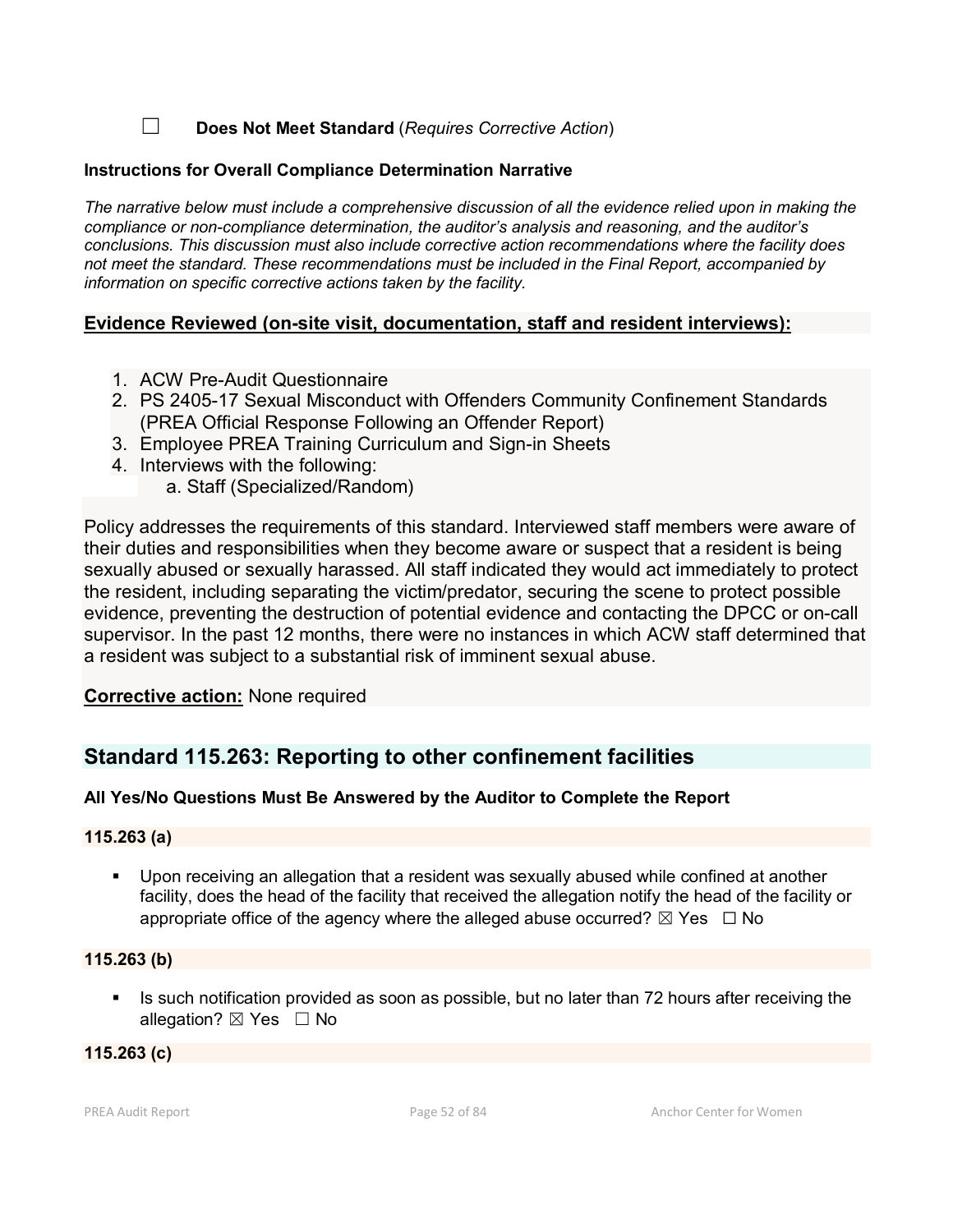Does the agency document that it has provided such notification?  $\boxtimes$  Yes  $\Box$  No

## **115.263 (d)**

**Does the facility head or agency office that receives such notification ensure that the allegation** is investigated in accordance with these standards?  $\boxtimes$  Yes  $\Box$  No

## **Auditor Overall Compliance Determination**

- ☐ **Exceeds Standard** (*Substantially exceeds requirement of standards*)
- ☒ **Meets Standard** (*Substantial compliance; complies in all material ways with the standard for the relevant review period*)
- ☐ **Does Not Meet Standard** (*Requires Corrective Action*)

## **Instructions for Overall Compliance Determination Narrative**

*The narrative below must include a comprehensive discussion of all the evidence relied upon in making the compliance or non-compliance determination, the auditor's analysis and reasoning, and the auditor's conclusions. This discussion must also include corrective action recommendations where the facility does not meet the standard. These recommendations must be included in the Final Report, accompanied by information on specific corrective actions taken by the facility.*

## **Evidence Reviewed (on-site visit, documentation, staff and resident interviews):**

- 1. ACW Pre-Audit Questionnaire
- 2. PS 2405-17 Sexual Misconduct with Offenders Community Confinement Standards (PREA Official Response Following an Offender Report)
- 3. Employee PREA Training Curriculum and Sign-in Sheets
- 4. Interviews with the following:
	- a. Staff (Specialized/Random)

Policy addresses the requirements of this standard. Policy requires that any resident allegation of sexual abuse occurring while confined at another facility be reported to the DPCC who notifies the Head of the facility or appropriate office of the agency where the alleged abuse occurred, within 72 hours of receipt of the allegation. Policy also requires that an investigation be initiated. In the past 12 months, the ACW received no allegations from residents that they were abused while confined at another facility.

## **Corrective action:** None required

# **Standard 115.264: Staff first responder duties**

## **All Yes/No Questions Must Be Answered by the Auditor to Complete the Report**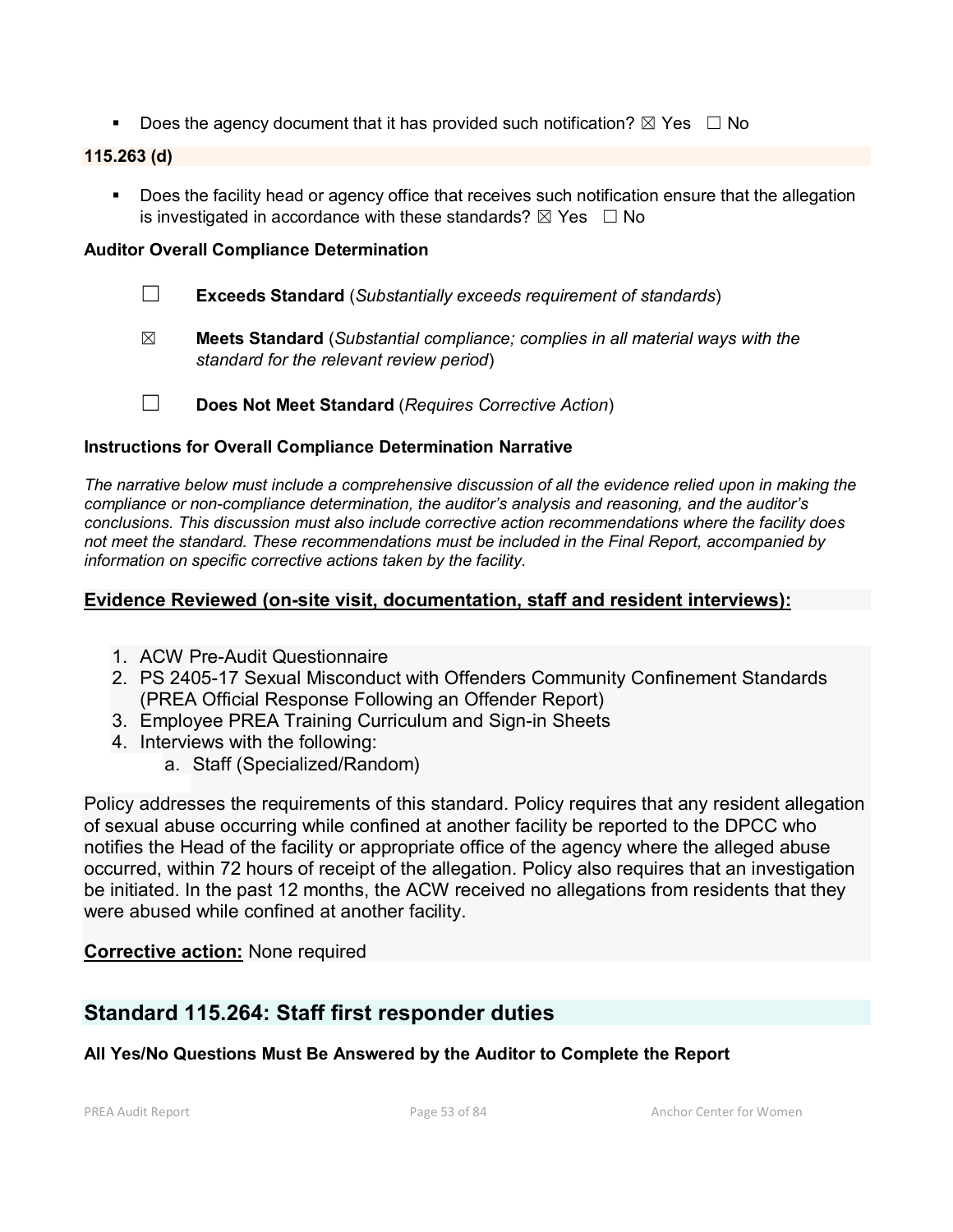#### **115.264 (a)**

- Upon learning of an allegation that a resident was sexually abused, is the first security staff member to respond to the report required to: Separate the alleged victim and abuser?  $\boxtimes$  Yes  $\Box$  No
- Upon learning of an allegation that a resident was sexually abused, is the first security staff member to respond to the report required to: Preserve and protect any crime scene until appropriate steps can be taken to collect any evidence?  $\boxtimes$  Yes  $\Box$  No
- Upon learning of an allegation that a resident was sexually abused, is the first security staff member to respond to the report required to: Request that the alleged victim not take any actions that could destroy physical evidence, including, as appropriate, washing, brushing teeth, changing clothes, urinating, defecating, smoking, drinking, or eating, if the abuse occurred within a time period that still allows for the collection of physical evidence?  $\boxtimes$  Yes  $\Box$  No
- Upon learning of an allegation that a resident was sexually abused, is the first security staff member to respond to the report required to: Ensure that the alleged abuser does not take any actions that could destroy physical evidence, including, as appropriate, washing, brushing teeth, changing clothes, urinating, defecating, smoking, drinking, or eating, if the abuse occurred within a time period that still allows for the collection of physical evidence?  $\boxtimes$  Yes  $\Box$  No

## **115.264 (b)**

 If the first staff responder is not a security staff member, is the responder required to request that the alleged victim not take any actions that could destroy physical evidence, and then notify security staff? ⊠ Yes □ No

#### **Auditor Overall Compliance Determination**

- ☐ **Exceeds Standard** (*Substantially exceeds requirement of standards*)
- ☒ **Meets Standard** (*Substantial compliance; complies in all material ways with the standard for the relevant review period*)
- ☐ **Does Not Meet Standard** (*Requires Corrective Action*)

#### **Instructions for Overall Compliance Determination Narrative**

*The narrative below must include a comprehensive discussion of all the evidence relied upon in making the compliance or non-compliance determination, the auditor's analysis and reasoning, and the auditor's conclusions. This discussion must also include corrective action recommendations where the facility does not meet the standard. These recommendations must be included in the Final Report, accompanied by information on specific corrective actions taken by the facility.*

## **Evidence Reviewed (on-site visit, documentation, staff and resident interviews):**

## 1. ACW Pre-Audit Questionnaire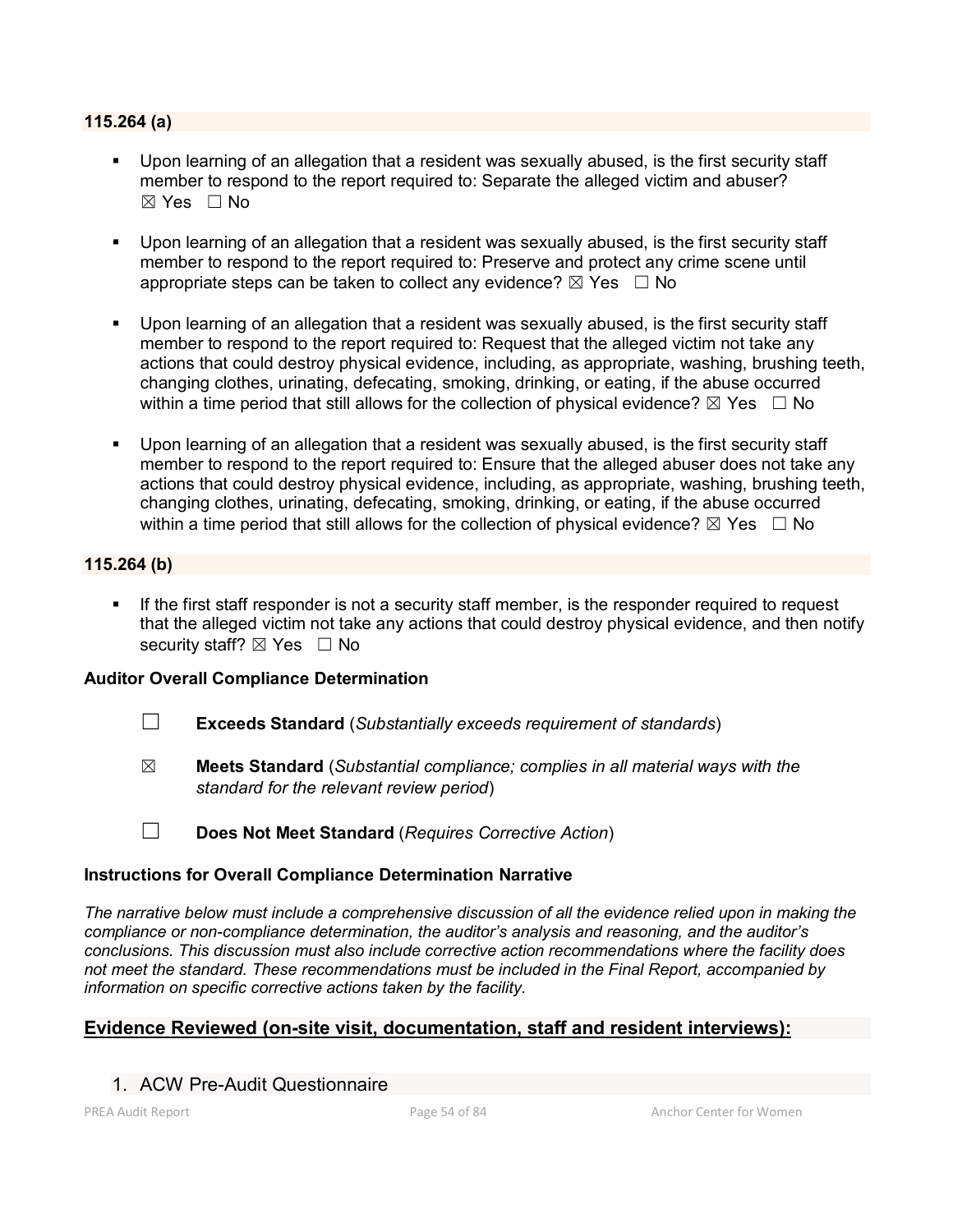- 2. PS 2405-17 Sexual Misconduct with Offenders Community Confinement Standards (PREA Official Response Following an Offender Report)
- 3. Employee PREA Training Curriculum and Sign-in Sheets
- 4. Interviews with the following: a. Staff (Specialized/Random)

Policy and the training curriculum address the requirements of this standard. All interviewed staff members were extremely knowledgeable concerning their first responder duties and responsibilities upon learning of an allegation of sexual abuse/sexual harassment. Staff indicated they would separate the residents, secure the scene, prevent the destruction of any evidence and contact the DPCC. In the past 12 months, there were no allegations that a resident was sexually abused, and a first responder was required to separate the victim and the abuser.

**Corrective action:** None required

# **Standard 115.265: Coordinated response**

## **All Yes/No Questions Must Be Answered by the Auditor to Complete the Report**

## **115.265 (a)**

 Has the facility developed a written institutional plan to coordinate actions among staff first responders, medical and mental health practitioners, investigators, and facility leadership taken in response to an incident of sexual abuse?  $\boxtimes$  Yes  $\Box$  No

## **Auditor Overall Compliance Determination**

- ☐ **Exceeds Standard** (*Substantially exceeds requirement of standards*)
- ☒ **Meets Standard** (*Substantial compliance; complies in all material ways with the standard for the relevant review period*)
- ☐ **Does Not Meet Standard** (*Requires Corrective Action*)

## **Instructions for Overall Compliance Determination Narrative**

*The narrative below must include a comprehensive discussion of all the evidence relied upon in making the compliance or non-compliance determination, the auditor's analysis and reasoning, and the auditor's conclusions. This discussion must also include corrective action recommendations where the facility does not meet the standard. These recommendations must be included in the Final Report, accompanied by information on specific corrective actions taken by the facility.*

## **Evidence Reviewed (on-site visit, documentation, staff and resident interviews):**

## 1. ACW Pre-Audit Questionnaire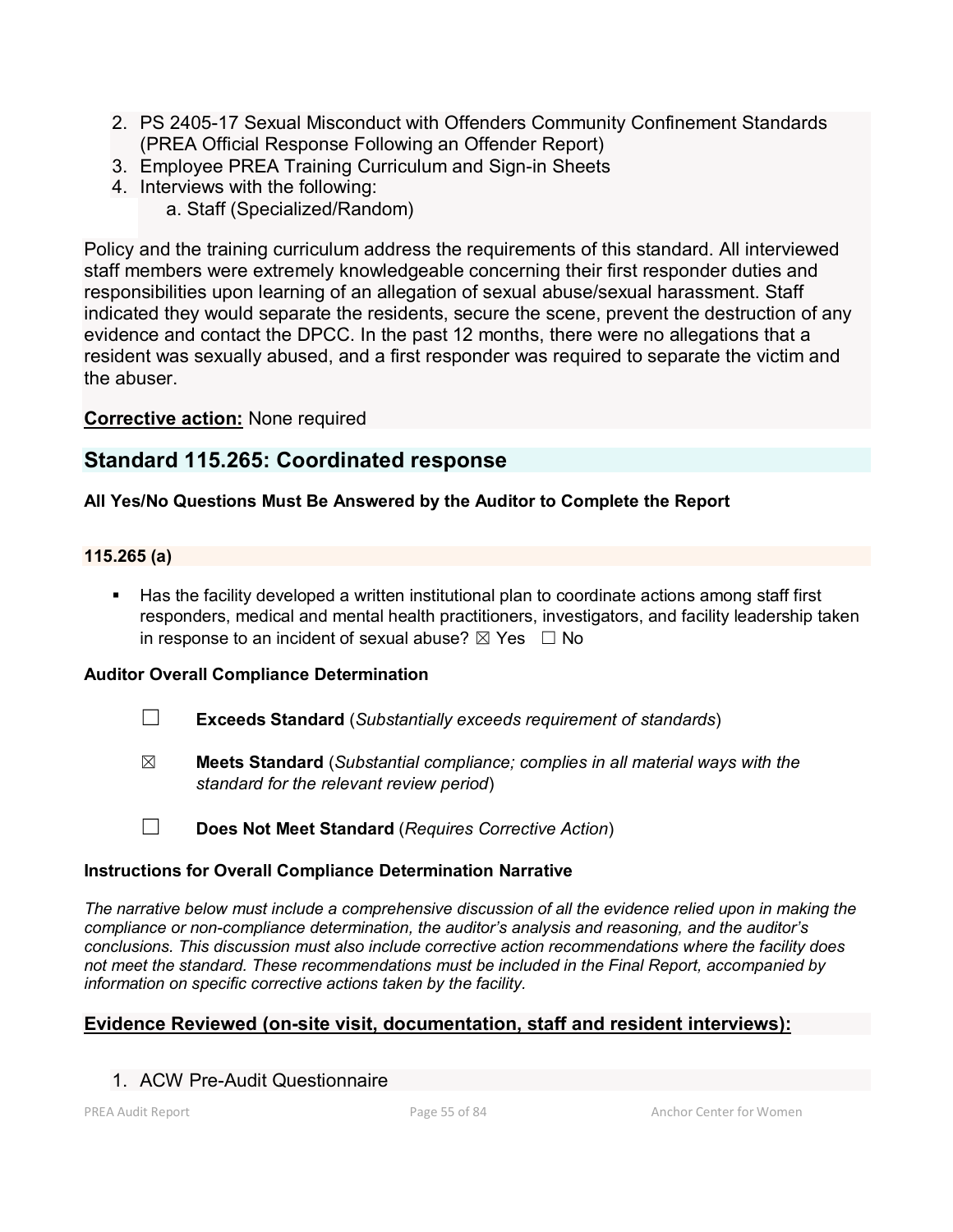- 2. PS 2405-17 Sexual Misconduct with Offenders Community Confinement Standards (PREA Official Response Following an Offender Report)
- 3. Employee PREA Training Curriculum and Sign-in Sheets
- 4. Coordinated Response Flowcharts
- 5. Interviews with the following:

a. Staff (Specialized/Random)

Policy and the Coordinated Response Flowcharts address the requirements of this standard. The policies were reviewed by the Auditor. The local policy specifies the guidelines and procedures that prevent sexual abuse/sexual assault and provides for prompt and effective intervention, in the event abuse or assault occurs. Policy also includes procedures for the investigation, discipline and prosecution of the assailant or abuser.

## **Corrective action:** None required

# **Standard 115.266: Preservation of ability to protect residents from contact with abusers**

## **All Yes/No Questions Must Be Answered by the Auditor to Complete the Report**

## **115.266 (a)**

 Are both the agency and any other governmental entities responsible for collective bargaining on the agency's behalf prohibited from entering into or renewing any collective bargaining agreement or other agreement that limits the agency's ability to remove alleged staff sexual abusers from contact with any residents pending the outcome of an investigation or of a determination of whether and to what extent discipline is warranted?  $\boxtimes$  Yes  $\Box$  No

## **115.266 (b)**

**Auditor is not required to audit this provision.** 

## **Auditor Overall Compliance Determination**

- ☐ **Exceeds Standard** (*Substantially exceeds requirement of standards*)
- ☒ **Meets Standard** (*Substantial compliance; complies in all material ways with the standard for the relevant review period*)
- ☐ **Does Not Meet Standard** (*Requires Corrective Action*)

## **Instructions for Overall Compliance Determination Narrative**

*The narrative below must include a comprehensive discussion of all the evidence relied upon in making the compliance or non-compliance determination, the auditor's analysis and reasoning, and the auditor's conclusions. This discussion must also include corrective action recommendations where the facility does*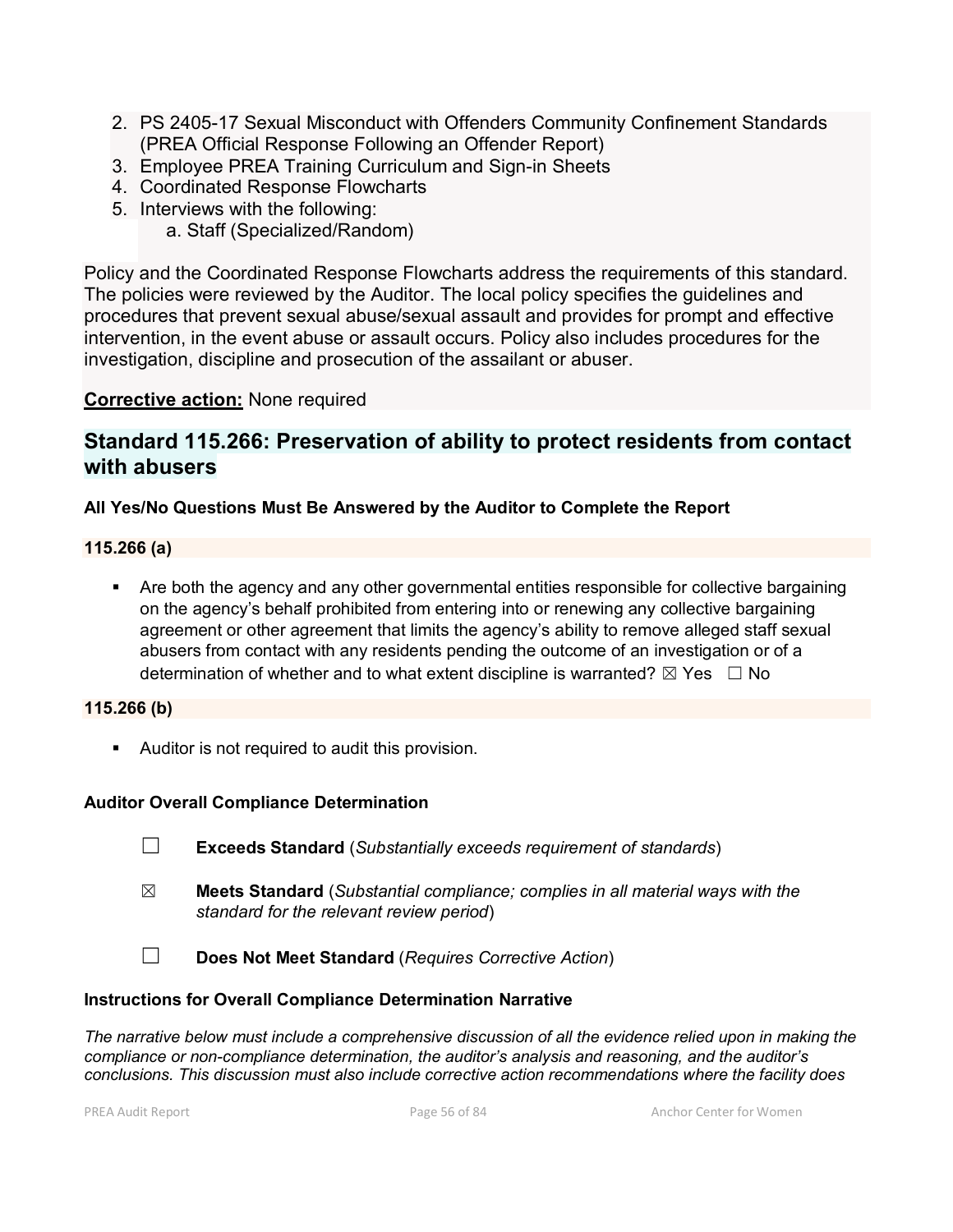*not meet the standard. These recommendations must be included in the Final Report, accompanied by information on specific corrective actions taken by the facility.*

## **Evidence Reviewed (on-site visit, documentation, staff and resident interviews):**

- 1. ACW Pre-Audit Questionnaire
- 2. PS 2405-17 Sexual Misconduct with Offenders Community Confinement Standards (PREA Official Response Following an Offender Report)
- 3. Employee PREA Training Curriculum and Sign-in Sheets
- 4. Interviews with the following:
	- a. Staff (Specialized/Random)

Policy and the Collective Bargaining Agreement between the State of Iowa and the American Federation of State, County and Municipal Employees, Council 61 AFL-CIO, complies with the standard. Employees are subject to discipline, including removal, if they engage in any sexual abuse/sexual harassment of a resident.

## **Corrective action:** None required

# **Standard 115.267: Agency protection against retaliation**

## **All Yes/No Questions Must Be Answered by the Auditor to Complete the Report**

## **115.267 (a)**

- Has the agency established a policy to protect all residents and staff who report sexual abuse or sexual harassment or cooperate with sexual abuse or sexual harassment investigations from retaliation by other residents or staff?  $\boxtimes$  Yes  $\Box$  No
- Has the agency designated which staff members or departments are charged with monitoring retaliation? ⊠ Yes □ No

## **115.267 (b)**

 Does the agency employ multiple protection measures, such as housing changes or transfers for resident victims or abusers, removal of alleged staff or resident abusers from contact with victims, and emotional support services for residents or staff who fear retaliation for reporting sexual abuse or sexual harassment or for cooperating with investigations?  $\boxtimes$  Yes  $\Box$  No

## **115.267 (c)**

 Except in instances where the agency determines that a report of sexual abuse is unfounded, for at least 90 days following a report of sexual abuse, does the agency: Monitor the conduct and treatment of residents or staff who reported the sexual abuse to see if there are changes that may suggest possible retaliation by residents or staff?  $\boxtimes$  Yes  $\Box$  No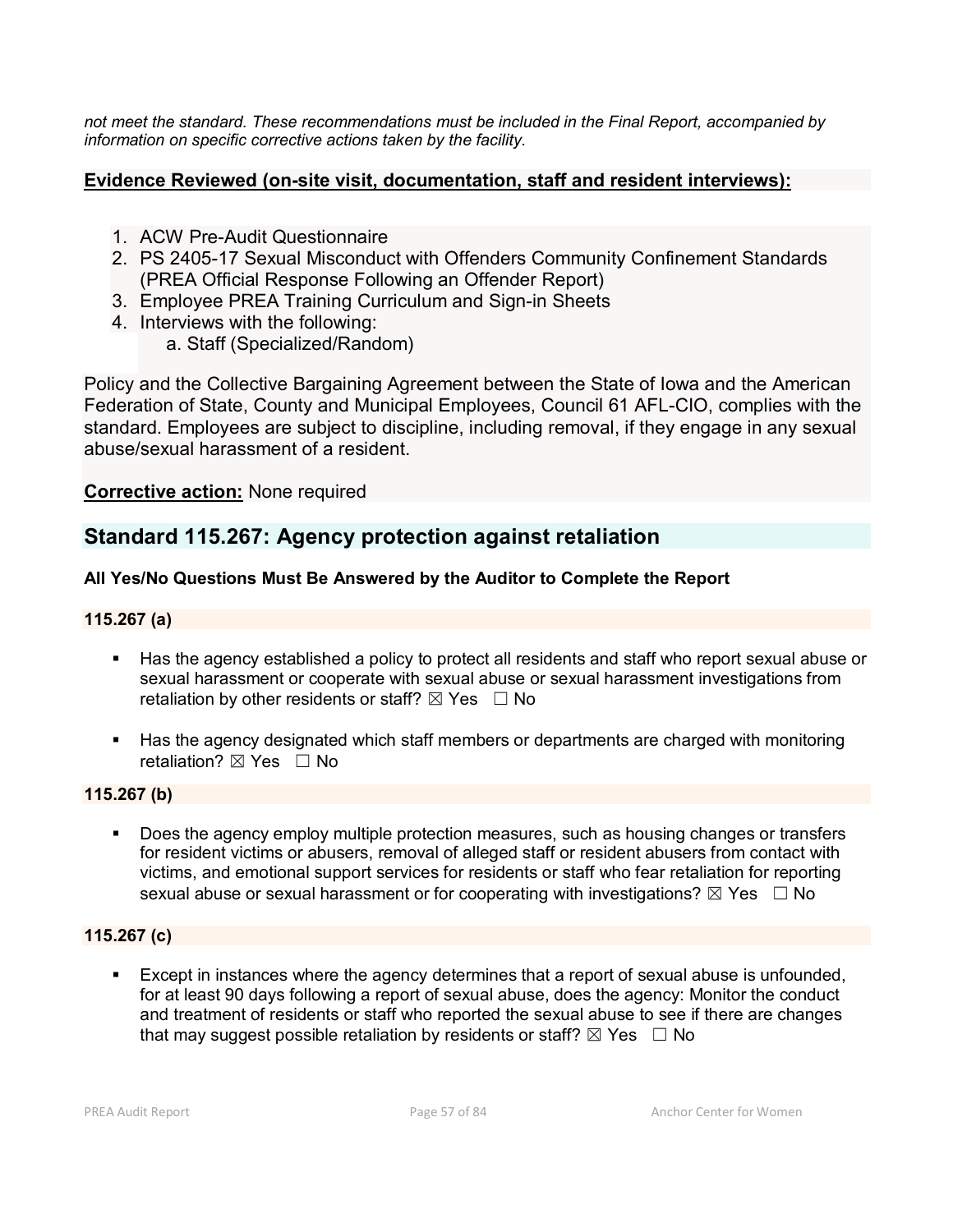- Except in instances where the agency determines that a report of sexual abuse is unfounded, for at least 90 days following a report of sexual abuse, does the agency: Monitor the conduct and treatment of residents who were reported to have suffered sexual abuse to see if there are changes that may suggest possible retaliation by residents or staff?  $\boxtimes$  Yes  $\Box$  No
- Except in instances where the agency determines that a report of sexual abuse is unfounded, for at least 90 days following a report of sexual abuse, does the agency: Act promptly to remedy any such retaliation?  $\boxtimes$  Yes  $\Box$  No
- Except in instances where the agency determines that a report of sexual abuse is unfounded, for at least 90 days following a report of sexual abuse, does the agency: Monitor any resident disciplinary reports?  $\boxtimes$  Yes  $\Box$  No
- Except in instances where the agency determines that a report of sexual abuse is unfounded, for at least 90 days following a report of sexual abuse, does the agency: Monitor resident housing changes?  $\boxtimes$  Yes  $\Box$  No
- Except in instances where the agency determines that a report of sexual abuse is unfounded, for at least 90 days following a report of sexual abuse, does the agency: Monitor resident program changes?  $\boxtimes$  Yes  $\Box$  No
- Except in instances where the agency determines that a report of sexual abuse is unfounded, for at least 90 days following a report of sexual abuse, does the agency: Monitor negative performance reviews of staff?  $\boxtimes$  Yes  $\Box$  No
- Except in instances where the agency determines that a report of sexual abuse is unfounded, for at least 90 days following a report of sexual abuse, does the agency: Monitor reassignments of staff?  $\boxtimes$  Yes  $\Box$  No
- Does the agency continue such monitoring beyond 90 days if the initial monitoring indicates a continuing need?  $\boxtimes$  Yes  $\Box$  No

## **115.267 (d)**

In the case of residents, does such monitoring also include periodic status checks? ☒ Yes ☐ No

## **115.267 (e)**

 If any other individual who cooperates with an investigation expresses a fear of retaliation, does the agency take appropriate measures to protect that individual against retaliation?  $\boxtimes$  Yes  $\Box$  No

## **115.267 (f)**

Auditor is not required to audit this provision.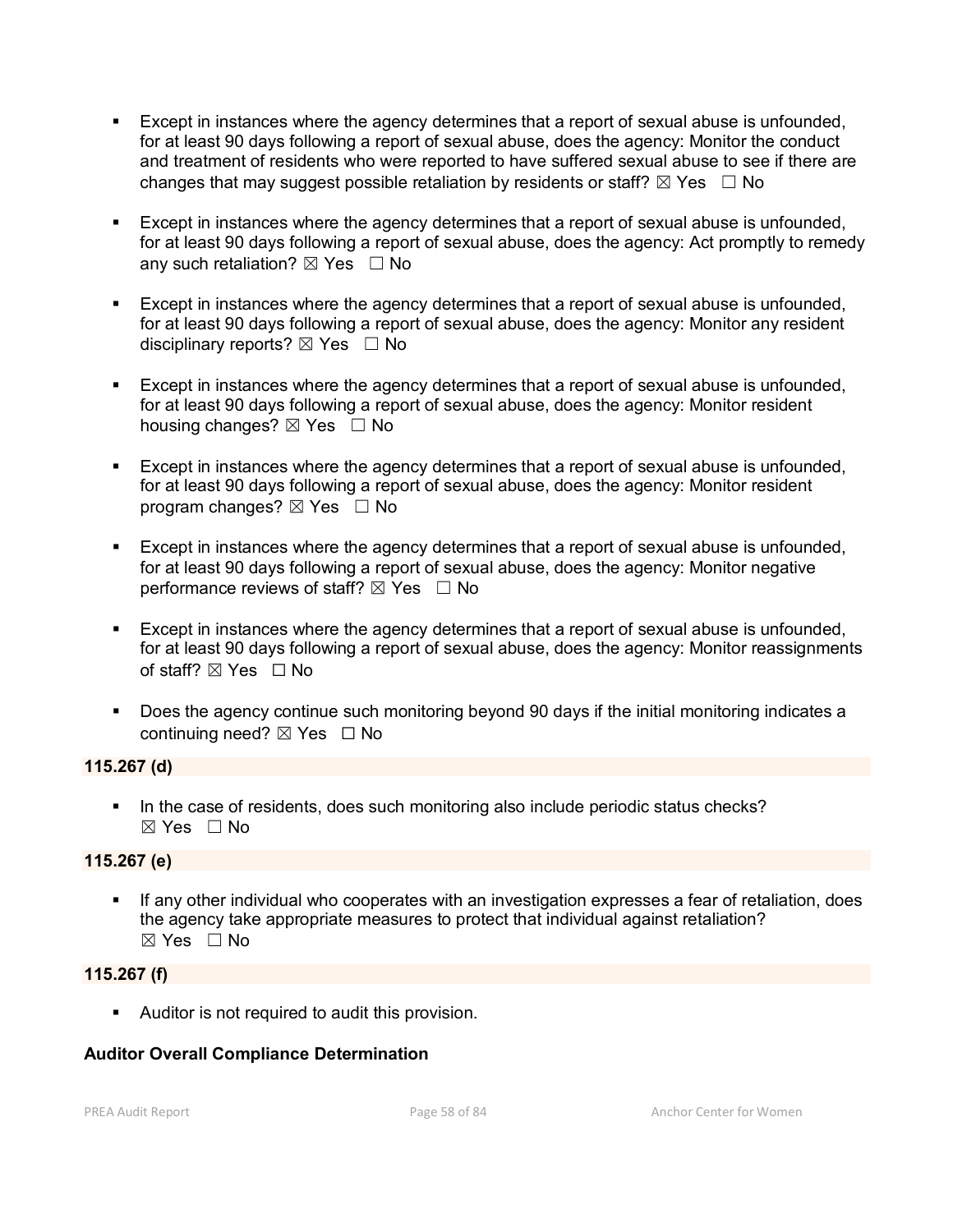☐ **Exceeds Standard** (*Substantially exceeds requirement of standards*)

☒ **Meets Standard** (*Substantial compliance; complies in all material ways with the standard for the relevant review period*)

☐ **Does Not Meet Standard** (*Requires Corrective Action*)

#### **Instructions for Overall Compliance Determination Narrative**

*The narrative below must include a comprehensive discussion of all the evidence relied upon in making the compliance or non-compliance determination, the auditor's analysis and reasoning, and the auditor's conclusions. This discussion must also include corrective action recommendations where the facility does not meet the standard. These recommendations must be included in the Final Report, accompanied by information on specific corrective actions taken by the facility.*

## **Evidence Reviewed (on-site visit, documentation, staff and resident interviews):**

- 1. ACW Pre-Audit Questionnaire
- 2. PS 2405-17 Sexual Misconduct with Offenders Community Confinement Standards (PREA Official Response Following an Offender Report)
- 3. Interviews with the following:
	- a. Staff (Specialized/Random)

Policy addresses the requirement of this standard. The policy prohibits any type of retaliation against any staff person or resident who reports sexual abuse or sexual harassment or cooperates in related investigations. The DPCC is charged with monitoring retaliation. During the interview, she indicated that she follows up on all 30, 60 and 90-day reviews to ensure policy is being enforced and conducts periodic status checks on the frequency of incident reports, housing reassignments and negative performance reviews/staff job reassignments, as required in 115.67c. In the event of possible retaliation, the DPCC indicated she would monitor the situation indefinitely. There have been no incidents of retaliation in the past 12 months. Compliance with this standard was determined by a review of policy/documentation and staff interviews.

## **Corrective action:** None required

# **INVESTIGATIONS**

# **Standard 115.271: Criminal and administrative agency investigations**

## **All Yes/No Questions Must Be Answered by the Auditor to Complete the Report**

## **115.271 (a)**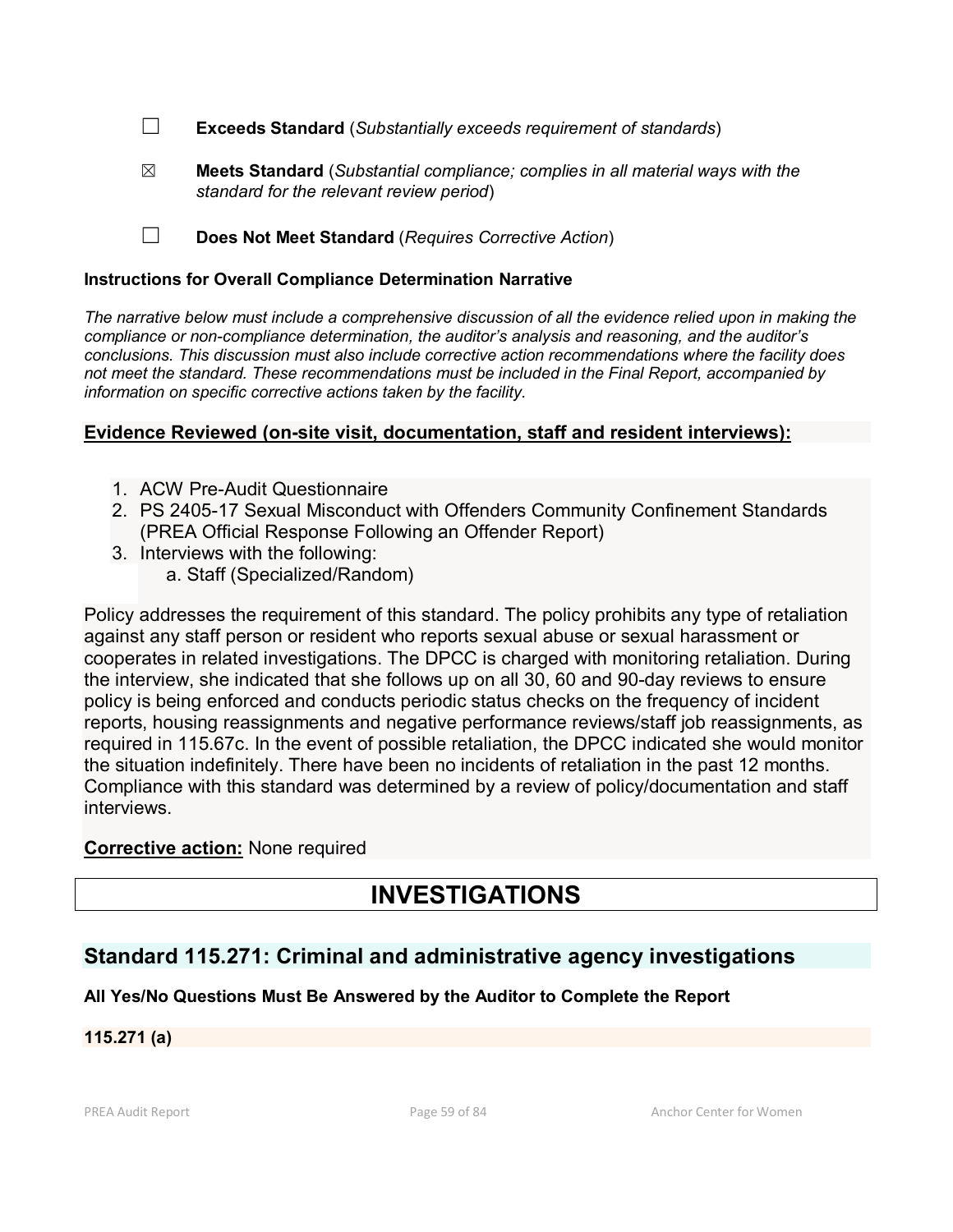- When the agency conducts its own investigations into allegations of sexual abuse and sexual harassment, does it do so promptly, thoroughly, and objectively? [N/A if the agency/facility is not responsible for conducting any form of criminal OR administrative sexual abuse investigations. See 115.221(a).] ⊠ Yes □ No □ NA
- Does the agency conduct such investigations for all allegations, including third party and anonymous reports? [N/A if the agency/facility is not responsible for conducting any form of criminal OR administrative sexual abuse investigations. See 115.221(a).] ☒ Yes ☐ No ☐ NA

## **115.271 (b)**

 Where sexual abuse is alleged, does the agency use investigators who have received specialized training in sexual abuse investigations as required by 115.234?  $\boxtimes$  Yes  $\Box$  No

## **115.271 (c)**

- Do investigators gather and preserve direct and circumstantial evidence, including any available physical and DNA evidence and any available electronic monitoring data?  $\boxtimes$  Yes  $\Box$  No
- Do investigators interview alleged victims, suspected perpetrators, and witnesses?  $\boxtimes$  Yes  $\Box$  No
- Do investigators review prior reports and complaints of sexual abuse involving the suspected perpetrator? ⊠ Yes □ No

## **115.271 (d)**

 When the quality of evidence appears to support criminal prosecution, does the agency conduct compelled interviews only after consulting with prosecutors as to whether compelled interviews may be an obstacle for subsequent criminal prosecution?  $\boxtimes$  Yes  $\Box$  No

## **115.271 (e)**

- Do agency investigators assess the credibility of an alleged victim, suspect, or witness on an individual basis and not on the basis of that individual's status as resident or staff?  $\boxtimes$  Yes  $\Box$  No
- Does the agency investigate allegations of sexual abuse without requiring a resident who alleges sexual abuse to submit to a polygraph examination or other truth-telling device as a condition for proceeding?  $\boxtimes$  Yes  $\Box$  No

## **115.271 (f)**

 Do administrative investigations include an effort to determine whether staff actions or failures to act contributed to the abuse?  $\boxtimes$  Yes  $\Box$  No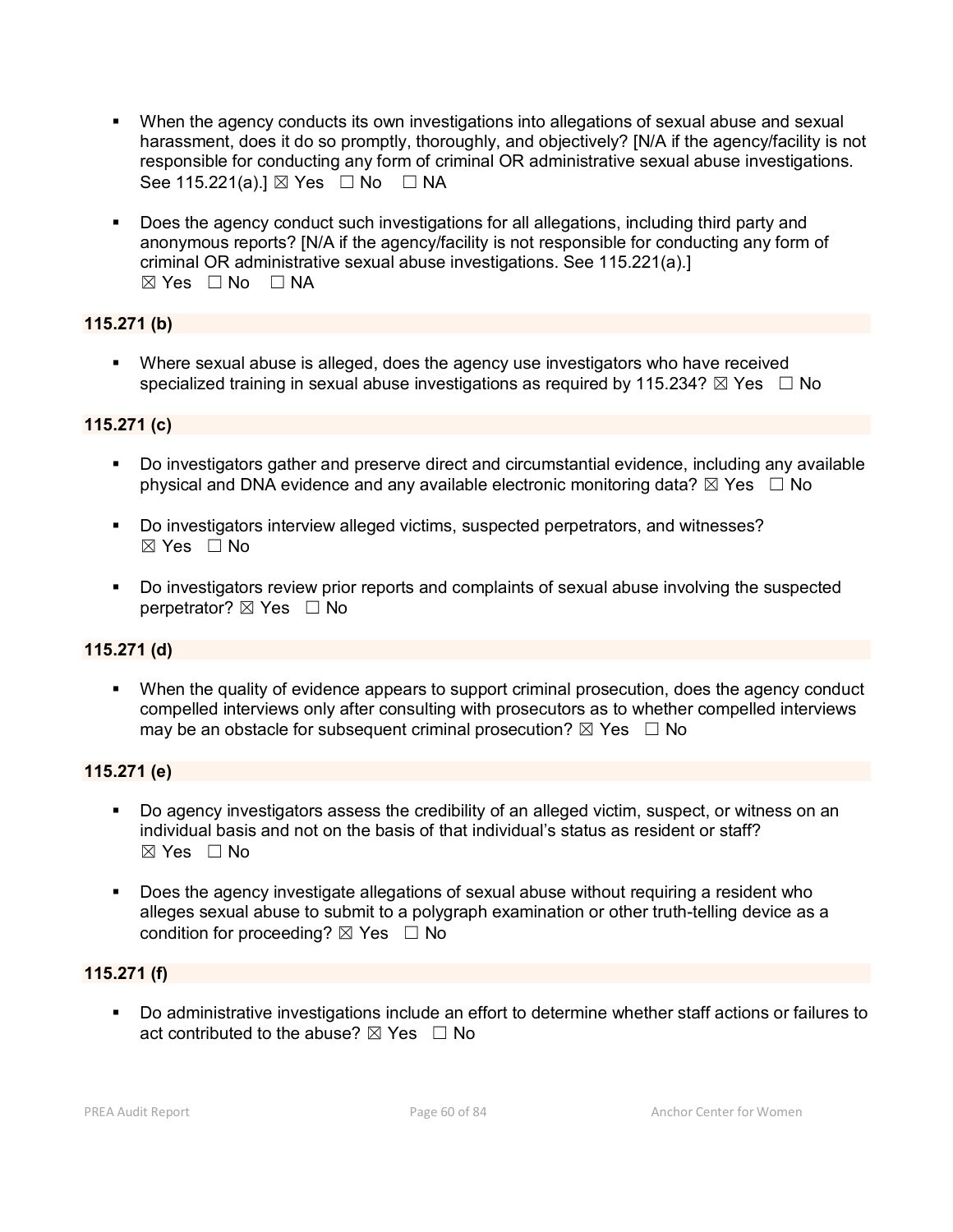Are administrative investigations documented in written reports that include a description of the physical evidence and testimonial evidence, the reasoning behind credibility assessments, and investigative facts and findings?  $\boxtimes$  Yes  $\Box$  No

## **115.271 (g)**

 Are criminal investigations documented in a written report that contains a thorough description of the physical, testimonial, and documentary evidence and attaches copies of all documentary evidence where feasible?  $\boxtimes$  Yes  $\Box$  No

## **115.271 (h)**

 Are all substantiated allegations of conduct that appears to be criminal referred for prosecution? ☒ Yes ☐ No

## **115.271 (i)**

 Does the agency retain all written reports referenced in 115.271(f) and (g) for as long as the alleged abuser is incarcerated or employed by the agency, plus five years?  $\boxtimes$  Yes  $\Box$  No

## **115.271 (j)**

 Does the agency ensure that the departure of an alleged abuser or victim from the employment or control of the agency does not provide a basis for terminating an investigation?  $\boxtimes$  Yes  $\Box$  No

## **115.271 (k)**

**Auditor is not required to audit this provision.** 

## **115.271 (l)**

 When an outside entity investigates sexual abuse, does the facility cooperate with outside investigators and endeavor to remain informed about the progress of the investigation? [N/A if an outside agency does not conduct administrative or criminal sexual abuse investigations. See 115.221(a).] ⊠ Yes □ No □ NA

- ☐ **Exceeds Standard** (*Substantially exceeds requirement of standards*)
- ☒ **Meets Standard** (*Substantial compliance; complies in all material ways with the standard for the relevant review period*)
- ☐ **Does Not Meet Standard** (*Requires Corrective Action*)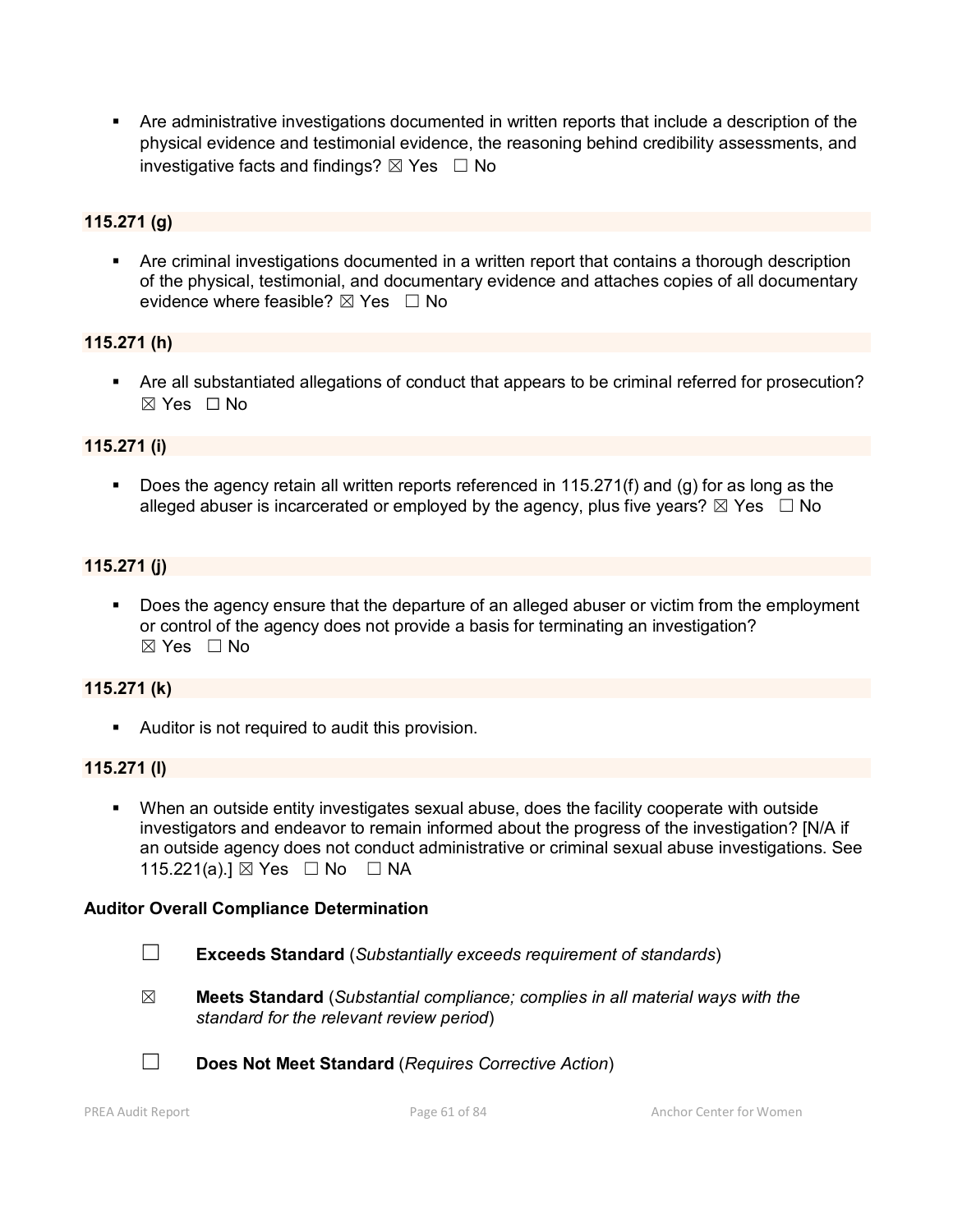## **Instructions for Overall Compliance Determination Narrative**

*The narrative below must include a comprehensive discussion of all the evidence relied upon in making the compliance or non-compliance determination, the auditor's analysis and reasoning, and the auditor's conclusions. This discussion must also include corrective action recommendations where the facility does not meet the standard. These recommendations must be included in the Final Report, accompanied by information on specific corrective actions taken by the facility.*

## **Evidence Reviewed (on-site visit, documentation, staff and resident interviews):**

- 1. ACW Pre-Audit Questionnaire
- 2. PS 2406-17 Sexual Misconduct with Offenders Community Confinement Standards (PREA Investigations)
- 3. Investigation Certifications
- 4. Interviews with the following:
	- a. Staff (Specialized/Random)

Policy addresses the components of this standard. Sixth District investigators are responsible for conducting administrative investigations within the facility and referring criminal investigations to the Cedar Rapids Police Department (CRPD) to determine if prosecution will be pursued. According to the District Director, the facility fully cooperates with any outside agency that initiates an investigation. The District Director serves as the facility liaison and provides requested information to outside investigative agencies, as well as access to the resident. The credibility of an alleged victim, suspect or witness is assessed on an individual basis and is not determined by the individual's status as resident or staff. The agency does not require a resident who alleges sexual abuse to submit to a polygraph examination or other truth assessment device as a condition for proceeding with the investigation of such an allegation. There were no PREA sexual abuse/sexual harassment allegations investigated at ACW during the auditing period. Compliance with this standard was determined by a review of policy/documentation and investigative files, as well as staff interviews.

## **Corrective action:** None required

## **Standard 115.272: Evidentiary standard for administrative investigations**

## **All Yes/No Questions Must Be Answered by the Auditor to Complete the Report**

## **115.272 (a)**

 Is it true that the agency does not impose a standard higher than a preponderance of the evidence in determining whether allegations of sexual abuse or sexual harassment are substantiated? ⊠ Yes □ No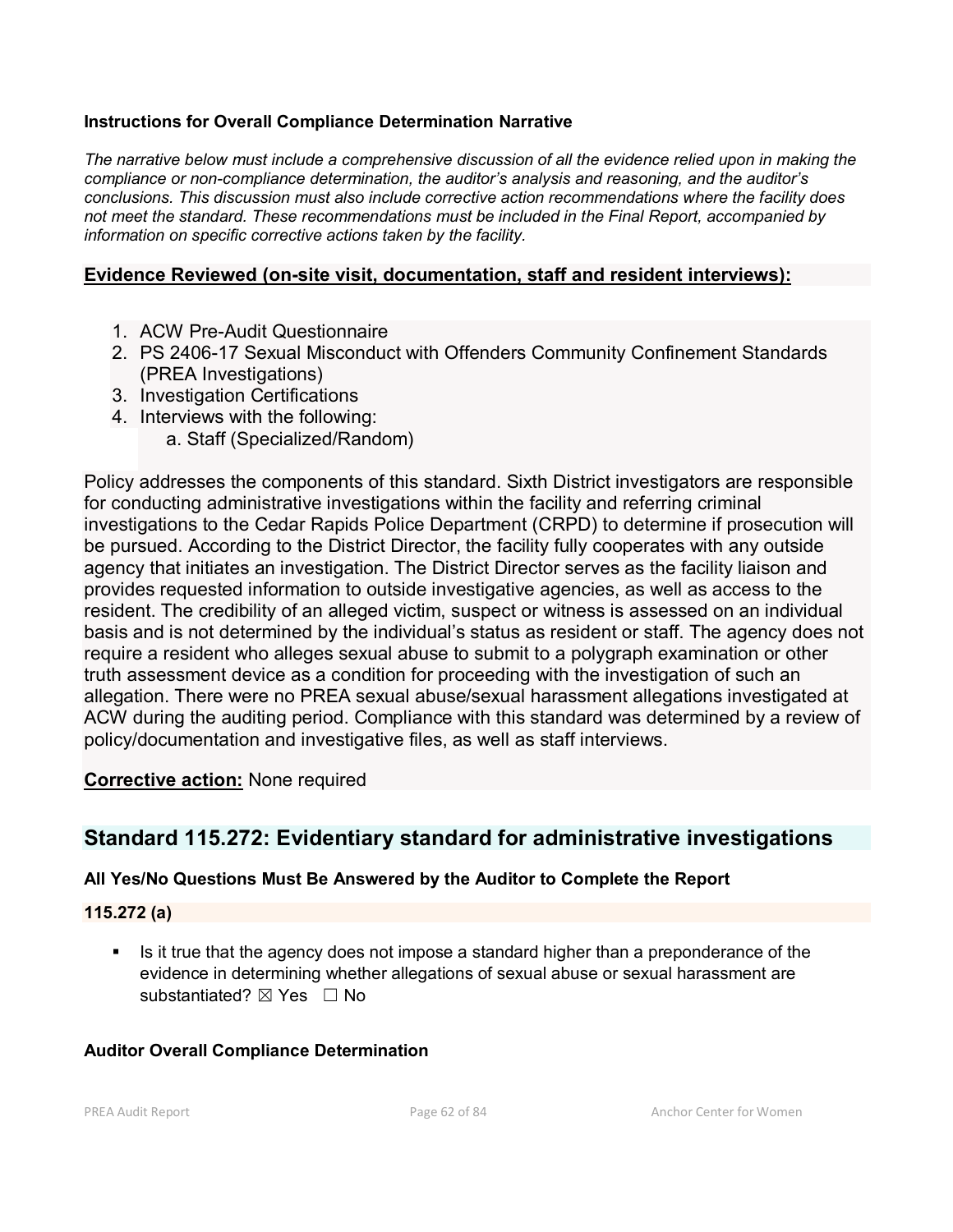☐ **Exceeds Standard** (*Substantially exceeds requirement of standards*)

☒ **Meets Standard** (*Substantial compliance; complies in all material ways with the standard for the relevant review period*)

☐ **Does Not Meet Standard** (*Requires Corrective Action*)

#### **Instructions for Overall Compliance Determination Narrative**

*The narrative below must include a comprehensive discussion of all the evidence relied upon in making the compliance or non-compliance determination, the auditor's analysis and reasoning, and the auditor's conclusions. This discussion must also include corrective action recommendations where the facility does not meet the standard. These recommendations must be included in the Final Report, accompanied by information on specific corrective actions taken by the facility.*

## **Evidence Reviewed (on-site visit, documentation, staff and resident interviews):**

- 1. ACW Pre-Audit Questionnaire
- 2. PS 2406-17 Sexual Misconduct with Offenders Community Confinement Standards (PREA Investigations)
- 3. Investigation Certifications
- 4. Interviews with the following:
	- a. Staff (Specialized/Random)

Policy and interviews address the requirement of this standard. The evidence standard is a preponderance of the evidence in determining whether allegations of sexual abuse/sexual harassment are substantiated. When interviewed, the investigator was aware of the evidence standard.

## **Corrective action:** None required

# **Standard 115.273: Reporting to residents**

## **All Yes/No Questions Must Be Answered by the Auditor to Complete the Report**

## **115.273 (a)**

 Following an investigation into a resident's allegation that he or she suffered sexual abuse in an agency facility, does the agency inform the resident as to whether the allegation has been determined to be substantiated, unsubstantiated, or unfounded?  $\boxtimes$  Yes  $\Box$  No

## **115.273 (b)**

 If the agency did not conduct the investigation into a resident's allegation of sexual abuse in an agency facility, does the agency request the relevant information from the investigative agency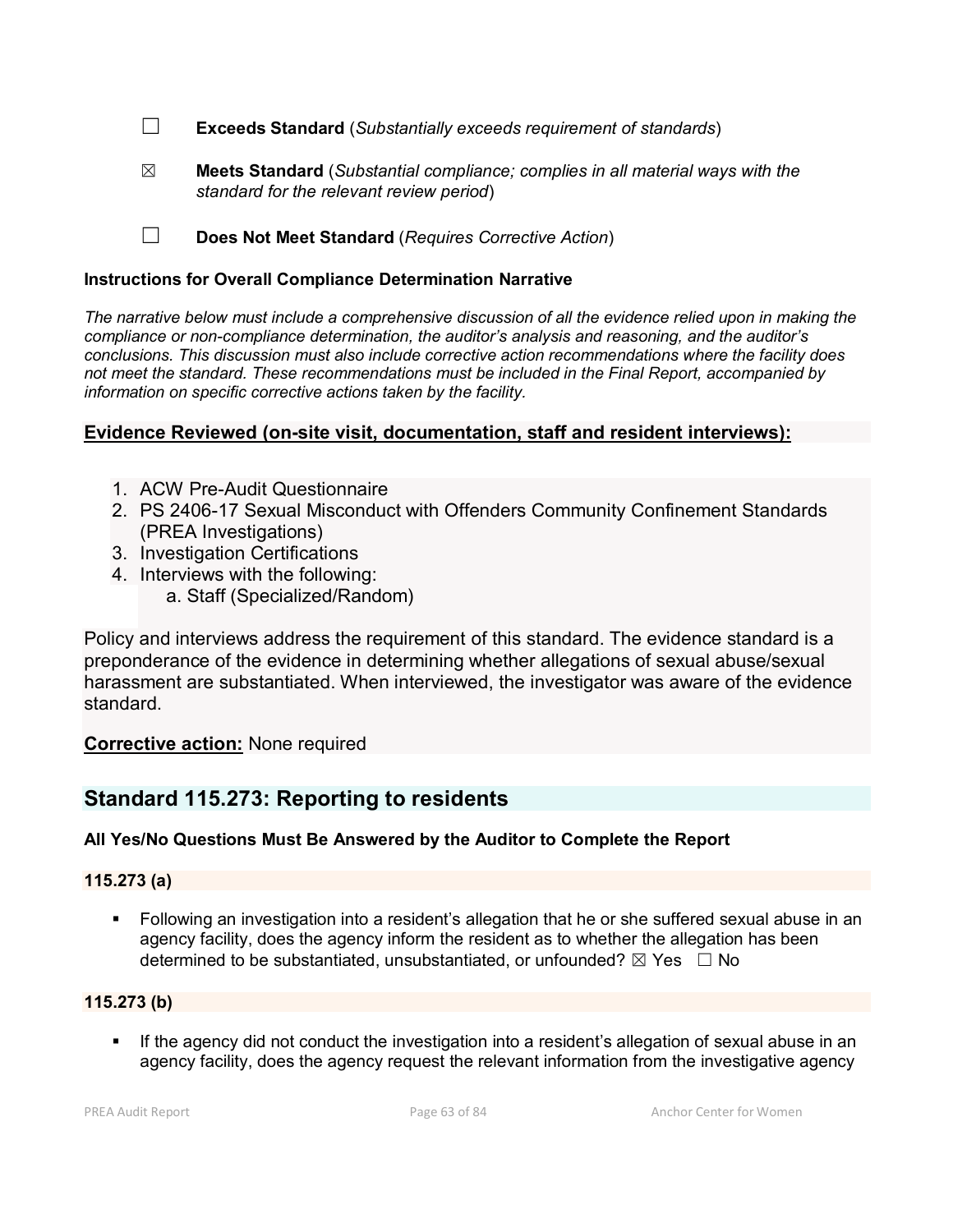in order to inform the resident? (N/A if the agency/facility is responsible for conducting administrative and criminal investigations.)  $\Box$  Yes  $\Box$  No  $\boxtimes$  NA

## **115.273 (c)**

- Following a resident's allegation that a staff member has committed sexual abuse against the resident, unless the agency has determined that the allegation is unfounded, or unless the resident has been released from custody, does the agency subsequently inform the resident whenever: The staff member is no longer posted within the resident's unit?  $\boxtimes$  Yes  $\Box$  No
- Following a resident's allegation that a staff member has committed sexual abuse against the resident, unless the agency has determined that the allegation is unfounded, or unless the resident has been released from custody, does the agency subsequently inform the resident whenever: The staff member is no longer employed at the facility?  $\boxtimes$  Yes  $\Box$  No
- Following a resident's allegation that a staff member has committed sexual abuse against the resident, unless the agency has determined that the allegation is unfounded, or unless the resident has been released from custody, does the agency subsequently inform the resident whenever: The agency learns that the staff member has been indicted on a charge related to sexual abuse in the facility?  $\boxtimes$  Yes  $\Box$  No
- Following a resident's allegation that a staff member has committed sexual abuse against the resident, unless the agency has determined that the allegation is unfounded, or unless the resident has been released from custody, does the agency subsequently inform the resident whenever: The agency learns that the staff member has been convicted on a charge related to sexual abuse within the facility?  $\boxtimes$  Yes  $\Box$  No

## **115.273 (d)**

- Following a resident's allegation that he or she has been sexually abused by another resident, does the agency subsequently inform the alleged victim whenever: The agency learns that the alleged abuser has been indicted on a charge related to sexual abuse within the facility? ☒ Yes ☐ No
- Following a resident's allegation that he or she has been sexually abused by another resident, does the agency subsequently inform the alleged victim whenever: The agency learns that the alleged abuser has been convicted on a charge related to sexual abuse within the facility?  $\boxtimes$  Yes  $\Box$  No

## **115.273 (e)**

Does the agency document all such notifications or attempted notifications?  $\boxtimes$  Yes  $\Box$  No

## **115.273 (f)**

**Auditor is not required to audit this provision.**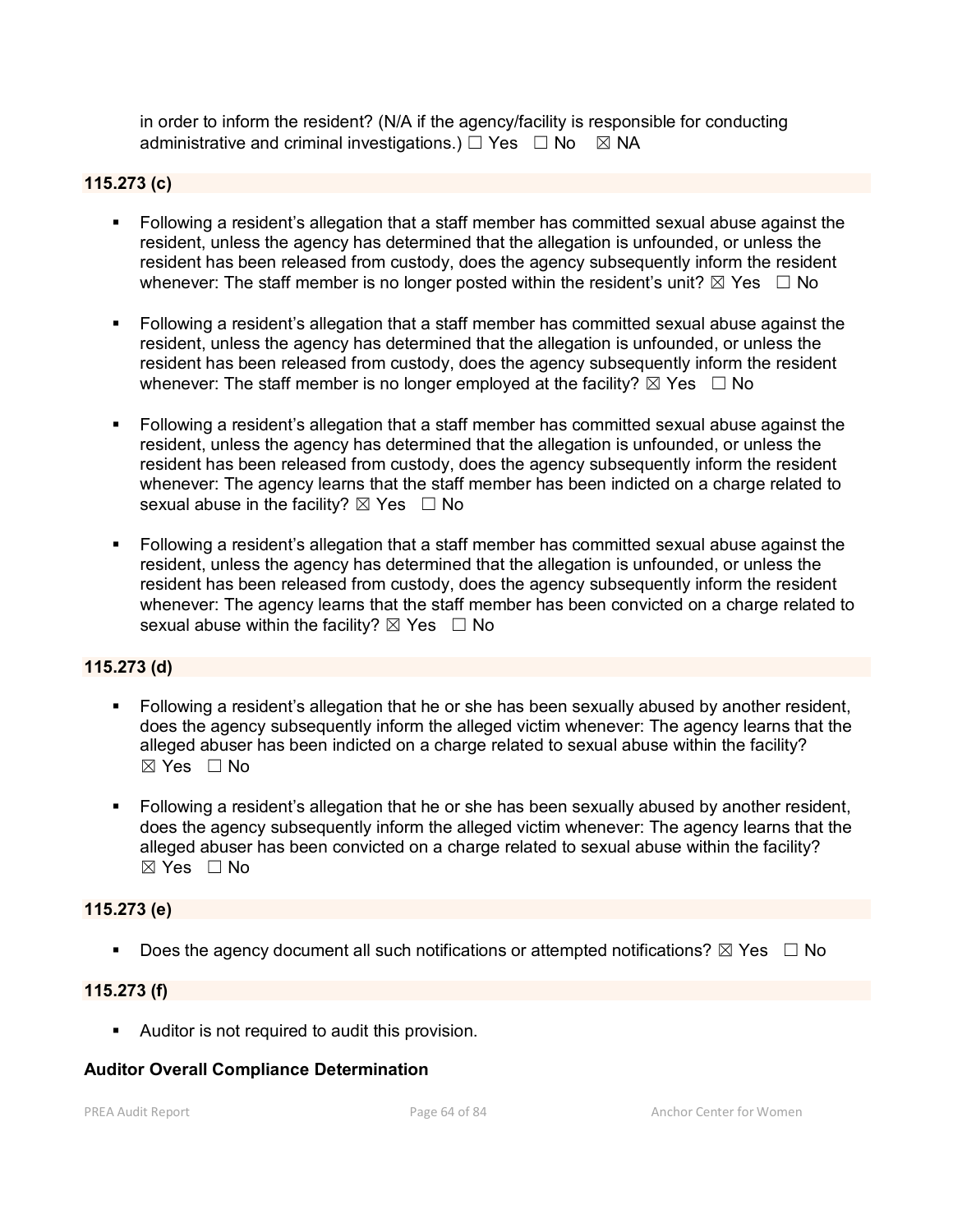☐ **Exceeds Standard** (*Substantially exceeds requirement of standards*)

☒ **Meets Standard** (*Substantial compliance; complies in all material ways with the standard for the relevant review period*)

☐ **Does Not Meet Standard** (*Requires Corrective Action*)

#### **Instructions for Overall Compliance Determination Narrative**

*The narrative below must include a comprehensive discussion of all the evidence relied upon in making the compliance or non-compliance determination, the auditor's analysis and reasoning, and the auditor's conclusions. This discussion must also include corrective action recommendations where the facility does not meet the standard. These recommendations must be included in the Final Report, accompanied by information on specific corrective actions taken by the facility.*

## **Evidence Reviewed (on-site visit, documentation, staff and resident interviews):**

- 1. ACW Pre-Audit Questionnaire
- 2. PS 2406-17 Sexual Misconduct with Offenders Community Confinement Standards (PREA Investigations)
- 3. PREA Notification Form
- 4. Investigation Certifications
- 5. Interviews with the following:
	- a. Staff (Specialized/Random)

Policy addresses the mandates of this standard. The ACW only conducts administrative investigations. There were no allegations of sexual abuse/sexual harassment in the last 12 months. The residents are notified, in writing, of the outcome of the investigation. Documentation is maintained in the investigative file. Compliance with this standard was determined by a review of policy and staff interviews.

## **Corrective action:** None required

# **DISCIPLINE**

## **Standard 115.276: Disciplinary sanctions for staff**

## **All Yes/No Questions Must Be Answered by the Auditor to Complete the Report**

#### **115.276 (a)**

 Are staff subject to disciplinary sanctions up to and including termination for violating agency sexual abuse or sexual harassment policies? ⊠ Yes □ No

**115.276 (b)**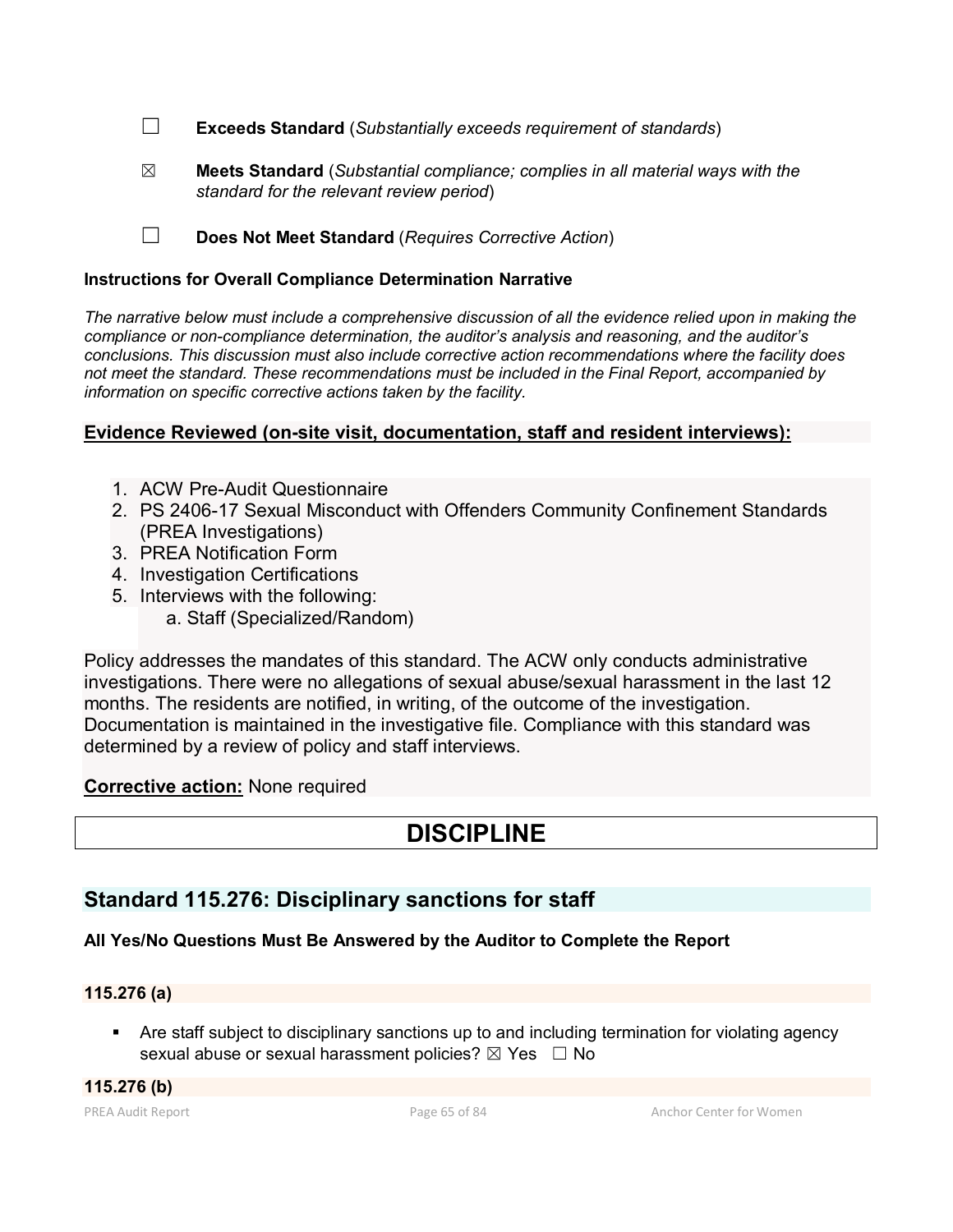Is termination the presumptive disciplinary sanction for staff who have engaged in sexual abuse? ☒ Yes ☐ No

## **115.276 (c)**

 Are disciplinary sanctions for violations of agency policies relating to sexual abuse or sexual harassment (other than actually engaging in sexual abuse) commensurate with the nature and circumstances of the acts committed, the staff member's disciplinary history, and the sanctions imposed for comparable offenses by other staff with similar histories?  $\boxtimes$  Yes  $\Box$  No

## **115.276 (d)**

- Are all terminations for violations of agency sexual abuse or sexual harassment policies, or resignations by staff who would have been terminated if not for their resignation, reported to: Law enforcement agencies unless the activity was clearly not criminal?  $\boxtimes$  Yes  $\Box$  No
- Are all terminations for violations of agency sexual abuse or sexual harassment policies, or resignations by staff who would have been terminated if not for their resignation, reported to: Relevant licensing bodies?  $\boxtimes$  Yes  $\Box$  No

## **Auditor Overall Compliance Determination**

- ☐ **Exceeds Standard** (*Substantially exceeds requirement of standards*)
- ☒ **Meets Standard** (*Substantial compliance; complies in all material ways with the standard for the relevant review period*)
- ☐ **Does Not Meet Standard** (*Requires Corrective Action*)

## **Instructions for Overall Compliance Determination Narrative**

*The narrative below must include a comprehensive discussion of all the evidence relied upon in making the compliance or non-compliance determination, the auditor's analysis and reasoning, and the auditor's conclusions. This discussion must also include corrective action recommendations where the facility does not meet the standard. These recommendations must be included in the Final Report, accompanied by information on specific corrective actions taken by the facility.*

## **Evidence Reviewed (on-site visit, documentation, staff and resident interviews):**

- 1. ACW Pre-Audit Questionnaire
- 2. PS 2407-17 Sexual Misconduct with Offenders Community Confinement Standards (PREA Discipline)
- 3. Interviews with the following:
	- a. Staff (Specialized/Random)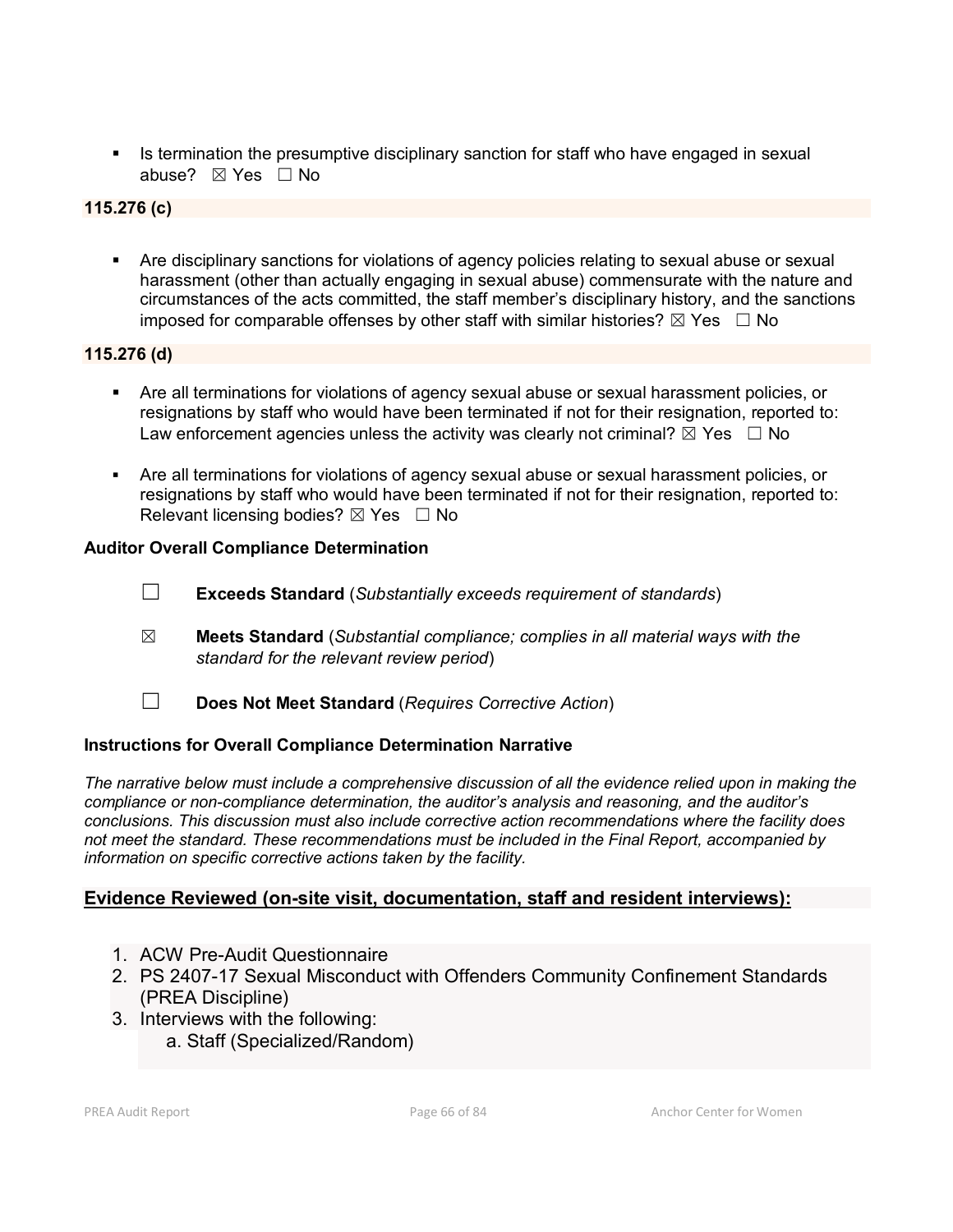Policy addresses the requirements of this standard. Employees are subject to disciplinary sanctions for violating facility sexual abuse or sexual harassment policies. There have been no reported cases of residents engaging in sexual activity with staff in the past 12 months and no staff members were disciplined or terminated for violation of facility policy. All terminations for violations of agency sexual abuse or sexual harassment policies, or resignations by staff that would have been terminated if not for their resignation, may be reported to criminal investigators and to any law enforcement or relevant professional/certifying/licensing agencies, unless the activity was clearly not criminal. The Collective Bargaining Agreement between the State of Iowa and American Federation of State, County and Municipal Employees, Council 61 AFL-CIO, complies with the standard. Employees are subject to discipline, including removal, if they engage in any sexual abuse/sexual harassment of a resident. Compliance with this standard was determined by a review of policy/documentation and staff interviews.

## **Corrective action:** None required

## **Standard 115.277: Corrective action for contractors and volunteers**

## **All Yes/No Questions Must Be Answered by the Auditor to Complete the Report**

## **115.277 (a)**

- Is any contractor or volunteer who engages in sexual abuse prohibited from contact with residents? ⊠ Yes □ No
- Is any contractor or volunteer who engages in sexual abuse reported to: Law enforcement agencies unless the activity was clearly not criminal?  $\boxtimes$  Yes  $\Box$  No
- Is any contractor or volunteer who engages in sexual abuse reported to: Relevant licensing bodies? ⊠ Yes □ No

## **115.277 (b)**

In the case of any other violation of agency sexual abuse or sexual harassment policies by a contractor or volunteer, does the facility take appropriate remedial measures, and consider whether to prohibit further contact with residents?  $\boxtimes$  Yes  $\Box$  No

## **Auditor Overall Compliance Determination**

- ☐ **Exceeds Standard** (*Substantially exceeds requirement of standards*)
- ☒ **Meets Standard** (*Substantial compliance; complies in all material ways with the standard for the relevant review period*)

☐ **Does Not Meet Standard** (*Requires Corrective Action*)

## **Instructions for Overall Compliance Determination Narrative**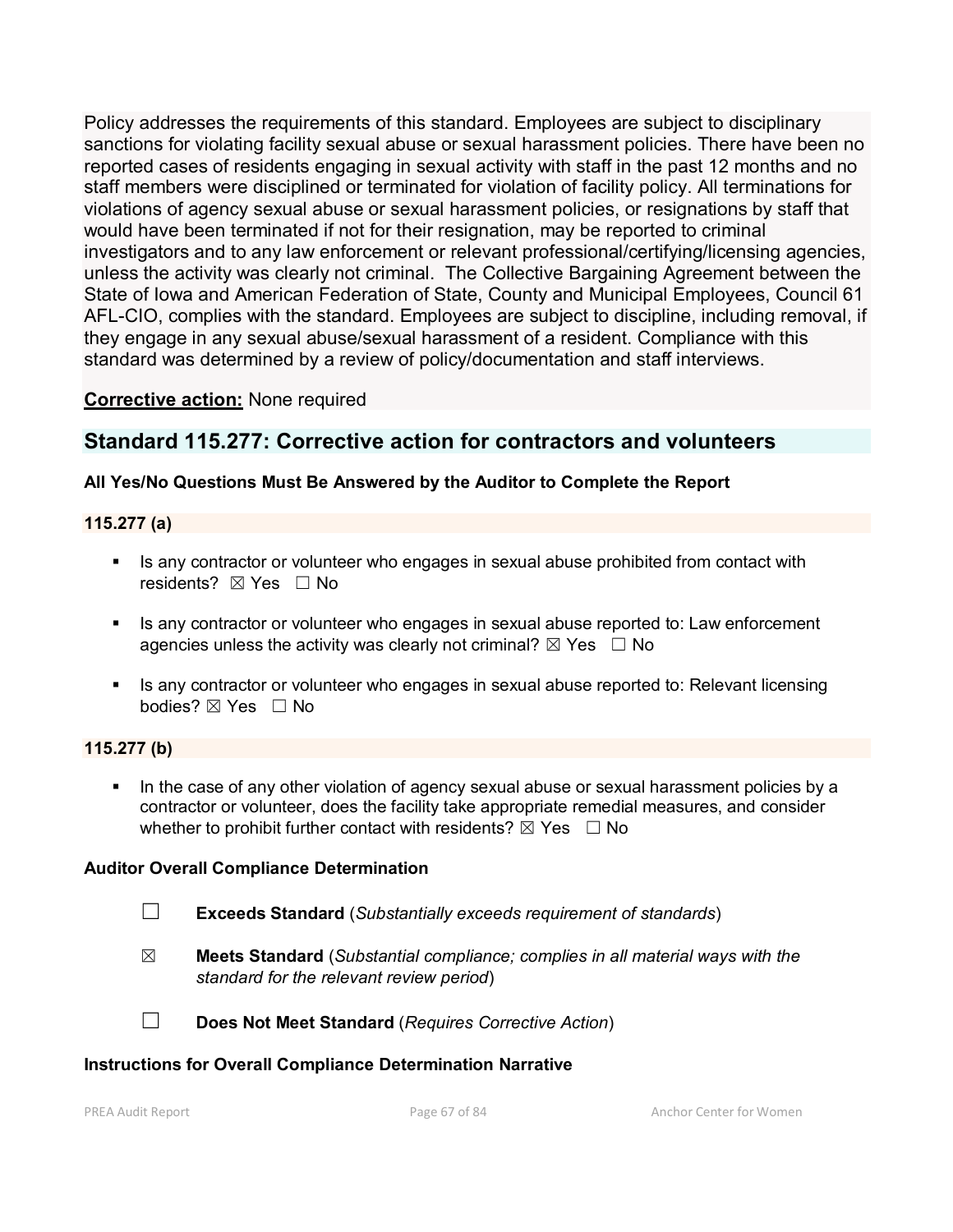*The narrative below must include a comprehensive discussion of all the evidence relied upon in making the compliance or non-compliance determination, the auditor's analysis and reasoning, and the auditor's conclusions. This discussion must also include corrective action recommendations where the facility does not meet the standard. These recommendations must be included in the Final Report, accompanied by information on specific corrective actions taken by the facility.*

## **Evidence Reviewed (on-site visit, documentation, staff and resident interviews):**

- 1. ACW Pre-Audit Questionnaire
- 2. PS 2407-17 Sexual Misconduct with Offenders Community Confinement Standards (PREA Discipline)
- 3. Interviews with the following: a. Staff (Specialized/Random)

Policy addresses the requirements of the standard. Any contractor or volunteer who engages in sexual abuse/sexual harassment would be prohibited from contact with residents and would be reported to the appropriate investigator, law enforcement, or relevant professional/licensing/certifying bodies, unless the activity was clearly not criminal in nature. In non-criminal cases, the ACW would take appropriate remedial measures and consider whether to prohibit further contact with residents. During the past 12 months, there were no incidents in which a contractor or volunteer was accused of sexual abuse or sexual harassment. Compliance with this standard was determined by a review of policy and volunteer/contractor training files, as well as volunteer/contractor and staff interviews.

## **Corrective action:** None required

# **Standard 115.278: Interventions and disciplinary sanctions for residents**

## **All Yes/No Questions Must Be Answered by the Auditor to Complete the Report**

## **115.278 (a)**

 Following an administrative finding that a resident engaged in resident-on-resident sexual abuse, or following a criminal finding of guilt for resident-on-resident sexual abuse, are residents subject to disciplinary sanctions pursuant to a formal disciplinary process?  $\boxtimes$  Yes  $\Box$  No

## **115.278 (b)**

 Are sanctions commensurate with the nature and circumstances of the abuse committed, the resident's disciplinary history, and the sanctions imposed for comparable offenses by other residents with similar histories?  $\boxtimes$  Yes  $\Box$  No

## **115.278 (c)**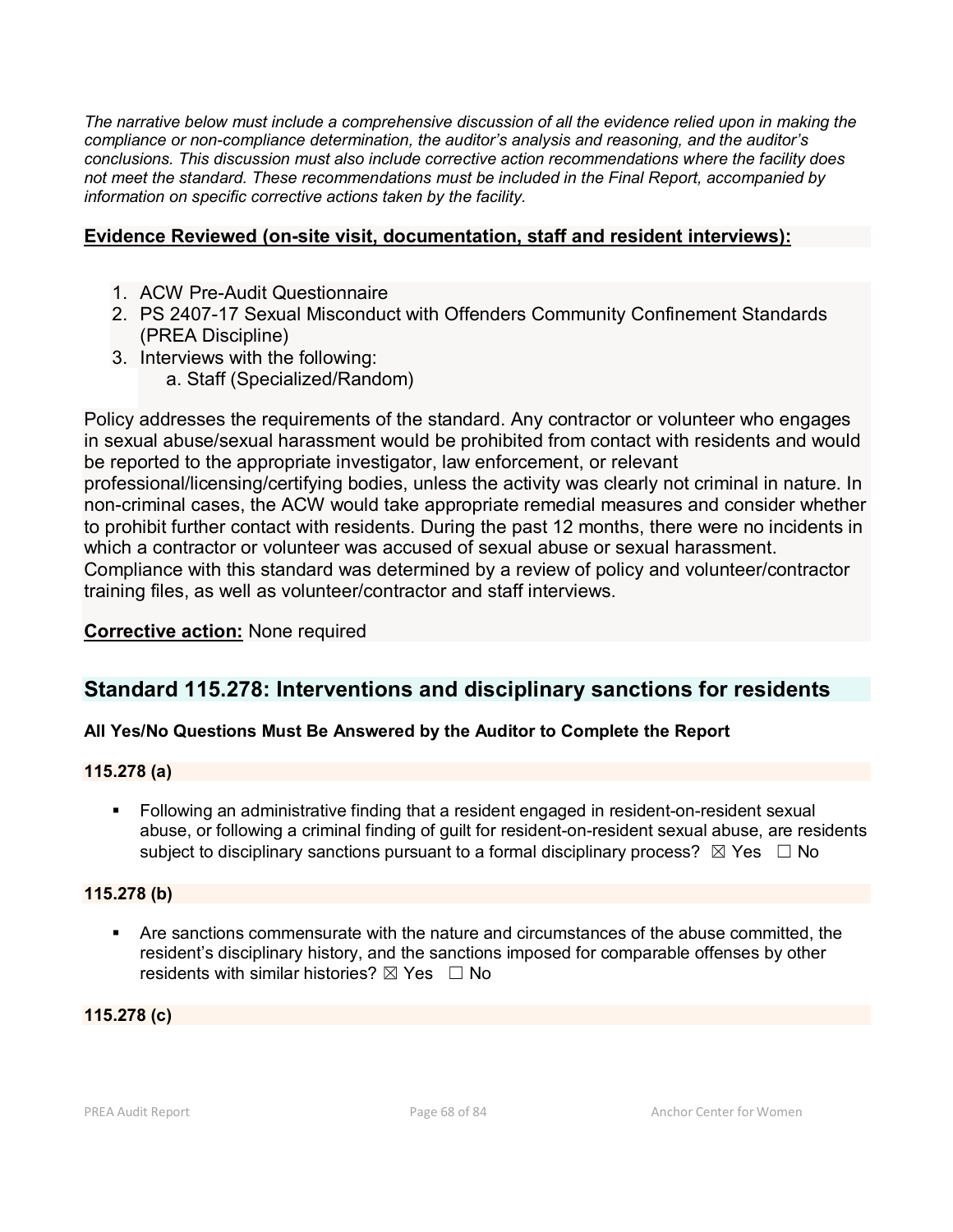When determining what types of sanction, if any, should be imposed, does the disciplinary process consider whether a resident's mental disabilities or mental illness contributed to his or her behavior? ⊠ Yes □ No

## **115.278 (d)**

 If the facility offers therapy, counseling, or other interventions designed to address and correct underlying reasons or motivations for the abuse, does the facility consider whether to require the offending resident to participate in such interventions as a condition of access to programming and other benefits?  $\boxtimes$  Yes  $\Box$  No

## **115.278 (e)**

 Does the agency discipline a resident for sexual contact with staff only upon a finding that the staff member did not consent to such contact?  $\boxtimes$  Yes  $\Box$  No

## **115.278 (f)**

 For the purpose of disciplinary action does a report of sexual abuse made in good faith based upon a reasonable belief that the alleged conduct occurred NOT constitute falsely reporting an incident or lying, even if an investigation does not establish evidence sufficient to substantiate the allegation?  $\boxtimes$  Yes  $\Box$  No

## **115.278 (g)**

 Does the agency always refrain from considering non-coercive sexual activity between residents to be sexual abuse? (N/A if the agency does not prohibit all sexual activity between residents.) ☒ Yes ☐ No ☐ NA

## **Auditor Overall Compliance Determination**

- ☐ **Exceeds Standard** (*Substantially exceeds requirement of standards*)
- ☒ **Meets Standard** (*Substantial compliance; complies in all material ways with the standard for the relevant review period*)
- ☐ **Does Not Meet Standard** (*Requires Corrective Action*)

## **Instructions for Overall Compliance Determination Narrative**

*The narrative below must include a comprehensive discussion of all the evidence relied upon in making the compliance or non-compliance determination, the auditor's analysis and reasoning, and the auditor's conclusions. This discussion must also include corrective action recommendations where the facility does not meet the standard. These recommendations must be included in the Final Report, accompanied by information on specific corrective actions taken by the facility.*

## **Evidence Reviewed (on-site visit, documentation, staff and resident interviews):**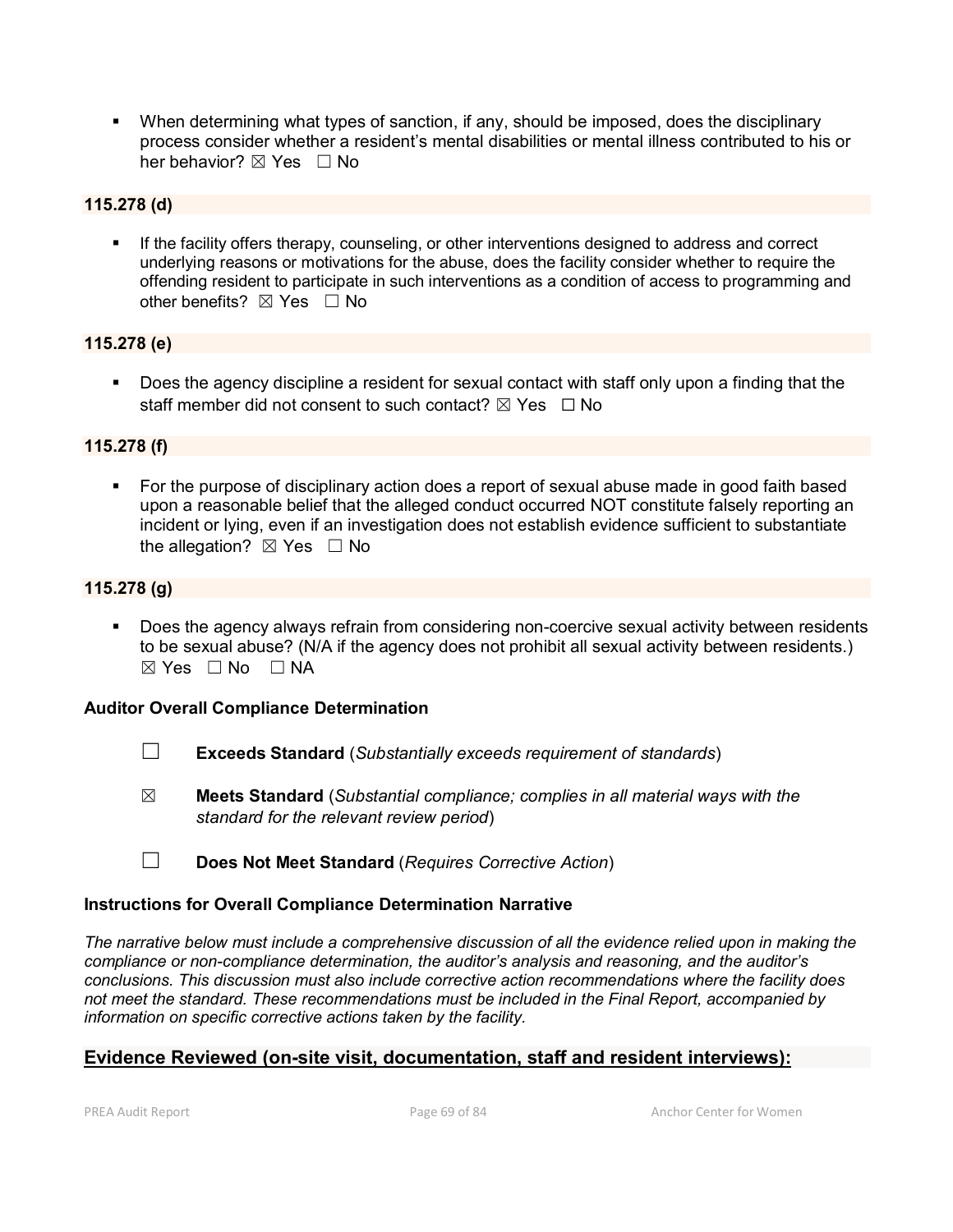- 1. ACW Pre-Audit Questionnaire
- 2. PS 2407-17 Sexual Misconduct with Offenders Community Confinement Standards (PREA Discipline)
- 3. Resident Handbook
- 4. Interviews with the following:
	- a. Staff (Specialized/Random)

Policy addresses the requirements of this standard. The policy defines sexual assault of any person, involving non-consensual touching by force or threat of force, as the greatest severity level prohibited act. The program identifies residents engaging in sexual acts and making sexual proposals or threats to another as a high severity level prohibited act. Non-consensual sex or sexual harassment of any nature is prohibited and will result in discipline. Consensual sex between residents does not constitute sexual abuse. Sanctions are commensurate with the nature and circumstances of the abuse committed, along with the resident's disciplinary history and the sanctions imposed for comparable offenses by other residents with similar histories. Residents are subject to disciplinary sanctions pursuant to the formal disciplinary process defined by policy. The facility does not discipline residents who make an allegation in good faith, even if an investigation does not establish evidence sufficient to substantiate the allegation. Interviews with the investigator support compliance with this standard. The disciplinary process considers whether a resident's mental disabilities or mental illness contributed to the resident's behavior when determining what type of sanction, if any, should be imposed. If mental disabilities or mental illness is a factor, the facility considers the offer of therapy, counseling, or other interventions designed to address and correct underlying reasons or motivations for the abuse. Compliance with this standard was determined by a review of policy/documentation, an examination of the resident discipline process and staff interviews.

## **Corrective action:** None required

# **MEDICAL AND MENTAL CARE**

## **Standard 115.282: Access to emergency medical and mental health services**

## **All Yes/No Questions Must Be Answered by the Auditor to Complete the Report**

## **115.282 (a)**

 Do resident victims of sexual abuse receive timely, unimpeded access to emergency medical treatment and crisis intervention services, the nature and scope of which are determined by medical and mental health practitioners according to their professional judgment? ☒ Yes ☐ No

## **115.282 (b)**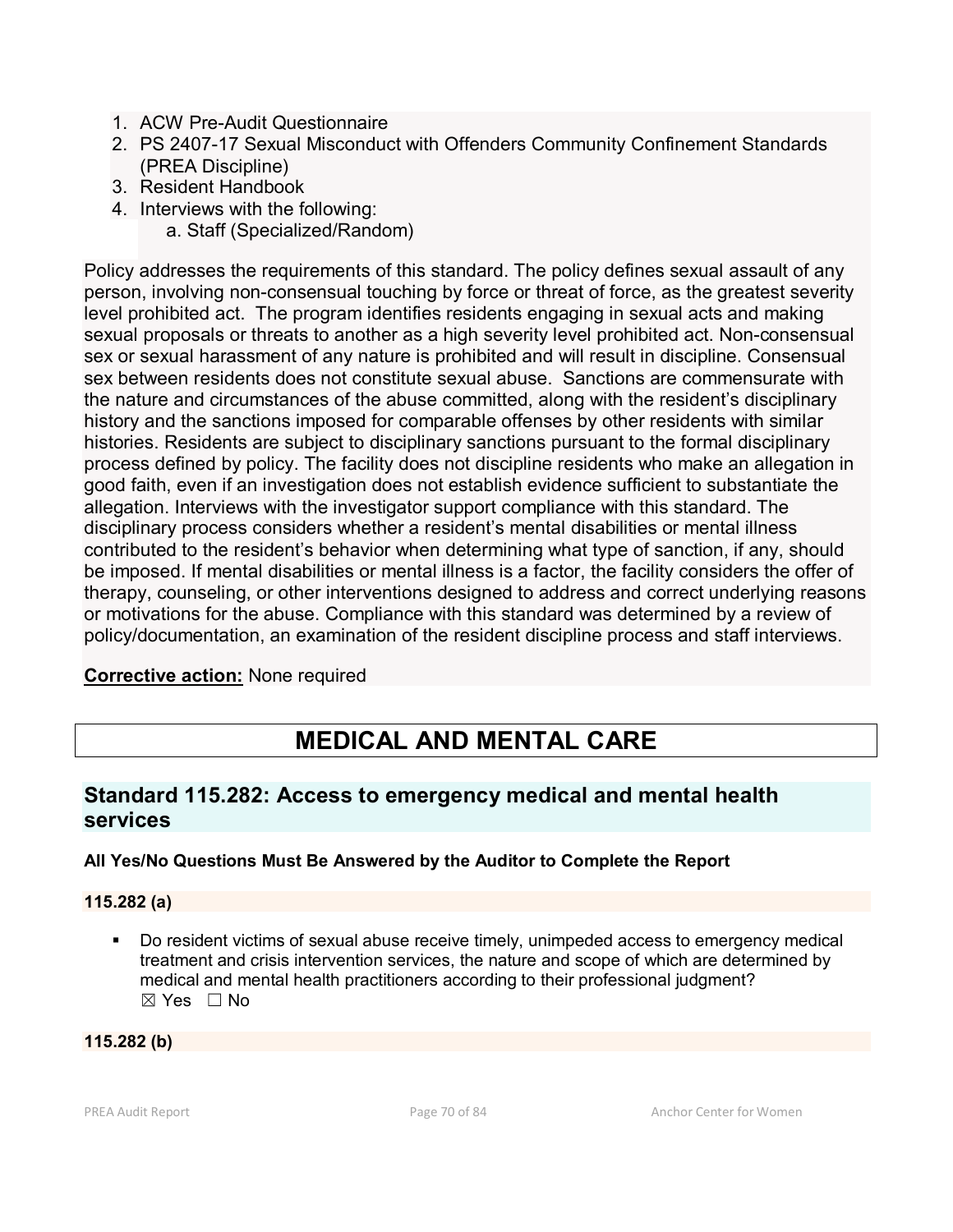- If no qualified medical or mental health practitioners are on duty at the time a report of recent sexual abuse is made, do security staff first responders take preliminary steps to protect the victim pursuant to § 115.262?  $\boxtimes$  Yes  $\Box$  No
- **Do security staff first responders immediately notify the appropriate medical and mental health** practitioners? ⊠ Yes □ No

## **115.282 (c)**

 Are resident victims of sexual abuse offered timely information about and timely access to emergency contraception and sexually transmitted infections prophylaxis, in accordance with professionally accepted standards of care, where medically appropriate?  $\boxtimes$  Yes  $\Box$  No

## **115.282 (d)**

 Are treatment services provided to the victim without financial cost and regardless of whether the victim names the abuser or cooperates with any investigation arising out of the incident?  $\boxtimes$  Yes  $\Box$  No

## **Auditor Overall Compliance Determination**

- ☐ **Exceeds Standard** (*Substantially exceeds requirement of standards*)
- ☒ **Meets Standard** (*Substantial compliance; complies in all material ways with the standard for the relevant review period*)
- ☐ **Does Not Meet Standard** (*Requires Corrective Action*)

## **Instructions for Overall Compliance Determination Narrative**

*The narrative below must include a comprehensive discussion of all the evidence relied upon in making the compliance or non-compliance determination, the auditor's analysis and reasoning, and the auditor's conclusions. This discussion must also include corrective action recommendations where the facility does not meet the standard. These recommendations must be included in the Final Report, accompanied by information on specific corrective actions taken by the facility.*

## **Evidence Reviewed (on-site visit, documentation, staff and resident interviews):**

- 1. ACW Pre-Audit Questionnaire
- 2. PS 2408-17 Sexual Misconduct with Offenders Community Confinement Standards (PREA Medical and Mental Health Care)
- 3. Employee PREA Training Curriculum and Sign-in sheets
- 4. Employee Handbook
- 5. Resident Handbook
- 6. Interviews with the following:
	- a. Staff (Specialized/Random)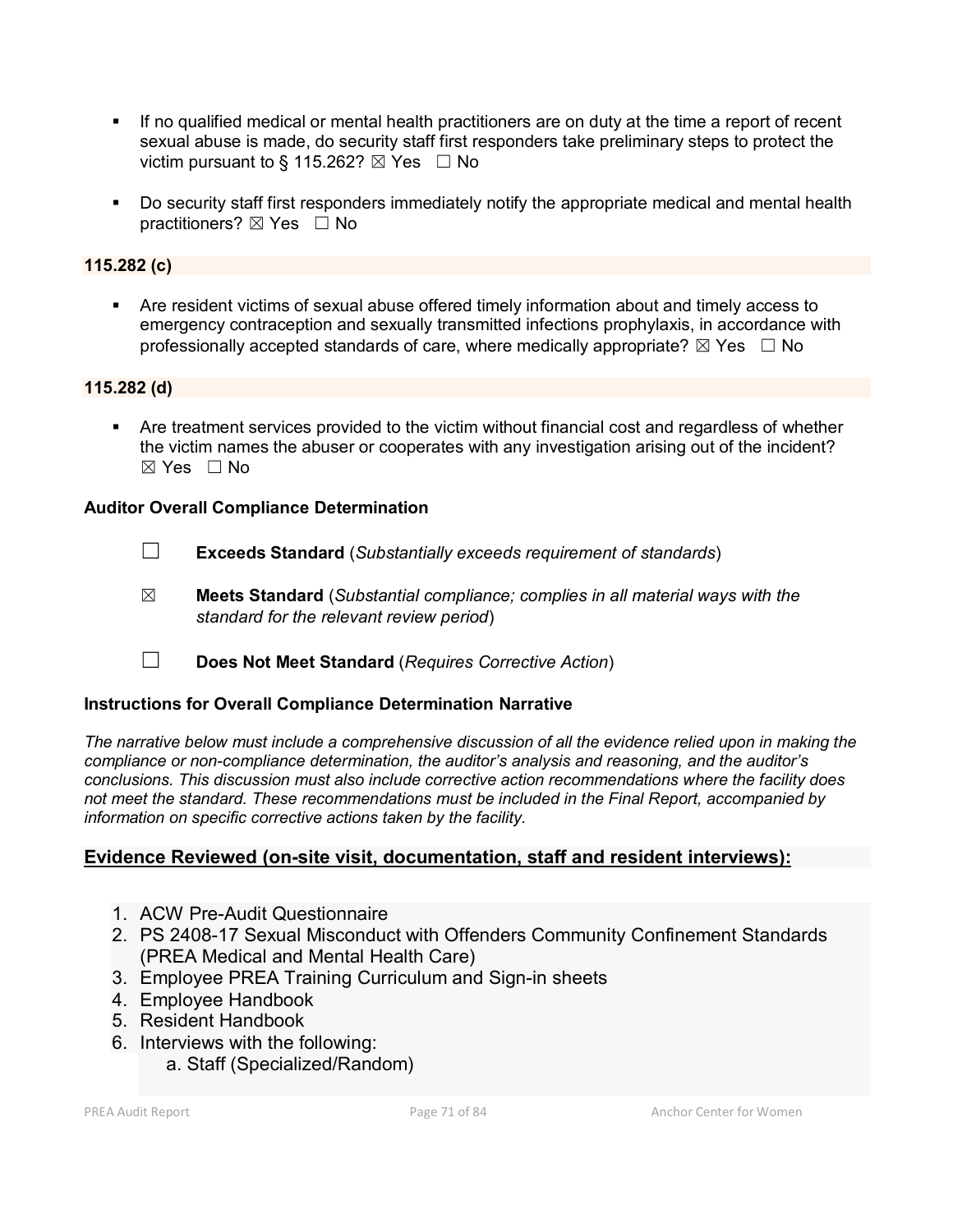Policy addresses the requirements of this standard. Residents have access to emergency medical and mental health services at Unity Point Hospital or the University of Iowa Hospitals. The treatment is offered at no financial cost to the residents. The facility has a MOU with the local advocacy center, Riverview Center, to provide all services relevant to this standard. Contact was made with a representative from Riverview Center and she indicated they have a good relationship with the facility. Advocates provide support, crisis intervention, information and referral services to the victim. There are also other community advocate groups that will provide emergency support.

**Corrective action:** None required

# **Standard 115.283: Ongoing medical and mental health care for sexual abuse victims and abusers**

## **All Yes/No Questions Must Be Answered by the Auditor to Complete the Report**

## **115.283 (a)**

 Does the facility offer medical and mental health evaluation and, as appropriate, treatment to all residents who have been victimized by sexual abuse in any prison, jail, lockup, or juvenile facility?  $\boxtimes$  Yes  $\Box$  No

#### **115.283 (b)**

 Does the evaluation and treatment of such victims include, as appropriate, follow-up services, treatment plans, and, when necessary, referrals for continued care following their transfer to, or placement in, other facilities, or their release from custody?  $\boxtimes$  Yes  $\Box$  No

#### **115.283 (c)**

 Does the facility provide such victims with medical and mental health services consistent with the community level of care?  $\boxtimes$  Yes  $\Box$  No

#### **115.283 (d)**

 Are resident victims of sexually abusive vaginal penetration while incarcerated offered pregnancy tests? (N/A if all-male facility.)  $\boxtimes$  Yes  $\Box$  No  $\Box$  NA

## **115.283 (e)**

 If pregnancy results from the conduct described in paragraph § 115.283(d), do such victims receive timely and comprehensive information about and timely access to all lawful pregnancyrelated medical services? (N/A if all-male facility.)  $\boxtimes$  Yes  $\Box$  No  $\Box$  NA

## **115.283 (f)**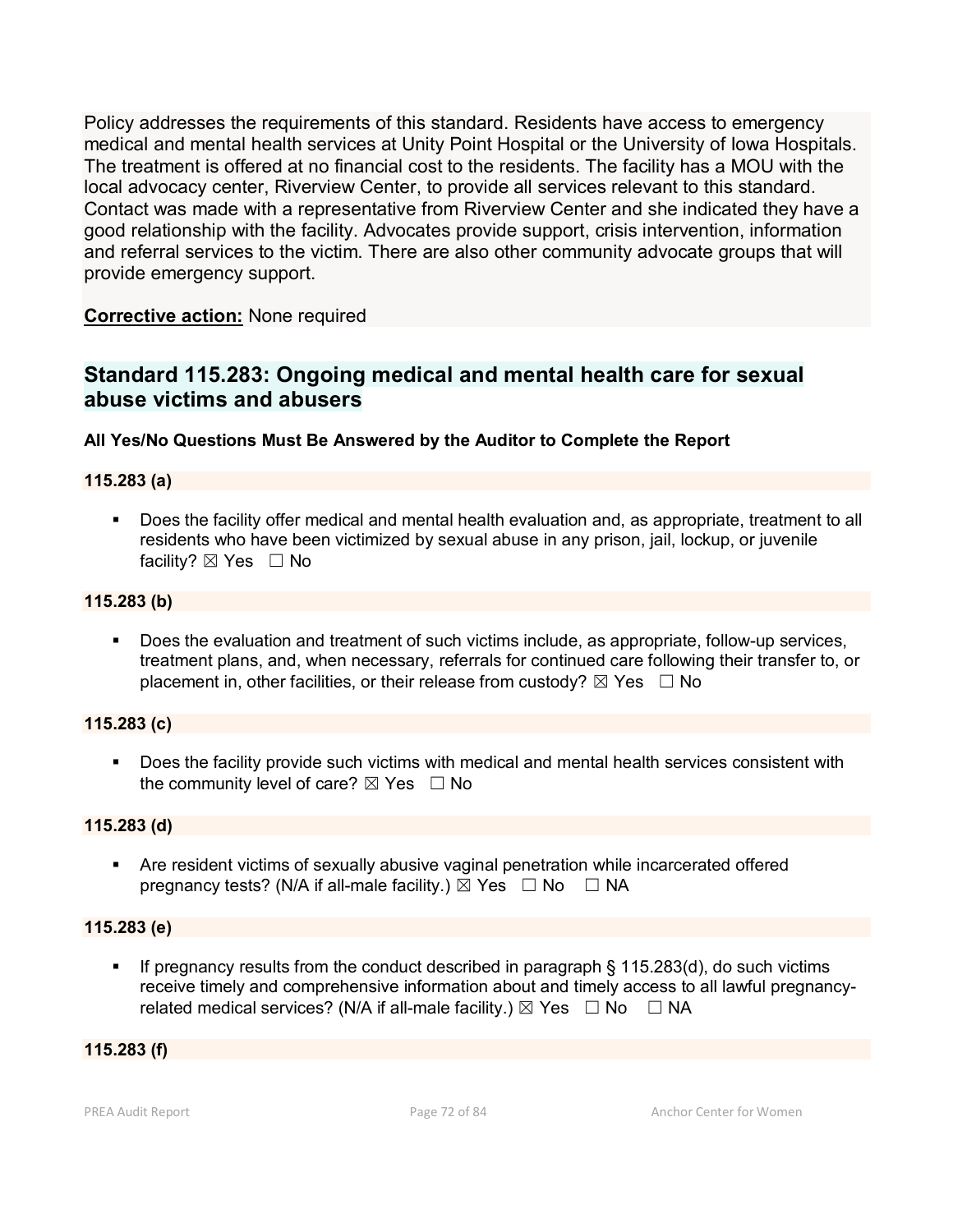Are resident victims of sexual abuse while incarcerated offered tests for sexually transmitted infections as medically appropriate?  $\boxtimes$  Yes  $\Box$  No

## **115.283 (g)**

**•** Are treatment services provided to the victim without financial cost and regardless of whether the victim names the abuser or cooperates with any investigation arising out of the incident?  $\boxtimes$  Yes  $\Box$  No

## **115.283 (h)**

 Does the facility attempt to conduct a mental health evaluation of all known resident-on-resident abusers within 60 days of learning of such abuse history and offer treatment when deemed appropriate by mental health practitioners?  $\boxtimes$  Yes  $\Box$  No

## **Auditor Overall Compliance Determination**

- ☐ **Exceeds Standard** (*Substantially exceeds requirement of standards*)
- ☒ **Meets Standard** (*Substantial compliance; complies in all material ways with the standard for the relevant review period*)
- ☐ **Does Not Meet Standard** (*Requires Corrective Action*)

# **Instructions for Overall Compliance Determination Narrative**

*The narrative below must include a comprehensive discussion of all the evidence relied upon in making the compliance or non-compliance determination, the auditor's analysis and reasoning, and the auditor's conclusions. This discussion must also include corrective action recommendations where the facility does not meet the standard. These recommendations must be included in the Final Report, accompanied by information on specific corrective actions taken by the facility.*

# **Evidence Reviewed (on-site visit, documentation, staff and resident interviews):**

- 1. ACW Pre-Audit Questionnaire
- 2. PS 2408-17 Sexual Misconduct with Offenders Community Confinement Standards (PREA Medical and Mental Health Care)
- 3. Interviews with the following: a. Staff (Specialized/Random)

Policy addresses the requirements of this standard. Residents have access to emergency medical and mental health services at Unity Point Hospital or the University of Iowa Hospitals. The treatment is offered at no financial cost to the residents. The facility has a MOU with the local advocacy center, Riverview Center, to provide all services relevant to this standard. Contact was made with a representative from the Riverview Center and she indicated they have a good relationship with the facility. Advocates provide support, crisis intervention,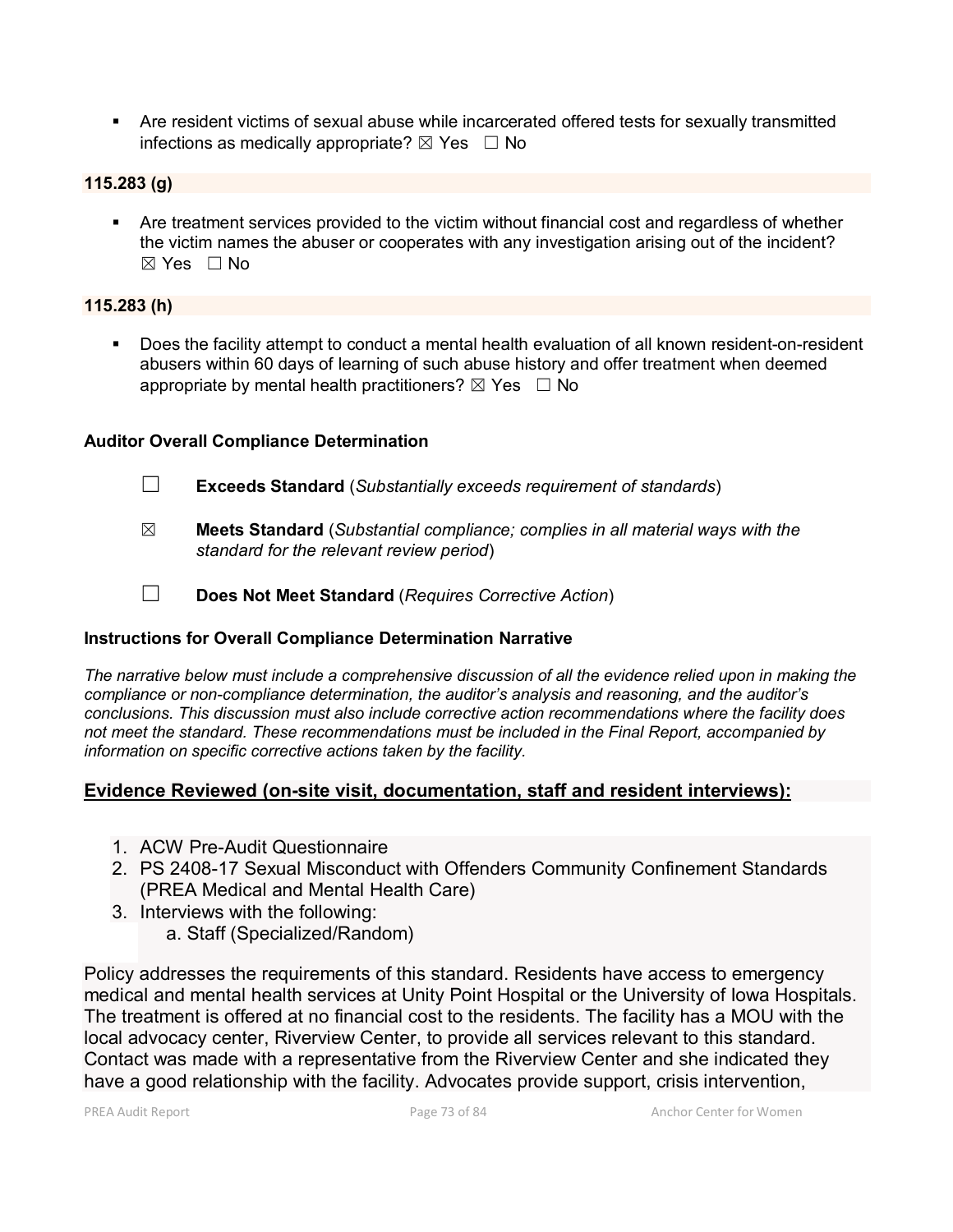information and referral services to the victim. There are also other community advocate groups that will provide emergency support.

**Corrective action:** None required

# **DATA COLLECTION AND REVIEW**

# **Standard 115.286: Sexual abuse incident reviews**

## **All Yes/No Questions Must Be Answered by the Auditor to Complete the Report**

#### **115.286 (a)**

 Does the facility conduct a sexual abuse incident review at the conclusion of every sexual abuse investigation, including where the allegation has not been substantiated, unless the allegation has been determined to be unfounded?  $\boxtimes$  Yes  $\Box$  No

#### **115.286 (b)**

Does such review ordinarily occur within 30 days of the conclusion of the investigation? ☒ Yes ☐ No

#### **115.286 (c)**

 Does the review team include upper-level management officials, with input from line supervisors, investigators, and medical or mental health practitioners?  $\boxtimes$  Yes  $\Box$  No

#### **115.286 (d)**

- Does the review team: Consider whether the allegation or investigation indicates a need to change policy or practice to better prevent, detect, or respond to sexual abuse?  $\boxtimes$  Yes  $\Box$  No
- Does the review team: Consider whether the incident or allegation was motivated by race; ethnicity; gender identity; lesbian, gay, bisexual, transgender, or intersex identification, status, or perceived status; gang affiliation; or other group dynamics at the facility?  $\boxtimes$  Yes  $\Box$  No
- Does the review team: Examine the area in the facility where the incident allegedly occurred to assess whether physical barriers in the area may enable abuse?  $\boxtimes$  Yes  $\Box$  No
- Does the review team: Assess the adequacy of staffing levels in that area during different shifts? ⊠ Yes □ No
- Does the review team: Assess whether monitoring technology should be deployed or augmented to supplement supervision by staff?  $\boxtimes$  Yes  $\Box$  No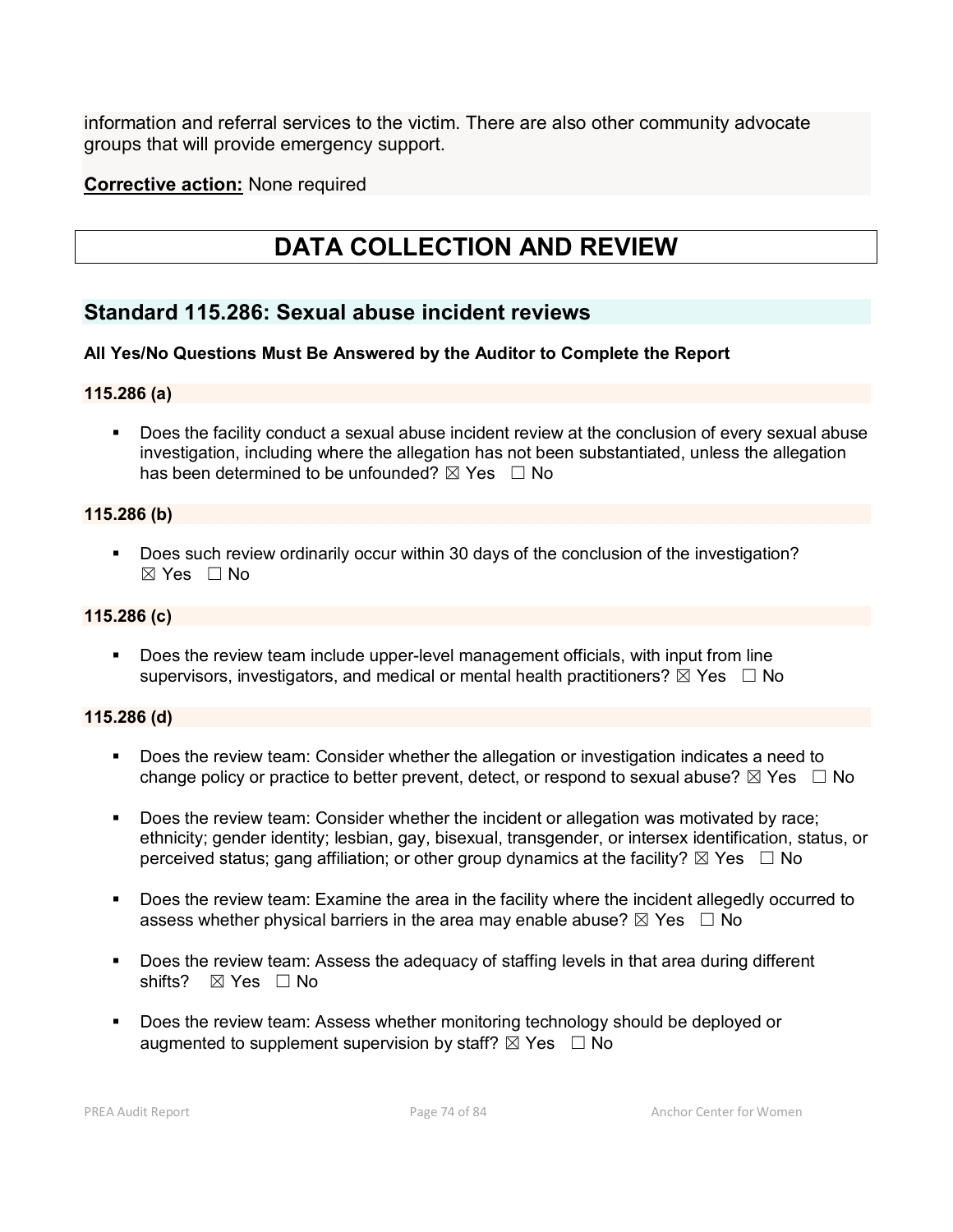Does the review team: Prepare a report of its findings, including but not necessarily limited to determinations made pursuant to  $\S$  115.286(d)(1) - (d)(5), and any recommendations for improvement and submit such report to the facility head and PREA compliance manager?  $\boxtimes$  Yes  $\Box$  No

#### **115.286 (e)**

**Does the facility implement the recommendations for improvement, or document its reasons for** not doing so?  $\boxtimes$  Yes  $\Box$  No

## **Auditor Overall Compliance Determination**

- ☐ **Exceeds Standard** (*Substantially exceeds requirement of standards*)
- ☒ **Meets Standard** (*Substantial compliance; complies in all material ways with the standard for the relevant review period*)
- ☐ **Does Not Meet Standard** (*Requires Corrective Action*)

#### **Instructions for Overall Compliance Determination Narrative**

*The narrative below must include a comprehensive discussion of all the evidence relied upon in making the compliance or non-compliance determination, the auditor's analysis and reasoning, and the auditor's conclusions. This discussion must also include corrective action recommendations where the facility does not meet the standard. These recommendations must be included in the Final Report, accompanied by information on specific corrective actions taken by the facility.*

# **Evidence Reviewed (on-site visit, documentation, staff and resident interviews):**

- 1. ACW Pre-Audit Questionnaire
- 2. Policy (PS) 2409-17 Sexual Misconduct with Offenders Community Confinement Standards (PREA Data Collection and Review)
- 3. Interviews with the following:
	- a. Staff (Specialized/Random)

Policy addresses the requirements of this standard. The ACW has an incident review team in place. The review team includes upper-level management, line supervisors, investigators, and medical and mental health practitioners. In the event of a PREA incident, the review team would prepare a report and implement any recommendations for improvement. Administrative and/or criminal investigations are completed on all allegations of sexual abuse or sexual harassment. There have been no investigations of sexual abuse/sexual harassment during the auditing period.

# **Corrective action:** None required

# **Standard 115.287: Data collection**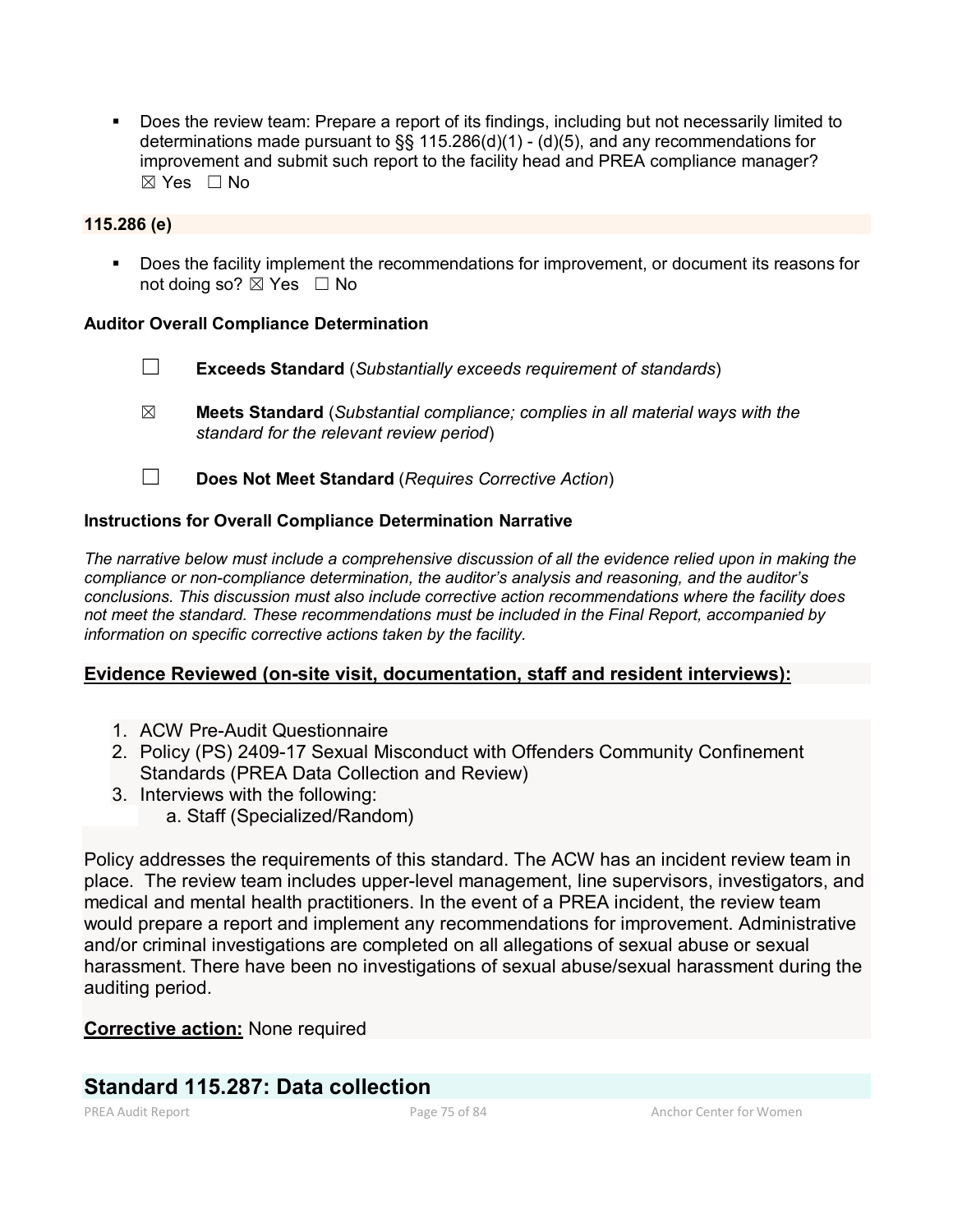## **All Yes/No Questions Must Be Answered by the Auditor to Complete the Report**

#### **115.287 (a)**

 Does the agency collect accurate, uniform data for every allegation of sexual abuse at facilities under its direct control using a standardized instrument and set of definitions?  $\boxtimes$  Yes  $\Box$  No

#### **115.287 (b)**

Does the agency aggregate the incident-based sexual abuse data at least annually?  $\boxtimes$  Yes  $\Box$  No

#### **115.287 (c)**

Does the incident-based data include, at a minimum, the data necessary to answer all questions from the most recent version of the Survey of Sexual Violence conducted by the Department of Justice? ☒ Yes ☐ No

#### **115.287 (d)**

 Does the agency maintain, review, and collect data as needed from all available incident-based documents, including reports, investigation files, and sexual abuse incident reviews? ☒ Yes ☐ No

#### **115.287 (e)**

 Does the agency also obtain incident-based and aggregated data from every private facility with which it contracts for the confinement of its residents? (N/A if agency does not contract for the confinement of its residents.)  $\Box$  Yes  $\Box$  No  $\boxtimes$  NA

#### **115.287 (f)**

**Does the agency, upon request, provide all such data from the previous calendar year to the** Department of Justice no later than June 30? (N/A if DOJ has not requested agency data.)  $\Box$  Yes  $\Box$  No  $\boxtimes$  NA

#### **Auditor Overall Compliance Determination**

- ☐ **Exceeds Standard** (*Substantially exceeds requirement of standards*)
- ☒ **Meets Standard** (*Substantial compliance; complies in all material ways with the standard for the relevant review period*)

☐ **Does Not Meet Standard** (*Requires Corrective Action*)

#### **Instructions for Overall Compliance Determination Narrative**

*The narrative below must include a comprehensive discussion of all the evidence relied upon in making the compliance or non-compliance determination, the auditor's analysis and reasoning, and the auditor's*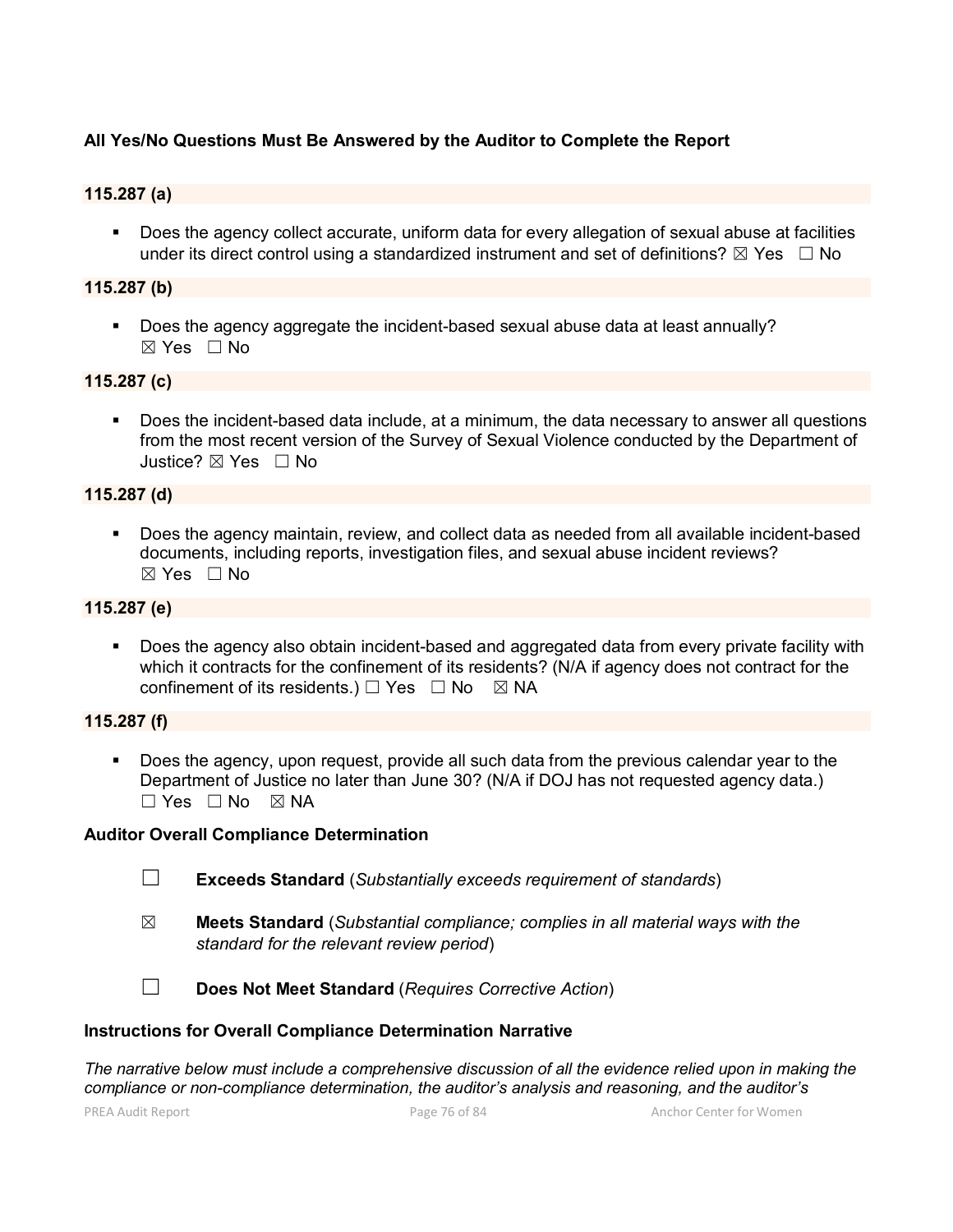*conclusions. This discussion must also include corrective action recommendations where the facility does not meet the standard. These recommendations must be included in the Final Report, accompanied by information on specific corrective actions taken by the facility.*

# **Evidence Reviewed (on-site visit, documentation, staff and resident interviews):**

- 1. ACW Pre-Audit Questionnaire
- 2. Policy (PS) 2409-17 Sexual Misconduct with Offenders Community Confinement Standards (PREA Data Collection and Review)
- 3. Sixth Judicial District Department of Correctional Services Annual PREA Report 2018
- 4. PREA Investigation Definitions Document
- 5. Interviews with the following:
	- a. Specialized Staff

Policy addresses this standard. The agency collects accurate, uniform data for every allegation of sexual abuse at facilities under its direct control and uses a standardized instrument and set of definitions. The agency aggregates the data annually and prepares a report. The agency PREA policy and practice requires the collection of the data per this standard. The agency's PREA Coordinator is responsible for preparing this aggregated data report for the agency.

# **Corrective action:** None required

# **Standard 115.288: Data review for corrective action**

# **All Yes/No Questions Must Be Answered by the Auditor to Complete the Report**

# **115.288 (a)**

- Does the agency review data collected and aggregated pursuant to § 115.287 in order to assess and improve the effectiveness of its sexual abuse prevention, detection, and response policies, practices, and training, including by: Identifying problem areas?  $\boxtimes$  Yes  $\Box$  No
- Does the agency review data collected and aggregated pursuant to § 115.287 in order to assess and improve the effectiveness of its sexual abuse prevention, detection, and response policies, practices, and training, including by: Taking corrective action on an ongoing basis?  $\boxtimes$  Yes  $\Box$  No
- Does the agency review data collected and aggregated pursuant to § 115.287 in order to assess and improve the effectiveness of its sexual abuse prevention, detection, and response policies, practices, and training, including by: Preparing an annual report of its findings and corrective actions for each facility, as well as the agency as a whole?  $\boxtimes$  Yes  $\Box$  No

## **115.288 (b)**

 Does the agency's annual report include a comparison of the current year's data and corrective actions with those from prior years and provide an assessment of the agency's progress in addressing sexual abuse  $\boxtimes$  Yes  $\Box$  No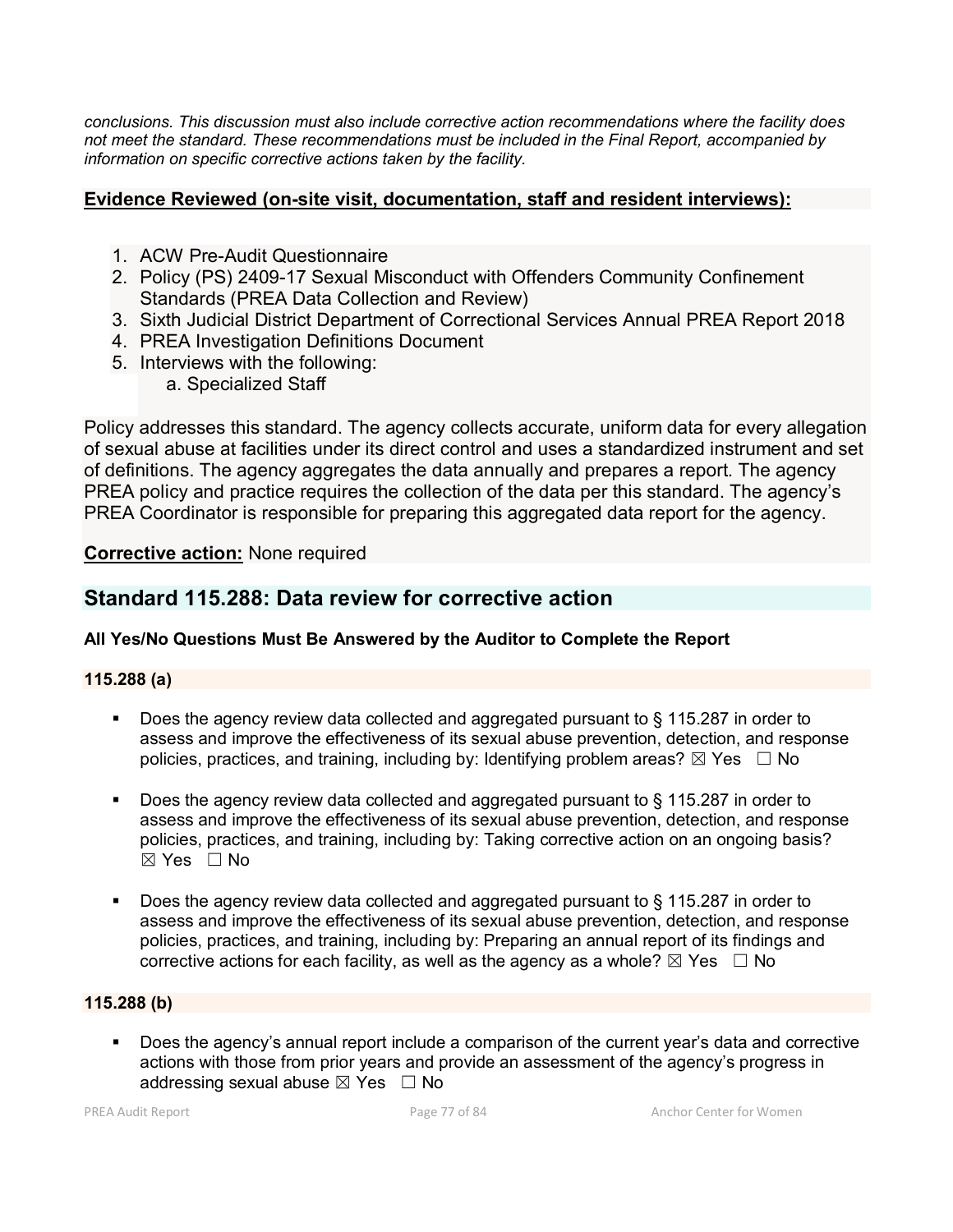#### **115.288 (c)**

 Is the agency's annual report approved by the agency head and made readily available to the public through its website or, if it does not have one, through other means?  $\boxtimes$  Yes  $\Box$  No

#### **115.288 (d)**

 Does the agency indicate the nature of the material redacted where it redacts specific material from the reports when publication would present a clear and specific threat to the safety and security of a facility?  $\boxtimes$  Yes  $\Box$  No

#### **Auditor Overall Compliance Determination**

- ☐ **Exceeds Standard** (*Substantially exceeds requirement of standards*)
- ☒ **Meets Standard** (*Substantial compliance; complies in all material ways with the standard for the relevant review period*)
- ☐ **Does Not Meet Standard** (*Requires Corrective Action*)

#### **Instructions for Overall Compliance Determination Narrative**

*The narrative below must include a comprehensive discussion of all the evidence relied upon in making the compliance or non-compliance determination, the auditor's analysis and reasoning, and the auditor's conclusions. This discussion must also include corrective action recommendations where the facility does not meet the standard. These recommendations must be included in the Final Report, accompanied by information on specific corrective actions taken by the facility.*

#### **Evidence Reviewed (on-site visit, documentation, staff and resident interviews):**

- 1. ACW Pre-Audit Questionnaire
- 2. Policy (PS) 2409-17 Sexual Misconduct with Offenders Community Confinement Standards (PREA Data Collection and Review)
- 3. Sixth Judicial District Department of Correctional Services Annual PREA Report 2018
- 4. Sixth District Website
- 5. 2019 Daily Population (1<sup>st</sup>, 10<sup>th</sup> and 20<sup>th</sup> day of the month for past 12 months)
- 6. Interviews with the following:
	- a. Specialized Staff

Policy supports this standard. The agency reviews the data collected in order to access and improve the effectiveness of its sexual abuse prevention, detection and response policies, practices and training. Problem areas are identified, and corrective action is taken as needed. The annual report reflects the findings of the facility and compares current year's reports with previous year's reports. The annual report is approved by the agency head. Sensitive information is redacted to protect the residents.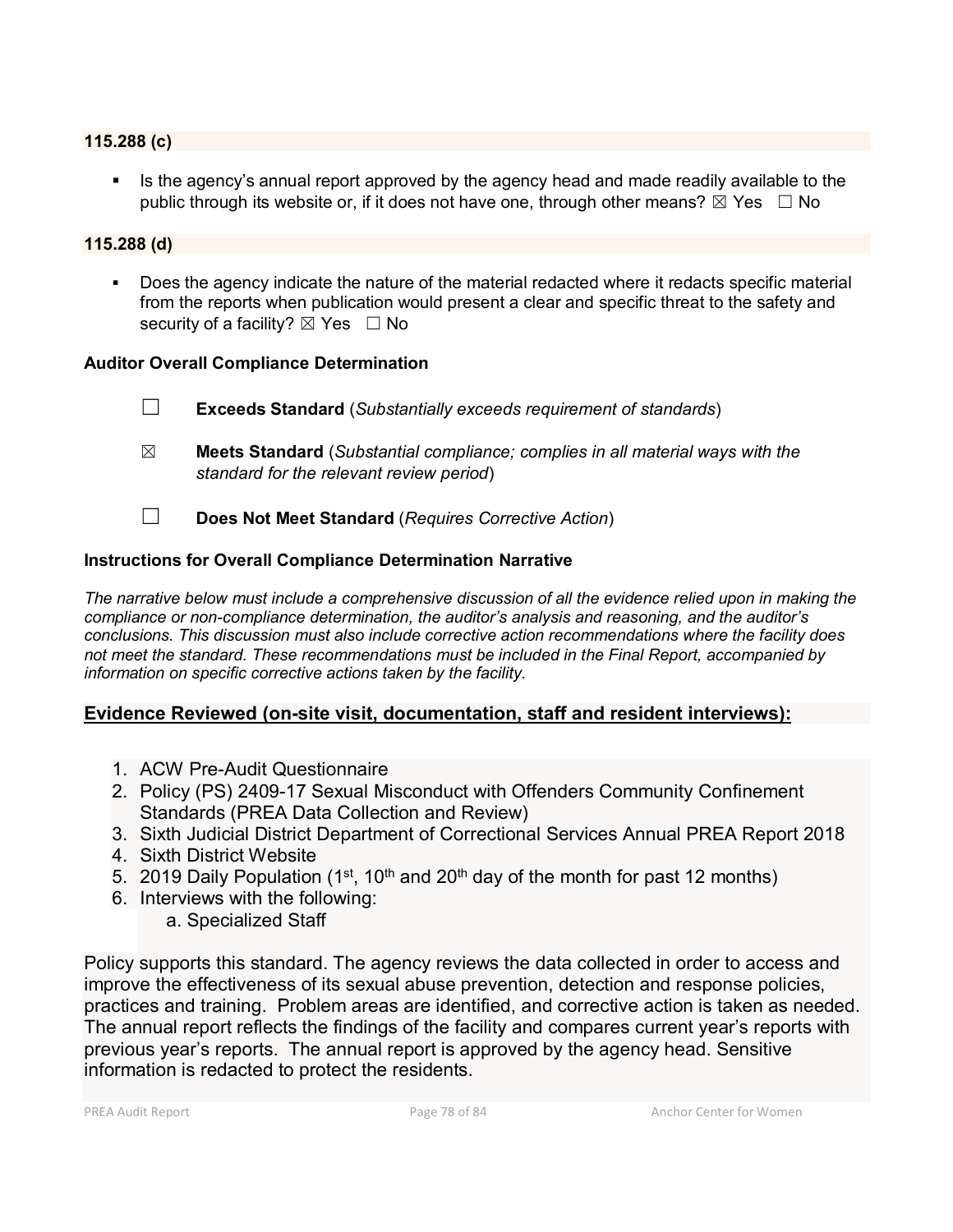# **Standard 115.289: Data storage, publication, and destruction**

## **All Yes/No Questions Must Be Answered by the Auditor to Complete the Report**

#### **115.289 (a)**

Does the agency ensure that data collected pursuant to § 115.287 are securely retained?  $\boxtimes$  Yes  $\Box$  No

#### **115.289 (b)**

 Does the agency make all aggregated sexual abuse data, from facilities under its direct control and private facilities with which it contracts, readily available to the public at least annually through its website or, if it does not have one, through other means?  $\boxtimes$  Yes  $\Box$  No

#### **115.289 (c)**

**Does the agency remove all personal identifiers before making aggregated sexual abuse data** publicly available?  $\boxtimes$  Yes  $\Box$  No

#### **115.289 (d)**

Does the agency maintain sexual abuse data collected pursuant to  $\S$  115.287 for at least 10 years after the date of the initial collection, unless Federal, State, or local law requires otherwise?  $\boxtimes$  Yes  $\Box$  No

#### **Auditor Overall Compliance Determination**

- ☐ **Exceeds Standard** (*Substantially exceeds requirement of standards*)
- ☒ **Meets Standard** (*Substantial compliance; complies in all material ways with the standard for the relevant review period*)
- ☐ **Does Not Meet Standard** (*Requires Corrective Action*)

#### **Instructions for Overall Compliance Determination Narrative**

*The narrative below must include a comprehensive discussion of all the evidence relied upon in making the compliance or non-compliance determination, the auditor's analysis and reasoning, and the auditor's conclusions. This discussion must also include corrective action recommendations where the facility does not meet the standard. These recommendations must be included in the Final Report, accompanied by information on specific corrective actions taken by the facility.*

# **Evidence Reviewed (on-site visit, documentation, staff and resident interviews):**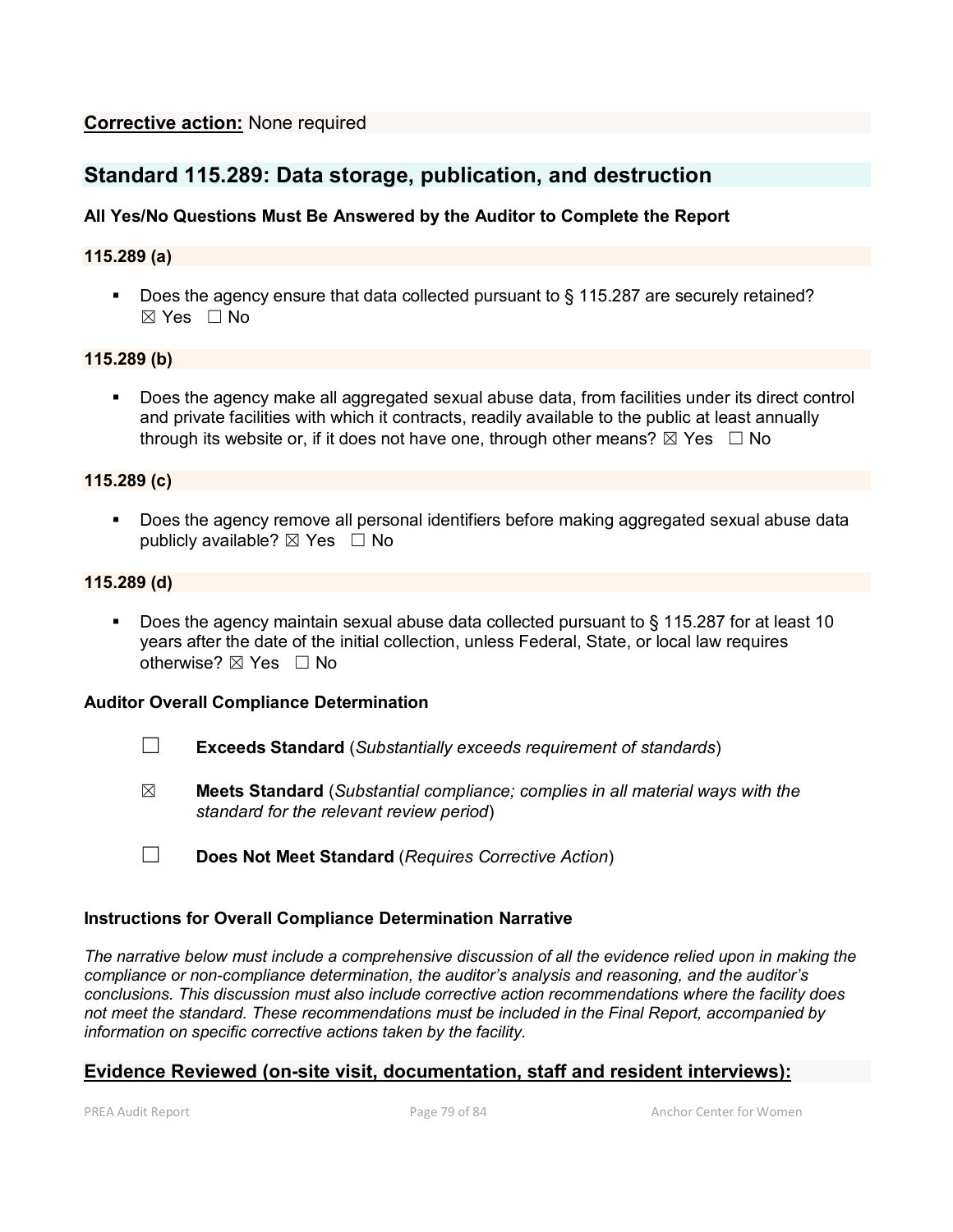- 1. ACW Pre-Audit Questionnaire
- 2. Policy (PS) 2409-17 Sexual Misconduct with Offenders Community Confinement Standards (PREA Data Collection and Review)
- 3. Sixth Judicial District Department of Correctional Services Annual PREA Report 2018
- 4. Sixth District Website
- 5. 2019 Daily Population (1<sup>st</sup>, 10<sup>th</sup> and 20<sup>th</sup> day of the month for past 12 months)
- 6. Interviews with the following:

a. Specialized Staff

The agency's DPCC reports that the annual report is published on the website at http://iowacbc.org/prea/. Interviews with the District Director and DPCC demonstrate compliance with this standard. The data is securely retained and maintained for at least ten years.

# **Corrective action:** None required

# **AUDITING AND CORRECTIVE ACTION**

# **Standard 115.401: Frequency and scope of audits**

# **All Yes/No Questions Must Be Answered by the Auditor to Complete the Report**

# **115.401 (a)**

 During the prior three-year audit period, did the agency ensure that each facility operated by the agency, or by a private organization on behalf of the agency, was audited at least once? (*Note: The response here is purely informational. A "no" response does not impact overall compliance with this standard.*)  $\boxtimes$  Yes  $\Box$  No

# **115.401 (b)**

- Is this the first year of the current audit cycle? (*Note: a "no" response does not impact overall compliance with this standard.*)  $\boxtimes$  Yes  $\Box$  No
- If this is the second year of the current audit cycle, did the agency ensure that at least one-third of each facility type operated by the agency, or by a private organization on behalf of the agency, was audited during the first year of the current audit cycle? (N/A if this is **not** the *second* year of the current audit cycle.)  $\Box$  Yes  $\Box$  No  $\boxtimes$  NA
- If this is the third year of the current audit cycle, did the agency ensure that at least two-thirds of each facility type operated by the agency, or by a private organization on behalf of the agency, were audited during the first two years of the current audit cycle? (N/A if this is **not** the *third* year of the current audit cycle.)  $\Box$  Yes  $\Box$  No  $\boxtimes$  NA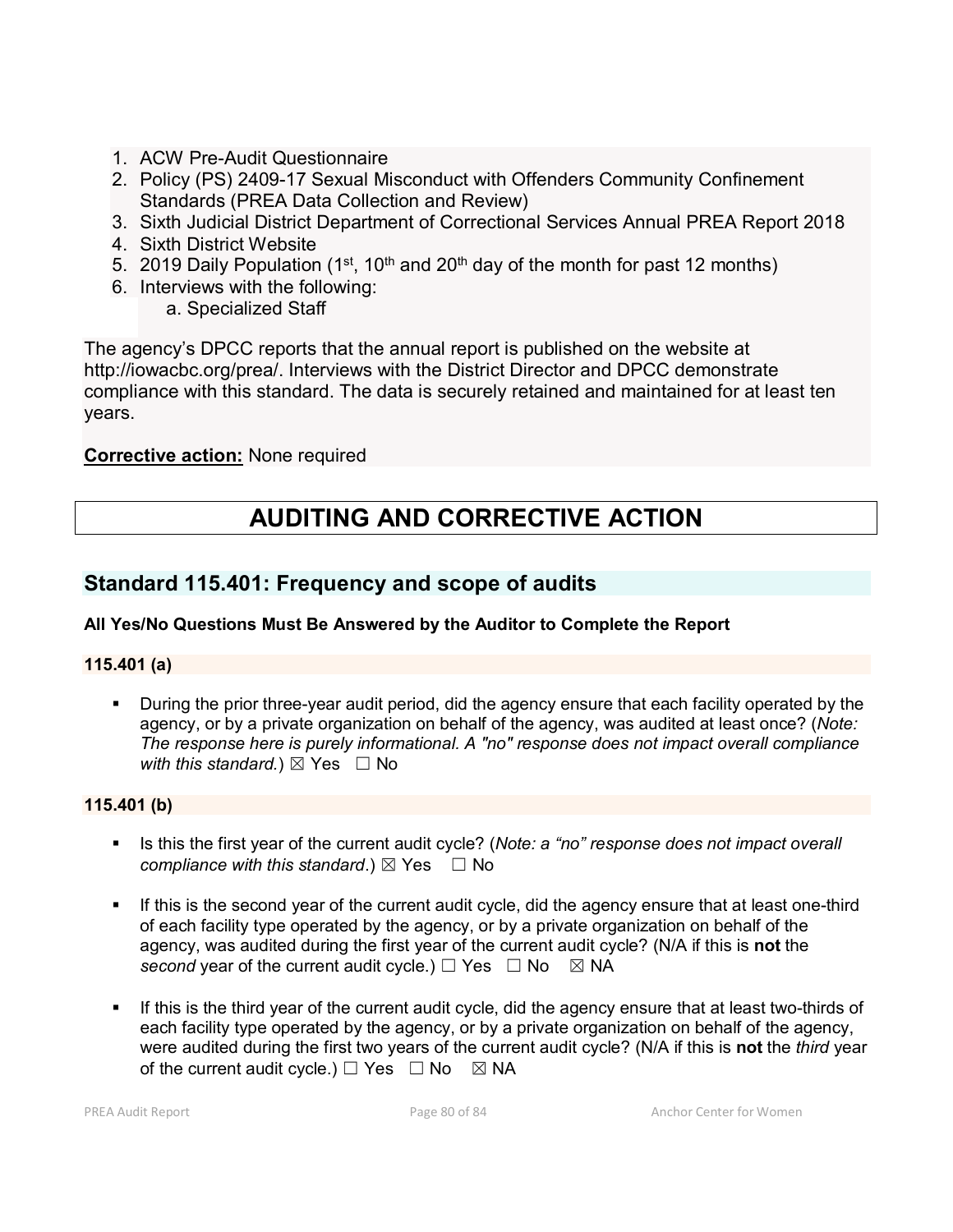#### **115.401 (h)**

 Did the auditor have access to, and the ability to observe, all areas of the audited facility?  $\boxtimes$  Yes  $\Box$  No

#### **115.401 (i)**

 Was the auditor permitted to request and receive copies of any relevant documents (including electronically stored information)?  $\boxtimes$  Yes  $\Box$  No

#### **115.401 (m)**

 Was the auditor permitted to conduct private interviews with residents, residents, and detainees?  $⊠$  Yes  $□$  No

#### **115.401 (n)**

 Were residents permitted to send confidential information or correspondence to the auditor in the same manner as if they were communicating with legal counsel?  $\boxtimes$  Yes  $\Box$  No

#### **Auditor Overall Compliance Determination**

- ☐ **Exceeds Standard** (*Substantially exceeds requirement of standards*)
- ☒ **Meets Standard** (*Substantial compliance; complies in all material ways with the standard for the relevant review period*)
- ☐ **Does Not Meet Standard** (*Requires Corrective Action*)

#### **Instructions for Overall Compliance Determination Narrative**

*The narrative below must include a comprehensive discussion of all the evidence relied upon in making the compliance or non-compliance determination, the auditor's analysis and reasoning, and the auditor's conclusions. This discussion must also include corrective action recommendations where the facility does not meet the standard. These recommendations must be included in the Final Report, accompanied by information on specific corrective actions taken by the facility.*

#### **Evidence Reviewed (on-site visit, documentation, staff and resident interviews):**

This was the first PREA audit of this facility with female residents. The Auditor was allowed access to all areas of the facility and had access to all required supporting documentation. The Auditor was able to conduct private interviews with both residents and staff. The Auditor was provided supporting documentation before and during the audit. Notifications of the audit posted throughout the ACW allowed residents to send confidential letters to the Auditor prior to the audit. No confidential letters were received by the Auditor as a result of the audit postings.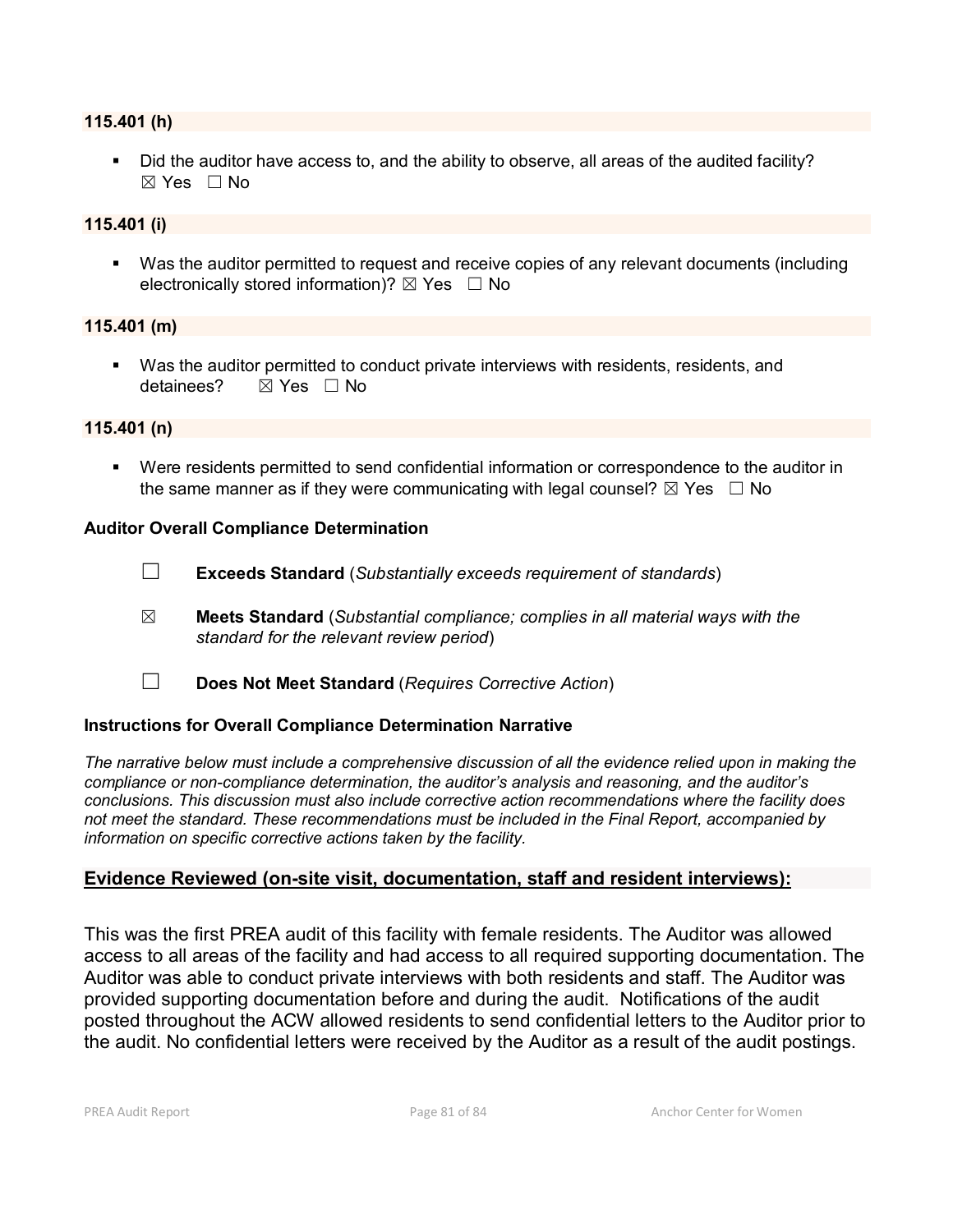# **Standard 115.403: Audit contents and findings**

## **All Yes/No Questions Must Be Answered by the Auditor to Complete the Report**

#### **115.403 (f)**

 The agency has published on its agency website, if it has one, or has otherwise made publicly available, all Final Audit Reports within 90 days of issuance by auditor. The review period is for prior audits completed during the past three years PRECEDING THIS AGENCY AUDIT. In the case of single facility agencies, the auditor shall ensure that the facility's last audit report was published. The pendency of any agency appeal pursuant to 28 C.F.R. § 115.405 does not excuse noncompliance with this provision. (N/A if there have been no Final Audit Reports issued in the past three years, or in the case of single facility agencies that there has never been a Final Audit Report issued.)  $\boxtimes$  Yes  $\Box$  No  $\Box$  NA

#### **Auditor Overall Compliance Determination**

- ☐ **Exceeds Standard** (*Substantially exceeds requirement of standards*)
- ☒ **Meets Standard** (*Substantial compliance; complies in all material ways with the standard for the relevant review period*)
- ☐ **Does Not Meet Standard** (*Requires Corrective Action*)

#### **Instructions for Overall Compliance Determination Narrative**

*The narrative below must include a comprehensive discussion of all the evidence relied upon in making the compliance or non-compliance determination, the auditor's analysis and reasoning, and the auditor's conclusions. This discussion must also include corrective action recommendations where the facility does not meet the standard. These recommendations must be included in the Final Report, accompanied by information on specific corrective actions taken by the facility.*

#### **Evidence Reviewed (on-site visit, documentation, staff and resident interviews):**

The ACW has fully implemented all policies, practices and procedures outlined in the PREA standards. The Auditor reviewed applicable standards and, through the review of supporting documentation, interviews with staff, residents and the observation of physical evidence, concluded that this facility fully meets and substantially complies in all material ways with the PREA standards for the relevant review period. Facility policies are directly tied to the PREA standards and staff expectations. The facility's leadership is fully committed to eliminating sexual abuse/sexual harassment, as evidenced in the realistic staffing analysis and the procedures in place to comply with the mandates of the Prison Rape Elimination Act. PREA training for staff and residents is documented and all stakeholders receive the appropriate level of training and are knowledgeable of the intent of the PREA and the tools available to ensure prevention, detection, reporting and response to sexual abuse incidents. Sexual abuse and victimization propensity screening is well established and tracked in an organized fashion.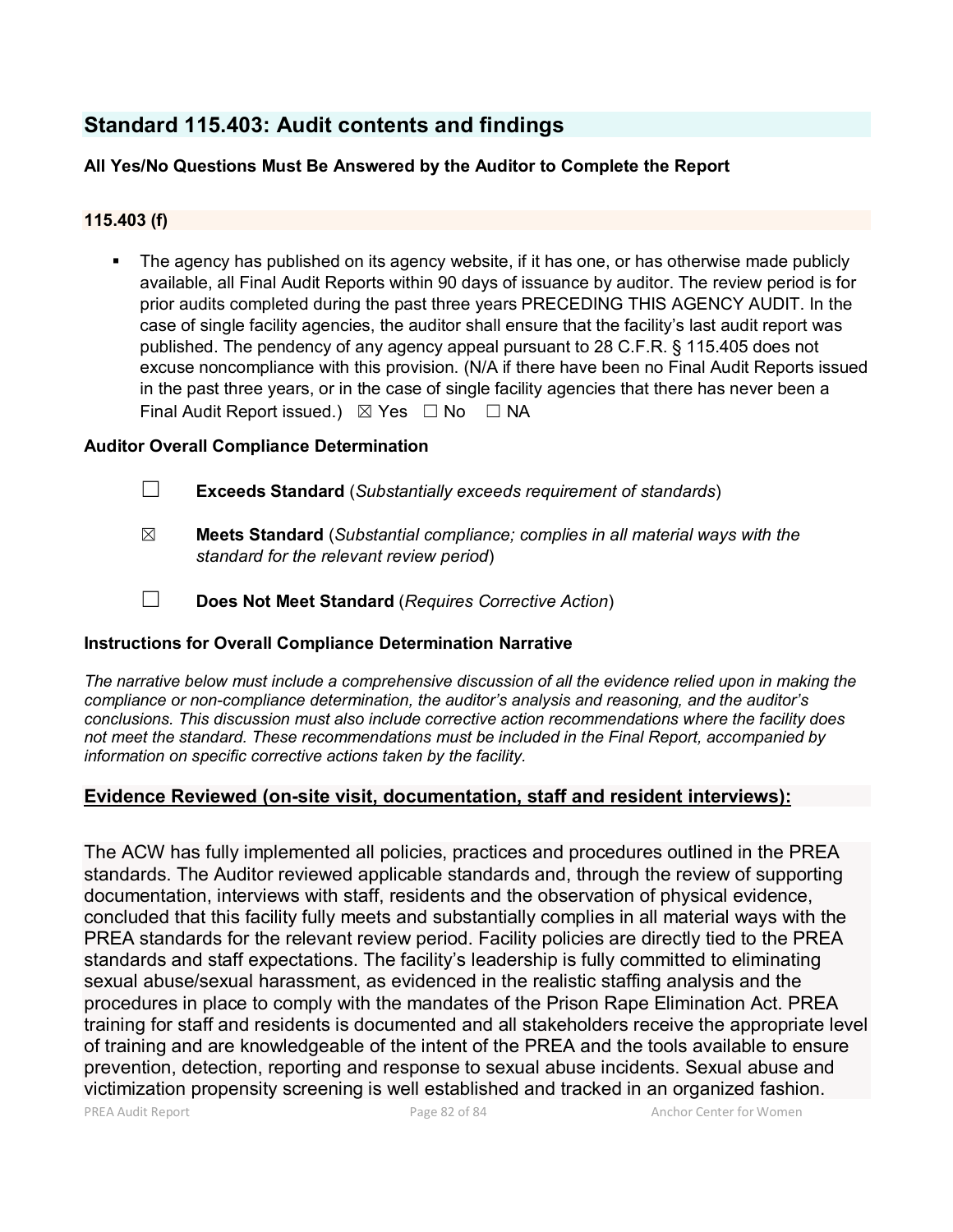Referrals for mental health counseling are integrated in the intake and allegations of sexual abuse processes. Medical networks for the residents are established in the community. The public has access to reporting mechanisms and the agency PREA trends data via the agency website. Anchor Center for Women currently complies with all applicable PREA standards and no corrective actions are required.